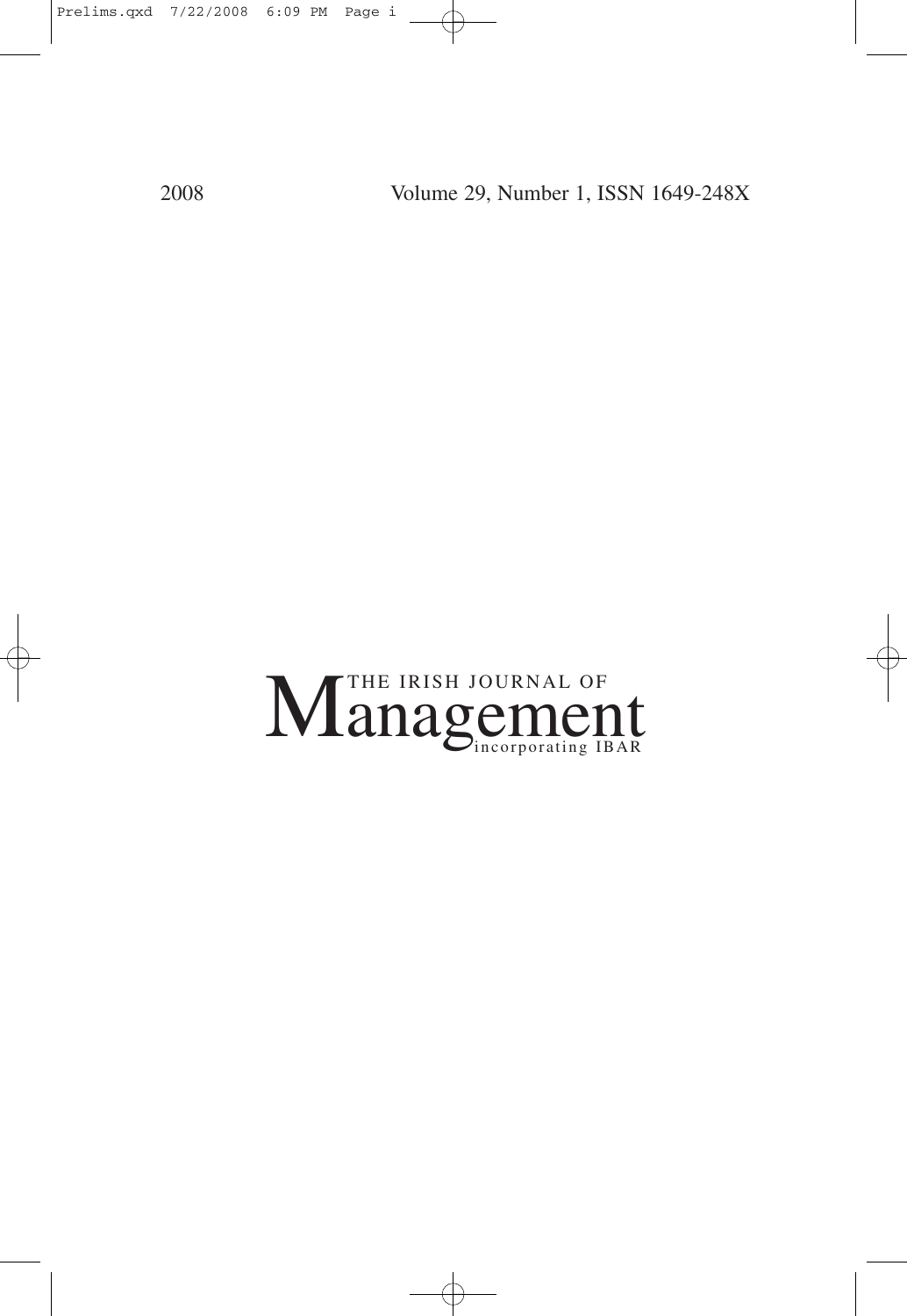This Journal was typeset by Ark Imaging for

Blackhall Publishing 33 Carysfort Avenue Blackrock Co. Dublin Ireland

e-mail: info@blackhallpublishing.com www.blackhallpublishing.com

© The individual contributors and Blackhall Publishing, 2008

ISSN: 1649-248X

A catalogue record for this book is available from the British Library.

All rights reserved. No part of this publication may be reproduced, stored in a retrieval system or transmitted in any form or by any means, electronic, mechanical, photocopying, recording or otherwise, without the prior, written permission of the publisher.

This book is sold subject to the condition that it shall not, by way of trade or otherwise, be lent, resold, hired out, or otherwise circulated without the publisher's prior consent in any form of binding or cover other than that in which it is published and without a similar condition including this condition being imposed on the subsequent purchaser.

Printed in England by Athenaeum Press Ltd.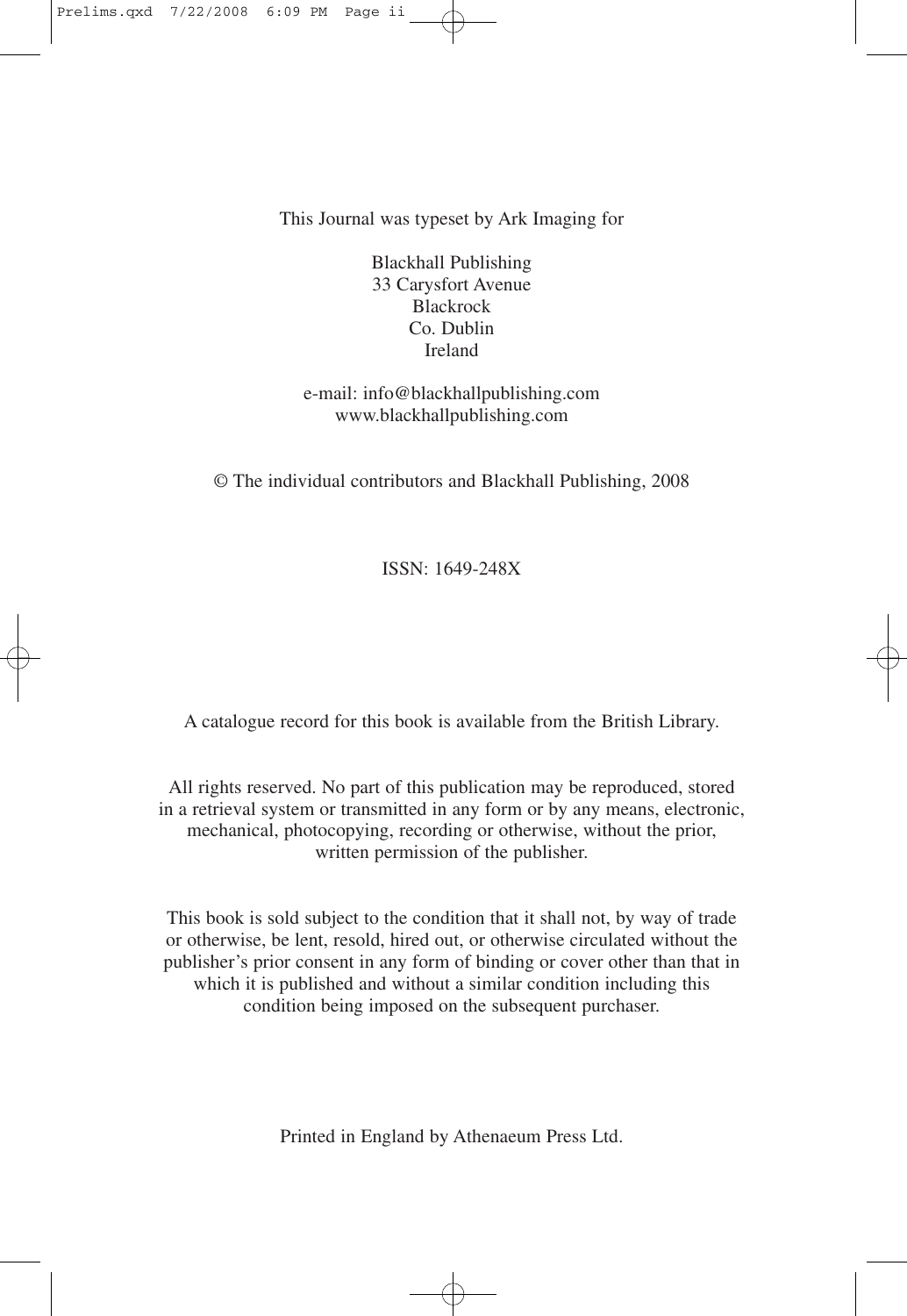







University College Dublin

University of Ulster

**University of Limerick** 

# **Contents**

●●●●●●●●●●●●●●●●●●●

| <b>Research for Action and Research in Action:</b>                                      |    |
|-----------------------------------------------------------------------------------------|----|
| Processual and Action Research in Dialogue?                                             |    |
| Aoife McDermott, David Coghlan and Mary A. Keating                                      | 1  |
| An Initial Exploration of the Cultural Adaption                                         |    |
| and Motivations of Immigrant Workers in Ireland                                         |    |
| Brian P. Niehoff and Agnes Maciocha                                                     | 19 |
| <b>Charting the Contours of Union Recognition</b>                                       |    |
| in Foreign-Owned MNCs                                                                   |    |
| Survey Evidence from the Republic of Ireland                                            |    |
| Jonathan Lavelle                                                                        | 45 |
| Is there a Potential 'Representation Gap' in the New                                    |    |
| <b>Irish Economy?</b>                                                                   |    |
| An Examination of Union Density Levels and Employee<br><b>Attitudes to Trade Unions</b> |    |
| Thomas Turner and Daryl D'Art                                                           | 65 |
|                                                                                         |    |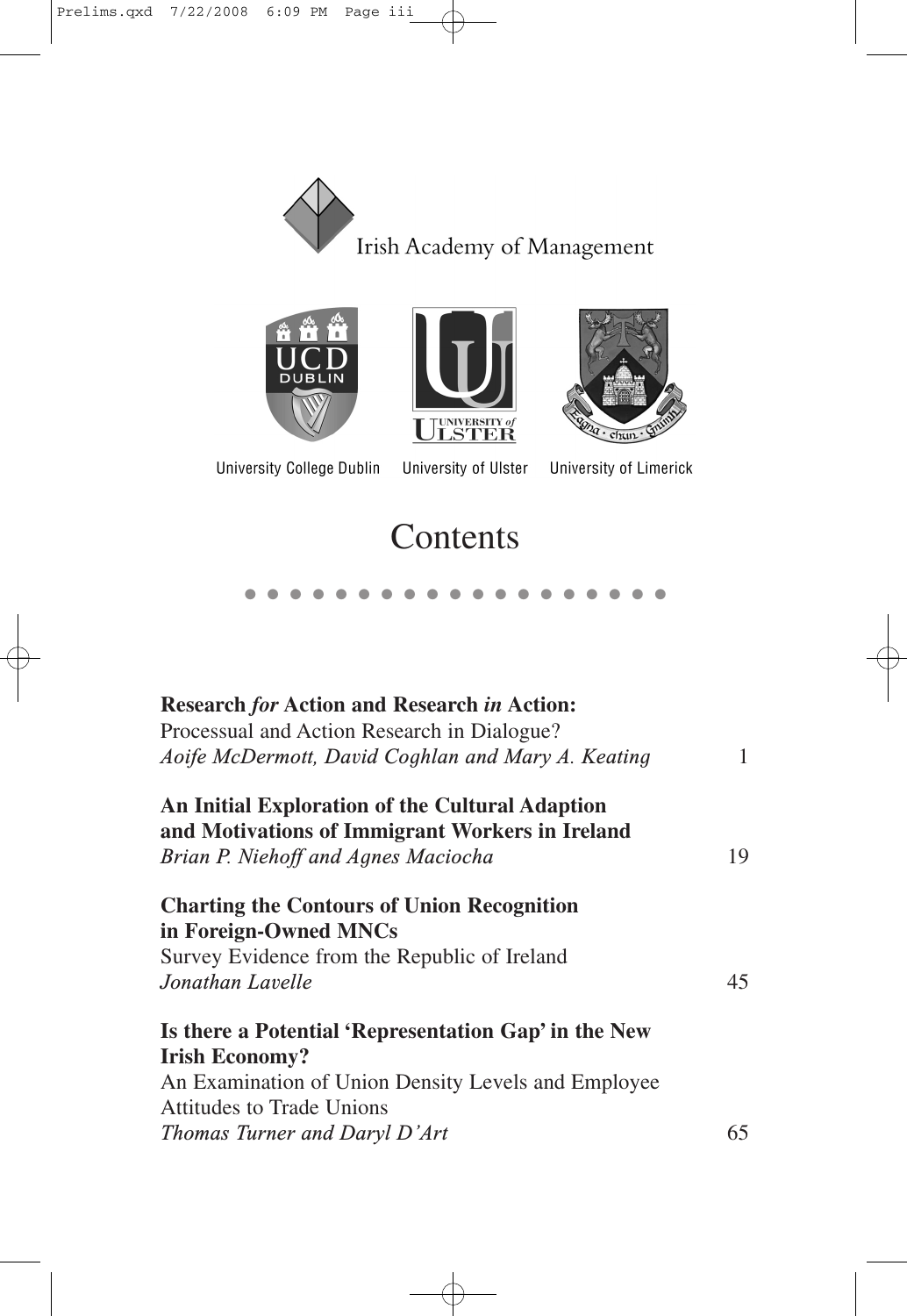| The Evolution and Transformation of Networks          |     |
|-------------------------------------------------------|-----|
| A Study of Private Health Insurance in Ireland        |     |
| <b>Breda McCarthy</b>                                 | 87  |
| <b>Managing Balance in a Tourism Context</b>          |     |
| Audrey Gilmore, David Carson, Mário Ascenção          |     |
| and Lyn Fawcett                                       | 113 |
| <b>Book Review and Commentary on Evidence-Based</b>   |     |
| <b>Management</b>                                     |     |
| Hard Facts, Dangerous Half-Truths and Total Nonsense: |     |
| <b>Profiting from Evidence-Based Management</b>       |     |
| by Jeffrey Pfeffer and Robert I. Sutton               |     |
| <b>Brian Harney</b>                                   | 137 |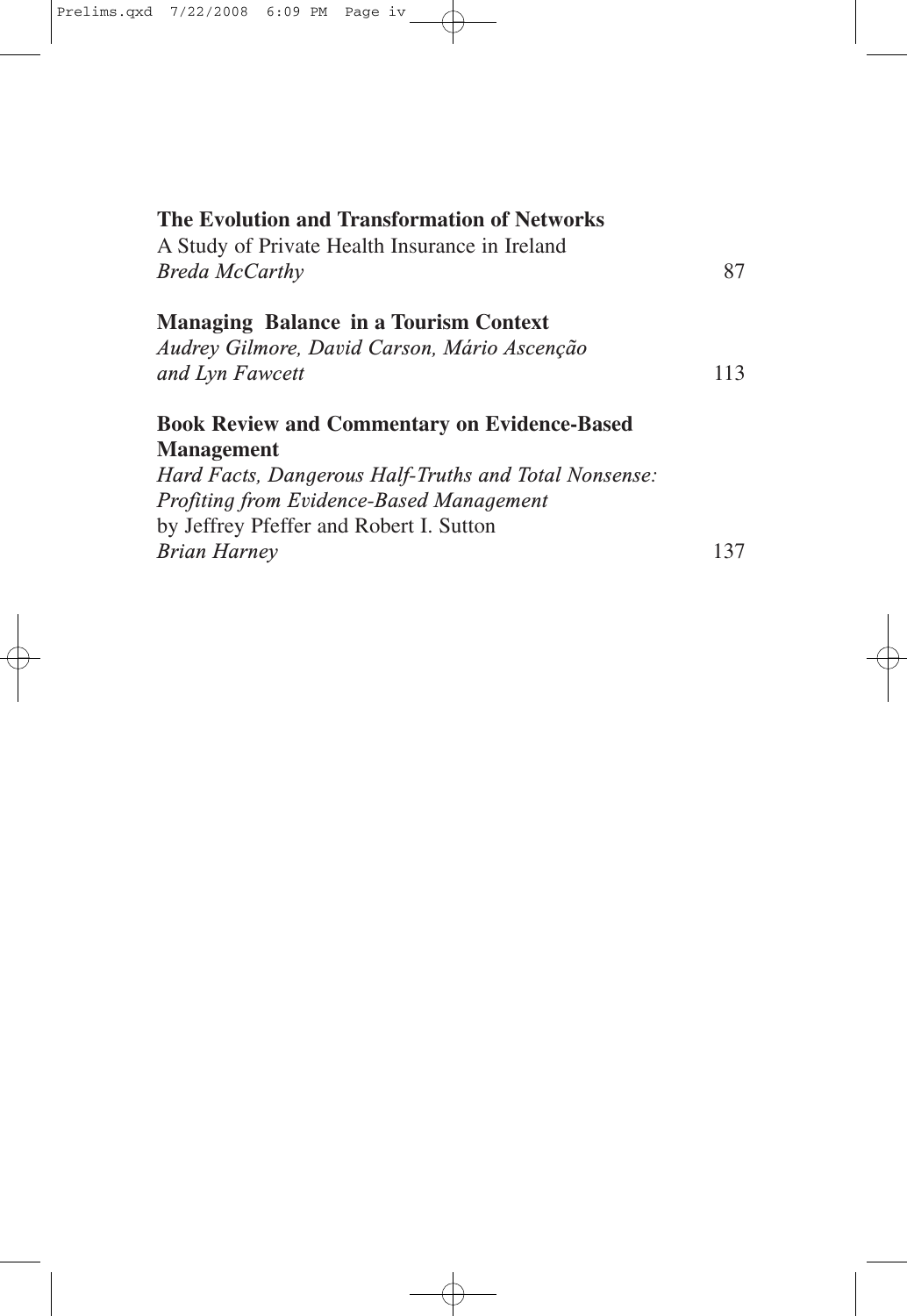# Management THE IRISH JOURNAL OF

#### IRISH BUSINESS AND ADMINISTRATIVE RESEARCH

#### **EDITOR-IN-CHIEF**

Teresa Brannick, *University College Dublin*

#### **EDITOR**

Kathy Monks, *Dublin City University*

#### **EDITORIAL ADVISORY BOARD**

Elena Antonacopoulou, *University of Liverpool* John Benson, *University of Melbourne* Jeff Bagraim, *University of Cape Town, South Africa* Jan Cleveland, *Penn State University* David Coghlan, *University of Dublin, Trinity College*  James Cunningham, *National University of Ireland, Galway* Rong Du, *Xidian University* Patrick Flood, *University of Limerick* Audrey Gilmore, *University of Ulster* Jim Guthrie, *University of Kansas* Kjell Gronhaug, *Norwegian School of Business Administration* Denis Harrington, *Waterford Institute of Technology* Frances Hill, *Queen's University Belfast* Margaret Hogg, *Lancaster University* David Jacobson, *Dublin City University* Katrina Lawler, *Dublin Institute of Technology* Tom Lawton, *Imperial College London* Donnacha Kavanagh, *University College Cork* Fergal McGrath, *University of Limerick* Peter McKiernan, *University of St Andrews, Scotland* Helle Neergaard, *Aarhus School of Business, Denmark* Nagarajan Ramamoorthy, *University of Houston* William K. Roche, *University College Dublin*  A.B. Rami Shani, *California Polytechnical University* Katie Truss, *Kingston University, UK*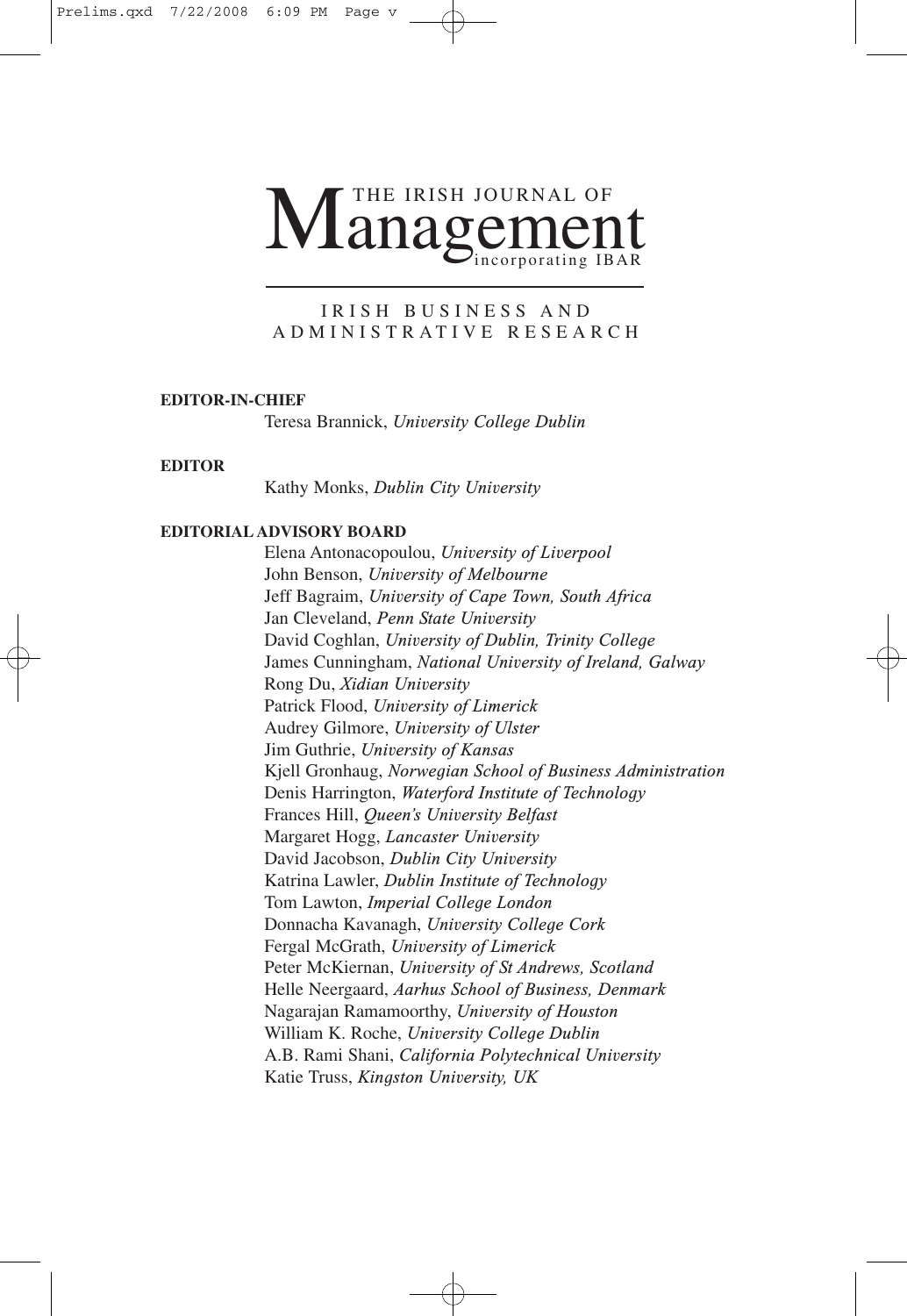# Subscriptions

●●●●●●●●●●●●●●●●●●●

The *Irish Journal of Management (incorporating IBAR – Irish Business and Administrative Research)* is published twice a year. The annual subscription rate is  $\epsilon$ 45 for individuals and  $\epsilon$ 65 for institutions. Back issues are available on request. Cheques should be made payable to the publishers: Blackhall Publishing, 33 Carysfort Avenue, Blackrock, Co. Dublin.

The editors invite the submission of articles on all aspects of business, administration and management. Notes for the guidance of contributors are detailed separately in the issue. The authors of articles to be published in *IJM/IBAR* will be required to assign the copyrights to the Editorial Board. The views expressed in articles are the responsibility of individual authors and should not be regarded as being endorsed by the Editorial Board, the editors or publishers. In accordance with the provisions of the Copyright Act, no article may be reproduced without the permission of the editors.

> The *Irish Journal of Management* is published by Blackhall Publishing, 33 Carysfort Avenue, Blackrock, Co. Dublin. E-Mail: info@blackhallpublishing.com

The Irish Academy of Management was founded in 1996 with the aim of promoting and encouraging research in all aspects of management. It holds a major conference every September. Details of membership can be obtained from Tom O'Toole, Secretary, Irish Academy of Management, Business School, Waterford Institute of Technology, Waterford.

UMI/ABI/Proquest Database: http://global.umi.com/pqdweb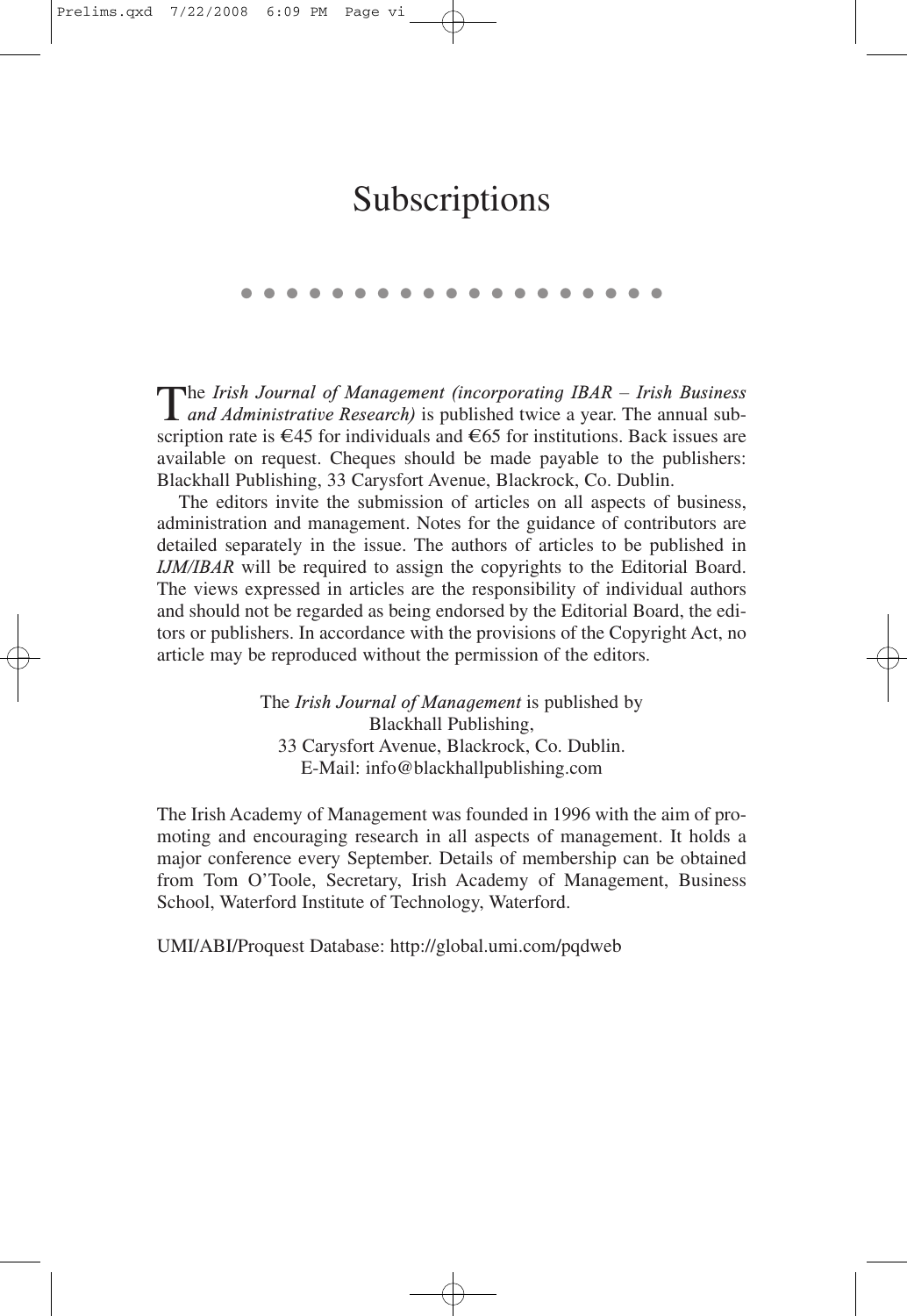

#### IRISH BUSINESS AND ADMINISTRATIVE RESEARCH

The *Irish Journal of Management (Incorporating IBAR – Irish Business*<br> *and Administrative Research)*, aims to contribute to a wider understanding of the nature, characteristics and performance of both Irish and international organisations through the dissemination of research from a wide variety of management-related areas.

#### **Notes for Contributors**

The *Irish Journal of Management* aims to publish well-written and wellresearched articles that contribute to an understanding of management-related issues in both Irish and international organisations. The *Journal* welcomes contributions from a wide range of management viewpoints including interdisciplinary and multi-disciplinary perspectives as well as traditional disciplines and functions.

Contributions should be accompanied by a statement indicating that they have not been published elsewhere and that, if accepted for publication in *IJM*, they will not be submitted for publication elsewhere without the agreement of the editor. Authors are reminded that they must observe the usual rules and practices regarding the production of copyright material in their articles.

Articles should normally be between 6,000 and 8,000 words in length and should conform to *IJM* style as follows:

**Tables and Figures** should be clearly labelled and their position in the text should be indicated by 'Insert Table 1 here'. Tables and figures should be provided on separate pages and included at the end of the article. In the case of graphs, diagrams or other illustrative material, the author will be responsible for the preparation of artwork, or for exceptional costs associated with any artwork required.

**Footnotes** should be avoided. Essential notes should be numbered consecutively in the text and grouped together at the end of the paper.

**References** should be set out in alphabetical order of the author's name, in a separate list at the end of the article. They should be given in a standard format as in the following examples:

*Books*

Argyris, C. (1992) *On Organizational Learning*, Oxford: Blackwell.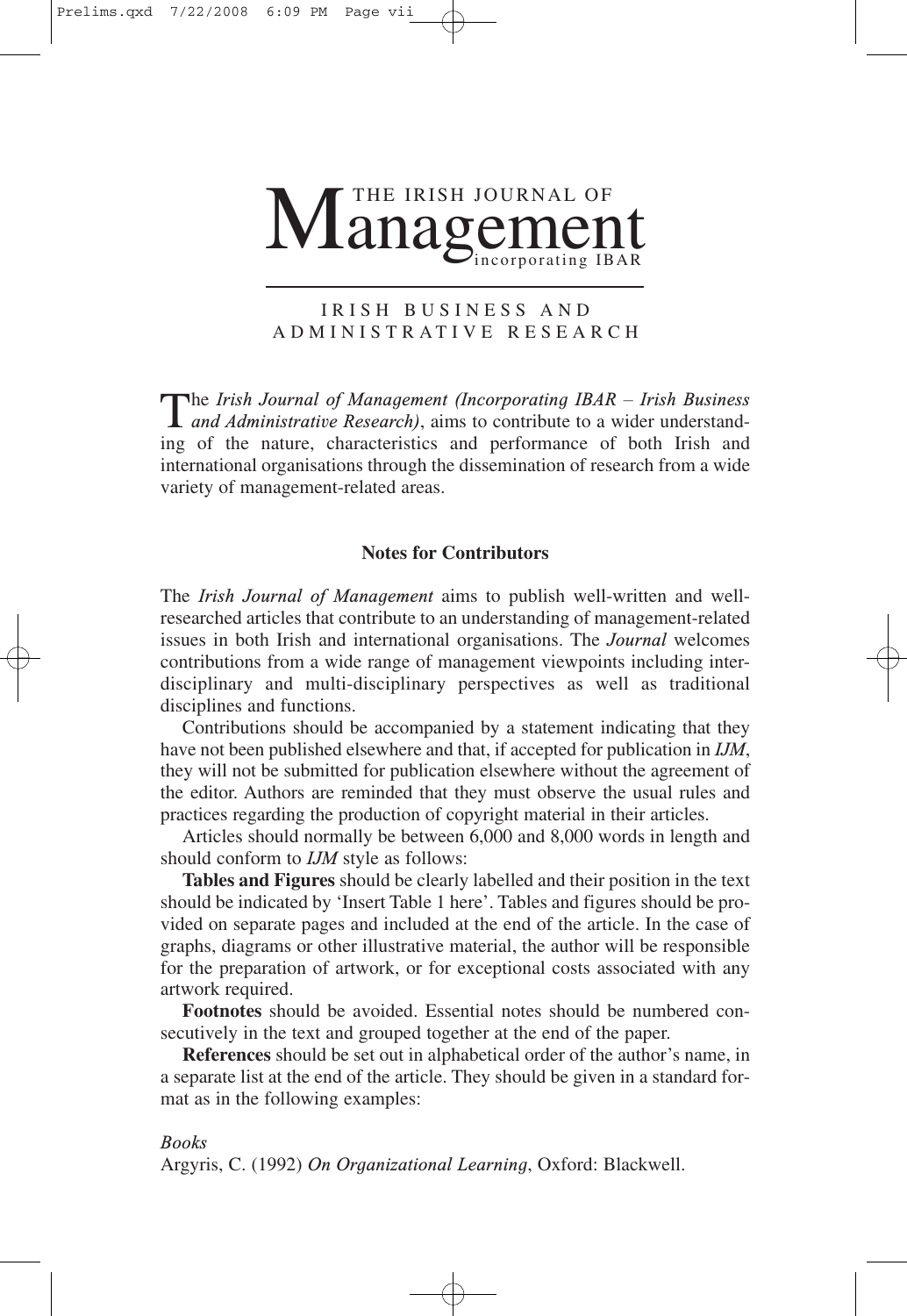#### *Chapters in books*

Griseri, P. (1998) 'Institutional Transformation and Educational Management', in T. Bush, R. Bolam, R. Glatter and P. Ribbens (eds) (2001) *Educational Management: Redefining Theory, Policy and Practice*, London: Paul Chapman Publishing.

#### *Articles in Journals*

Morrison, E. and Phelps, C. (1999) 'Taking Charge at Work: Extrarole Efforts to Initiate Workplace Change', *The Academy of Management Journal*, Vol. 42, No. 4, pp. 403–419.

*References in the text* should give the author(s), year of publication and page number(s). For example: as Roche (2001: 6) has argued ...

If there is more than one reference to the same author and year, use letters (a, b, c) to indicate differences between publications (e.g. Murphy, 2005a).

Web sources should be identified by title of article or information source with the date it was created, published or posted (date, month, year), exact URL, pagination and date accessed.

References in the text should not use ibid, op. cit. or any similar abbreviations.

**Style and Punctuation:** Quotations should have single quotation marks with double quotation marks used where necessary within single quotes. Lengthy quotations should be indented with no quotation marks. There should be one space only after full stops.

#### **Submissions**

Contributions should be typed double-spaced on A4 paper, with ample leftand right-hand margins. A cover page should contain only the title, author's name(s), position(s) and institutional affiliation(s) and the address (one only) to which proofs should be sent, together with full contact details (email, phone and fax numbers). An abstract of 100–150 words should be included on the second page, together with 3–6 key words. To ensure anonymous review, authors should not identify themselves in the text but should include a separate sheet with a short biography of 50–75 words.

Authors are strongly advised to consult one or more recent issues of *IJM* before submitting manuscripts for publication.

Contributions should be sent, by email only, to the editor, Kathy Monks, at Dublin City University Business School (Kathy.monks@dcu.ie)

All articles are double blind refereed. The *Irish Journal of Management* aims to obtain a response to submissions within three months.

An electronic offprint of each published paper and one copy of the journal issue in which it is published is provided free of charge.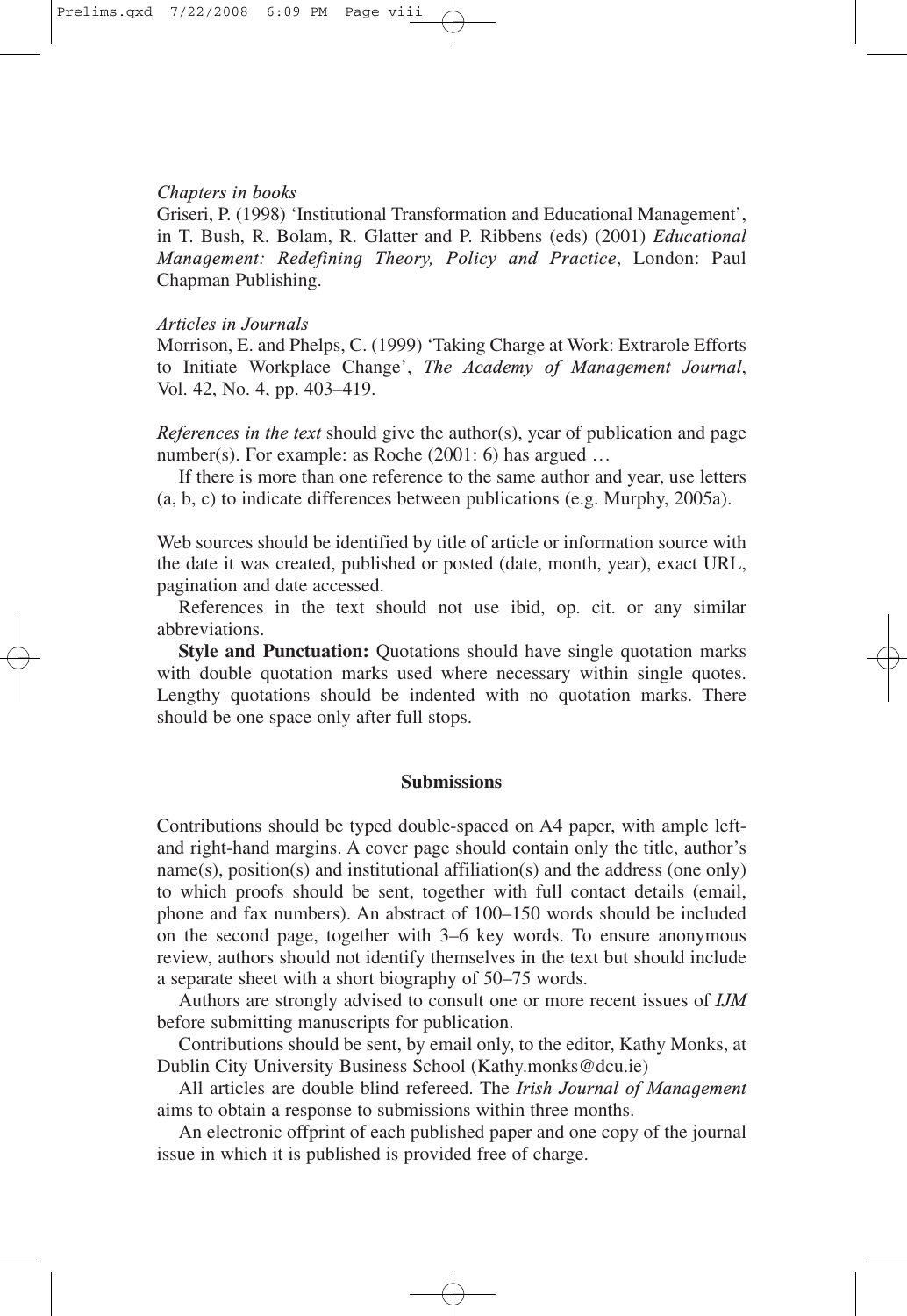# **Research** *for* **Action and Research** *in* **Action: Processual and Action Research in Dialogue?**

●●●●●●●●●●●●●●●●●●●

A OIFE M C D ERMOTT \*  $D A VID C O G H L A N$ \*\* MARY A. KEATING \* \*

ABSTRACT<br>Thange is a key area of concern for academics and practitioners Change is a key area of concern for academics and practitioners<br>Calike. However, the approaches applied in the research of change have been subject to sustained critiques regarding their neglect of the context and process of change, as well as the relationship between scholars and practitioners within the research process. This methodological paper considers two approaches to researching change in organisations which take account of these factors, albeit in different manners: processual research and action research. While entering the dialogue, the following are discussed: aims, philosophy, role of the researcher, conception of change, methodology, contribution and treatment of context, history, process and time. Whilst the two have underlying philosophical differences and will never merge, comparison provides valuable insights into the choices available to researchers and the trade-offs between process and outcomes in change-related research.

*Key Words***:** Action research; Change research; Methodology; Processual research.

*\*Department of Human Resource Management, DCU Business School, Dublin City University, Glasnevin, Dublin 9 \*\* School of Business, Trinity College Dublin, Dublin 2*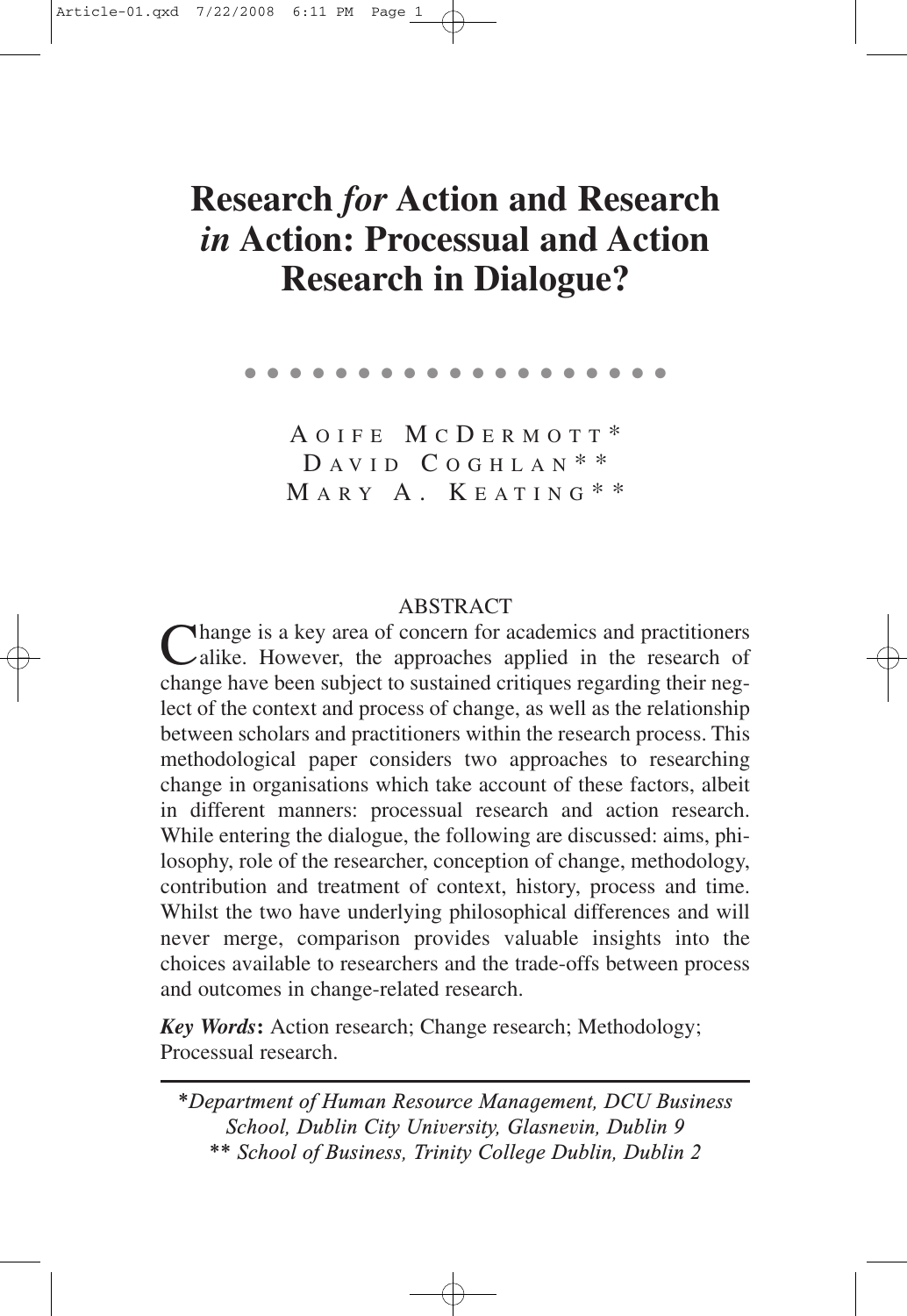### **INTRODUCTION**

Action and practice are of significant concern for academics and practitioners alike (Reason and Torbert, 2001; Argyris, 2003; Coghlan and Brannick, 2005). A particularly significant dimension of action and practice is the engagement in and understanding of change (Greenwood and Hinings, 2006). However, the literature on change is significant, fragmented and complex. The scale of the literature is illustrated in a search of the ABI/INFORM database for the period 01 January 2005 to 31 December 2005, which led to the identification of 6,176 articles on the subject of 'change and management'. Nonetheless, the issue is not solely one of volume. While there have been some attempts to explain inconsistencies in the literature (By, 2005; Higgs and Rowland, 2005), a significant degree of the fragmentation in the field can be explained by the myriad approaches applied in the research of change. These approaches have been subject to sustained critiques regarding their neglect of the context and process of change (Pettigrew et al., 2001; Pettigrew, 1992), as well as the relationship between scholars and practitioners within the research process (Pettigrew et al., 2001; Shani et al., 2008). Consequently, this methodological paper considers two approaches to researching change in organisations which take account of both the process and context of change: action research and processual research (Cooke and Wolfram-Cox, 2005; Dawson, 2003). In addition, the processual approach addresses a further area identified as in need of development in the study of organisational change: the link between change processes and organisational performance outcomes (Pettigrew et al., 2001). While the tradition of research into change has been criticised as 'ahistorical, aprocessual and acontextual' (Pettigrew et al., 1992: 6), and has led to the emergence of the processual approach, action research has been taking account of history, context and process for a period of almost 60 years. Discussing and comparing these approaches leads to consideration of the basis for dialogue between them. Although emphasising shared concerns, this paper also identifies fundamental philosophical differences underlying the approaches, as well as significant differences in the level of engagement of the researcher. While processual research is an approach to research *on* action, action research can be conceived as research *in* action. Whilst these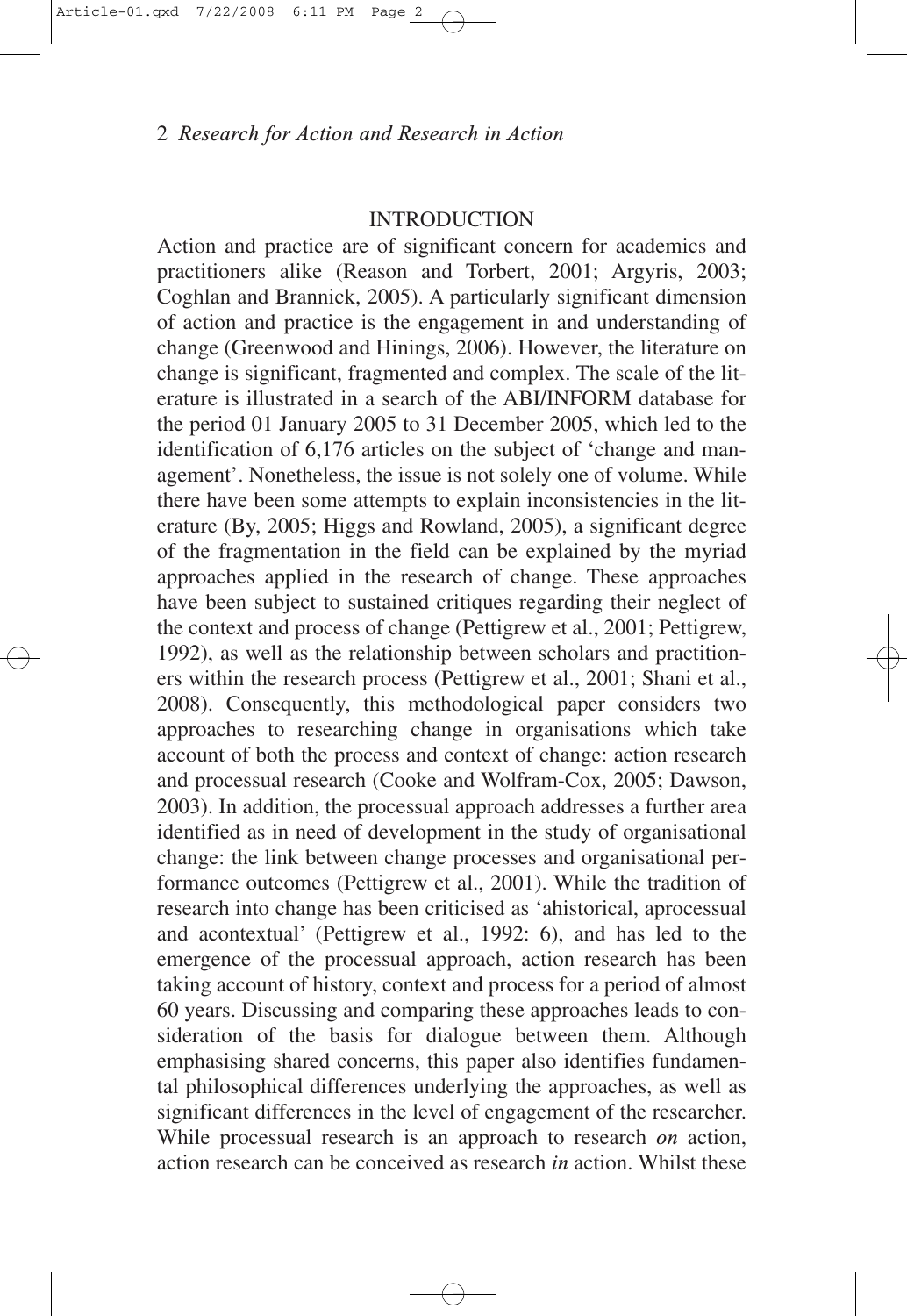deep-seated dissimilarities denote that the two approaches will never merge, they also provide a secure foundation from which each approach can dialogue with and learn from the other, whilst maintaining their own integrity.

This paper is comprised of three sections. The first section provides an overview of action research and the processual approach. Building upon this foundation, the second section analyses the differences between the approaches. The third section takes account of critiques of each approach and integrates the preceding sections to suggest arenas where dialogue may occur, the direction that learning may take and the trade-offs which researchers will encounter in choosing between the approaches.

# AN OVERVIEW OF ACTION RESEARCH AND THE PROCESSUAL APPROACH

Although both processual research and action research can be considered holistic approaches to the research of change, this section is concerned with further delineating the key characteristics of each approach. The aims, how they are methodologically enacted and the treatment of the context and process of change within each approach are outlined.

# **Action Research**

Action research is a generic term that covers many forms of actionoriented research. Common to all is the aim to resolve social or organisational issues in conjunction with those who are experiencing them, while simultaneously contributing to scientific knowledge. It is underpinned by diversity in theory and practice, so providing a wide choice regarding what approach might be appropriate for any particular research inquiry (Reason and Bradbury, 2008). However, in spite of this diversity, four broad characteristics define action research (Coghlan and Brannick, 2005; Coughlan and Coghlan, 2002; Greenwood and Levin, 2007; Gummesson, 2000; Reason and Torbert, 2001; Susman and Evered, 1978):

• Action research focuses on research *in* action, rather than research *about* action. The central idea is that action research uses a scientific approach to study the resolution of important social or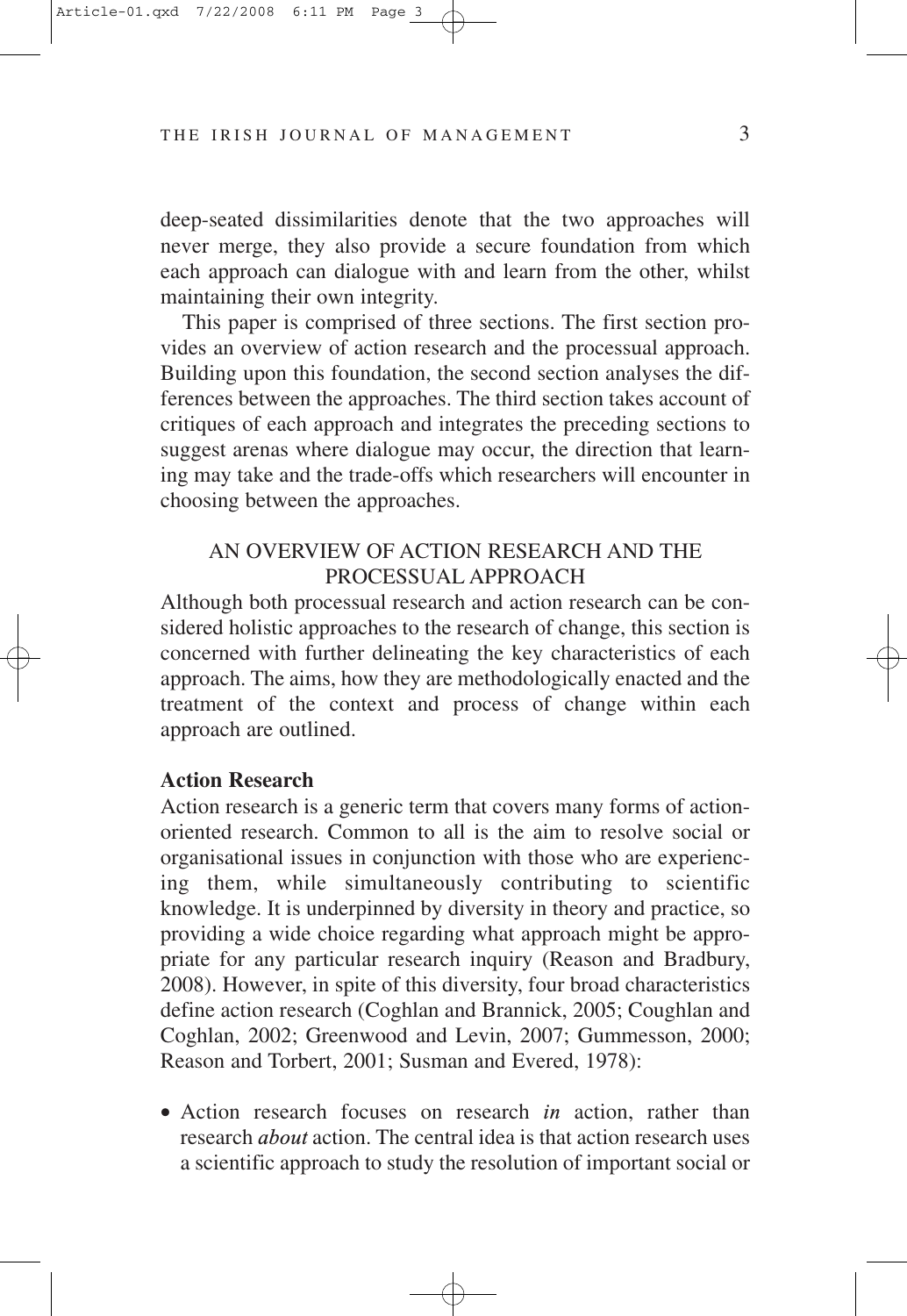organisational issues together with those who experience these issues directly. Action research works through a cyclical four-step process of consciously and deliberately (i) planning, (ii) taking action and (iii) evaluating the action, (iv) leading to further planning and so on.

- Action research is participative and democratic. Members of the system that is being studied participate actively in the cyclical action–reflection process outlined above. Such participation is frequently described as research *with* people rather than research *on* people.
- Action research is research concurrent with action. The goal is to make action more effective while simultaneously building up a body of scientific knowledge.
- Action research is both a sequence of events and an approach to problem solving. As a sequence of events, it comprises iterative cycles of gathering data, feeding it back to those concerned, analysing the data, planning action, taking action and evaluating, leading to further data gathering and so on. As an approach to problem solving, it is an application of the scientific method of fact-finding and experimentation to practical problems. These issues require action solutions involving the collaboration and cooperation of the action researchers and members of the organisational system. The desired outcomes of the action research approach are not just solutions to the immediate problems but comprise important learning from outcomes – both intended and unintended – and a contribution to scientific knowledge and theory.

Thus action research is a transformational social science, grounded in real issues, but linked to the scientific endeavour. The particular value and contribution of this transformational approach is reflected in Reason and Torbert's (2001: 6) assertion that after the linguistic turn of postmodernism, it is now time for the 'action turn' where we can re-vision our view of the nature and purpose of social science and 'forge a more direct link between the intellectual knowledge and moment-to-moment personal and social action, so that inquiry contributes *directly* to the flourishing of human persons, their communities and the ecosystems of which they are part'.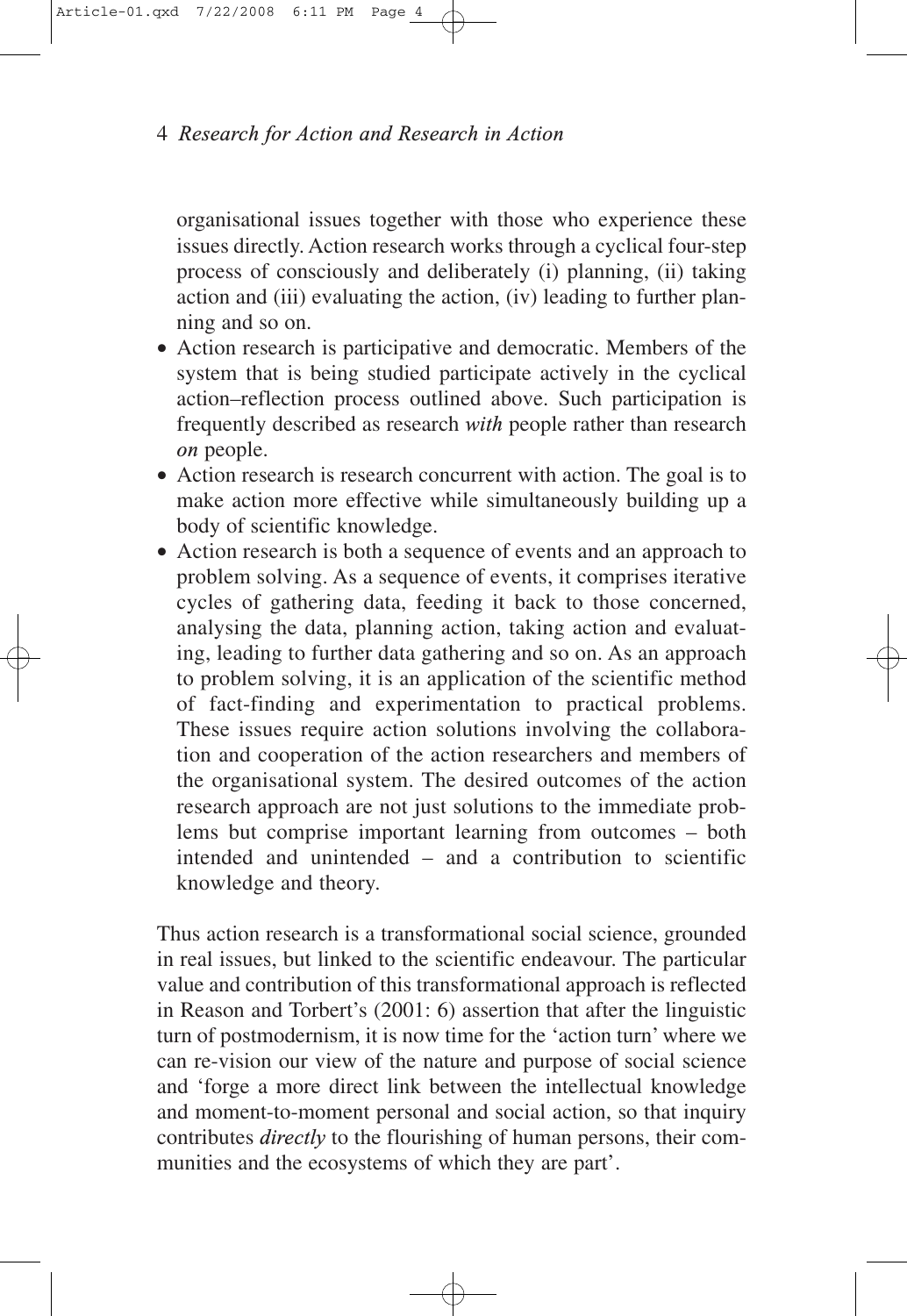#### **Processual Research**

In its broadest sense processual research refers to any research concerned with a process that exists between two points in time, regardless of whether it is actually observable (Tuttle, 1997). Dawson (1997) noted that there are different types of processual research; these can broadly be separated on geographical lines, between the UK and the USA. While the US approach focuses predominantly on the process of change itself, the UK approach attempts to incorporate the role of history and context into its analysis. This occurs at multiple levels and at each phase of the process of change. It is the UK approach that is the subject of this paper. Five characteristics of this approach were identified by Pettigrew (1997). These are:

- 1. embeddedness, which refers to studying processes across a number of levels of analysis
- 2. temporal interconnectedness, which refers to studying processes in past, present and future time
- 3. a role in explanation for context and action
- 4. a search for holistic rather than linear explanations of process
- 5. using process analysis to find and explain outcomes

Hence, processual research refers to 'the dynamic study of behaviour in organisations, focusing on organisational context, sequences of incidents and actions which unfold over time' (Ferlie and McNulty, 1997: 70). It aims to describe, analyse and explain patterns in management and change processes (Pettigrew, 1992) and to link findings to outcomes (Pettigrew, 1997). In emphasising pattern identification and holistic explanations, it also has the capacity to illuminate why, when and how policy and other change outcomes are shaped by processes and contexts. The approach explicitly attempts to accommodate competing histories on the process of change, recognising that the official characterisation of change may represent the political position of key individuals, rather than organisational reality (Dawson, 1994). Linking findings to outcomes has been used to provide pragmatic guidelines to managers. One prime example is the identification by Pettigrew and Whipp (1991) of the five interrelated factors shaping a firm's performance (National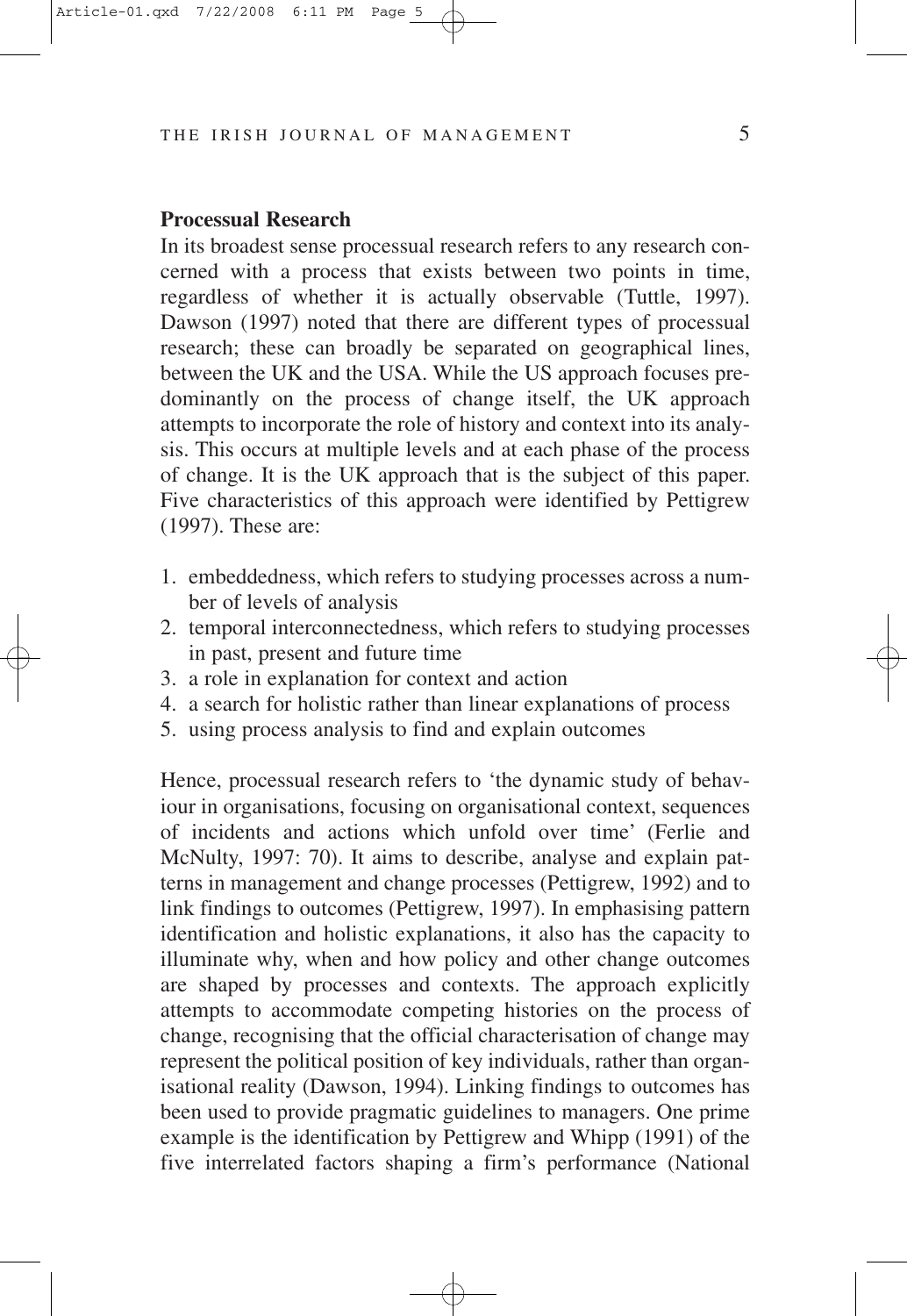Co-ordinating Centre for NHS Service Delivery and Organisation R&D, 2001). These factors mirror quite closely the model of change management developed by Kotter (1996). Whilst action research is classified as research *in* action, due to its action-oriented and intervention focus, processual research can be characterised as research *on* action given the more removed nature of its analytic endeavours.

# CONTRASTING ACTION RESEARCH AND THE PROCESSUAL APPROACH

The processual approach differs from action research on three important dimensions. Firstly, unlike action research it does not aim to guide real-time action in the particular organisation under study, but focuses on generating mid-level theory and recommendations for the future. Ferlie and McNulty (1997: 379) articulate this in their assertion that process research can be seen as '"research for action", but not action research'.

Secondly, although participant observation may be used in processual research, unlike action research it tends to be neither participant nor democratic, in terms of being more oriented towards research on, rather than with people. Thirdly, context is considered more explicitly in processual than action research and this is particularly the case with regard to the external context. Dawson (1994, 2003) and Pettigrew (1985, 1987a, 1987b, 1988) identify the dimensions of context which should be considered in a processual analysis. Both authors recognise that the context of behaviour for change processes includes current and historical events inside and outside organisations. Both also articulate concern with broadly similar areas, although Dawson articulates an additional concern with technology in both the inner and outer context. However, it is important to note that the view of context adopted is largely deterministic (Watson, 2004) and has failed to develop substantially since Pettigrew's (1985) early work (Caldwell, 2006). Similarly Fitzgerald et al. (2002) noted that context has been operationalised in a primitive way in processual research, with a need for more specification. For Caldwell (2006), Pettigrew uses outer context as a surrogate for environment and inner context as a surrogate for structure, but fails to develop a systematic concept of the potential or actual interrelationships between the internal and external environment. Although defining context remains problematic,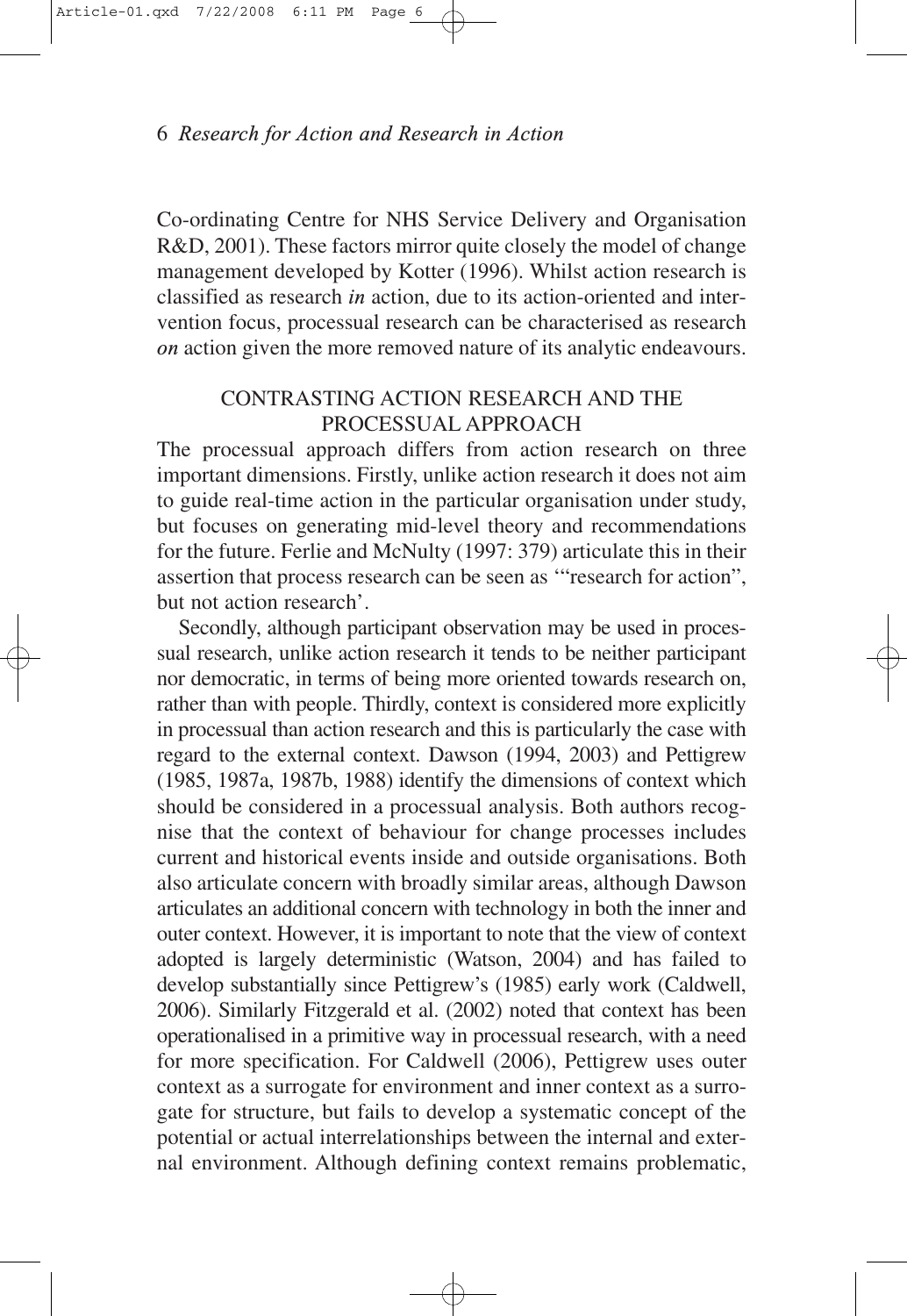particularly with regard to reconciling structure as a fluid concept and structure as a constraint (Caldwell, 2006), the explicit attempts to do so and to incorporate it into analysis serve to increase awareness and understanding of its role in shaping and mediating processes of change. While recent developments in the conceptualisation of context are implicitly addressed to some degree in both approaches, neither action research nor the processual approach has explicitly addressed them. These developments include the realisation that context is an interactive process rather than a backdrop to change (Dopson and Fitzgerald, 2005), that change is being differentially impacted by configurations of characteristics from the context (Dopson and Fitzgerald, 2005) and a move towards examining the interrelationship between actors and context.

Methodologically, while action research is executed via iterative action–reflection cycles, processual research can be done in a variety of ways. Although it is particularly associated with longitudinal and comparative case studies (Ferlie and McNulty, 1997), Dawson identifies four longitudinal designs that he deems appropriate for the attempt to 'catch reality in flight' (Pettigrew, 1997: 10)*.* These are: (1) a retrospective analysis of the process of change, combined with a real-time study of the ongoing effects of the change under routine operation; (2) examining the process of change as it develops over time, by interviewing staff before and after a change, and collecting data during the process of change; (3) collecting data in organisations at different stages of change (conceptual, implementing or operating) and (4) phased data collection using different techniques. Although longitudinal, the approach is not congruent with the snapshot nature of quantitative surveys or cohort studies (Dawson, 2003). Typically longitudinal case studies are chosen to 'expose variation in outcome. The aim is often to expose patterns in the process within a relatively constrained set of organisations' (Ferlie and McNulty, 1997: 70)*.* This multiple case study design aims to facilitate mid-level theory generation from the research. However, while the basis of data collection is clear, the form and nature of data analysis is less so. The processual approach lacks a coherent and universally accepted analytical structure, in contrast to action research's four-step process (Pettigrew, 1992).

The processual approach promises the description, analysis and explanation of the complex links between processes and outcomes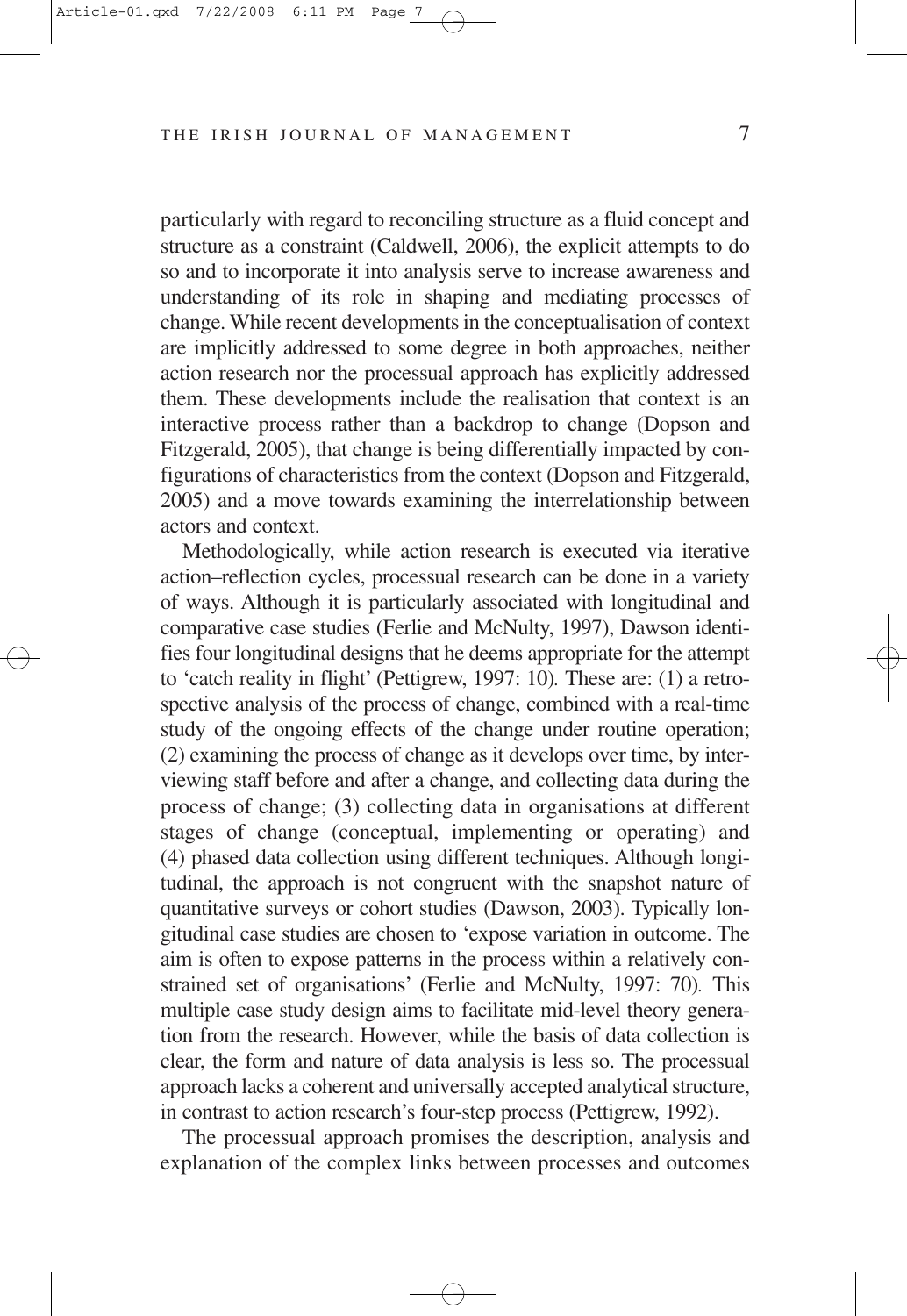in changes. Within this approach, the aim is to provide both practical and theoretically relevant knowledge. However, its broad aspirations are also the basis on which the approach is critiqued. The predominant criticisms of the processual literature are that: (1) it can become over complex with little practical application (Dawson, 1994); (2) that individuals and individual change drivers tend to be neglected (Buchanan and Boddy, 1992); and (3) that it does not lead itself to practical recommendation (Watson, 2004).

In addition, the approach is also increasingly focusing on making practical, rather than theoretical, contributions, due to the nature of the market for process research in the UK, and the action-oriented nature of the output desired by funders (Ferlie and McNulty, 1997). They refer to a 'theoretical routinisation process', with a shift away from the generation of new theory, towards a concern with more applied problems.

Action research is more focused on contributing to effective action, a particularly valuable activity in bridging the moat between practitioners and ivory tower academia. Nonetheless, while action research has a narrower remit, in terms of emphasising its contribution to effective action and providing solutions to organisational problems, it also aims to contribute to the social sciences. However, its focus on establishing itself as a valid methodological approach and on engaging with practitioners has led to the discipline developing in an insular and methodologically focused manner. As a result it has failed to systematically link or integrate its contributions with broader theory.

# OPENING DIALOGUE: COMPARISON AND CREATIVE SPACE

Having identified the key characteristics and critiques of each approach, this final section begins to open dialogue between them. Firstly, we systematically organise comparisons of the key dimensions of each approach. This provides a foundation for considering the creative space for dialogue between them, given the preceding critiques, discussion and the outstanding concerns of change management research.

Table 1 emphasises that both action research and processual research aim to contribute to theory and action, albeit with different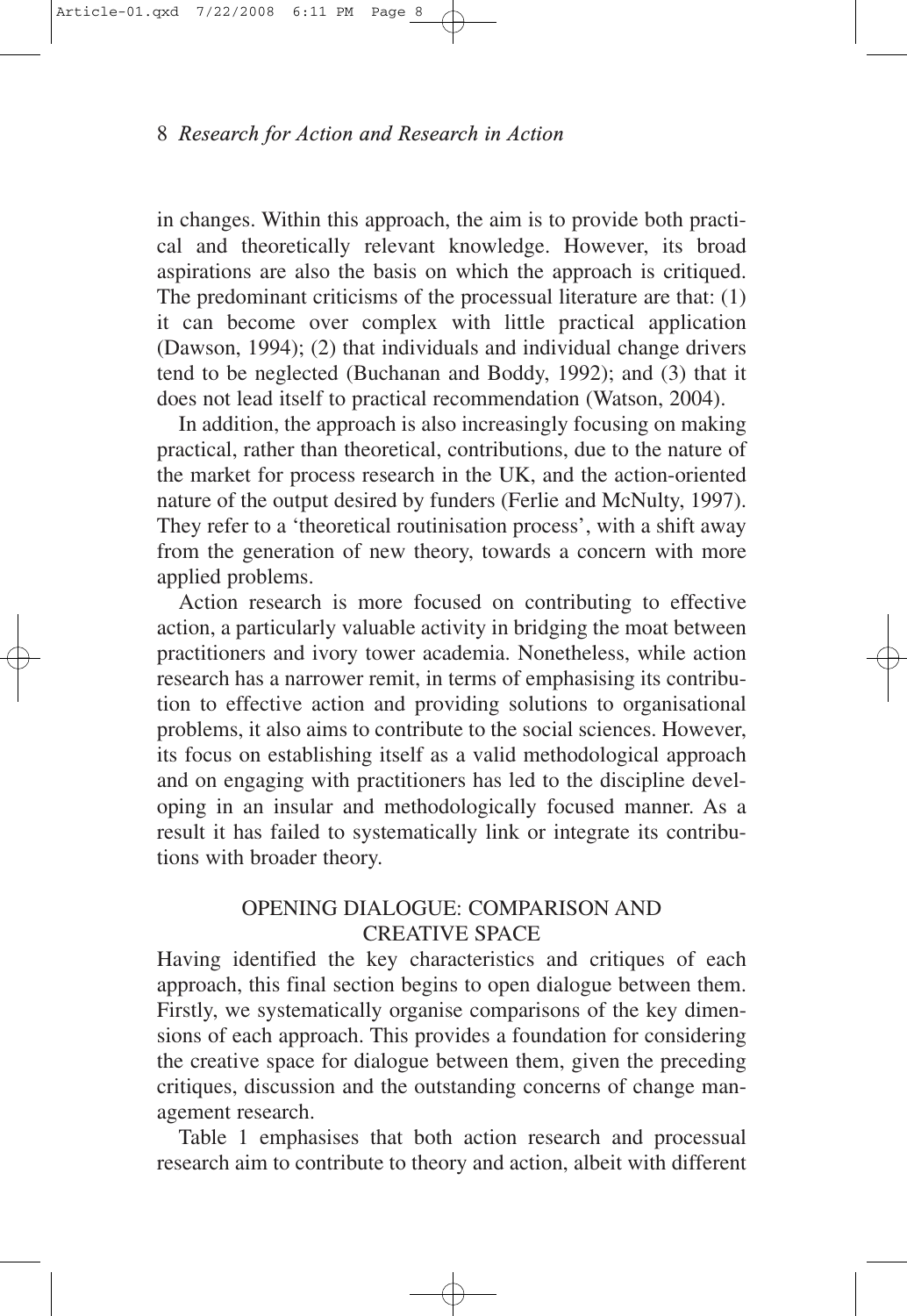emphases and within different time-scales. Turning first to the theory–practice dimension, concern with assisting rather than objectively studying organisational issues has increased the pragmatic validity of action research relative to the processual approach. While the data from processual studies have been critiqued for being overly complex, and of little use to practising managers, action research focuses on providing practical solutions to specific organisational issues. In addition, it engages in monitoring the implementation and results of such changes, refining recommendations in response to issues arising. These differences are closely linked to the time orientation in each approach. While action research endeavours to assist organisations seeking solutions to *immediate* problems, processual research aims to analyse and explain, rather than guide, change processes, with a view to generating theory and recommendations for *future* action. Whilst the 'future' in action research refers to future actions within a given change process, in the processual approach it is more discontinuous, referring to guiding a completely different set of changes. The fact that action research emphasises action while processual leans towards theory provides scope for insight and dialogue. There is scope for the processual approach to contribute regarding moving from practice to theory and linking into broader debates. This would serve to raise action research's contribution to and profile in the social sciences. In contrast, processual research could benefit from greater pragmatic validity, particularly with regard to embedding change, areas in which action research has much to contribute. Thus the first space for dialogue is concerned with making contributions to practice more useful and with linking practice to theory.

There is no real scope for dialogue on the next two dimensions on the table: the philosophical underpinnings of each approach and the role of the researcher with regard to the change process. Philosophical differences provide the roots from which other divergences stem. This is evident in the conceived role of the researcher, which is closely linked to them. As a practice-oriented methodology, action research provides organisation-specific knowledge, facilitated by a researcher who acts as a change agent, either as a member of the organisation or through a consultant-type role. They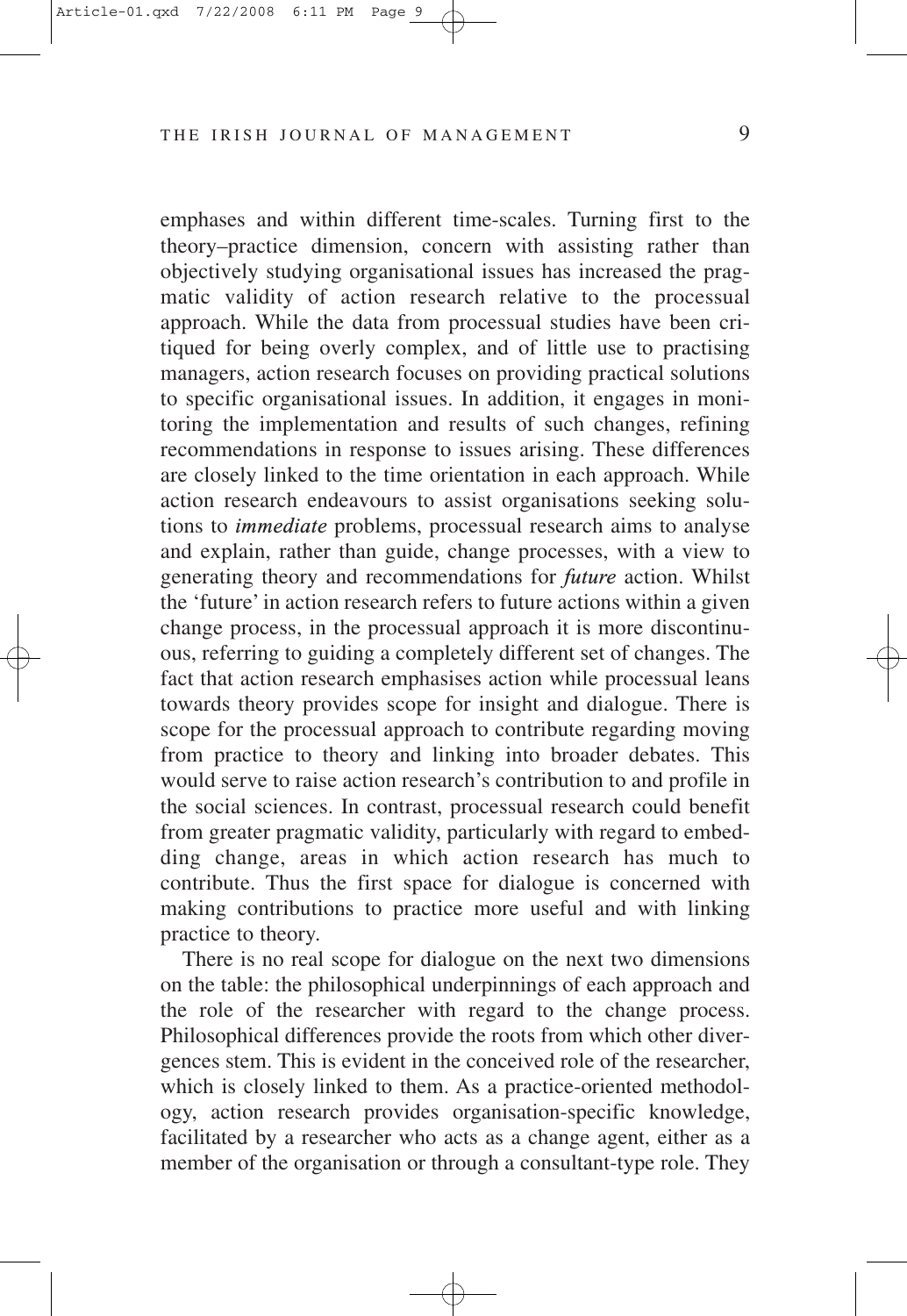|                           | <b>Processual</b>                                                                                                                 | <b>Action research</b>                                                  | Space for dialogue                                                                                 |
|---------------------------|-----------------------------------------------------------------------------------------------------------------------------------|-------------------------------------------------------------------------|----------------------------------------------------------------------------------------------------|
| <b>Aims</b>               | change, with reference to<br>To describe, analyse and<br>outcomes. To generate<br>explain the process of<br>quidelines for action | To contribute to effective action<br>and to the social sciences         | Role of theory for action, particularly<br>the nature of actionable knowledge                      |
| Time                      | Historical and contemporary<br>emphasis on future action<br>action studied with some                                              | Historical and contemporary<br>action, with future action<br>emphasised | Balance between contemporary and<br>future action                                                  |
| Philosophy                | Hermeneutic with elements<br>of positivism                                                                                        | Hermeneutic and critical<br>realism                                     | approach maintains its integrity via<br>No basis for dialogue. Each<br>its philosophy              |
| Role of the<br>researcher | Observer                                                                                                                          | Actor in change. An agent of<br>action and reflection                   | No basis for dialogue. Some potential<br>for debate regarding underlying<br>model of change agency |
|                           |                                                                                                                                   |                                                                         | (Continued)                                                                                        |

Table 1: Entering Dialogue **Table 1: Entering Dialogue**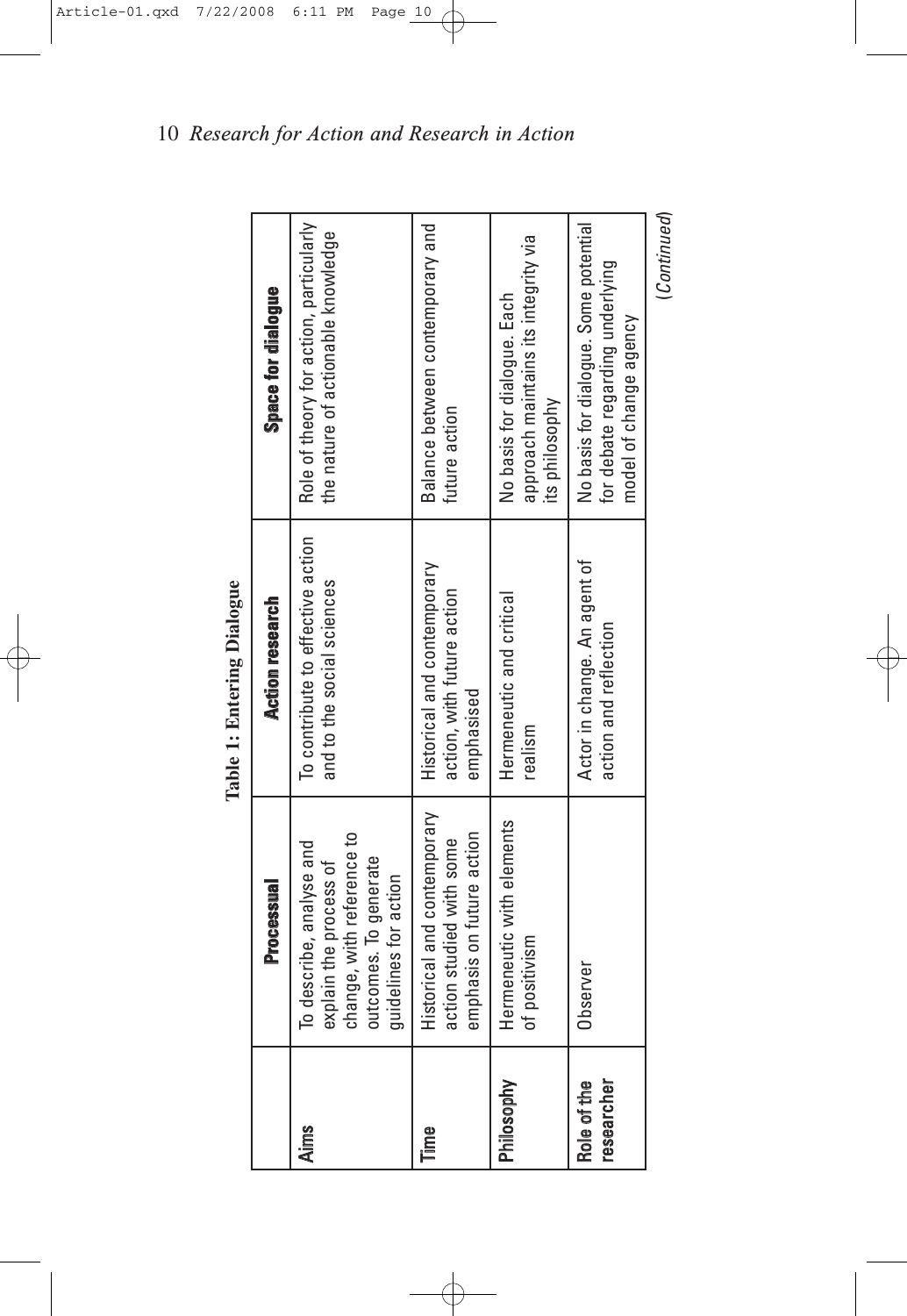|                                          | Table 1: (Continued)   |                                |
|------------------------------------------|------------------------|--------------------------------|
| Processual                               | <b>Action research</b> | Space for u                    |
| ctic but can also be<br>to study planned | Planned change         | The political aspect<br>change |
| $\frac{6}{1}$                            |                        |                                |

|                                        | <b>Processual</b>                                             | <b>Action research</b>                                                | Space for dialogue                                                  |
|----------------------------------------|---------------------------------------------------------------|-----------------------------------------------------------------------|---------------------------------------------------------------------|
| Conception<br>of change                | Dialectic but can also be<br>used to study planned<br>change  | Planned change                                                        | The political aspect of planned<br>change                           |
|                                        | Methodology   Longitudinal case studies,<br>often comparative | Participative cycles of action<br>and reflection                      | Balancing context-specific and more<br>broadly applicable knowledge |
| Contribution                           | Description, explanation,<br>actionable knowledge             | Actionable knowledge,<br>sustainable outcomes                         | The nature of actionable knowledge;<br>what is most useful          |
| Context,<br><b>Drocess</b><br>history, | Incorporated explicitly                                       | incorporated implicitly,<br>Context and history<br>process explicitly | The influence of context and history                                |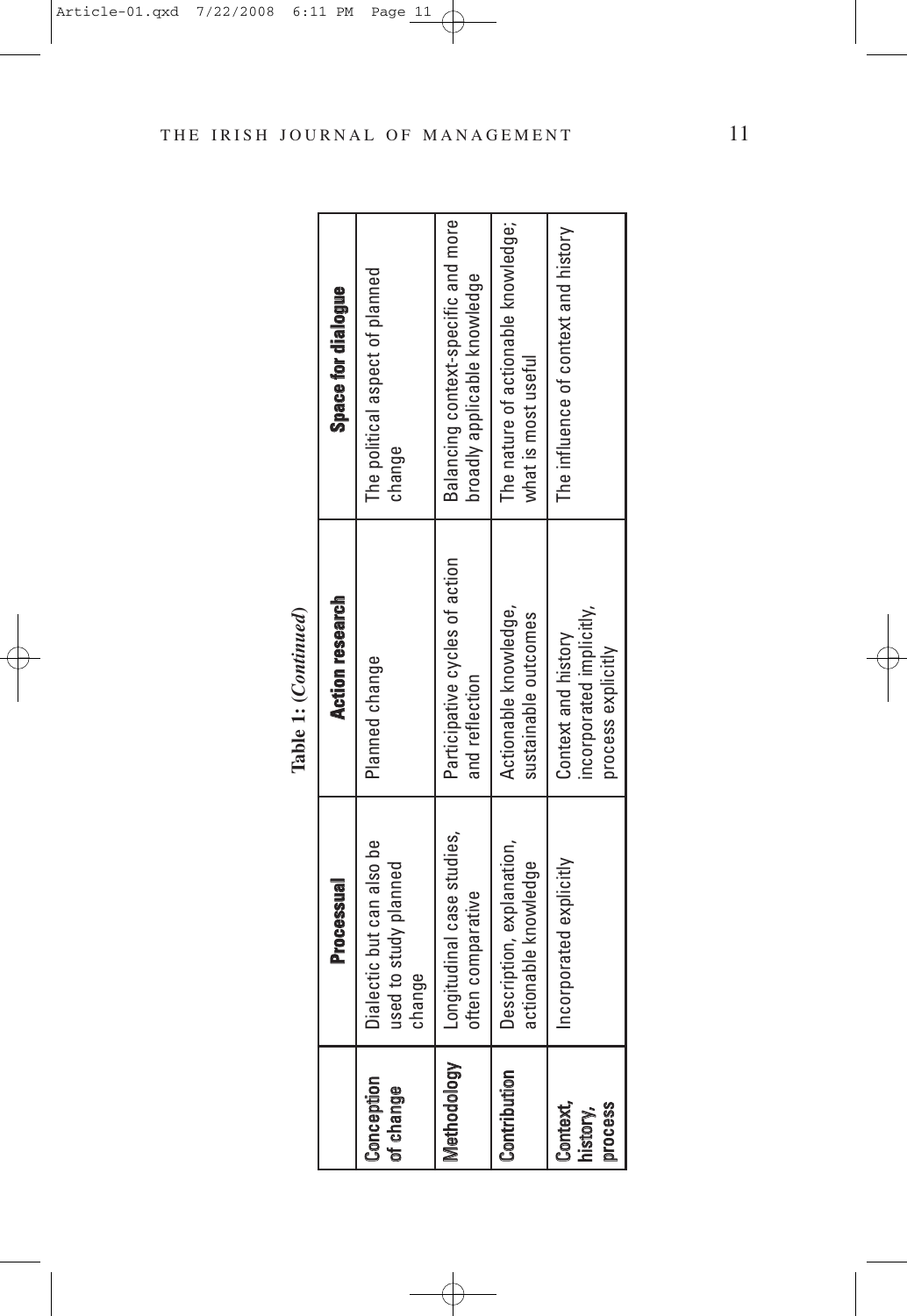have an active intervention role, in contrast to the impartial passive observer role in processual research. Rather than watching how and why the change process unfolds in a particular direction, action researchers actively intervene to control and direct the process of change. To facilitate this where the researcher is external to the client system, action research has a developed literature on the nature of engagement.

However, whilst there is little scope for dialogue on the role of the researcher as change agent, there is scope for engagement regarding the underlying model of agency adopted in each approach. Drawing from Caldwell (2006), the centred, planned conception of the expert change agent is evident in organisationally (rather than socially) embedded action research, and a more decentred, emergent and internal conception of agency is evident in the processual approach. This decentred model is more appropriate for political contexts than the rationalistic model. The failure to adopt the broader conception of change agency in the processual approach has implications which have been recognised within action research, but which have yet to be addressed. However, introducing a political dimension of another variety, Schein (2008) noted that the quality of data engendered when a researcher is an employed by an organisation is much higher, with a greater commitment by organisational actors, and a higher level of access to data. Furthermore, the researcher as paid employee calls attention to the planned nature of change in action research. Table 1 indicates that while processual research predominantly focuses on dialectic change, it can also be used to study planned change from a more political perspective, creating space for discussion between the two (Poole and Van de Ven, 2004).

Methodologically, scope for dialogue exists in terms of balancing the demand for context-specific and more broadly applicable knowledge. Due to its foundations in rich context-specific data, action research is not typically associated with structured comparative research. Although comparisons can be drawn between projects, this is typically not done in a manner which aims to derive theory. One example of this is evident in the collaborative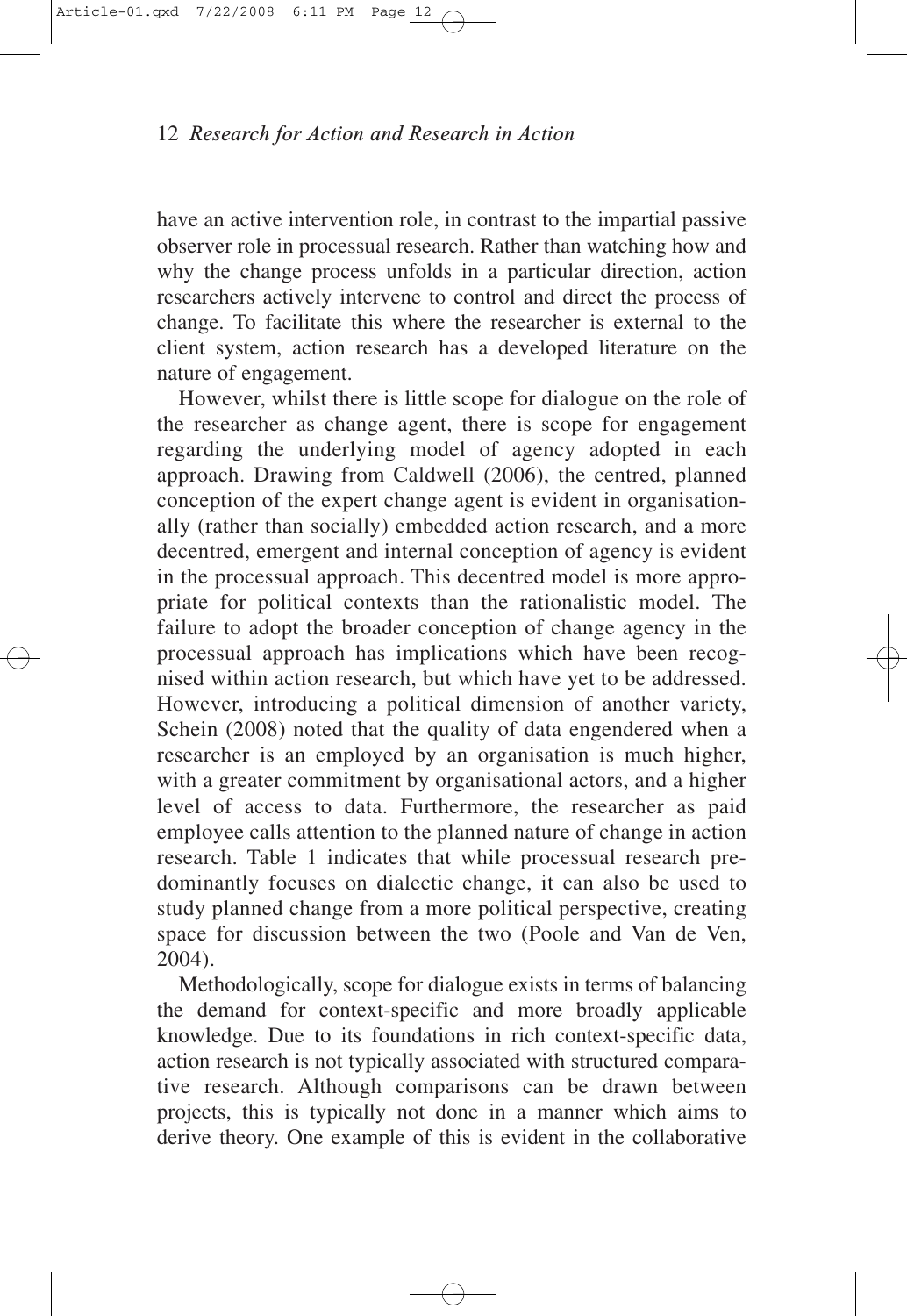CO-IMPROVE project (Coghlan and Coughlan, 2005). This entailed a collaborative research approach where researchers managed and studied the change process, while engaging with internal company networks and external research networks. In contrast, processual research is more oriented towards gaining understanding and building mid-level theory, to the end of guiding future action. As a result, while it is grounded in detailed and context-specific knowledge, it is more oriented towards gaining broader brush understanding. Crucially, however, Dawson (2003) is critical of this trend, which is being encouraged by Pettigrew's (1997) emphasis on linking to outcomes. This focus on outcomes has led to the adoption of comparative case studies, which make structured cross-cultural and international comparison more feasible than within action research. However for Dawson, this scaling-up away from the single case study is leading to the neglect of detail, which was the initial foundation of the approach. Nonetheless, by observing rather than directing the change, the processual research can be more broadly applied than action research.

This discussion has indicated that there *is* scope for dialogue between the two on a number of useful and far from esoteric dimensions. Given their historical distance from each other and taking dialogue as a first step towards development, this can be perceived as a highly useful exercise. This is particularly so, given the scope for each approach to garner insight from the other. However, scope for dialogue notwithstanding, this paper has also identified significant differences between the approaches. The philosophical differences and the different conceptions of the role of the researcher are highly significant and not reconcilable. On this basis it is arguable that the largest commonalities between the two are (1) their shared opposition to positivism and (2) their shared concern for the process of change. In addition, they have a shared conceptual framework, which takes account of the context, content and process of change. They also differ fundamentally in their concept of actionable knowledge. In fact action research explicitly contests the description of the guidelines produced from processual research as 'actionable knowledge' (Argyris, 2003). Thus, while there is much agreement at the periphery, there are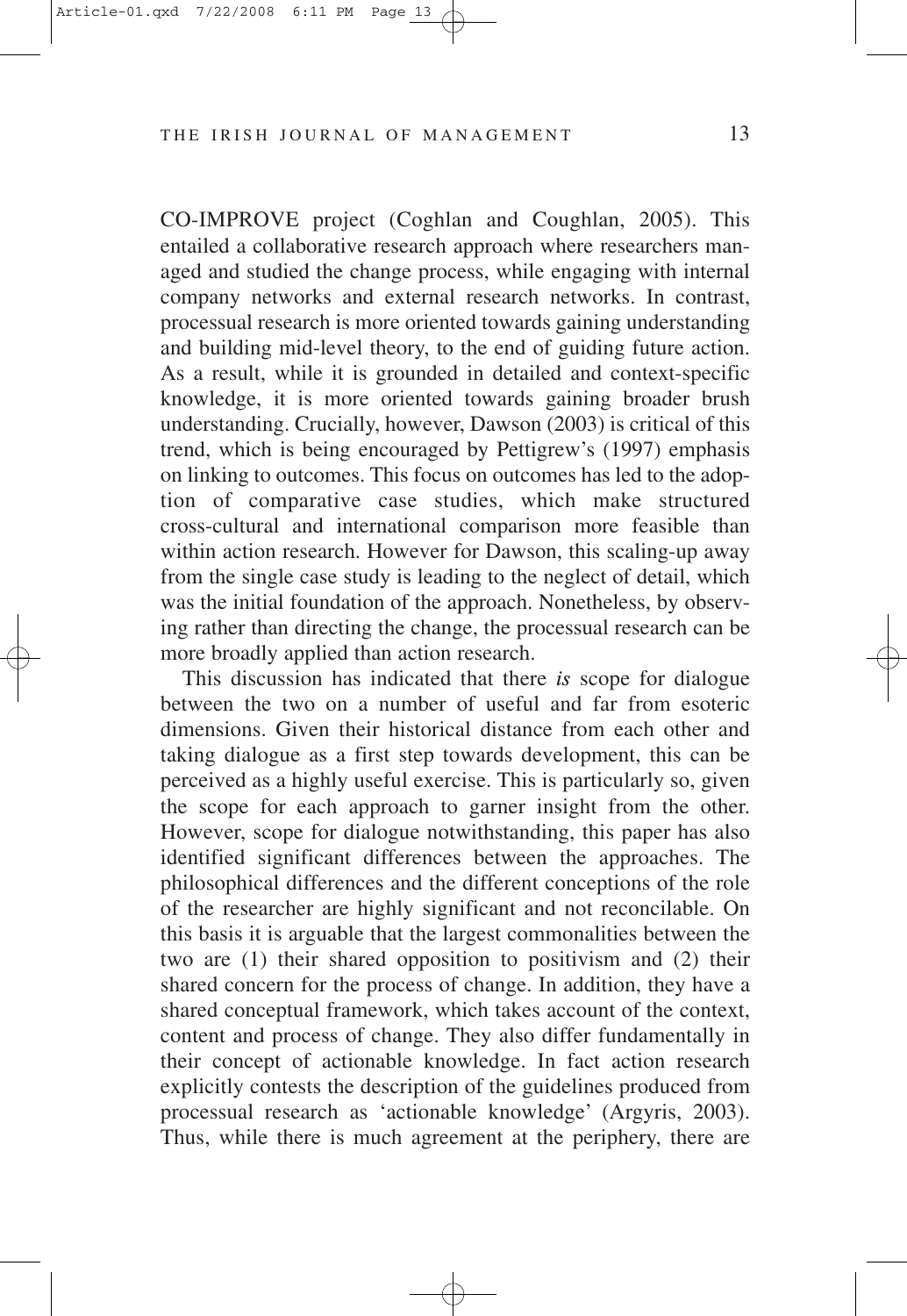considerable differences in the core understanding of how to do research. This may stem from their historical development. While processual research emerged from an organisational context, action research, and particularly participatory action research, has not been so limited, being applied in social and community contexts as well as in organisations. Although, due to their underlying philosophical differences, the approaches will never merge, there are some lessons that can be learned via the process entered into in this context. More specifically, the processual approach may benefit from action research's close link to practice and pragmatic validity: the here and now concern with real issues and the quality of relationships in engaging with organisational actors during attempts to resolve issues and bring about change. Inversely, action research may benefit from the concern with linking to theory, explicitly considering context and the more political conception of change agency and the environment, which are inherent in the processual approach.

### **CONCLUSION**

On the basis of this discussion and the schema outlined, it is evident that choice between processual research and action research, in their current guises, ultimately rests on five key choices. The first is whether the researcher wishes to contribute to the immediate and long-term needs of the organisation or to focus on gaining broader understanding with implications for the longer term, and potentially contributing to theory. Action research does not separate these and seeks to contribute to both. The second concern is whether the researcher is adopting a role as an agent of change or an observer, and hence their level of engagement with organisational members. The third consideration is whether the change process is planned or otherwise, while the fourth choice pertains to the degree of politicisation of the organisation, which has implications for the model of change agency that would be appropriate. The fifth and final consideration is the desire for structured comparison. As we have seen, the answers to these questions coalesce around the two approaches. Action research is associated with contributing to immediate needs, the researcher as agent, an exclusive focus on planned change,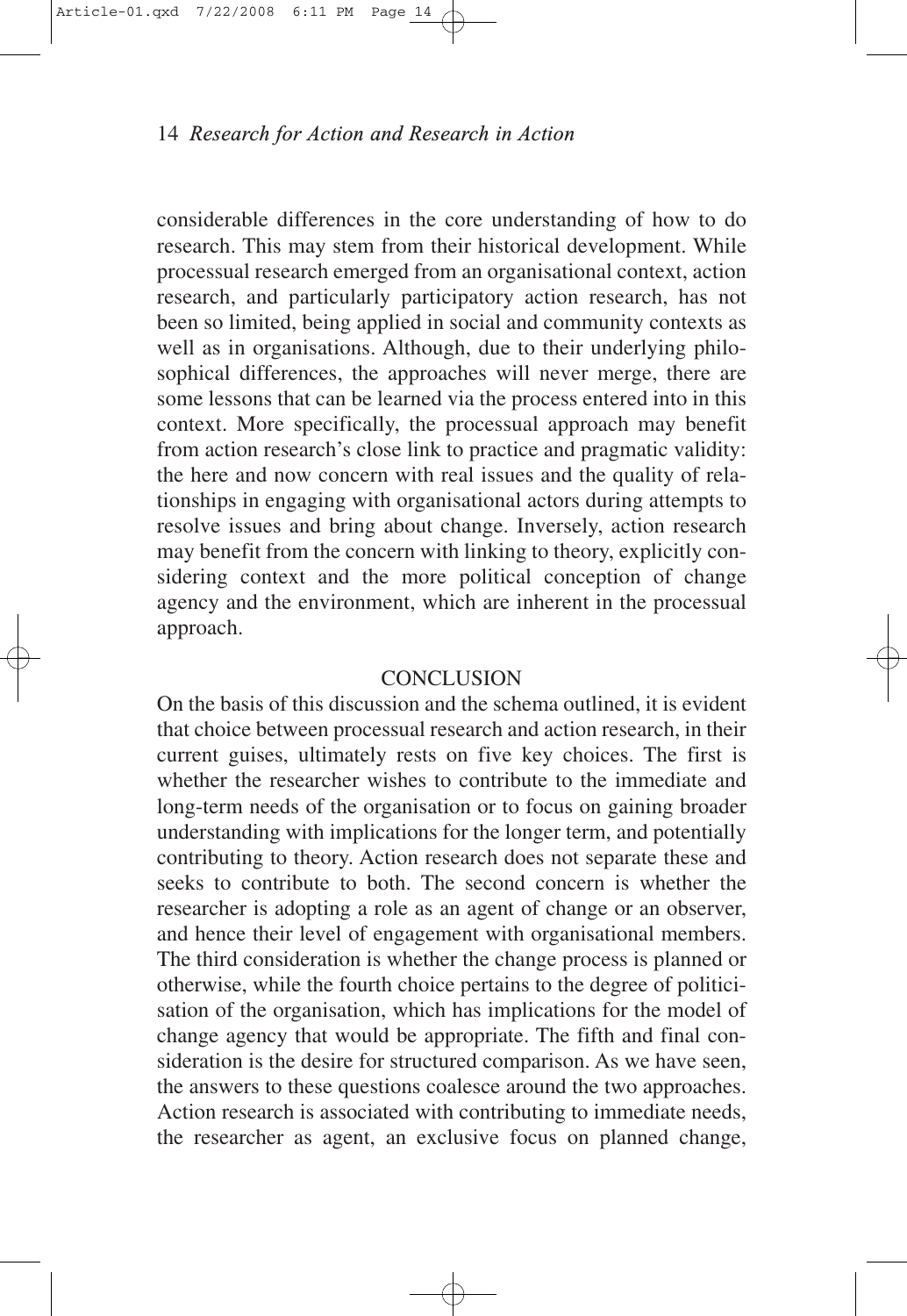a rationalistic model of agency and a tendency to collaborate rather than directly compare. As well as providing a basis for choice between the two holistic approaches, this paper has also drawn attention to the fact that comparing the two approaches leads to explicit concern with what Pettigrew (1992) describes as the dual concerns of scholarly quality and practical relevance in change management research, and the trade-offs between them.

#### **REFERENCES**

- Argyris, C. (2003) 'Actionable Knowledge', in T. Tsoukas and C. Knudsen (eds), *The Oxford Handbook of Organization Theory*, Oxford: Oxford University Press.
- Buchanan, D. and Boddy, D. (1992) *The Expertise of the Change Agent: Public Performance and Backstage Activity*, London: Prentice Hall.
- By, R.T. (2005) 'Organisational Change Management: A Critical Review', *Journal of Change Management*, Vol. 5, No, 4, pp. 369–380.
- Caldwell, R. (2006) *Agency and Change: Rethinking Change Agency in Organizations*, London: Routledge.
- Coghlan, D. and Brannick, T. (2005) *Doing Action Research in Your Own Organization*, London: Sage Publications.
- Coghlan, D. and Coughlan, P. (2005) 'Collaborative Research Across Borders and Boundaries: Action Research Insights from the CO-IMPROVE Project', in R. Woodman and W. Pasmore (eds), *Research in Organizational Change and Development*, Vol. 15, Oxford: Elsevier Press.
- Cooke, B. and Wolfram-Cox, J. (2005) *Fundamentals of Action Research*, London: Sage Publications.
- Coughlan, P. and Coghlan, D. (2002) 'Action Research for Operations Management', *International Journal of Operations and Production Management*, Vol. 22, No. 2, pp. 220–240.
- Dawson, P. (1994) *Organisational Change: A Processual Approach*, London: Paul Chapman Publishing.
- Dawson, P. (1997) 'In at the Deep End: Conducting Processual Research on Organisational Change', *Scandinavian Journal of Management*, Vol. 13, No. 4, pp. 389–405.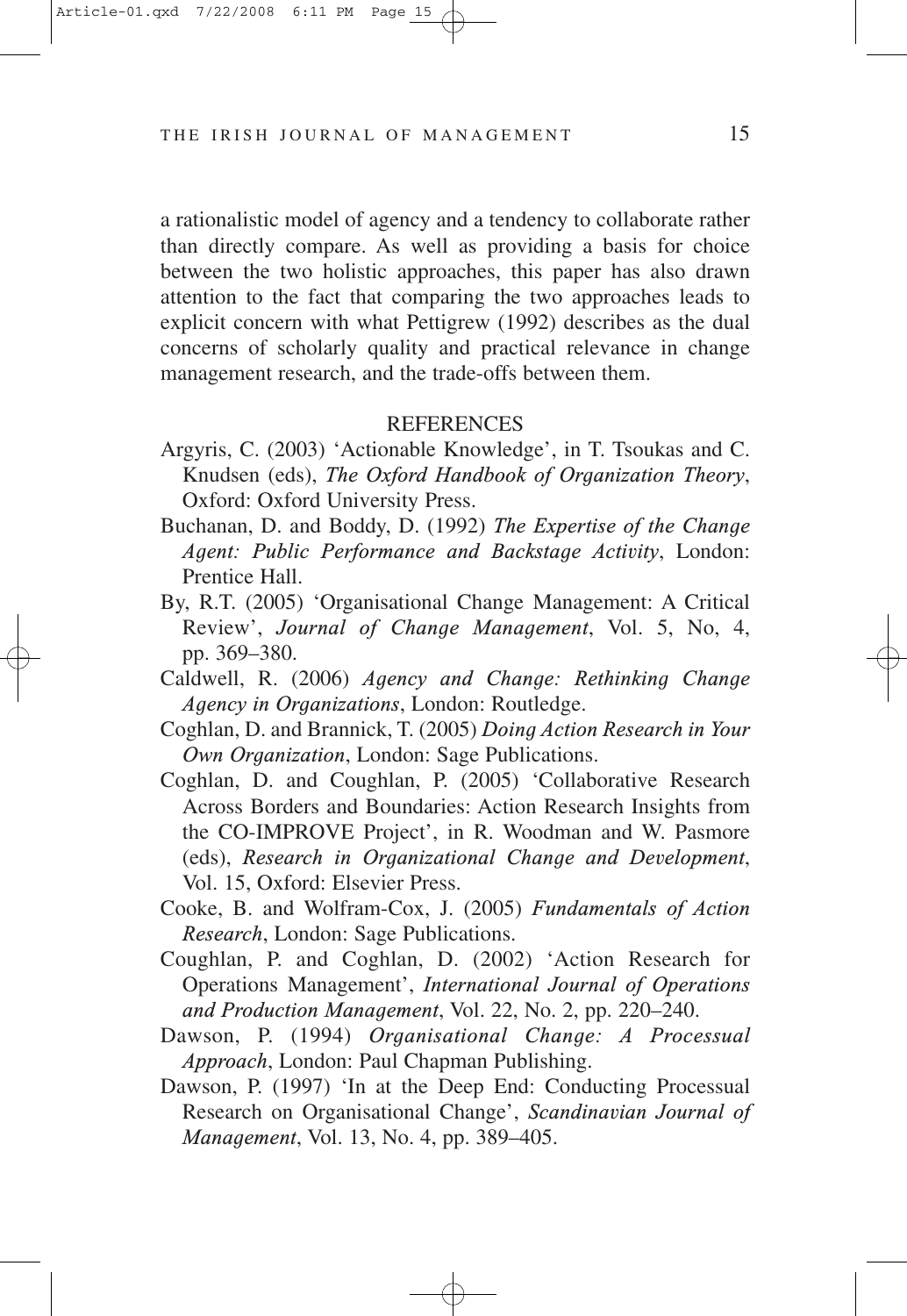- Dawson, P. (2003) *Reshaping Change: A Processual Perspective*, London: Routledge.
- Dopson, S. and Fitzgerald, L. (2005) 'The Active Role of Context', in S. Dopson and L. Fitzgerald (eds), *Knowledge to Action: Evidence-Based Healthcare in Context*, Oxford: Oxford University Press.
- Ferlie, E. and McNulty, T. (1997) '"Going to Market": Changing Patterns in the Organisation and Character of Process Research', *Scandinavian Journal of Management*, Vol. 13, No. 4, pp. 367–387.
- Fitzgerald, L., Ferlie, E., Wood, M. and Hawkins, C. (2002) 'Interlocking Interactions, the Diffusion of Innovations in Healthcare', *Human Relations*, Vol. 55, No. 12, pp. 1429–1441.
- Greenwood, R. and Hinings, C.R. (2006) 'Radical Organizational Change' in S. Clegg, C. Hardy, T. Lawrence and W. Nord (eds), *Handbook of Organization Studies* (Second Edition), London: Sage Publications.
- Greenwood, D. and Levin, M. (2007) *Introduction to Action Research*, Thousand Oaks, CA: Sage Publications.
- Gummesson, E. (2000) *Qualitative Methods in Management Research*, London: Sage Publications.
- Higgs, M. and Rowland, D. (2005) 'All Changes Great and Small: Exploring Approaches to Change and Its Leadership', *Journal of Change Management*, Vol. 5, No. 2, pp. 121–151.
- Kotter, J.P. (1996) *Leading Change*, Boston, MA: Harvard Business School Press.
- National Co-ordinating Centre for NHS Service Delivery and Organisation R&D (2001) *Making Informed Decisions on Change: Key Points for Health Care Managers and Professionals*, London: NCCSDO.
- Pettigrew, A. and Whipp, R. (1991) *Managing Change for Competitive Success*, Oxford: Blackwell Publishing.
- Pettigrew, A., Woodman, R. and Cameron, K. (2001) 'Studying Organizational Change and Development: Challenges for Future Research', *Academy of Management Journal*, Vol. 44, No. 4, pp. 697–713.
- Pettigrew, A.M. (1985) *The Awakening Giant: Continuity and Change in ICI*, Oxford: Basil Blackwell.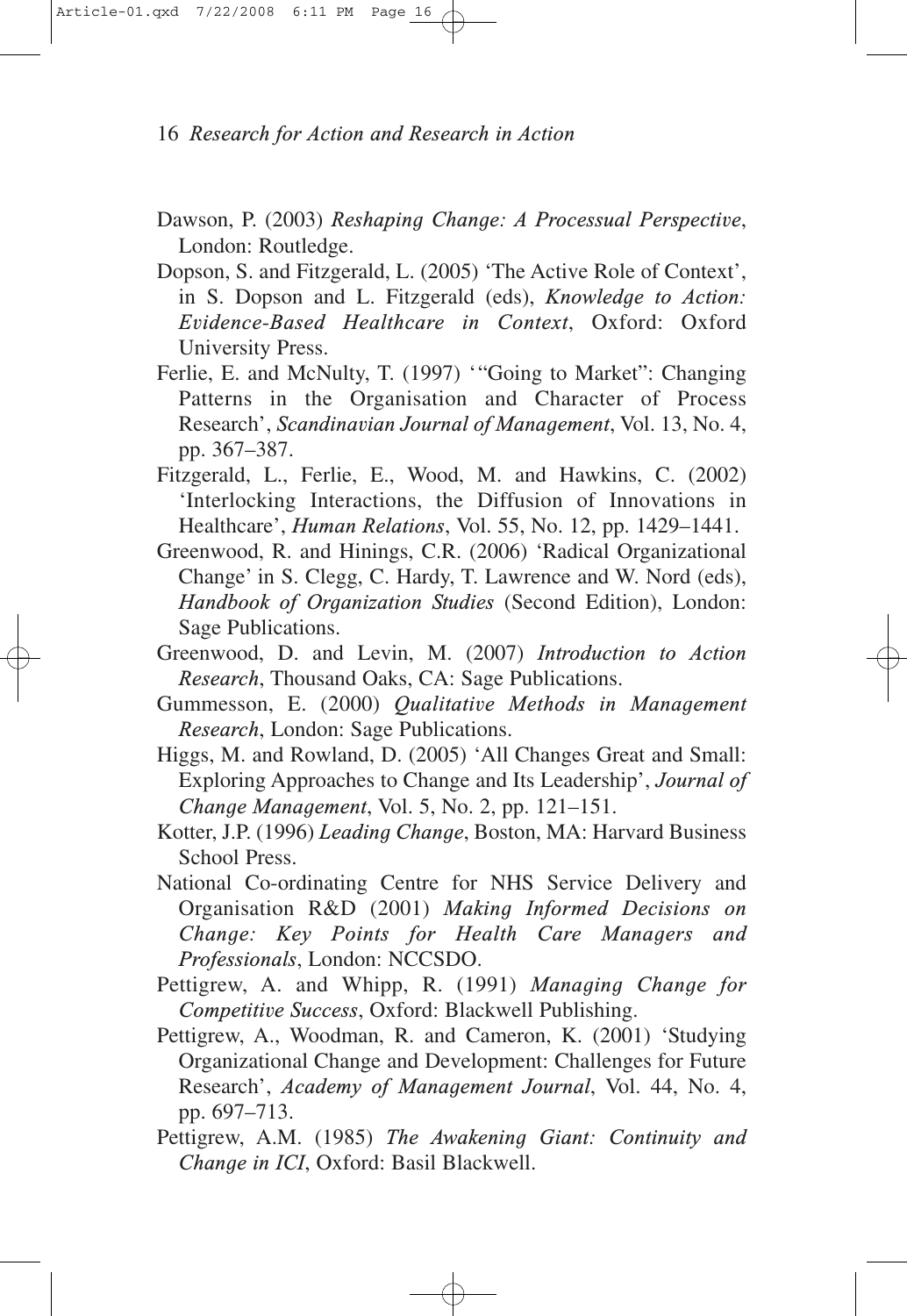- Pettigrew, A.M. (ed) (1987a) *The Management of Strategic Change*, Oxford: Basil Blackwell.
- Pettigrew, A.M. (1987b) 'Context and Action in the Transformation of the Firm', *Journal of Management Studies*, Vol. 25, No. 6, pp. 649–670.
- Pettigrew, A.M. (1988) 'Success and Failure in Corporate Transformation Initiatives', in R.D. Galliers and W.R.J. Baets (eds), *Information Technology and Organisational Transformation*, Chichester: Wiley.
- Pettigrew, A.M. (1992) 'The Character and Significance of Strategy Process Research', *Strategic Management Journal*, Vol. 13, Special Issue, pp. 5–16.
- Pettigrew, A.M. (1997) 'What Is a Processual Analysis?', *Scandinavian Journal of Management*, Vol. 13, No. 4, pp. 337–348.
- Pettigrew, A.M., Ferlie, E. and McKee, L. (1992) *Shaping Strategic Change. Making Change in Large Organizations: The Case of the National Health Service*. London: Sage Publications.
- Poole, M. and Van de Ven, A. (2004) 'Theories of Organizational Change and Innovation Processes', in M. Poole and A. Van de Ven (eds), *Handbook of Organizational Change and Innovation*, Oxford: Oxford University Press.
- Reason, P. and Bradbury, H. (2008) *Handbook of Action Research*, London: Sage Publications.
- Reason, P. and Torbert, W.R. (2001) 'The Action Turn: Towards a Transformational Social Science', *Concepts and Transformation*, Vol. 6, No. 1, pp. 1–38.
- Schein, E.H. (2008) 'Clinical Inquiry/Research', in P. Reason and H. Bradbury (eds), *Handbook of Action Research* (Second Edition), London: Sage Publications.
- Shani, A.B. (Rami), Mohrman, S., Pasmore, W., Stymne, B. and Adler, N. (eds) (2008) *Handbook of Collaborative Management Research*, Thousand Oaks, CA: Sage Publications.
- Susman, G. and Evered, R. (1978) 'An Assessment of the Scientific Merit of Action Research', *Administrative Science Quarterly*, Vol. 23, No. 4, pp. 582–603.
- Tuttle, D.B. (1997) 'A Classification System for Understanding Individual Differences in Temporal Orientation among Processual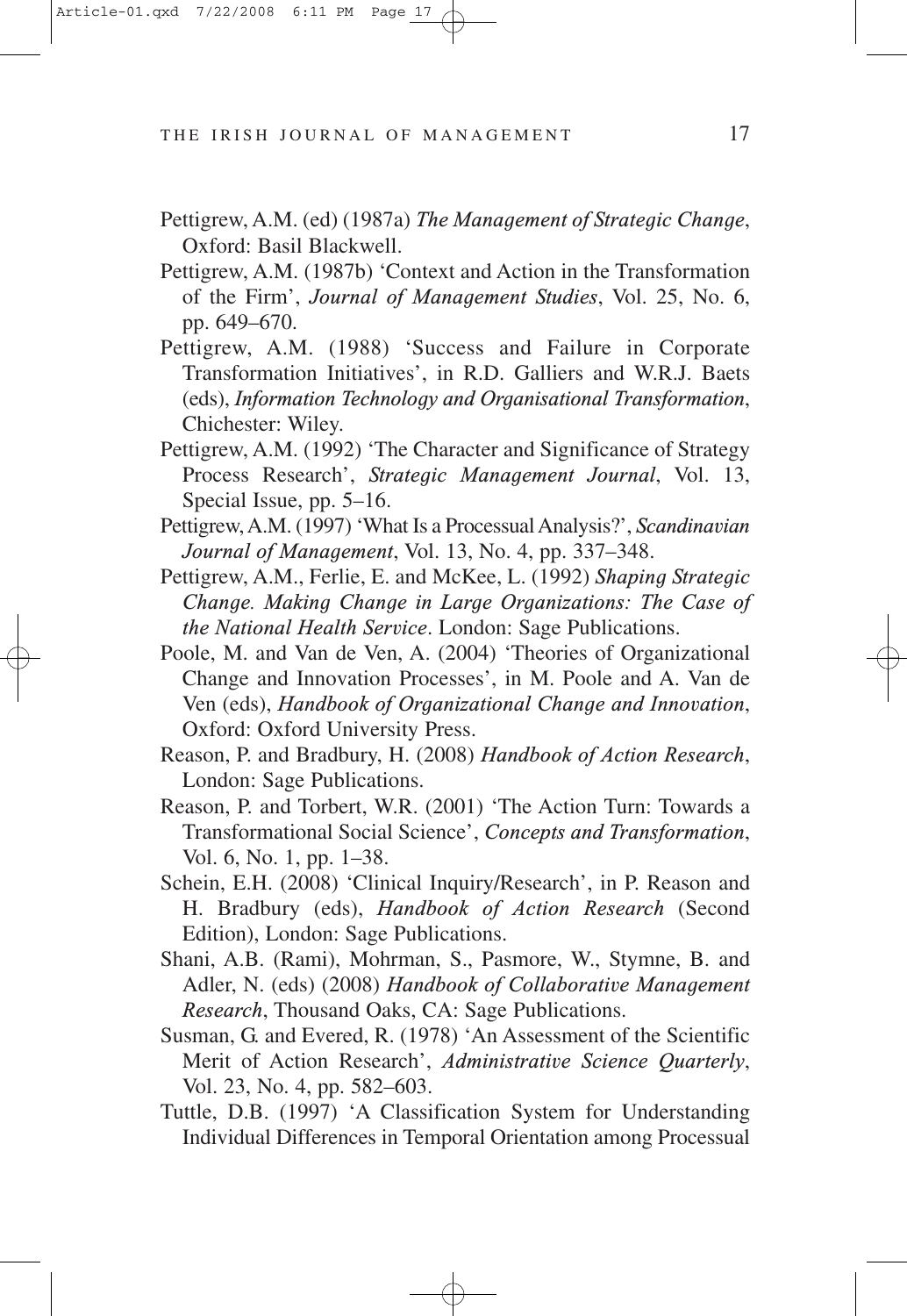Researchers and Organisational Informants', *Scandinavian Journal of Management*, Vol. 13, No. 4, pp. 349–366.

Watson, M. (2004) 'Change and the Nature of Context: What Contribution Can the Processual Change Literature Make to Our Understanding of Change in Closed Institutions in the Prison Service?', Paper presented at the Irish Academy of Management Conference, University of Dublin, Trinity College, Ireland, 2–3 September 2004.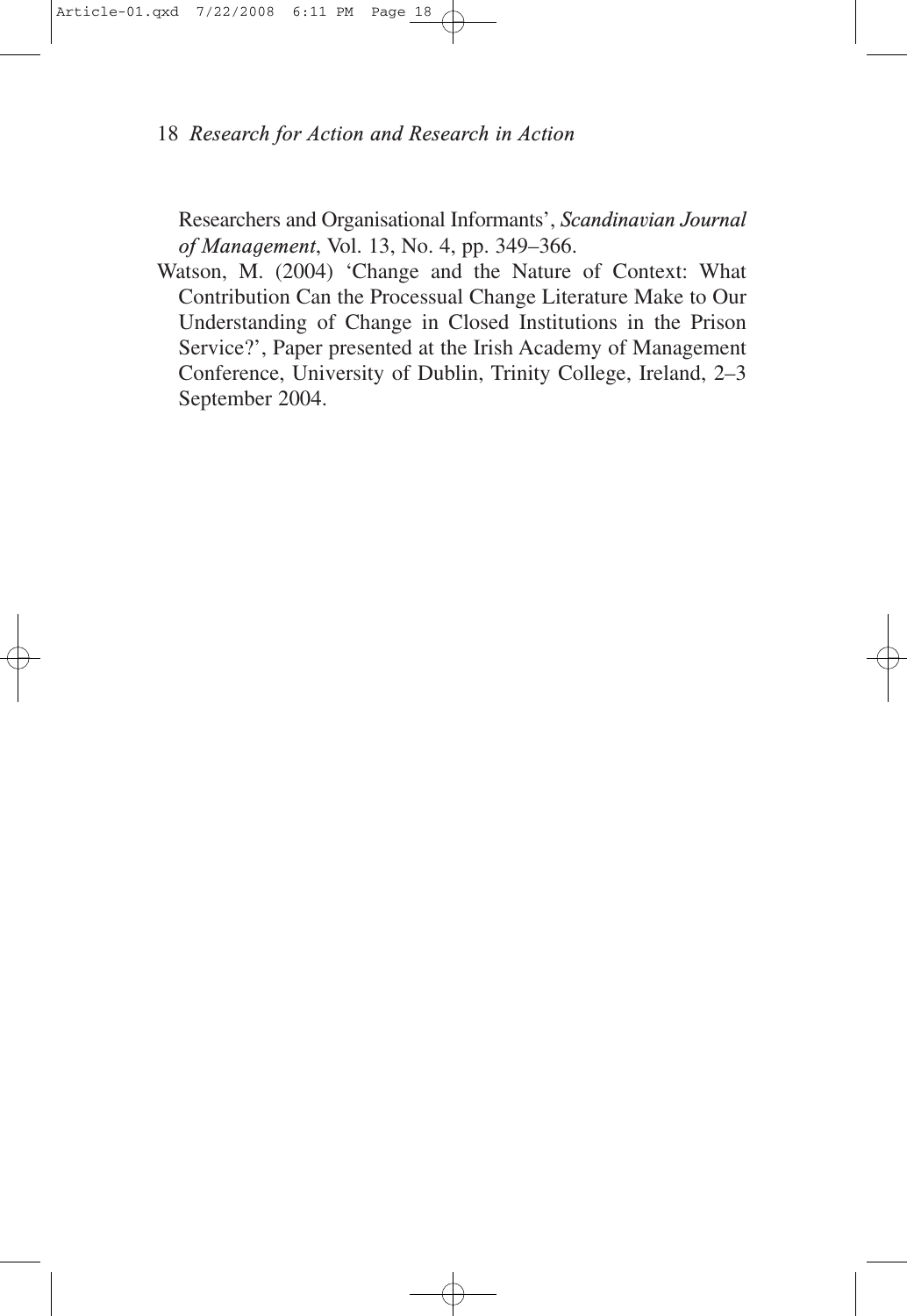# **An Initial Exploration of the Cultural Adaptation and Motivations of Immigrant Workers in Ireland**

●●●●●●●●●●●●●●●●●●●

B RIAN P. N IEHOFF \* A GNES M ACIOCHA \* \*

### ABSTRACT

I reland has become a destination host country for a new wave of immigrants. This new multiculturalism creates challenges for Treland has become a destination host country for a new wave of human resource professionals. The present study was an initial exploration into the motivations and cultural adaptation of immigrants who have entered the Irish workplace. Data were collected from a sample of 74 immigrant workers, most of who were from Poland. Results found money and opportunity to be the primary motivators for coming to Ireland. After controlling for the large Polish population in the data, both age and English skills were found to be predictors of cultural adaptation. Results are discussed as they apply to the needs for human resource practices.

*Key Words***:** Cultural adaptation; Immigrant workers; Motivation.

### **INTRODUCTION**

Ireland has become a destination country for a new wave of immigrants. Officials report the influx of over 300,000 immigrants from

*\*Department of Management, Kansas State University, Manhattan, KS, USA \*\*Dublin Institute of Technology, Dublin*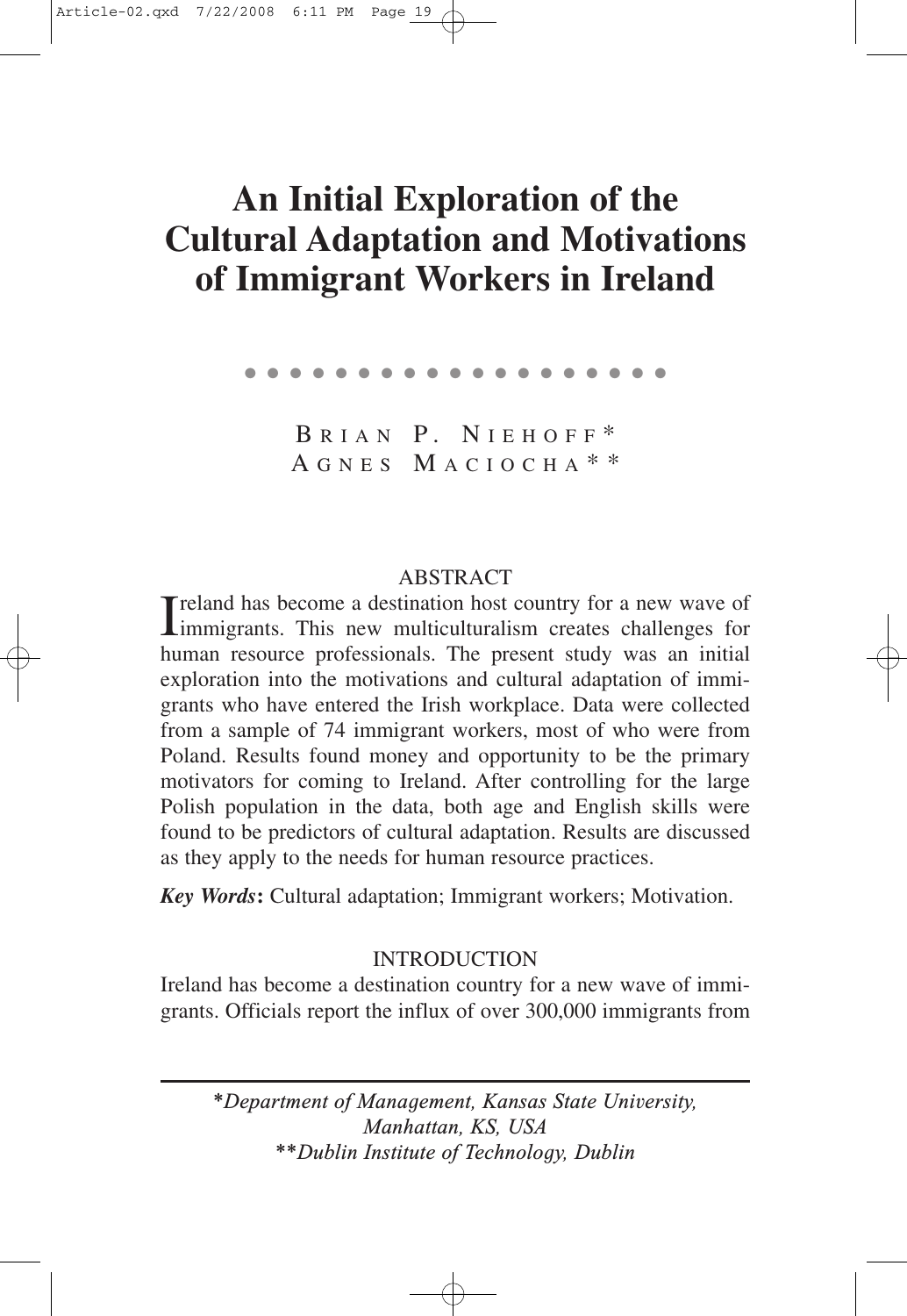Eastern Europe into Ireland since 2004, with 150,000 from Poland (Purvis, 2007; Ledbetter, 2006). Immigrants have primarily entered the Irish workforce through low wage jobs in the service, hospitality, construction and other labour industries (Ledbetter, 2006), as well as some in healthcare (Aiken et al., 2004; Buchan and Sochalski, 2004). While this wave of immigration is relatively recent with regard to Ireland, labour migration has altered manpower in developed and undeveloped countries for centuries.

At the organisational level, human resource (HR) managers are on the front lines of the immigration phenomenon. Their responsibilities for recruiting, training and orienting new employees, developing managers and designing effective performance appraisal processes become more complicated by this new multiculturalism in the Irish workplace. Although the HR field predicted immigration would increase in developed countries (see Burke and Ng, 2006), the scale at which it is occurring has created challenges for HR managers all over Ireland.

With immigrant workers, the most immediate concern is that of adaptation to the host culture. The challenges of cultural adaptation create considerable stress for immigrants (Bhagat and London, 1999; Brown and James, 2000; Hagey et al., 2001; Omeri and Atkins, 2002). Studies have also found significant health consequences of adaptation stress, including depression (Hener et al., 1997) and mental illness (Hafner et al., 1977). Adaptation is also related to the immigrants' perceived trustworthiness among the local population (Pornpitakpan, 2005). Since severe stress is negatively related to employee job satisfaction, commitment and performance (Cropanzano et al., 2003; Quick et al., 1986), and distrustful environments also reduce employee satisfaction and commitment to the organisation (Zhao et al., 2007), reducing the stress in immigrant workers is important. The effective integration of immigrants into the workplace should contribute to more positive work environments, and there is value in taking a humane and progressive approach to managing immigrant workers. Whether this means providing counseling, training or support for immigrant employees or additional training to native Irish employees and managers, HR could play an important role in the acculturation experience.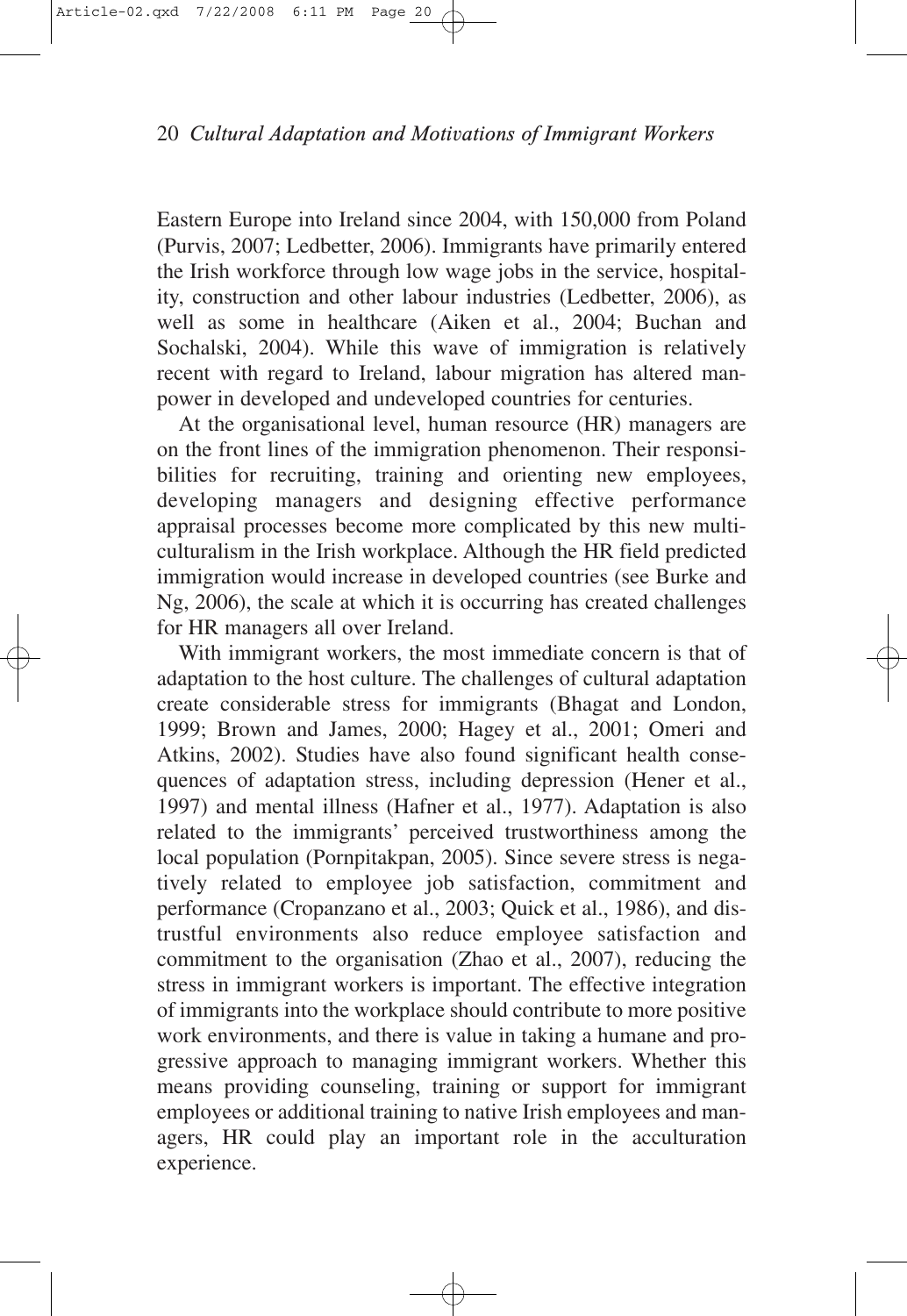Cultural adaptation, however, begins with the immigrants themselves. Their motivations for leaving their home country and their choice of a destination country are the starting points of their adaptation process. Researchers have explored a number of factors that could influence the cultural adaptation of immigrants or expatriates (Haslberger, 2005b), including gender, age, work experience, language skills, motivation and personality. At present, researchers have just begun to examine the characteristics of immigrants into Ireland and their impact on the Irish workplace. In the broader management literature, researchers have virtually ignored foreign-born workers, while the rates of global labour migration continue to increase (Lopes, 2006).

The purpose of the present study was to explore the cultural adaptation and motivations of immigrants into the Irish work environment. Factors such as gender, age, education, motivations for emigrating from the home country and coming to Ireland, English proficiency and assistance provided from their workplace were examined as to their predictive ability of cultural adaptation among a sample of immigrant workers. The study also examined the job expectations of immigrants and the degree to which their expectations have been met. In order to develop effective policies and practices regarding the integration of immigrant workers into the workplace, HR professionals need to first understand the factors that influence immigrants' cultural adaptation and work motivation.

#### REVIEW OF LITERATURE

Cultural adaptation can be understood as a state or a process (Haslberger, 2005b). As a state, cultural adaptation is defined as the fit between an individual and his/her environment (Gudykunst and Hammer, 1988). As a process, cultural adaptation reflects the converging of individual behaviours, values, norms and other assumptions from the home country with those of the host environment (Haslberger, 2005b; Schein, 1985). Much research suggests that adapting to a new culture is a stressful event (Bagley, 1968; Berry, 1988; Schmitz, 1992, 2001). The degree of stress experienced by the immigrant depends on such factors as the immigrant's personal characteristics, the choice of coping or adaptation strategies, and contextual aspects such as the degree of difference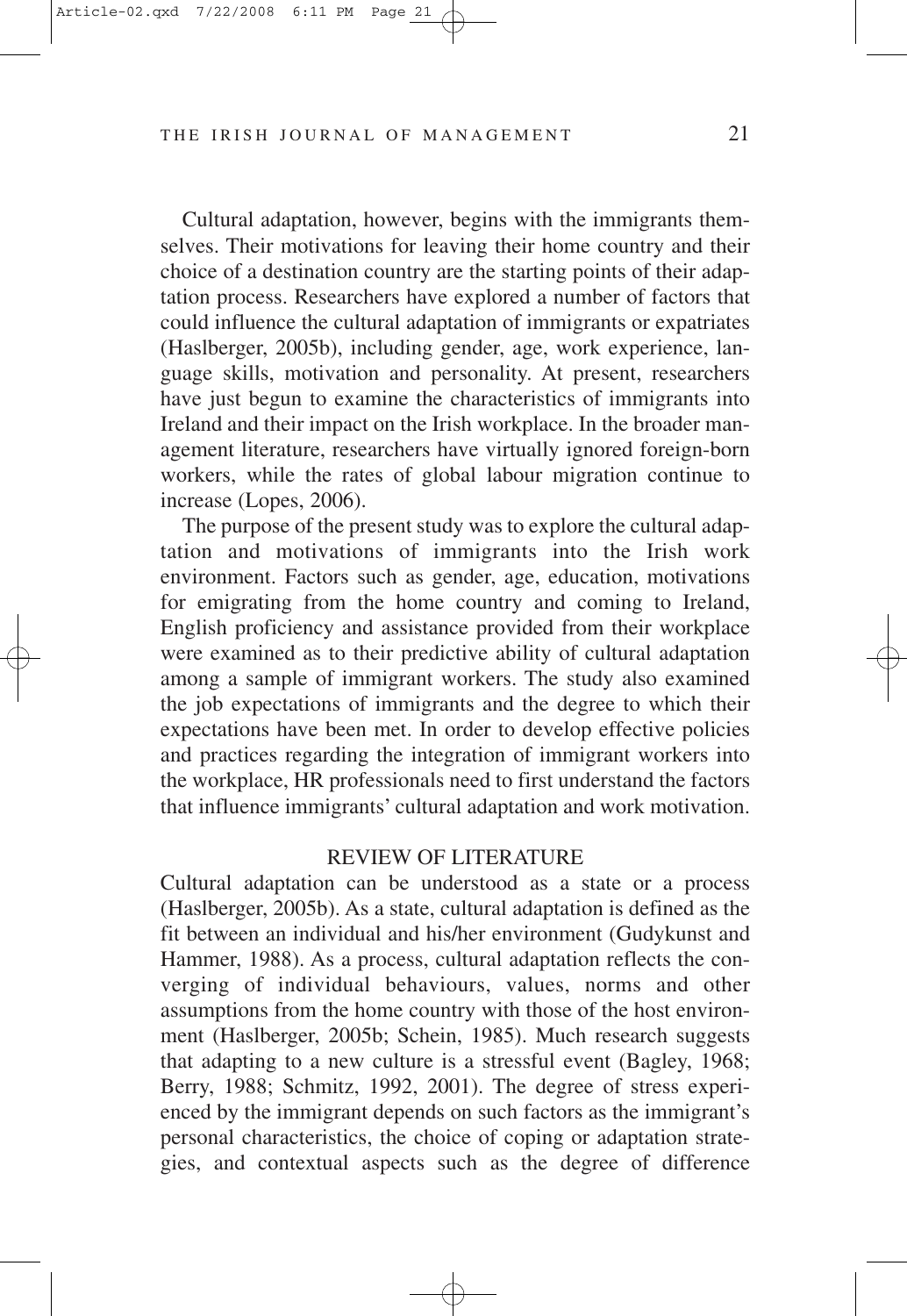between the home and host cultures (Schmitz, 2001), as well as random individual experiences with the culture (Haslberger, 2005b).

Berry (1988, 1990) and Berry et al. (1977) presented a twodimensional model of acculturation. The first dimension is the degree to which the immigrant seeks to maintain the home country culture, while the second dimension reflects the degree to which the immigrant seeks contact and interaction in the host country culture. From this model emerge four generic strategies of adaptation. The strategy of *integration* is where one seeks to maintain the home country culture and initiate high levels of contact with the new culture. The strategy of *assimilation* is portrayed as the abandonment of one's home culture while seeking high levels of contact and involvement with the new culture. Immigrants opting for the strategy of *separation* seek to maintain their home country culture and show no interest in contact or interaction with the host country culture. Finally, a strategy of *marginalisation* suggests one has no contact with the home country culture and no interest in interacting with the new culture. Research suggests that the strategies of integration and assimilation result in more positive levels of adaptation and are more effective in terms of the individual's health and wellbeing (Schmitz, 2001). Kosic (2002) studied a sample of Polish and Croatian immigrants to Italy and found that those who employed the strategies of integration and assimilation gained more positive adaptation levels, with less emotional disorder and psychosomatic problems, compared with those who employed strategies of separation or marginalisation.

## **Antecedents of Cultural Adaptation**

Why are some immigrants better able to adapt than others? Some research suggests demographic factors are important. For example, researchers have found that females experience more adaptation stress and cultural conflicts than males (Berry et al., 1992; Moghaddam et al., 1990; Naidoo, 1992; Schmitz, 2001). The immigrant's age could also be important, as younger immigrants have been found to adapt more effectively than older immigrants (Ebrahim, 1992). In the expatriate literature, the interaction between the expatriate and spousal adaptation has been found to strongly affect adaptation outcomes (Black, 1988; Black and Gregerson, 1991). Other demographic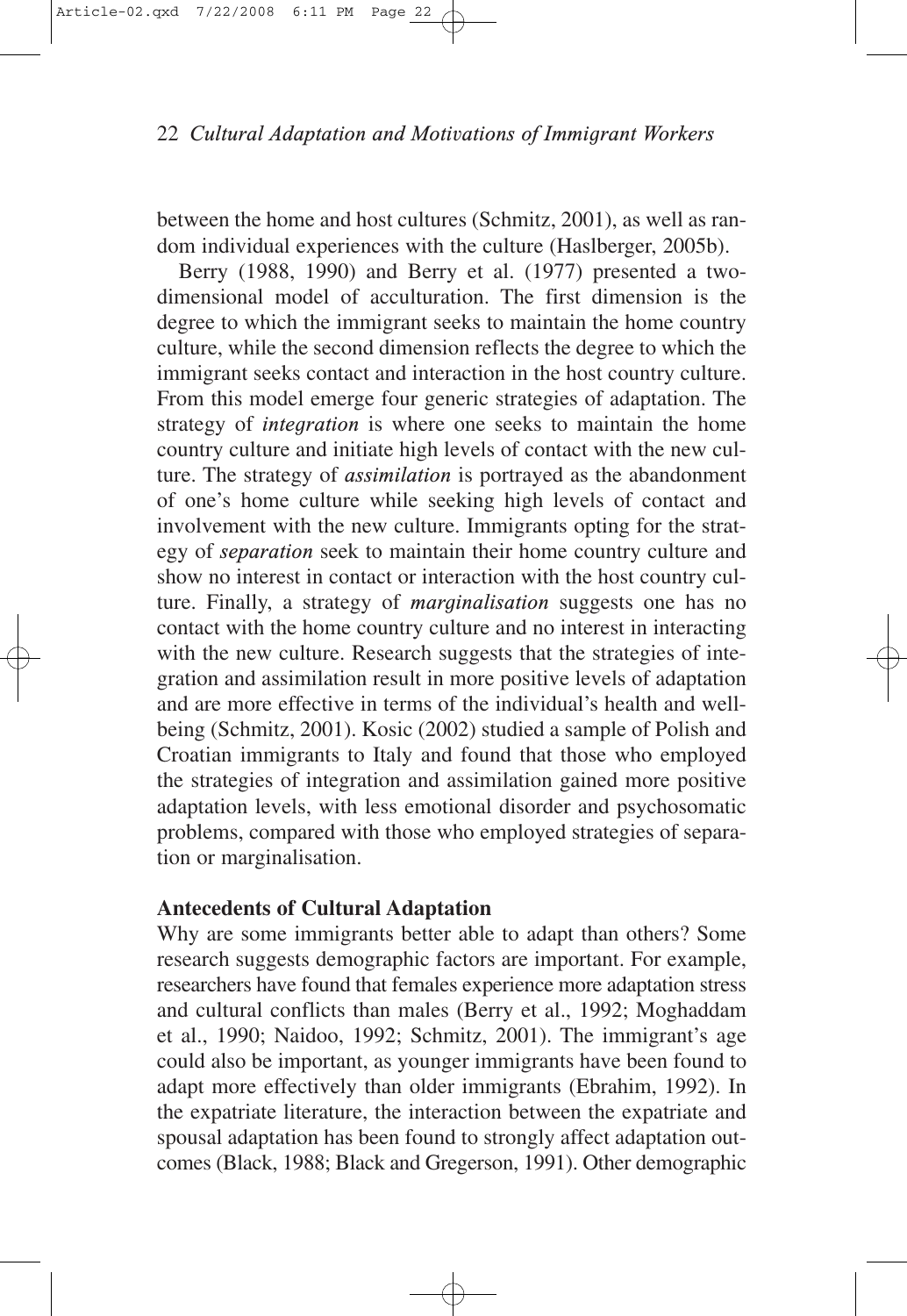factors of potential importance to adaptation are education, socioeconomic status and social support (Haslberger, 2005b). Schmitz (2001) noted that cultural distance will also impact on the immigrant's adaptation. As the degree of differences in values, language and belief systems between the home and host countries increases, acculturation should be more difficult.

Researchers have also examined individual characteristics in their search for predictors, including the expectations of the immigrants and the extent to which those expectations are met in the new country (e.g. Black and Mendenhall, 1990; Black et al., 1991). Factors that would influence expectations include migration motivation, pre-immigration contacts with the host country, and the knowledge of the host country language. Others suggest that acculturation is influenced by the interaction between immigrants' need for closure and their reference group in the host country (Kosic et al., 2004). If immigrants form close social relations with others from their own country, then those immigrants with a higher need for closure will be less likely to adapt to the new culture. If immigrants form closer social relations with members of the host country, then the higher need for closure will be associated with a stronger tendency to adapt to the new culture.

Haslberger (2005b) noted the inconsistencies associated with these antecedents of cultural adaptation and suggested that perhaps a linear framework for adaptation is an inaccurate model. Instead, he applied the concepts of chaos and complexity theory to explain cultural adaptation. In particular, he focused on the possibility of a small insignificant interaction that can have a very profound impact on an immigrant's adaptation. For example, a bad interaction with a store clerk early in one's residency in the host country might seem insignificant at first. In later interactions or discussions, the insignificant event grows in influence and is embellished to a degree as one thinks and discusses host country experiences with others. Eventually, one's motivation in and satisfaction with the host country culture are affected, with little evidence as to why. When researchers examine a broad set of predictors of adaptation, this insignificant event is likely to escape notice. This 'butterfly effect', where sensitivity to small variations creates more dynamic consequences later, suggests a great deal of 'noise' in the predictability of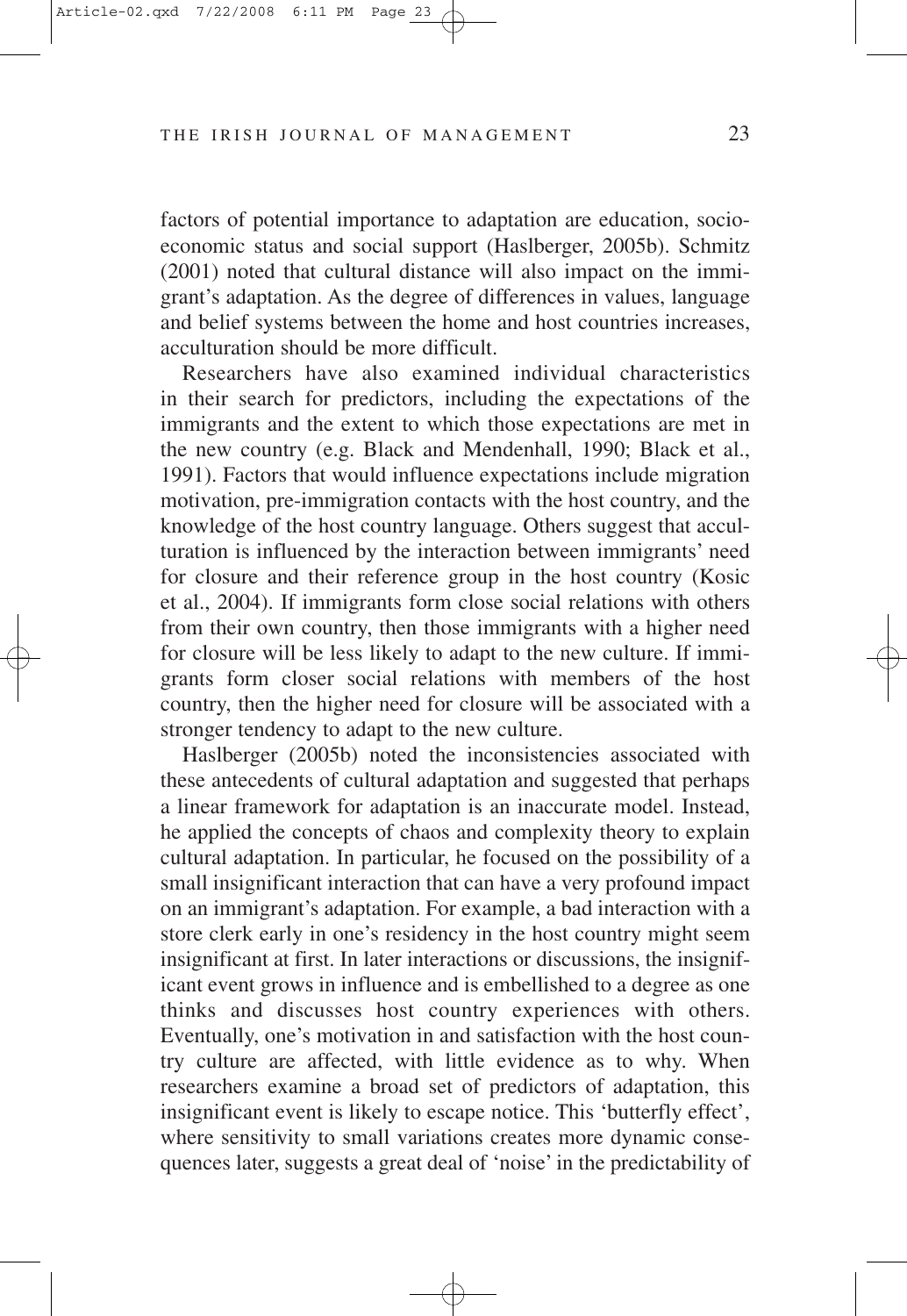cultural adaptation, potentially leading to inconsistent findings in research.

# **Motivation of Immigrant Workers**

Labour migration studies suggest a number of motivations for one's choice of a destination country, including the economics of the country of origin or the destination country, and contextual effects such as the existence of a home country subculture, family relations or religious similarities (Van Tubergen et al., 2004). Thus, it is important to more closely examine the motivations of immigrants to Ireland. Motivation theories distinguish between extrinsic and intrinsic motivators (Pinder, 1984). Extrinsic motivators (e.g. pay or incentives) are viewed as satisfying such lower-order needs as status, security, safety or survival (Maslow, 1965). Higher-order needs would be satisfied through more intrinsic motivators, such as a sense of achievement or working to enhance learning. Given that immigrants seek immediate improvement in their lives, it is presumed that they would likely be initially focused on pay or other extrinsic motivators, with a later focus on intrinsic motivators.

The immigrants' motivation will also be a function of whether their specific job expectations have been met. New employees arrive in the work environment influenced by their 'psychological contract', or their perceived understanding of the job and the expected rewards and outcomes from the job (Rousseau, 1995). Perceived 'breach' of this psychological contract decreases job satisfaction and motivation to work, and increases intentions to leave the organisation (Zhao et al., 2007). Research has yet to examine whether immigrants will have a narrow set of expectations for their new jobs (i.e. expect more money) or broader expectations focusing on a range of work facets (i.e. good relationships with co-workers and supervisor, or good benefits), and the degree to which their expectations are met or breached. It is also unknown if immigrants' cultural adaptation is related to the degree to which their expectations are met.

In summary, immigrant workers must not only negotiate the process of adapting to the new culture, but also deal with their preconceived expectations concerning their new work environments. At present, little empirical evidence exists on the factors that influence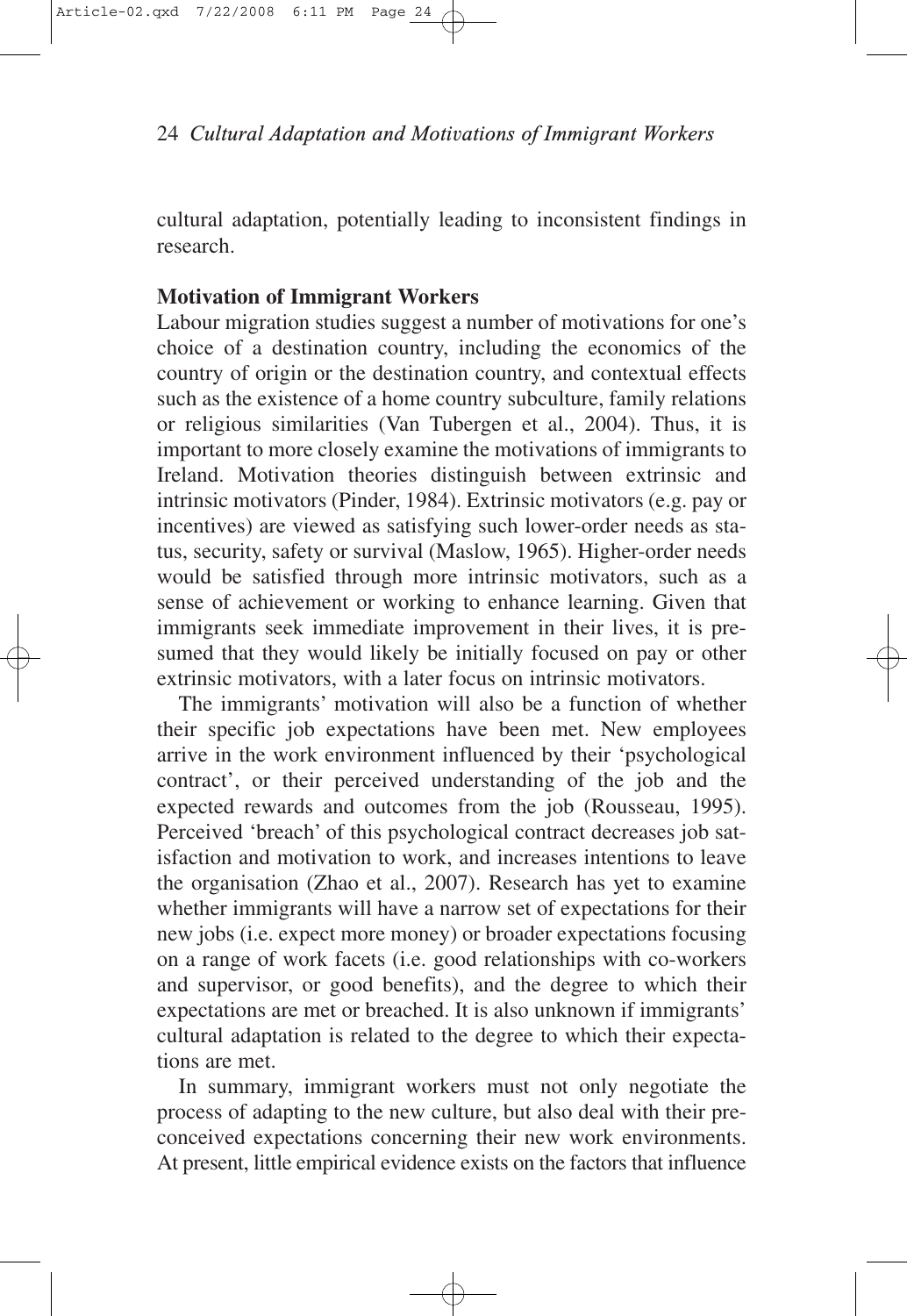the cultural adaptation and job motivation of the immigrants into Ireland. Cross-cultural research has examined the antecedents of cultural adaptation, ranging from demographic factors to motivational and cognitive variables, to chaos and complexity theory explanations, but none of these have been studied in the Irish context. Even less is known about the motivation of immigrants in their new work environments. Given these gaps in research, the present study gathered data to explore the cultural adaptation and motivations of immigrant workers in Ireland. This study should provide needed information about the immigrants, which will assist HR managers as they facilitate the immigrants' integration into the Irish work culture.

#### METHODOLOGY

#### **Survey Administration and Sample**

A survey was developed and distributed by multiple methods to immigrants working in the Dublin area. First, through a contact the survey was administered to a number of employees with a Dublin transportation service. Most of the employees completed the survey on their break time and returned it to the contact immediately, while a few took the survey home and returned it the following day. Second, a 'snowball' method was followed to locate immigrants for the study. As contacts were made, subjects were asked if they knew of others who would be willing to participate. When potential subjects were identified, they were contacted and administered the survey while the author waited. Third, one of the authors administered the survey to immigrant airline passengers while on a trip to Poland. These participants completed the survey while waiting at the gate and returned it to the author immediately upon completion. This sampling process resulted in the participation of 74 working immigrants.

#### **Survey**

The survey included information on demographics (e.g. gender, age, marital status, education, home country and work experience), immigration information (e.g. when they immigrated to Ireland, how long they planned to stay, living arrangements with other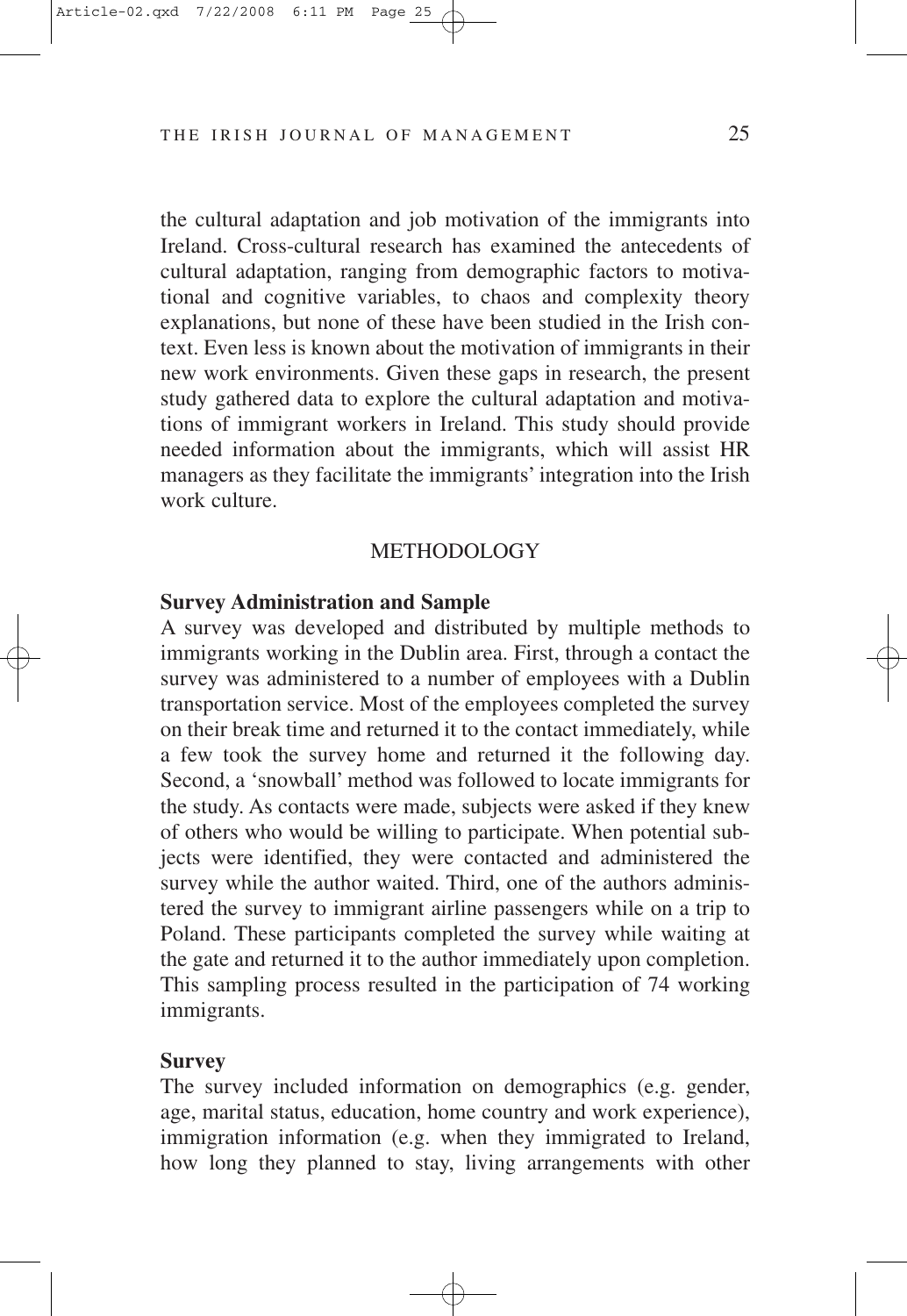immigrants or Irish people, financial support received from their family), self-rated skills in the English language (speaking, reading, understanding and writing skills), current employment and pay in Ireland, information about the job search process, expectations about emigrating, expectations about jobs and employers in Ireland and the degree to which such expectations were met, a self-rated scale assessing adaptation to the Irish culture, and career plans.

There were two multi-item scales used in this study – the rating of English language skills and cultural adaptation. For the English language scale, Haslberger's (2005a) scale was used. For this scale, subjects were asked to rate their ability to speak, read, understand and write English according to a seven-point Likert format. The four individual ratings were then summed and divided by four to derive a total score for English language skills. Coefficient alpha for the English language skills scale was 0.94, showing strong reliability. For the cultural adaptation scale, we used Haslberger's (2005a) scale developed specifically to assess self-perceived cultural adaptation. Respondents rated their confidence (from 1 to 7) in 10 activities related to their associations with people from the Ireland, including establishing friends, getting to know neighbours, initiating social contact, dealing with problems and adjusting to political and religious values. Ratings for the 10 items were then summed and divided by 10 to determine the average item score. Coefficient alpha for the cultural adaptation scale was 0.89, demonstrating strong reliability in the scale.

### **RESULTS**

Of the 74 participants, most were from Poland  $(N = 56)$ , with the remainder from Botswana, China, Germany, Lebanon, Nigeria, Portugal, Romania, Scotland, South Africa, Spain, Turkey, the USA and Zimbabwe. Employment of the immigrants included such jobs as engineer, waitress, bus driver, physical therapist, chef, personal assistant, builder and care assistant. Table 1 shows the demographic characteristics of the sample. The sample was 60.8 per cent male, with an average age of 29 years, with 25.7 per cent holding a college degree and another 20.3 per cent with a masters level degree. Approximately 56 per cent were single, with 39 per cent married and 5 per cent divorced. 36 per cent of the immigrants have been in Ireland for less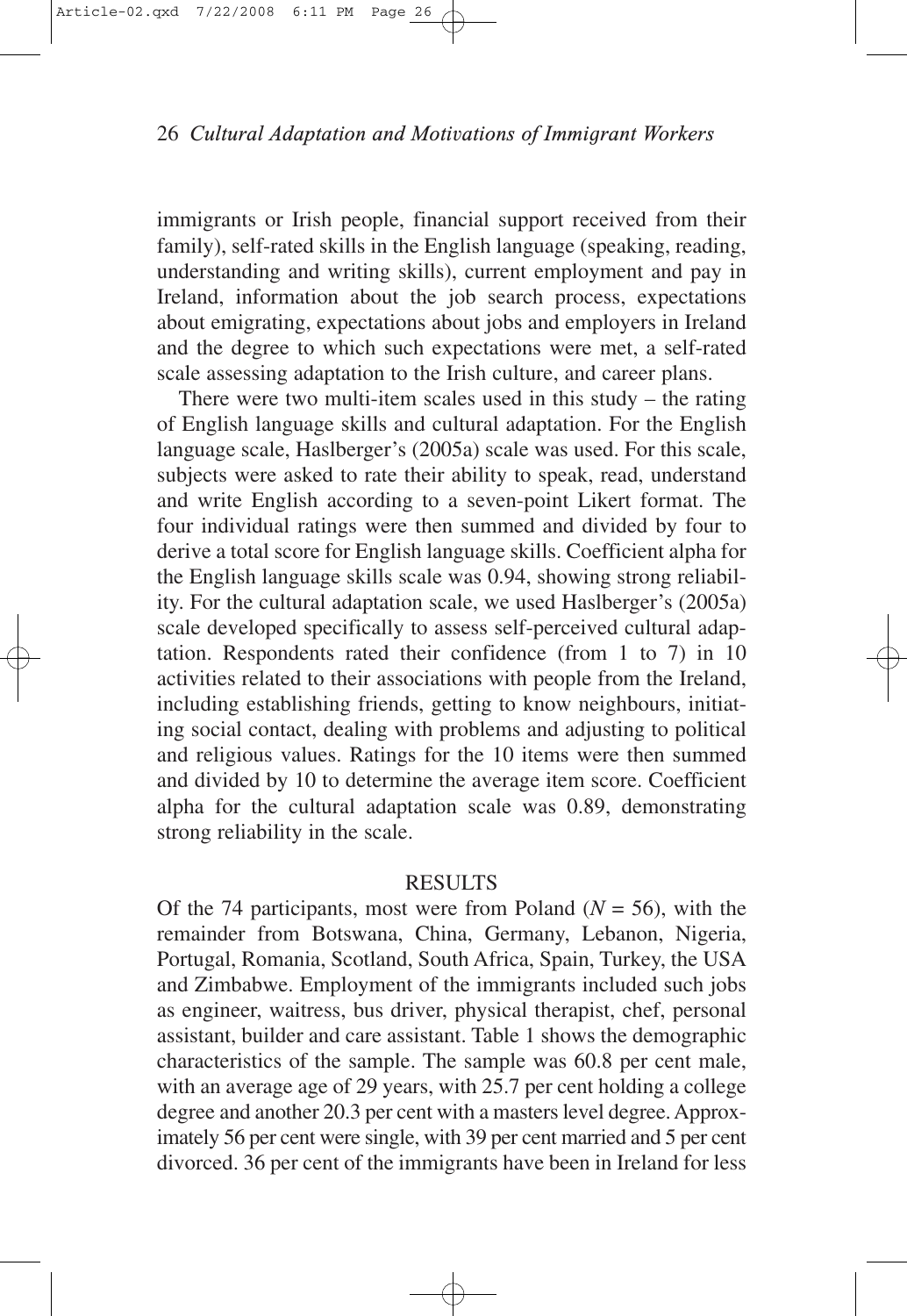| <b>Characteristic</b>          | <b>Total sample</b><br>$(M = 74)$ | Polish sample<br>(N = 56 | sample $(M=18)$<br>Non-Polish | Difference between Polish and<br>non-Polish ( <i>F</i> or Chi-square) |
|--------------------------------|-----------------------------------|--------------------------|-------------------------------|-----------------------------------------------------------------------|
| Gender (% male)                | 60.8                              | 50.0                     | 93.9                          | $CS = 11.29***$                                                       |
| Age (years) (mean)             | 29.54                             | 26.7                     | 36.2                          | $F = 37.08***$                                                        |
| Marital status (% single)      | 55.6                              | 70.4                     | 16.7                          | $CS = 15.89***$                                                       |
| Education level attained       |                                   |                          |                               | $CS = 8.53 \, ns$                                                     |
| % Primary                      | $\ddot{ }$                        | $\frac{8}{1}$            | $\frac{0}{10}$                |                                                                       |
| % Secondary                    | 32.9                              | 36.4                     | 22.2                          |                                                                       |
| % Some college                 | 19.2                              | 14.5                     | ಬ್ಬ                           |                                                                       |
| % College degree               | <b>26.0</b>                       | 20.0                     | 38.9                          |                                                                       |
| % Masters degree               | 20.5                              | 27.3                     | 5.6                           |                                                                       |
| Time in Ireland (years) (mean) | 3.16                              | 1.34                     | 9.39                          | $F = 69.59***$                                                        |

Table 1: Demographic Characteristics of the Sample **Table 1: Demographic Characteristics of the Sample**

\* *p* < 0.05 \*\* *p* < 0.01

\*\*\* *p* < 0.001

*Note*:  $F = F-S$  tatistic;  $CS = Chi-Square$ ;  $ns = not$  significant.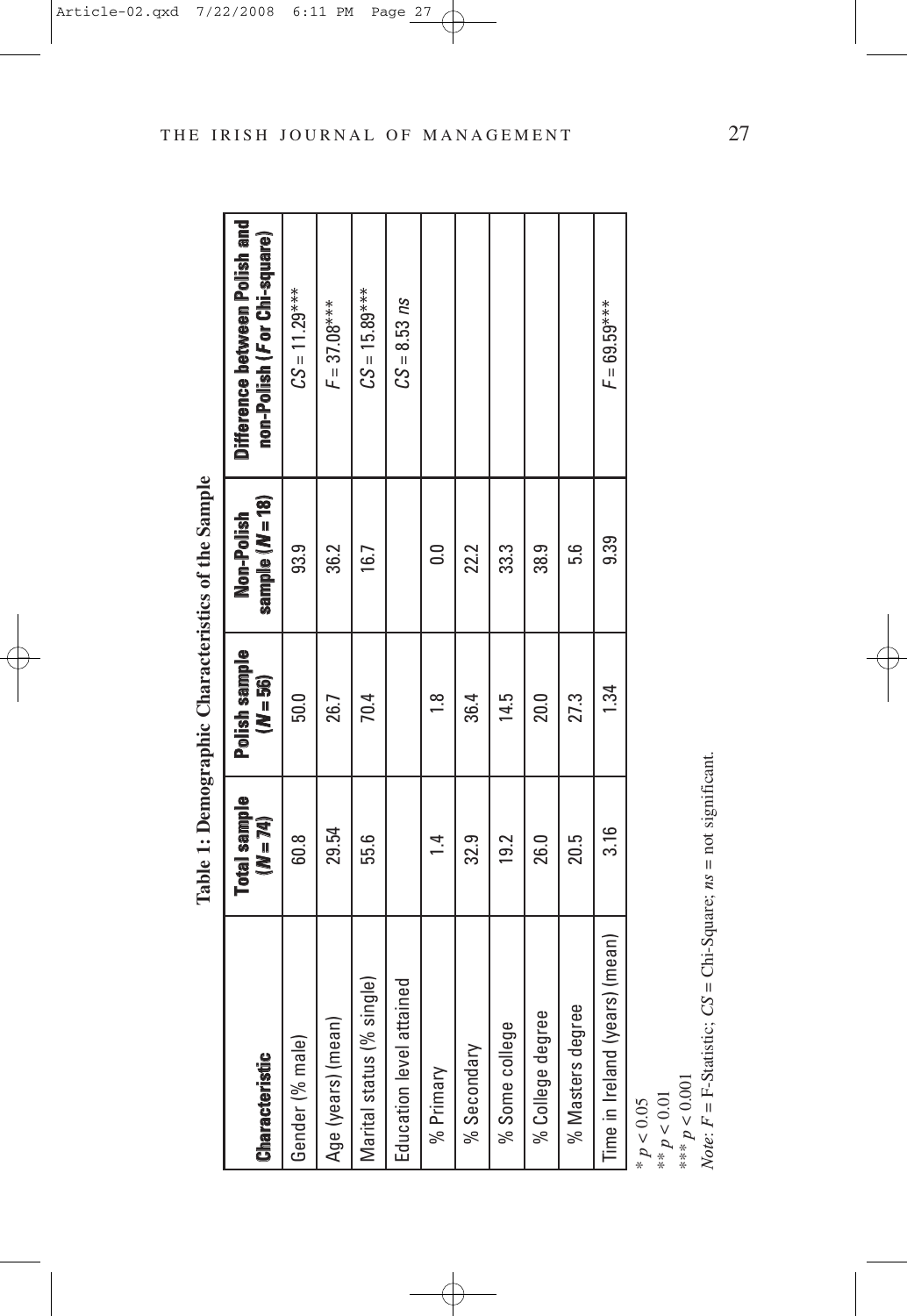than one year, and another 27 per cent have been in the country between one and two years. Approximately 5 per cent of the respondents have been in Ireland longer than 10 years. Just over half of the respondents (53 per cent) had secured jobs prior to arriving in Ireland.

Given the high representation of Polish immigrants in the sample, the demographics of Polish and non-Polish subsamples were examined using the Chi-square statistic or ANOVA to determine if significant differences existed that might affect the overall analysis. As shown in Table 1, this analysis revealed significant differences on a number of demographic characteristics. The Polish immigrants were significantly younger, more likely to be single, more evenly split between males and females, and have fewer years of experience in Ireland compared to the non-Polish sample. The samples did not differ on education level. These differences suggest the need to control for the impact of the Polish population on the analysis.

Regarding living arrangements, 62 per cent of the respondents live with at least one person from their home country (83 per cent of the Polish live with at least one other Polish person). Only 8 of the 74 respondents reported that they live alone (four were Polish and four non-Polish). 38 per cent indicated their living conditions in Ireland to be about the same as in their home country, and another 38 per cent indicated their living conditions to be worse. Thus, 26 per cent said their living conditions were better in Ireland than in their home country. While the distributions across perceived living conditions varied somewhat between the Polish and non-Polish samples, the differences were not significant.

Next, immigrant motivations were examined (see Table 2). There were four categories of responses concerning immigrants' motives for leaving their home country: 40 per cent indicated money to be the motive; nearly 25 per cent emigrated to seek a new job or to secure employment in a better economy; 12 per cent indicated that they left to follow a family, spouse or significant other; and the remaining 23 per cent responded with other reasons (e.g. bored, traveling or to learn English). As shown in Table 2, there were significant differences between Polish and non-Polish samples on motives. Among the Polish sample, nearly 52 per cent left to make more money, 24.1 per cent left for more opportunity, 3.7 per cent were following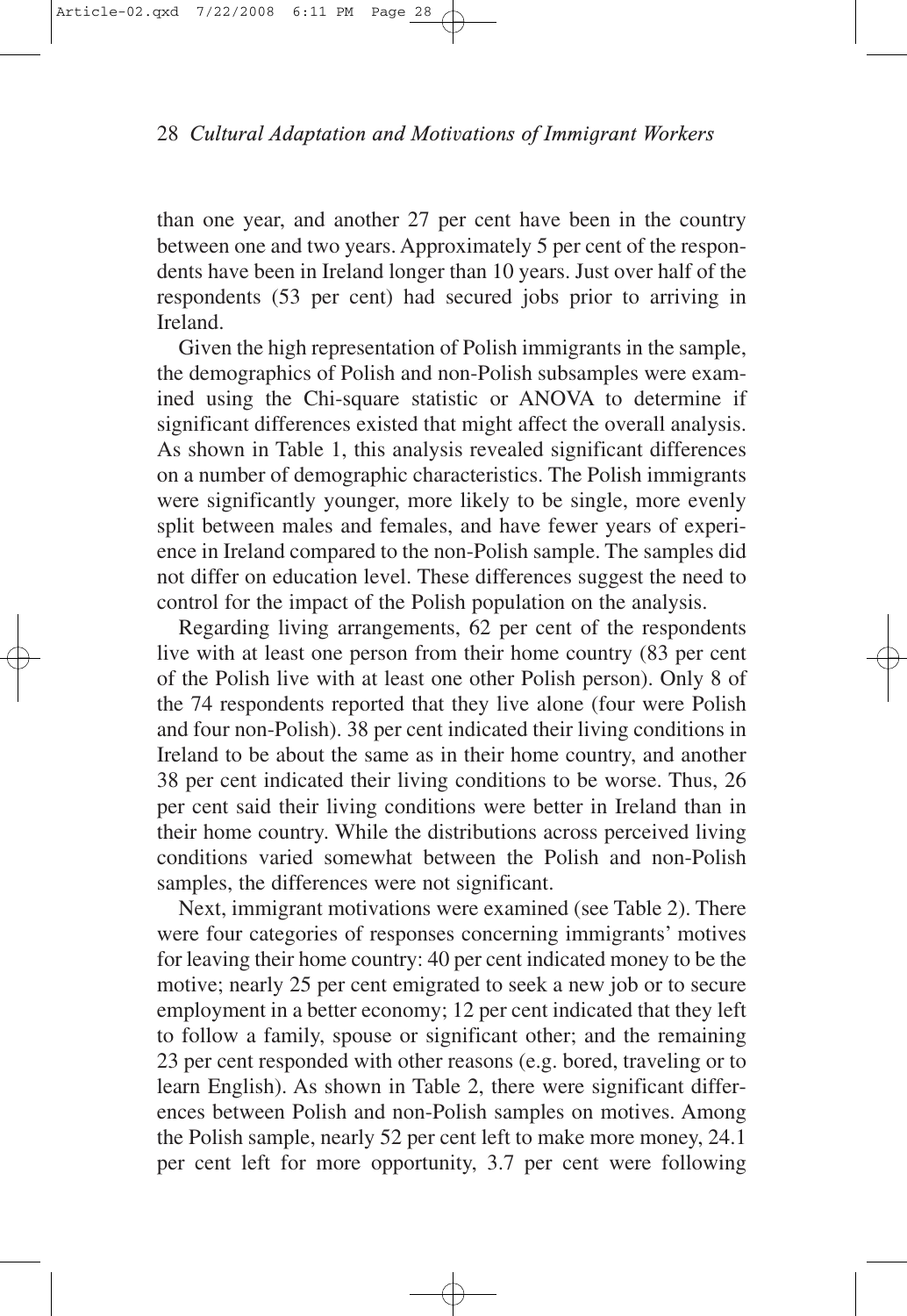Table 2: Motivations and Expectations of Immigrants **Table 2: Motivations and Expectations of Immigrants**

| <b>Characteristic</b>                        | <b>Total sample</b><br>$(M = 74)$ | Polish sample<br>$(M = 56)$ | sample $(M = 18)$<br>Non-Polish | Difference between Polish and<br>non-Polish (For Chi-square) |
|----------------------------------------------|-----------------------------------|-----------------------------|---------------------------------|--------------------------------------------------------------|
| Job in Ireland prior to arrival<br>$(%$ yes) | 53.1                              | 63.8                        | 22.2                            | $CS = 9.03***$                                               |
| ng home<br>Reasons for leavi<br>country      |                                   |                             |                                 | $CS = 19.17***$                                              |
| % Money                                      | 40.6                              | 51.9                        | 0.0                             |                                                              |
| dol Jo<br>% Opportunity                      | 24.6                              | 24.1                        | 33.3                            |                                                              |
| % Family, spouse,<br>significant other       | $\frac{0}{11}$                    | 3.7                         | 33.3                            |                                                              |
| % Other reasons                              | 23.2                              | 20.4                        | 33.3                            |                                                              |
|                                              |                                   |                             |                                 | (Continued)                                                  |

THE IRISH JOURNAL OF MANAGEMENT 29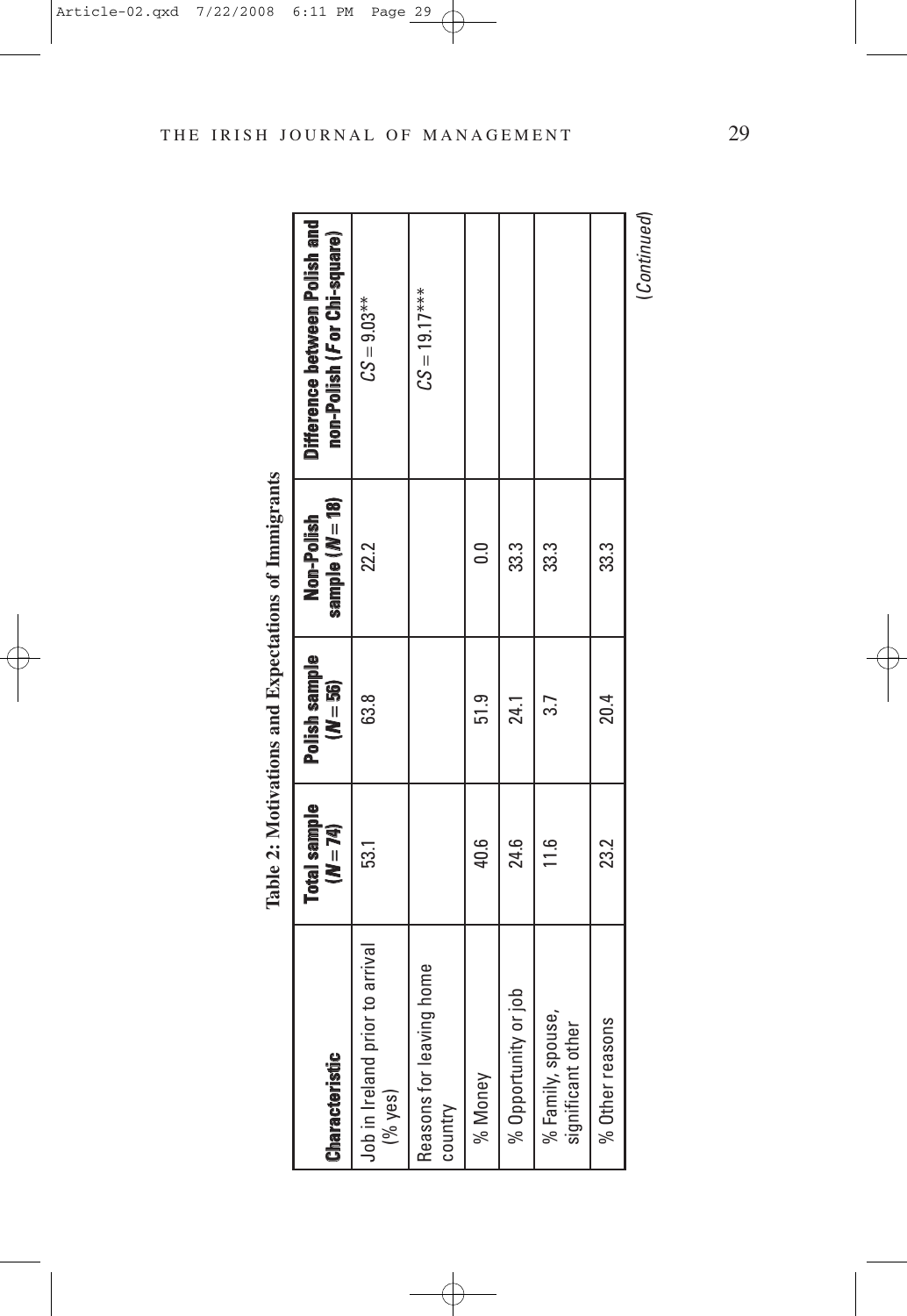| <b>Characteristic</b>    | Total sample<br>$(M=74)$ | Polish sample<br>$(N = 56)$ | sample ( <i>N</i> = 18)<br>Non-Polish | Difference between Polish and<br>non-Polish (For Chi-square) |
|--------------------------|--------------------------|-----------------------------|---------------------------------------|--------------------------------------------------------------|
| Plans to stay in Ireland |                          |                             |                                       | $CS = 11.53*$                                                |
| $% 1-2$ years            | <u>ನ</u>                 | 10.9                        | $\overline{0}$                        |                                                              |
| $% 2-3$ years            | 13.7                     | 18.2                        | $\overline{0}$                        |                                                              |
| $% 3-5 years$            | 12.3                     | 14.5                        | 5.6                                   |                                                              |
| $%$ > 5 years            | 26.0                     | 18.2                        | 50.0                                  |                                                              |
| % Not sure               | 39.7                     | 38.2                        | 44.4                                  |                                                              |
| Ξ<br>Neekly pay (mear    | €478                     | €422                        | $\epsilon$ 684                        | $F = 25.21***$                                               |
| Met expectations (% met) | 71.1                     | 67.6                        | $\frac{8}{8}$                         | $CS = 0.822 \text{ ns}$                                      |
|                          |                          |                             |                                       |                                                              |

Table 2: (Continued) **Table 2: (***Continued***)**

\*  $p < 0.05$ <br>\*\*  $p < 0.01$ 

\*\*\* p < 0.001

*Note*: *F* = F-Statistic; *CS* Chi-Square; *ns* not significant.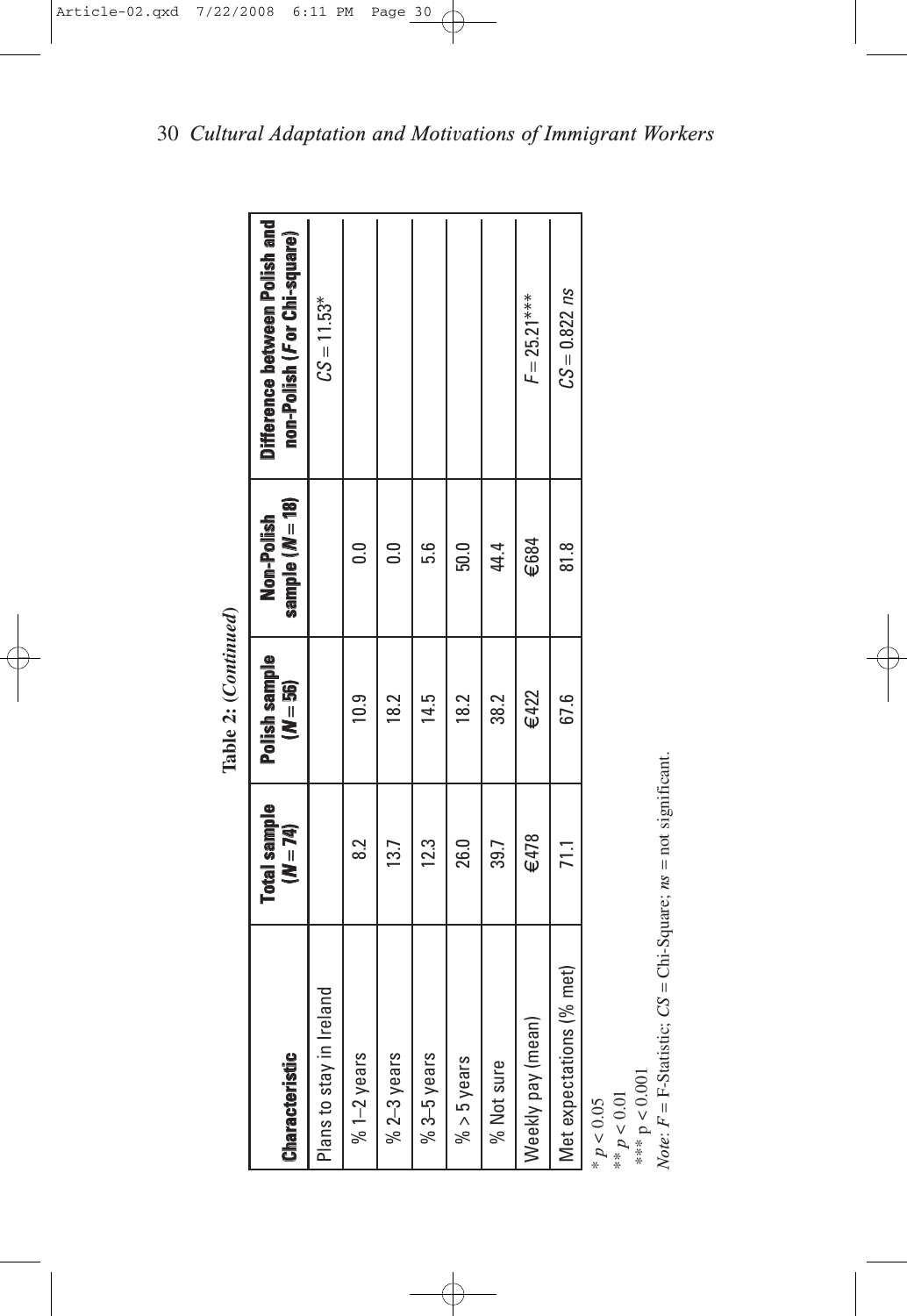spouses and the remaining 20.4 per cent left for other reasons. With the non-Polish sample, none left their home country to make more money. The sample showed equal distribution across the remaining three reasons. The motive of money was clearly more important to the Polish sample compared to the non-Polish sample.

The reported reasons for choosing Ireland as a destination reflected a variety of motives, and some respondents listed multiple reasons. Most respondents (36.2 per cent) chose Ireland because of family or friends. 13 per cent indicated money as their reason for choosing Ireland, while nearly 6 per cent indicated the broader notion of 'economic reasons' for coming. 6 per cent indicated cultural reasons for coming, and another 6 per cent said the choice was not planned. The remainder of the sample (33.3 per cent) listed a variety of reasons, including the proximity of Ireland to their home country, a chance to explore, low crime rate, horses and the colour green. Given the wide variety of responses to this question and the multiple responses given by some participants, statistical analysis was not performed on the differences between Polish and non-Polish samples. However, differences were evident as all who chose Ireland for money or economic reasons were from Poland. It should be noted that many Polish also indicated family or friends as a reason why they chose Ireland.

Regarding their future plans for staying in Ireland, 38 per cent responded that they were either unsure as to their plan or that their plan would depend on how things work out in Ireland. Another 26 per cent indicated that they planned to stay for a long time (i.e. five or more years). 15 per cent said they planned to stay for two to three years, while another 12 per cent planned to stay for three to five years. The two sub-samples differed significantly on this item. Given their longer tenure in Ireland, the non-Polish group reported either being unsure about their plans (44.4 per cent) or that they would be staying longer than five years (50 per cent). For the Polish sample, 10.9 per cent indicated a plan for less than two years, 18.2 per cent for two to three years, 14.5 per cent for three to five years, and another 18.2 per cent for more than five years.

The immigrants reported an average pay of  $\epsilon$ 478 per week. The Polish group (mean pay  $= \epsilon 422$ ) reported significantly lower weekly pay than the non-Polish (mean pay  $= \epsilon 684$ ). This difference, however,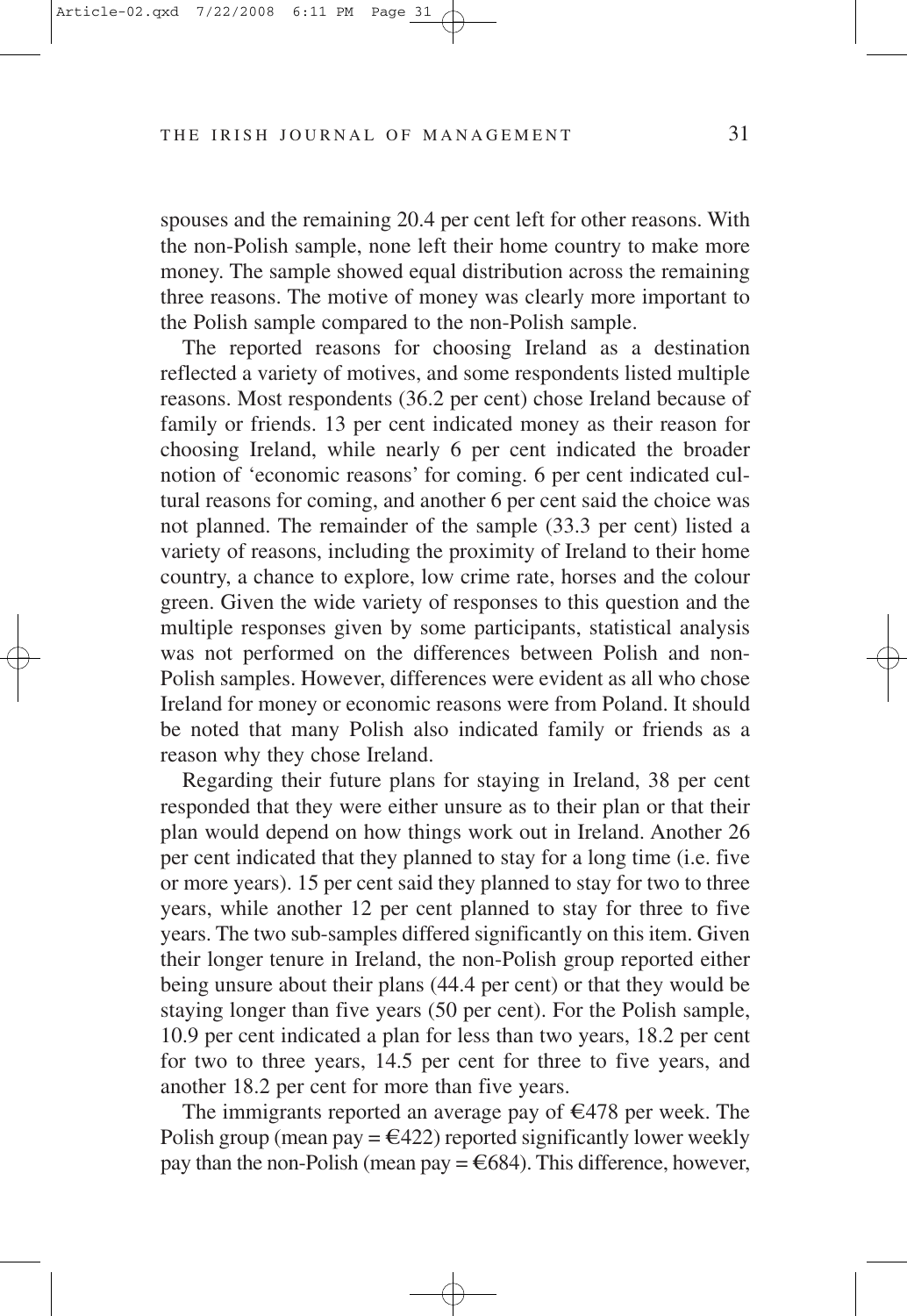could be attributed to the significant difference in the time spent in Ireland by the two populations. Seven of the respondents (all Polish) indicated that they received money from family back home. On the other hand, 42 per cent of the respondents were sending a percentage of their paychecks to family in their home country, with equal proportions of both populations represented.

Regarding their job search methods, subjects' most frequent responses indicated family and friends, newspapers or advertisements, and the Internet. Only six (all Polish) of the 74 indicated that they used an employment agency.

Seven respondents indicated that they received some assistance from their hiring companies, with all seven being in the Polish sample. Assistance provided by hiring companies included helping the immigrant to locate a flat, providing living accommodations for two weeks, providing job training, receiving a bonus or lending money to the worker.

Regarding job expectations, a wide range of factors were listed. Most often mentioned was the expectation for 'more money' or 'better money', cited by eighteen of the respondents. Eight indicated that they had no expectations, four simply expected to be 'happy', and four others expected to improve their English skills. Aside from those four factors, no other expectations were cited more than twice. Work facets listed included positive expectations such as promotions, nice atmosphere, uncomplicated work, secure job, work experience, more benefits, learning new skills, less stress, good hours and the chance start a career, as well as negative expectations of hard work and long hours. Of the eighteen respondents who mentioned 'more money' as an expectation, fifteen were from Poland.

Respondents were also asked whether their job expectations had been met and 45 responded to the question. Of that group, 71.1 per cent indicated that their expectations had been met, and another 13.3 per cent indicated that they had been partially met. There were no significant differences found between the Polish and non-Polish samples regarding their met expectations. Of the seven respondents who indicated that their expectations had not yet been met, four had listed 'more money' as their expectation, and three of those four were Polish.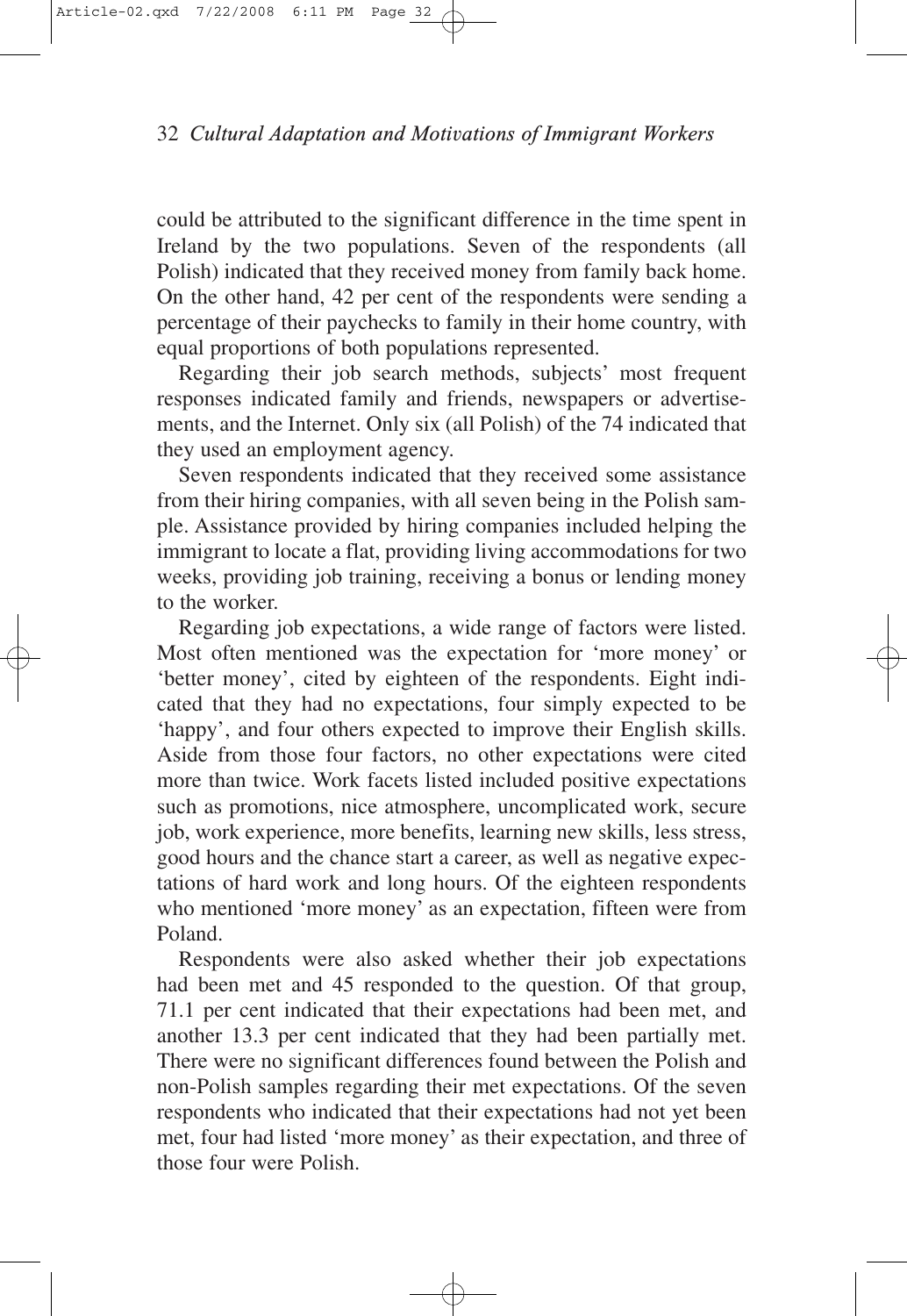Respondents rated their own English language skills at a mean of 4.63 (on a seven-point scale), which indicated a slightly above average rating. There was a significant difference between the Polish (mean  $= 4.08$ ) and non-Polish (mean  $= 6.38$ ) ratings of English skills  $(F = 39.70, p < 0.001)$ . For both groups combined, the highest rating across the skills was for understanding English  $(mean = 5.19)$  while the lowest rating was for writing English (mean = 4.12). Similar patterns of skill strengths and weaknesses held for each group separately. Not surprisingly, females (mean = 5.19) reported significantly stronger English skills than males (mean = 4.16) resulting in an  $F = 5.5$  ( $p < 0.05$ ). Interestingly, those who secured a job before arriving in Ireland (mean  $= 4.09$ ) reported significantly weaker English skills than those who had not secured any employment prior to arrival (mean = 5.63) for an  $F = 13.1$  ( $p < 0.001$ ). This suggests that those with stronger English skills were more comfortable coming to Ireland without a job, feeling confident that they could find employment after arrival.

The self-assessment of cultural adaptation resulted in a mean score of 4.99 (on a seven-point scale), suggesting an above average overall rating. While the adaptation scores for the non-Polish group  $(mean = 5.32)$  were slightly higher than the scores for the Polish group (mean  $= 4.87$ ), the difference was not significant. It appears that immigrants felt fairly confident about initiating interaction with the Irish culture. Table 3 shows the correlations among interval variables. This analysis showed that cultural adaptation was significantly correlated with weekly pay  $(r = 0.34, p < 0.05)$ , English skills ( $r = 0.35$ ,  $p < 0.01$ ) and time spent in Ireland ( $r = 0.27$ ,  $p < 0.05$ ).

Given the correlations among these variables, regression analysis was used to test for independent predictors of cultural adaptation. A dummy variable was created in order to control for the impact of the Polish population. Adaptation was first regressed on the dummy variable. In the second step, variables from the demographics, motivational variables and English skills were added stepwise into the equation if significant. As shown in Table 4, the dummy variable controlling for the influence of the Polish population was not significant, but both age ( $\beta$  = 0.642,  $p$  < 0.001) and English skills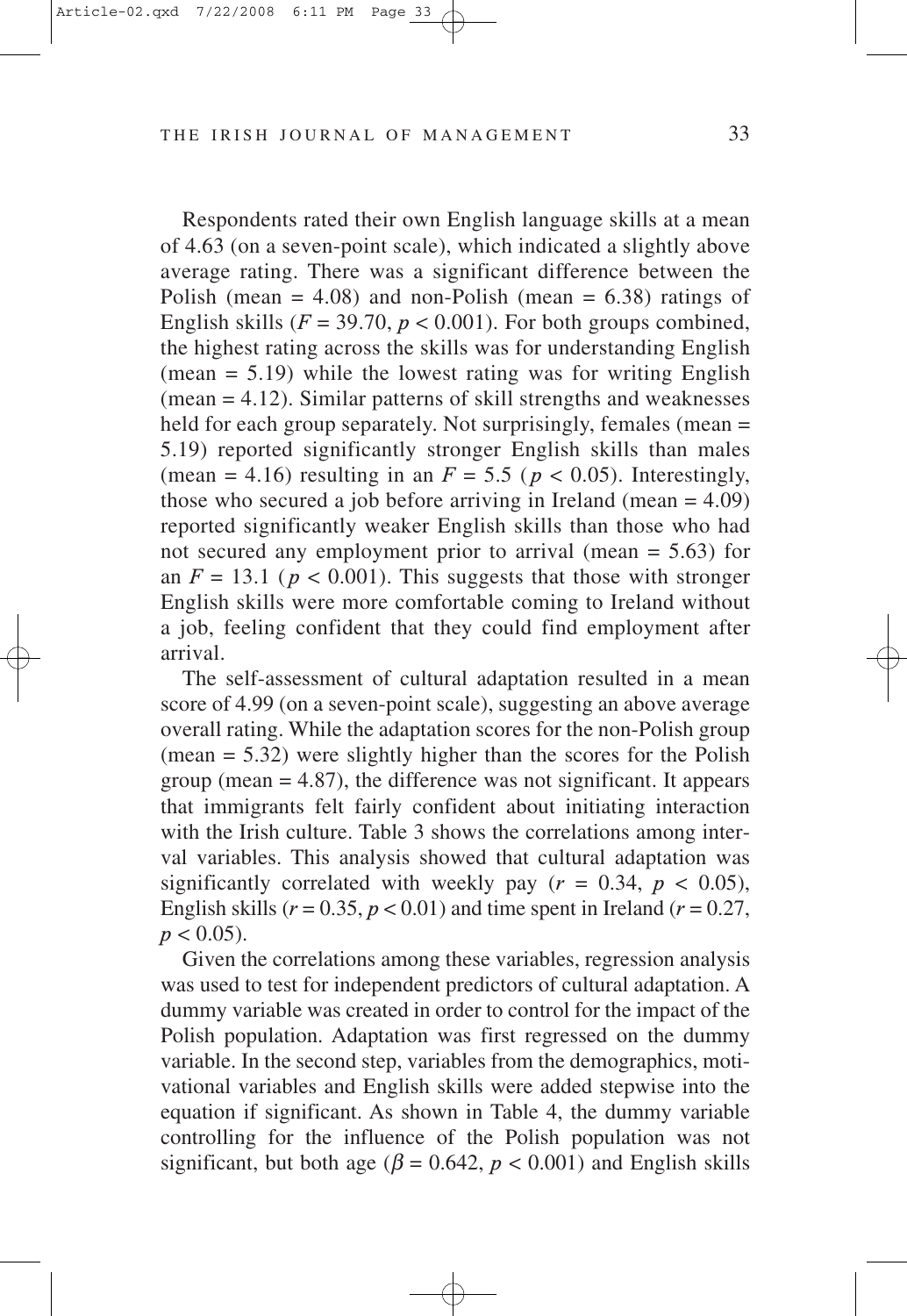|                     | <b>Mean</b> | s.d.   | (1) | (2)       | (3)      | (4)       | (5)     |
|---------------------|-------------|--------|-----|-----------|----------|-----------|---------|
| $(1)$ Age           | 29.01       | 7.03   |     | $0.61***$ | $0.69**$ | $0.30*$   | $0.37*$ |
| (2) Time in Ireland | 3.30        | 4.96   |     |           | $0.60**$ | $0.50**$  | $0.27*$ |
| (3) Weeks pay       | 486.48      | 208.29 |     |           |          | $0.61***$ | $0.34*$ |
| (4) English skills  | 4.64        | 1.66   |     |           |          | (0.94)    | $0.35*$ |
| (5) Adaptation      | 4.99        | 1.33   |     |           |          |           | (0.89)  |

**Table 3: Correlations among Measured Variables**

 $N = 74$ 

Numbers on the diagonal reflect calculation of coefficient alpha for reliability of the scale

 $* p < 0.05$ \*\* *p* < 0.01 \*\*\* *p* < 0.001

 $(\beta = 0.480, p < 0.05)$  added significantly to the variance explained. For age, older immigrants reported higher levels of adaptation than younger immigrants.

#### **DISCUSSION**

As immigrants continue to join the Irish workforce, it is important that the HR field understands their motivations and the factors that affect their adaptation to the Irish culture. There have been few, if any, academic studies published on the characteristics of immigrants into Ireland, thus the present study provides an initial picture of this segment of the Irish workforce. Knowledge of the immigrants' characteristics and motivations reflect a starting point for designing selection systems, as well as orientation and training programmes.

This study found the immigrants to be generally well educated, with 46 per cent holding a college degree or higher. About half of the respondents arrived in Ireland with jobs already secured. The immigrants were primarily employed in the hospitality, service and construction industries, with some in professional positions. A majority of immigrants left their home country to make more money or to seek a new opportunity or job. Over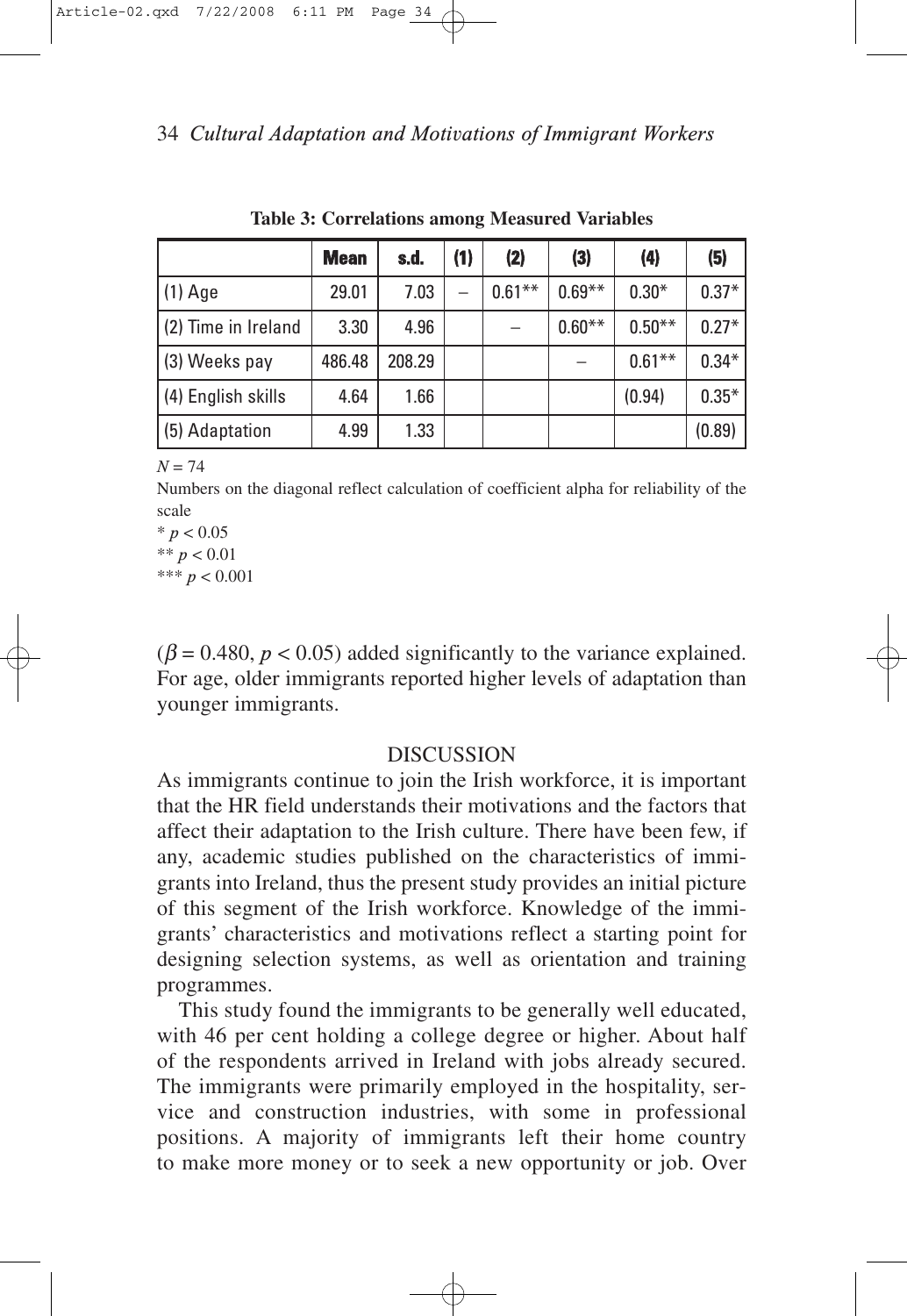| <b>Independent variables</b> | β          | $R^2$ ( $\triangle R^2$ ) | <b>F</b> change |
|------------------------------|------------|---------------------------|-----------------|
| Step 1                       |            | 0.005                     | 0.17            |
| Polish vs. Non-Polish        | 0.072      |                           |                 |
| Step 2                       |            |                           |                 |
| Age                          | $0.642***$ | 0.277                     | $12.36***$      |
| Gender                       | $-0.128$   |                           |                 |
| <b>Marital status</b>        | $-0.219$   |                           |                 |
| Education                    | 0.050      |                           |                 |
| Time in Ireland              | $-0.227$   |                           |                 |
| Plan to stay in Ireland      | $-0.115$   |                           |                 |
| Reasons for leaving home     | $-0.031$   |                           |                 |
| Secured job before arrival   | 0.080      |                           |                 |
| Met expectations             | $-0.072$   |                           |                 |
| Weeks pay                    | $-0.027$   |                           |                 |
| English skills               | $0.480*$   | 0.129                     | $6.79*$         |

**Table 4: Regression Analyses for Cultural Adaptation**

*Note*: In Step 2, Age was entered into the equation first followed by English skills, based on their independent relationships with cultural adaptation. The  $\Delta R^2$  reflects the entry of each variable separately.

 $*$  *p* < 0.05 \*\* *p* < 0.01 \*\*\* *p* < 0.001

one-third chose Ireland based on recommendations of family or friends.

In terms of motivations, immigrants reported an average pay rate of  $\epsilon$ 478 per week. Anecdotal evidence from some immigrants indicated that this level of weekly pay exceeds the monthly pay in their home country. Very few received any financial support from family in their home countries, so most are dependent on their own funds. While respondents had a variety of job expectations when they arrived, over two-thirds reported that their expectations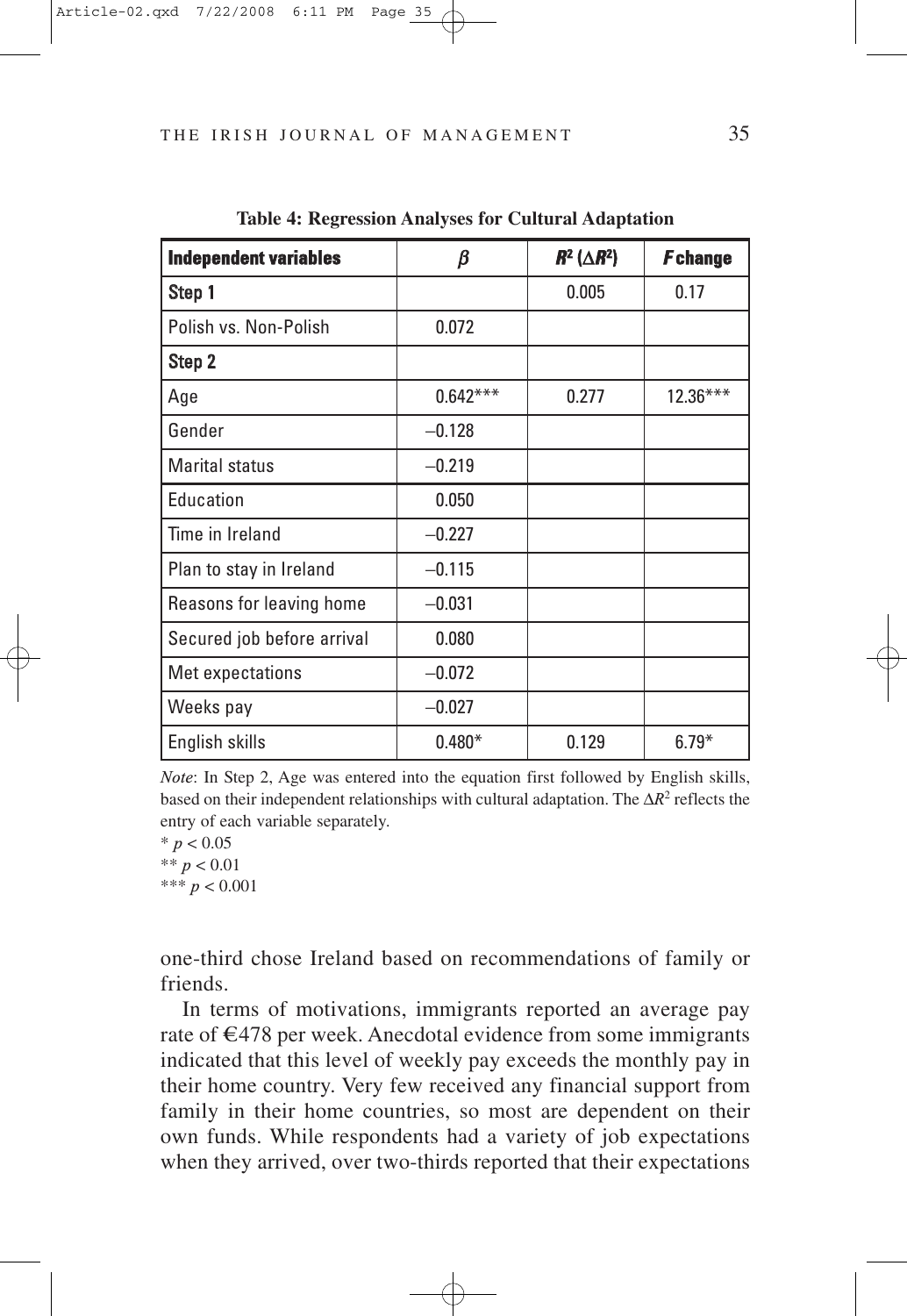had been met or partially met. The job expectation most often mentioned was money, but met expectations also included aspects of the work environment (e.g. hours, atmosphere, stress, job security, benefits and task difficulty), self-improvement (e.g. work experience, skill building, career focus and promotion) and life skills (e.g. meeting people, improving English and being happy). With the high proportion of met expectations, one can infer that many immigrants are likely to be satisfied with their work environments in Ireland. It is the case, however, that such job attitudes were not part of this study, and that this is just an inference from the data.

It is clear from the data that extrinsic motivators were mentioned more often than intrinsic factors. Given that the general education level of most immigrants is high – at least a college degree – many appeared to be overqualified or underemployed based on the jobs obtained. For those who were initially motivated by extrinsic factors, and who had reported their job expectations to have been met, theory would suggest their motivation should move toward intrinsic factors (Maslow, 1965; Pinder, 1984). In essence, pay will continue to attract new immigrants, but as they remain and adapt to the culture, higher-order needs may bring a desire for more job enrichment or management opportunities. For HR managers, such employees might desire additional training and promotion opportunities or they could leave to find other ways to satisfy higher-order needs. A positive perspective here is the economic gain for Ireland from an upwardly mobile immigrant work force rather than one that offers limited skills to the economy.

The large proportion of Polish workers in the sample provided a chance to understand this particular group of immigrants, which is relevant since Poles represent the largest segment of the recent wave of immigrants into Ireland. The Polish sample was generally young, single, educated and more assertive in terms of job search, as over 60 per cent had jobs prior to arrival. They predominantly came to Ireland for the money or a job opportunity, and making money was an important job expectation for them. Most indicated that their job expectations had been met. Of the few immigrants who indicated that their expectations had not yet been met, most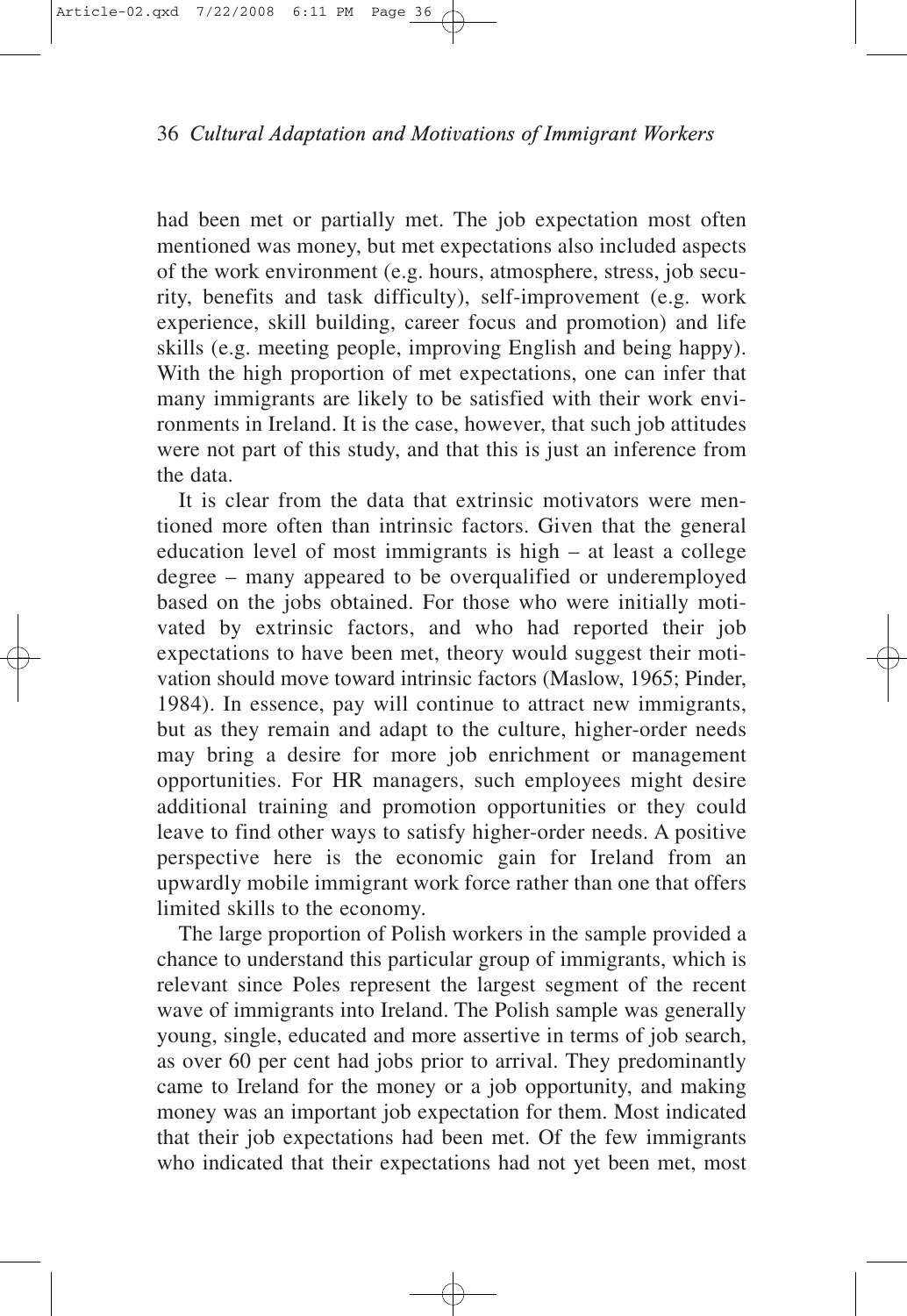were Polish and their concerns were with money. The motivations of the Polish immigrants seem more extrinsic; however, their education levels did not differ from the other immigrant populations. The Polish sample did rate themselves lower on English skills. Research has demonstrated that opportunities for workers and trustworthiness increase as they learn the native language (Cessaris, 1986; Quinn and Patrick, 1993; Pornpitakpan, 2005), thus the lower level of English skills of the Polish immigrants could influence their progression toward promotions or other higher level job opportunities.

Cultural adaptation was the focus of the analysis, since it relates to perceived stress in and trustworthiness of immigrants (Pornpitakpan, 2005). Adaptation was positively correlated with immigrant age, English skills, weekly pay and tenure in Ireland. Immigrant age was perhaps the most surprising since prior research has suggested a negative relationship between age and adaptation. This finding was reinforced in the regression analyses. In the regression analysis, age was shown to be the strongest predictor of adaptation. English skills emerged as the only other significant predictor of adaptation. Regarding the relationship with immigrant age, prior research suggests adaptation to be easier for younger immigrants than for older ones. Data from prior research focused primarily on recent immigrants and their adaptation, whereas participants in the present study included recent immigrants as well as some who had longer tenures in Ireland. Since the present study found age to be significantly related to tenure in Ireland, and longer tenure immigrants reported stronger English skills, it is not surprising that the older immigrants also reported higher adaptation scores. Further research is necessary to fully understand this issue.

As noted, English skills were also found to be a significant predictor of cultural adaptation. Prior research found language skills important for immigrant adaptation and the present study supported that finding. The data also suggested that those immigrants who arrived in Ireland without jobs were more likely to have better English skills than those with employment secured prior to arrival. This suggests that those more skilled in English were comfortable conducting a job search in the English-speaking environment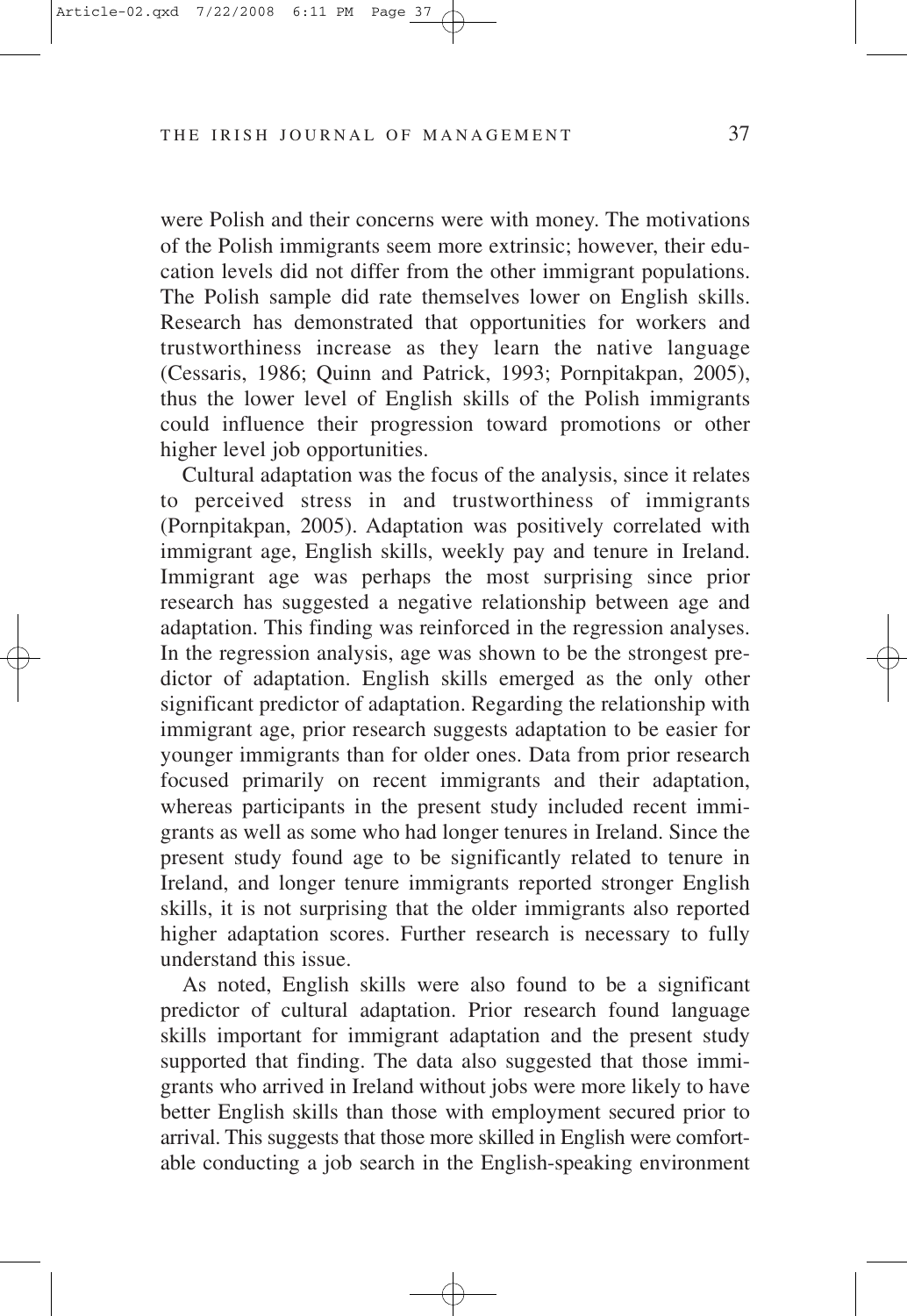outside their home country. Also, those immigrants who listed 'money' as their reason for leaving home rated themselves lower in English skills than those stating other reasons. This may be an artefact of the data, as the Polish group was more likely to list money as their reason for leaving and were also more likely to rate their English skills lower.

Aside from age and English skills, no other demographic or motivational characteristic was found to predict cultural adaptation. As Haslberger (2005b) suggested, it is possible that the prediction of cultural adaptation is not a linear function, but instead a more complex or chaotic function. Perhaps a more ethnographic approach to cultural adaptation research is needed, where immigrants are interviewed in detail and their life events are followed more closely. It is likely that, to some extent, cultural adaptation is a very different personal experience for each immigrant. Prior research has shown that even those in the same family do not experience it the same way.

With regard to future research, it is necessary to expand the scope of the present study to include a more stratified sample. Other than Poland, no other country represented had more than four participants; therefore we could not conduct any culture comparisons or cultural analyses beyond the comparison of Polish versus non-Polish. It would have been a more systematic approach to sample groups of people from certain cultures, ensuring each culture was represented by a large enough group for making valid comparisons. It would also be advantageous to compare immigrant groups to groups of Irish workers. Such methodology would allow one to more validly assess the 'cultural distance' each immigrant had to 'travel' in their adaptation journey. This would also allow the researchers to compare the Irish culture to the immigrants' home cultures using frameworks such as Hofstede (1980) in order to determine which immigrants had to adapt the most. Another avenue for future research would be to study the expectations of emigrants in transit to Ireland, to gain their true expectations at the time of their entry. These expectations could then be more validly compared to the realities faced after the passage of time (e.g. one month, two months or six months). Finally, more descriptive analyses of the precise experiences of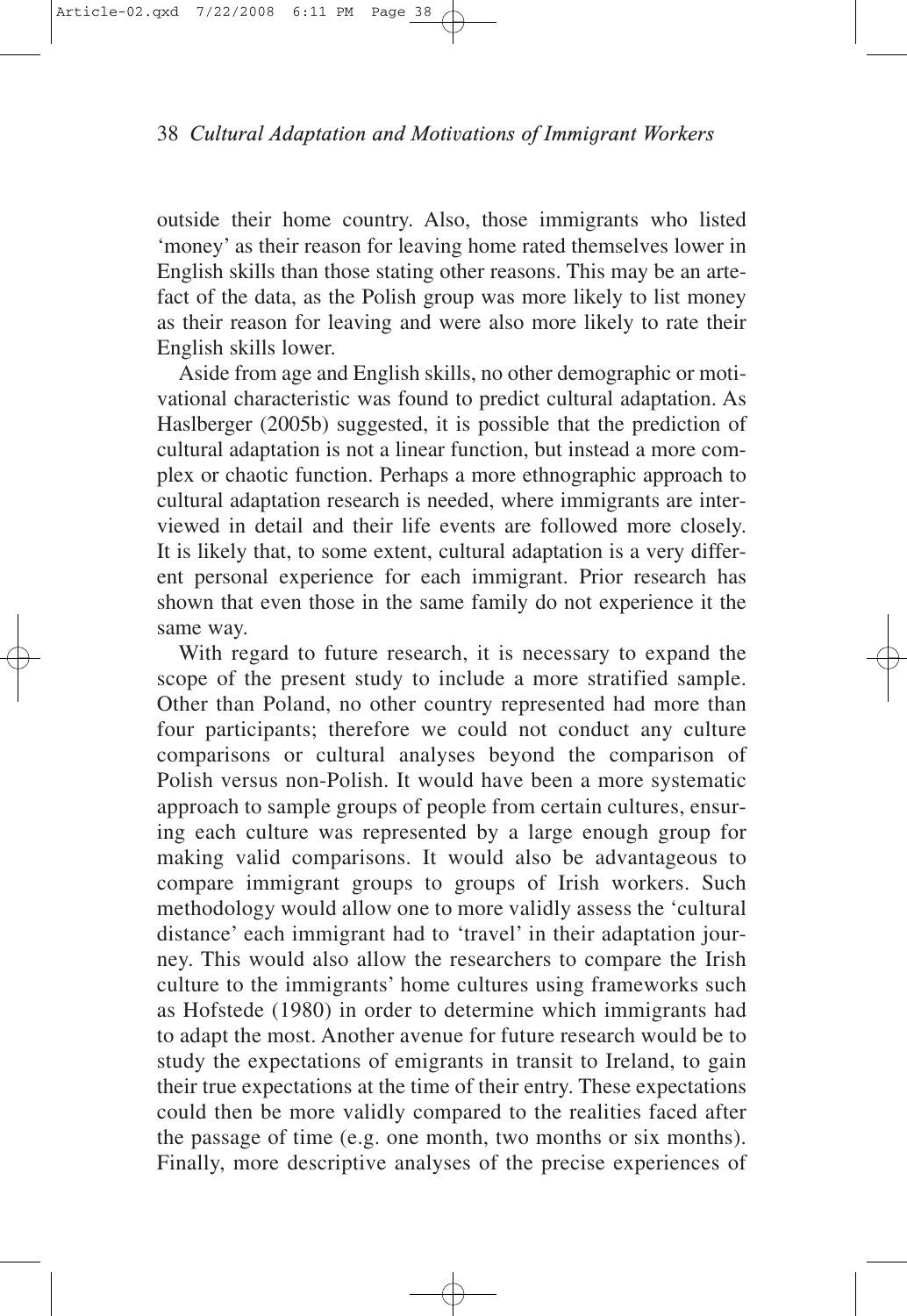the immigrants would help researchers establish the types of events that explain differences in the adaptation process or the motivation to adapt.

An additional avenue for study in this area is the impact of immigration and immigrants on the native Irish workers. As Ireland shifts toward a more multicultural workplace, the challenges of diversity management become more prominent. The effective management of the expectations and reactions of native Irish workers to their immigrant co-workers will be an area needing attention in the future. There is a growing literature in the US regarding diversity management. Although the historical origins of the need for such diversity management in the USA differ from Ireland's current multicultural situation, many of the outcomes and practices might be similar. It would be productive to attend to that literature for more information.

The ultimate goal of this research programme is to assist in the development of HR policies or practices that facilitate the cultural adaptation of immigrants so they can effectively contribute to Irish work settings. If predictors of cultural adaptation can be identified, HR professionals would be in a better position to develop the programmes for assistance with and facilitation of adaptation. One practice that emerges from the present study is possibly the development of English language training for immigrant workers. It is unknown at this point how many Irish firms offer such training for their immigrant workers. Since many Irish firms are already hiring and managing immigrants, there might be other practices in place that efficiently facilitate acculturation. A future study should survey Irish HR professionals to gain a snapshot of those practices surrounding the hiring, training and management of immigrants. The best practices across firms could then be shared by all.

#### **Limitations of the Study**

As stated earlier, increasing the sample size and recruiting more participants from a broader range of countries would contribute to the study of immigrants. The present study could not draw any inferences on the amount of cultural change through which each immigrant worker has traversed. The validity of such an analysis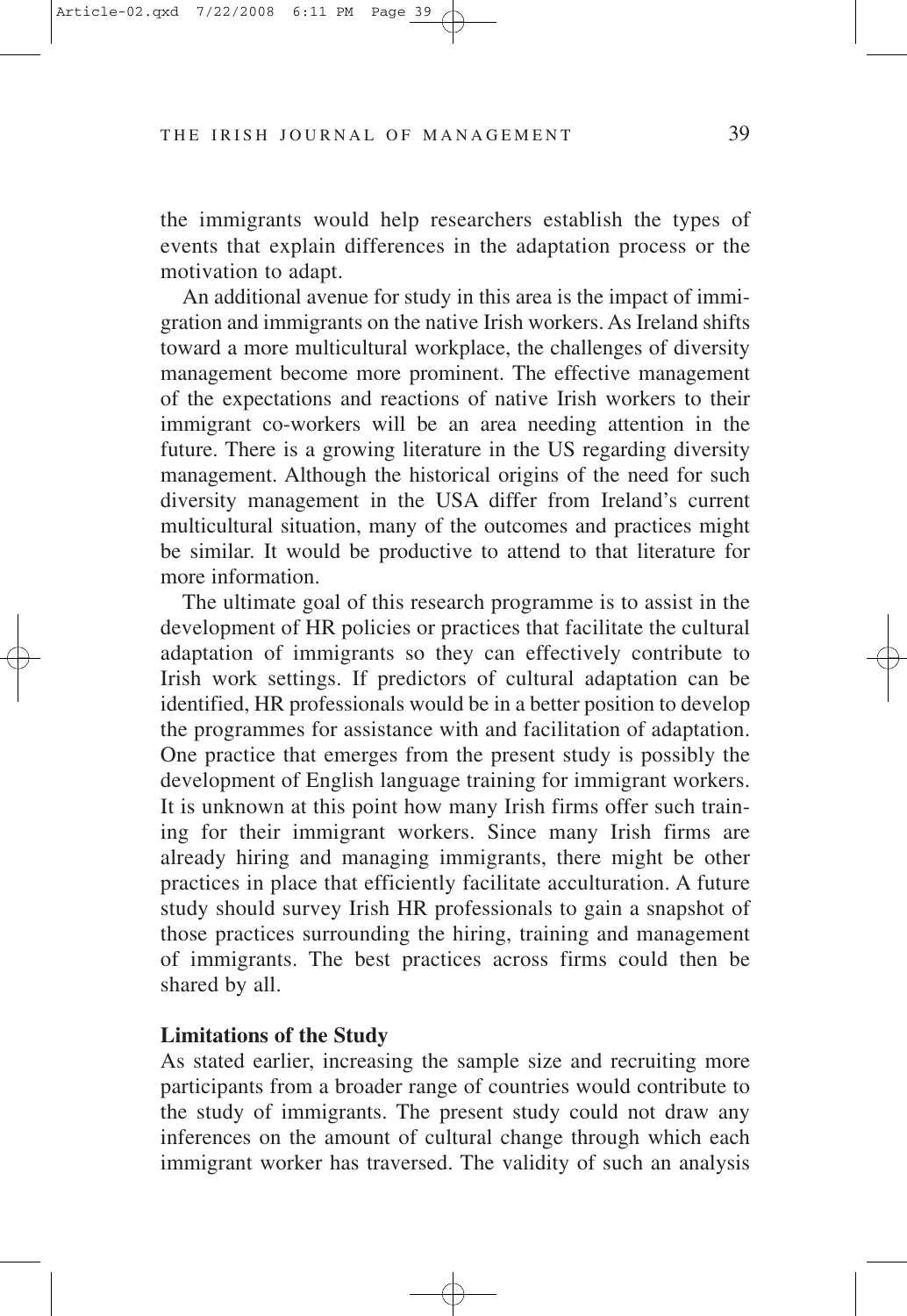would be enhanced with more immigrants from each different country. In addition, the present data were collected at one point in time, with all the immigrants having work experience in the Irish culture. Perhaps a more effective method would be to identify immigrants as early as possible after their arrival to make more valid comparisons of their initial expectations compared to the 'reality' they experience later. As presently gathered, data were all recalled, some from a few years prior.

## **CONCLUSIONS**

As immigration continues, humane and progressive management practices would call for HR professionals to help facilitate immigrants' adaptation to the host culture so as to reduce potential stress and accompanying health and attitudinal problems. It is believed that such development begins with a clear understanding of the motivations and expectations of the immigrant populations. The present study was only an initial exploration into understanding the characteristics and motives of these immigrants into Ireland. It is hoped that future research can more clearly identify best practices for assisting adaptation and enhance organisational effectiveness for both workers and managers.

#### **REFERENCES**

- Aiken, L.H., Buchan, J., Sochalski, J., Nichols, B. and Powell, M. (2004) 'Trends in International Nurse Migration', *Health Affairs*, Vol. 23, No. 3, pp. 69–77.
- Bagley, C. (1968) 'Migration, Race and Mental Health: A Review of Some Recent Research', *Race*, Vol. 9, No. 3, pp. 343–356.
- Berry, J.W. (1988) 'Acculturation and Psychological Adaptation: A Conceptual Overview', in J.W. Berry and R.C. Adams (eds), *Ethnic Psychology: Research and Practice with Immigrants, Refugees, Native Peoples, Ethnic Groups and Sojourners*, Amsterdam: Swets and Zeitlinger.
- Berry, J.W. (1990) 'Psychology of Acculturation', in J. Berman (ed), *Cross-Cultural Perspectives: Nebraska Symposium on Motivation*, Lincoln, NE: University of Nebraska Press.
- Berry, J.W., Kalin, R. and Taylor, D.M. (1977) *Multiculturalism and Ethnic Attitudes in Canada*, Ottawa: Government of Canada.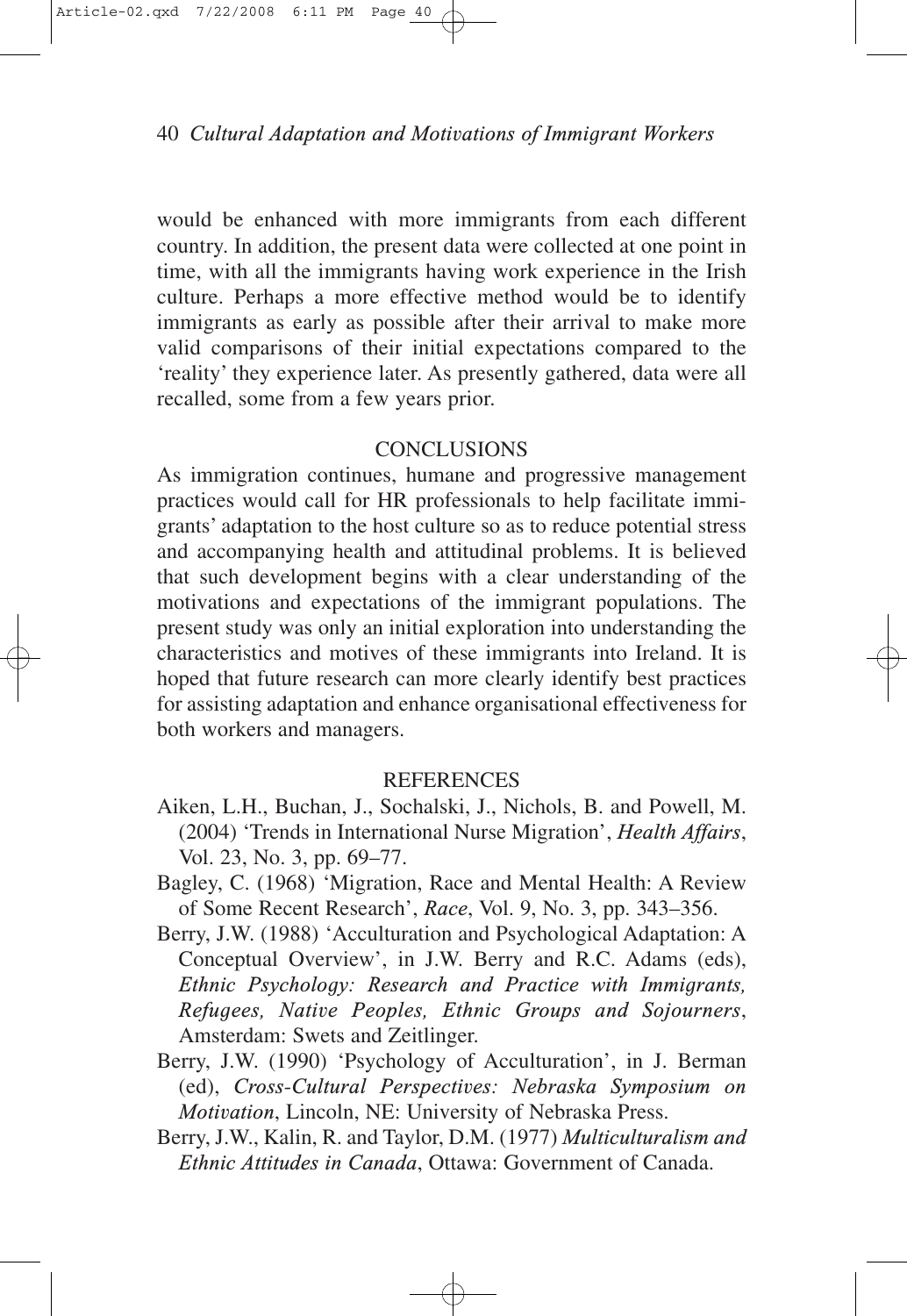- Berry, J.W., Poortinga, Y.H., Segall, M.H. and Dasen, P.R. (1992) *Cross-Cultural Psychology: Research and Applications*, New York, NY: Cambridge University Press.
- Bhagat, R. and London, M. (1999) 'Getting Started and Getting Ahead: Career Dynamics of Immigrants', *Human Resource Management Review*, Vol. 9, No. 3, pp. 349–365.
- Black, J.S. (1988) 'Work Role Transitions: A Study of American Expatriate Managers in Japan', *Journal of International Business Studies*, Vol. 19, No. 2, pp. 277–294.
- Black, J.S. and Gregerson, H.B. (1991) 'Antecedents to Cross-Cultural Adjustment for Expatriates in Pacific Rim Assignments', *Human Relations*, Vol. 44, No. 5, pp. 497–515.
- Black, J.S. and Mendenhall, M. (1990) 'Cross-Cultural Training Effectiveness: A Review and a Theoretical Framework for Future Research', *Academy of Management Review*, Vol. 15, No. 1, pp. 113–136.
- Black, J.S., Mendenhall, M. and Oddou, G. (1991) 'Toward a Comprehensive Model of International Adjustment: An Integration of Multiple Theoretical Perspectives', *Academy of Management Review*, Vol. 16, No. 2, pp. 291–317.
- Brown, D.E. and James, G.D. (2000) 'Physiological Stress Responses in Filipino-American Immigrant Nurses: The Effects of Residence Time, Life-Style, and Job Strain', *Psychosomatic Medicine,* Vol. 62, No. 3, pp. 394–400.
- Buchan, J. and Sochalski, J. (2004) 'The Migration of Nurses: Trends and Policies', *The Bulletin of the World Health Organization*, Vol. 82, No. 8, pp. 587–594.
- Burke, R.J. and Ng, E. (2006) 'The Changing Nature of Work and Organizations: Implications for Human Resource Management', *Human Resource Management Review*, Vol. 16, No. 2, pp. 86–94.
- Cessaris, A. (1986) 'When Employees Don't Speak English Well', *Training and Development Journal*, Vol. 40, No. 10, pp. 59–61.
- Cropanzano, R., Rupp, D.E. and Byrne, Z.S. (2003) 'The Relationship of Emotional Exhaustion to Work Attitudes, Job Performance, and Organizational Citizenship Behaviors', *Journal of Applied Psychology*, Vol. 88, No. 1, pp. 160–169.
- Ebrahim, S. (1992) 'Social and Medical Problems of Elderly Migrants', *International Migration*, Vol. 30, No. 2, pp. 179–197.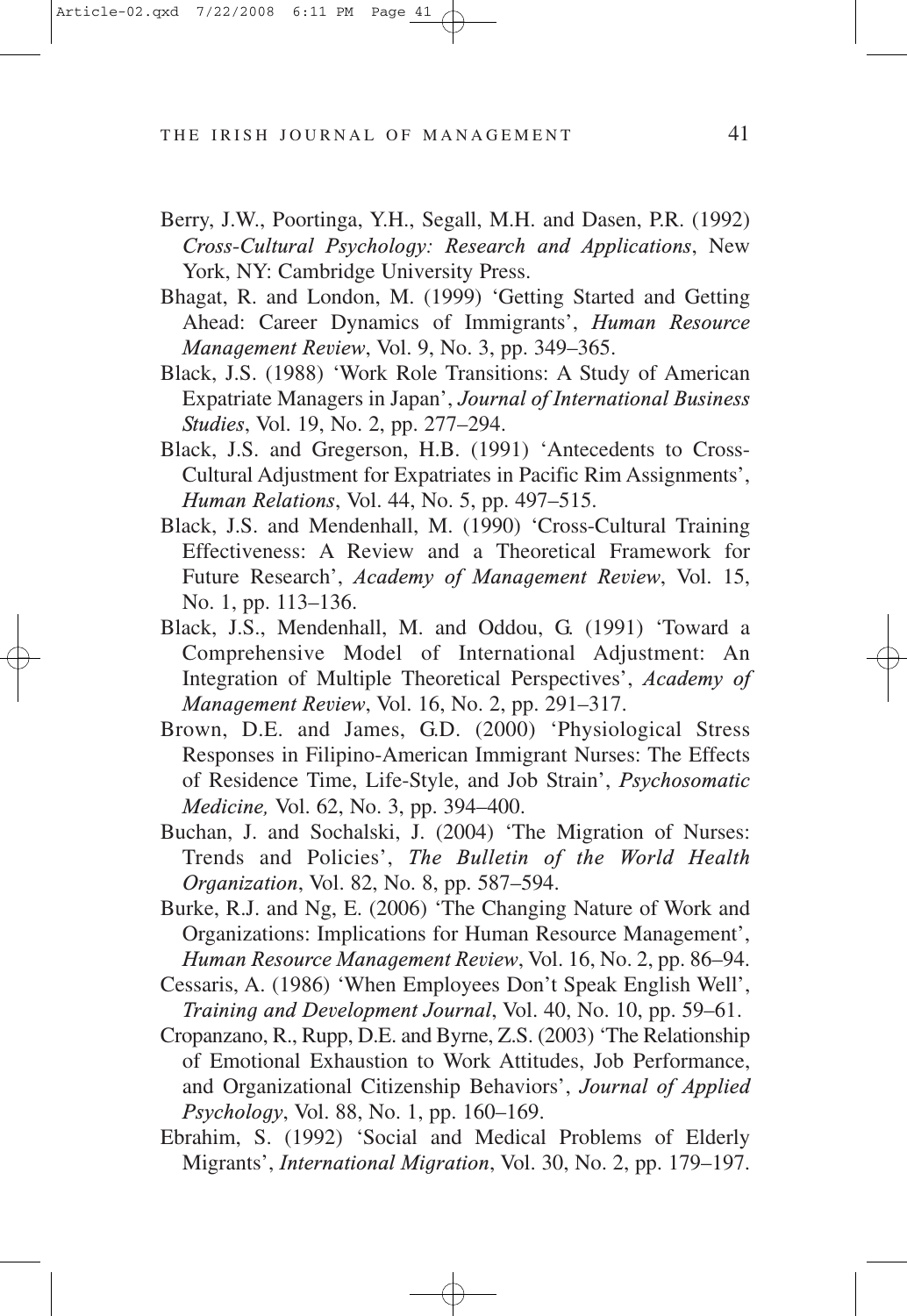- Gudykunst, W.B. and Hammer, M.R. (1988) 'Strangers and Hosts An Uncertainty Reduction Based Theory of Intercultural Adaptation', in Y.Y. Kim and W.B. Gudykunst (eds), *Cross-Cultural Adaptation – Current Approaches*, Newbury Park, CA: Sage Publications.
- Hafner, H., Moschel, G. and Ozek, M. (1977) 'Psychological Disturbances in Turkish Guest-Workers in Germany: A Prospective Epidemiological Study of Reaction to Immigration and Partial Adaptation', *Nervenarzt*, Vol. 48, No. 5, pp. 268–275.
- Hagey, R., Choudhry, U., Guruge, S., Turrittin, J., Collins, E. and Lee, R. (2001) 'Immigrant Nurses' Experience of Racism', *Journal of Nursing Scholarship*, Vol. 33, No. 4, pp. 389–394.
- Haslberger, A. (2005a) 'Facets and Dimensions of Cross-Cultural Adaptation: Refining the Tools', *Personnel Review*, Vol. 34, No. 1, pp. 85–109.
- Haslberger, A. (2005b) 'The Complexities of Expatriate Adaptation', *Human Resource Management Review*, Vol. 15, No. 2, pp. 160–180.
- Hener, T., Weller, A. and Shor, R. (1997) 'Stages of Acculturation as Reflected by Depression Reduction in Immigrant Nursing Students', *International Journal of Social Psychiatry*, Vol. 43, No. 4, pp. 247–256.
- Hofstede, G. (1980) *Culture's Consequence*s: *International Differences in Work-Related Values*, Beverly Hills, CA: Sage Publications.
- Kosic, A. (2002) 'Acculturation Attitudes, Need for Cognitive Closure, and Adaptation of Immigrants', *Journal of Social Psychology*, Vol. 142, No. 2, pp. 179–201.
- Kosic, A., Kruglanski, A.W., Pierro, A. and Mannetti, L. (2004) 'The Social Cognition of Immigrants' Acculturation: Effects of the Need for Closure and the Reference Group at Entry', *Journal of Personality and Social Psychology*, Vol. 86, No. 6, pp. 796–813.

Ledbetter, J. (2006) 'Enter the Polish', *Time,* Vol. 168, No. 13, G.11.

- Lopes, T.P. (2006) 'Career Development of Foreign-Born Workers: Where is the Career Motivation Research?', *Human Resource Development Review*, Vol. 5, No. 4, pp. 478–493.
- Maslow, A.H. (1965) *Eupsychian Management*, Homewood, IL: Irwin.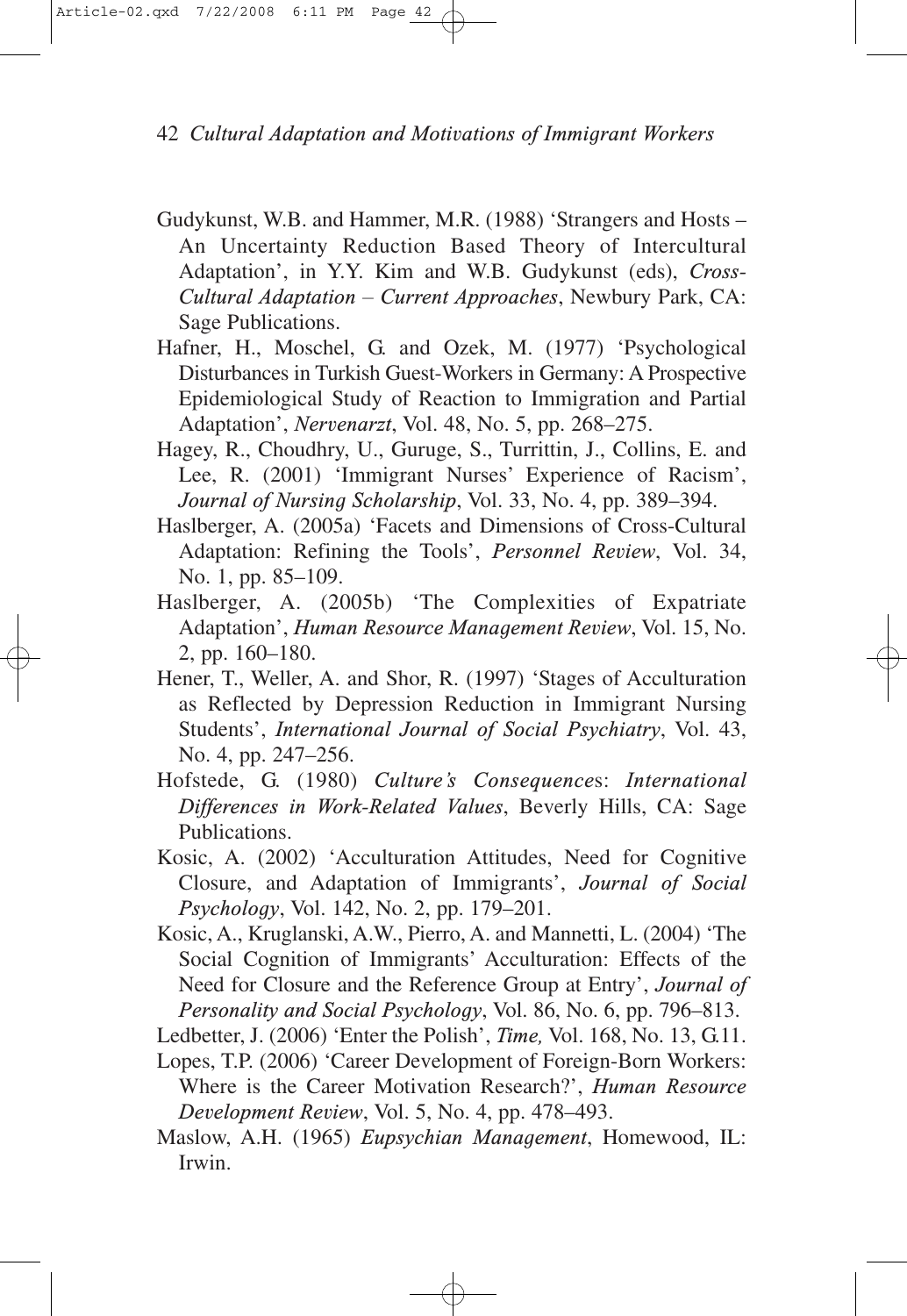- Moghaddam, F.M., Ditto, B. and Taylor, D. (1990) 'Attitudes and Attributions Related to Symtomatology in Indian Immigrant Women', *Journal of Cross-Cultural Psychology*, Vol. 21, No. 3, pp. 335–350.
- Naidoo, J.C. (1992) 'The Mental Health of Visible Ethnic Minorities in Canada. Special Issue: Immigrant Mental Health', *Psychology and Developing Societies*, Vol. 4, No. 2, pp. 165–186.
- Omeri, A. and Atkins, K. (2002) 'Lived Experiences of Immigrant Nurses in New South Wales, Australia: Searching for Meaning', *International Journal of Nursing Studies*, Vol. 39, No. 5, pp. 495–505.
- Pinder, C.C. (1984) *Work Motivation: Theory, Issues and Applications*, Glenview, IL: Scott, Foresman and Co.
- Pornpitakpan, C. (2005) 'The Effect of Cultural Adaptation on Perceived Trustworthiness: Americans Adapting to Chinese Indonesians', *Asia–Pacific Journal of Marketing and Logistics*, Vol. 17, No. 1, pp. 70–88.
- Purvis, A. (2007) 'Positive Poles', *Time*, Vol. 169, No. 13, A.1.
- Quick, J.D., Horn, R.S. and Quick, J.C. (1986) 'Health Consequences of Stress', *Journal of Organizational Behavior Management*, Vol. 8, No. 1, pp. 19–36.
- Quinn, J.F. and Patrick, J.A. (1993) 'Emerging Strategic Human Resources Challenges in Managing Accent Discrimination and Ethnic Diversity', *Applied HRM Research,* Vol. 4, No. 2, pp. 79–93.
- Rousseau, D.M. (1995) *Psychological Contracts in Organizations: Written and Unwritten Agreements*, Thousand Oaks, CA: Sage Publications.
- Schein, E.H. (1985) *Organizational Culture and Leadership: A Dynamic View*, San Francisco, CA: Jossey-Bass.
- Schmitz, P.G. (1992) 'Acculturation Styles and Health', in S. Iwawaki, Y. Kashima and K.S. Leung (eds), *Innovations in Cross-Cultural Psychology*, Amsterdam: Swets and Zeitlinger.
- Schmitz, P.G. (2001) 'Psychological Aspects of Immigration', in L.L. Adler and U.P. Geilen (eds), *Cross-Cultural Topics in Psychology* (Second Edition), Westport, CN: Praeger.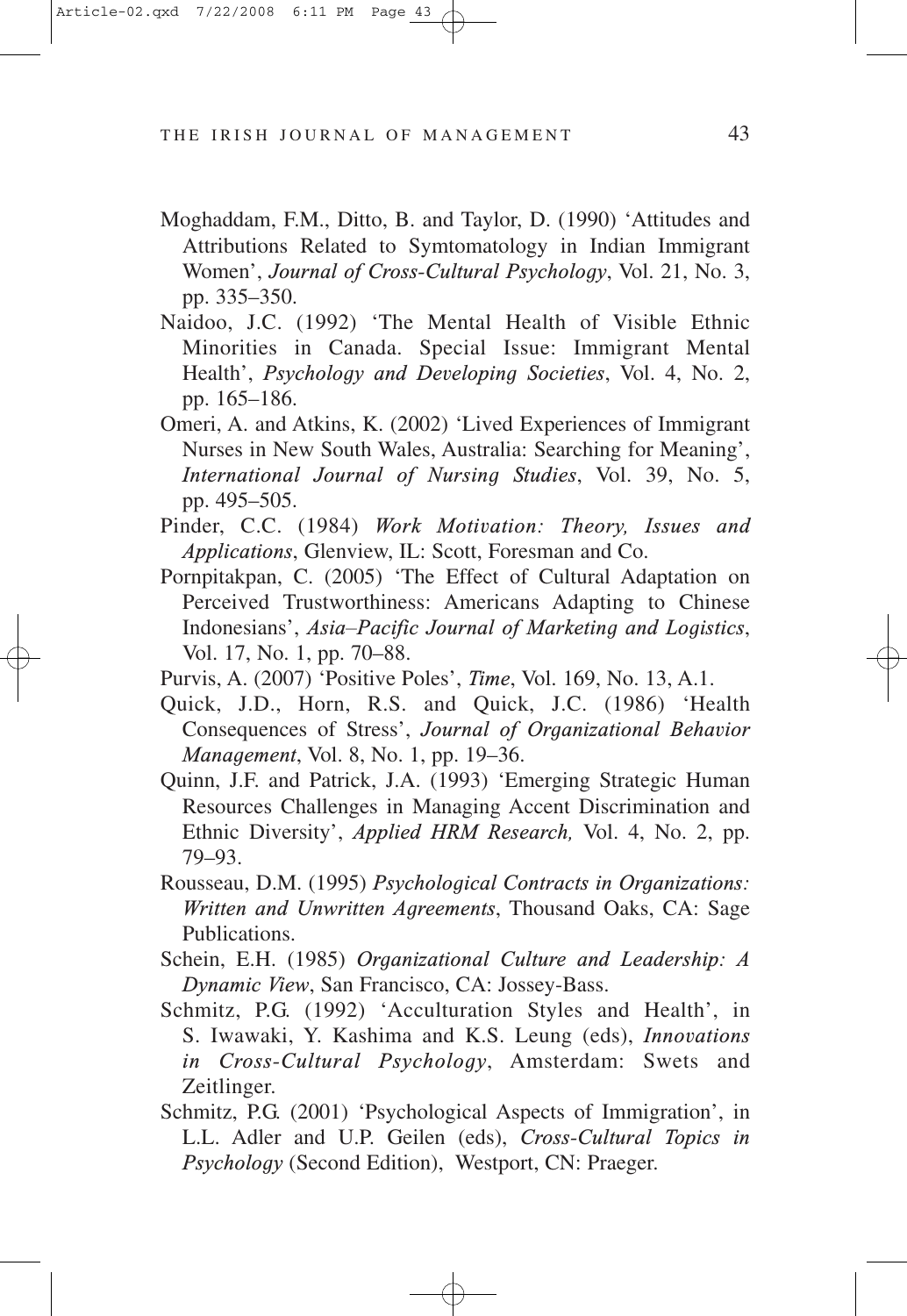- Van Tubergen, F., Maas, I. and Flap, H. (2004) 'The Economic Incorporation of Immigrants into 18 Western Societies: Origin, Destination, and Community', *American Psychological Review*, Vol. 69, No. 5, pp. 704–727.
- Zhao, H., Wayne, S.J., Glibkowski, B.C. and Bravo, J. (2007) 'The Impact of Psychological Contract Breach on Work-Related Outcomes', *Personnel Psychology*, Vol. 60, No. 3, pp. 647–680.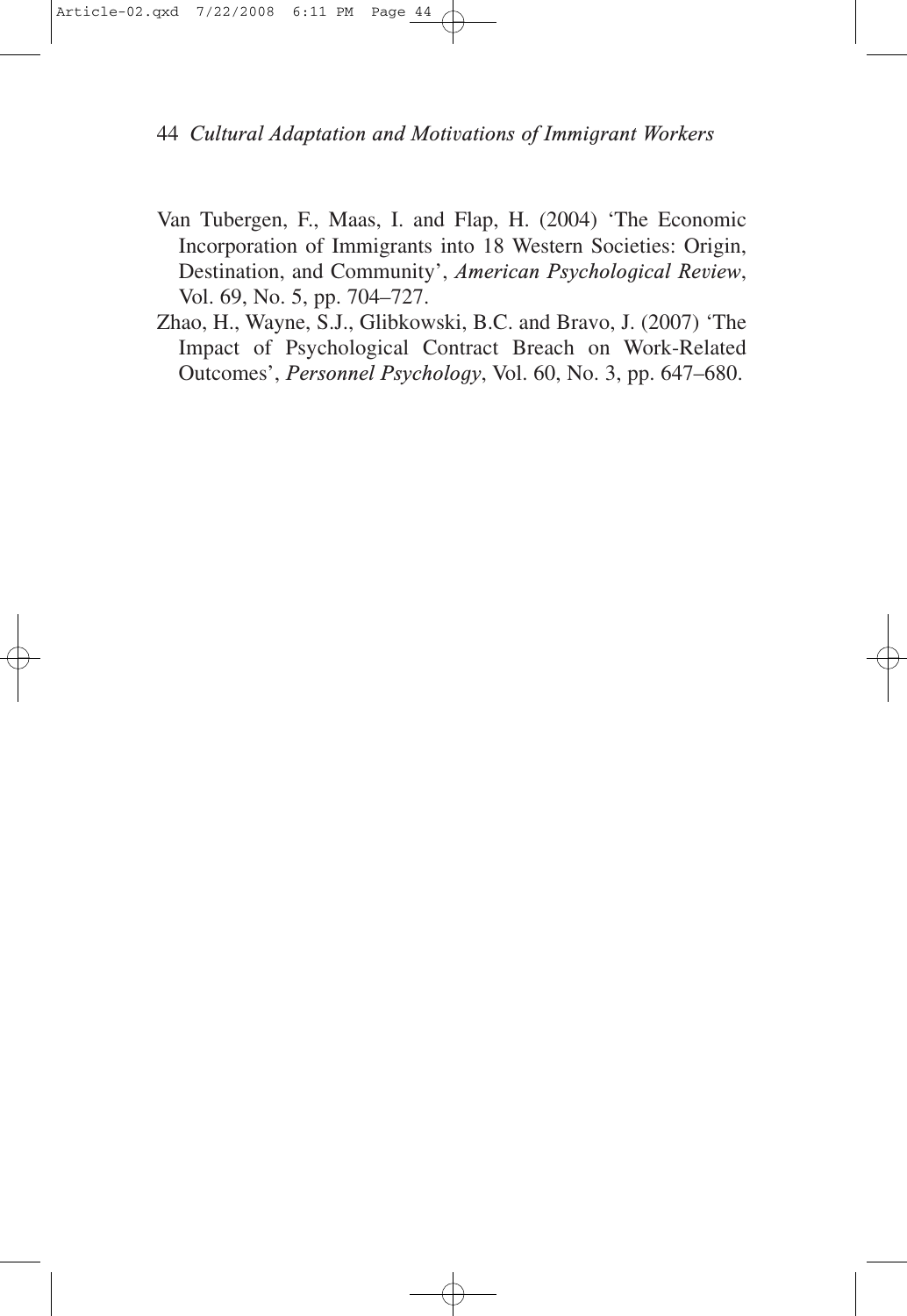# **Charting the Contours of Union Recognition in Foreign-Owned MNCs: Survey Evidence from the Republic of Ireland**

●●●●●●●●●●●●●●●●●●●

J ONATHAN L AV E L L E \*

# ABSTRACT

This paper reports findings from the first large-scale representative survey of employment practices in multinational companies (MNCs) in Ireland. Using data from some 260 MNCs, it investigates the contention that foreign- and Irish-owned MNCs differ in their approach to employment relations (ER). This paper finds evidence that Irish, UK and 'rest of Europe' MNCs are more likely to recognise trade unions, whereas US MNCs are the least likely to do so. More strikingly, there is a growing trend of union avoidance amongst unionised companies through the establishment of new non-union sites. Differences between foreign- and Irish-owned MNCs are also apparent. Overall, the evidence supports the view that a new orthodoxy is emerging in Irish ER whereby foreign-owned MNCs are introducing home country practices that are at odds with the more traditional pattern existing in Irish-owned MNCs.

*Key Words***:** Multinational companies; Employment relations; Trade union recognition; Double-breasting; New orthodoxy; Country of origin.

*\* Department of Personnel and Employment Relations, University of Limerick, Limerick.*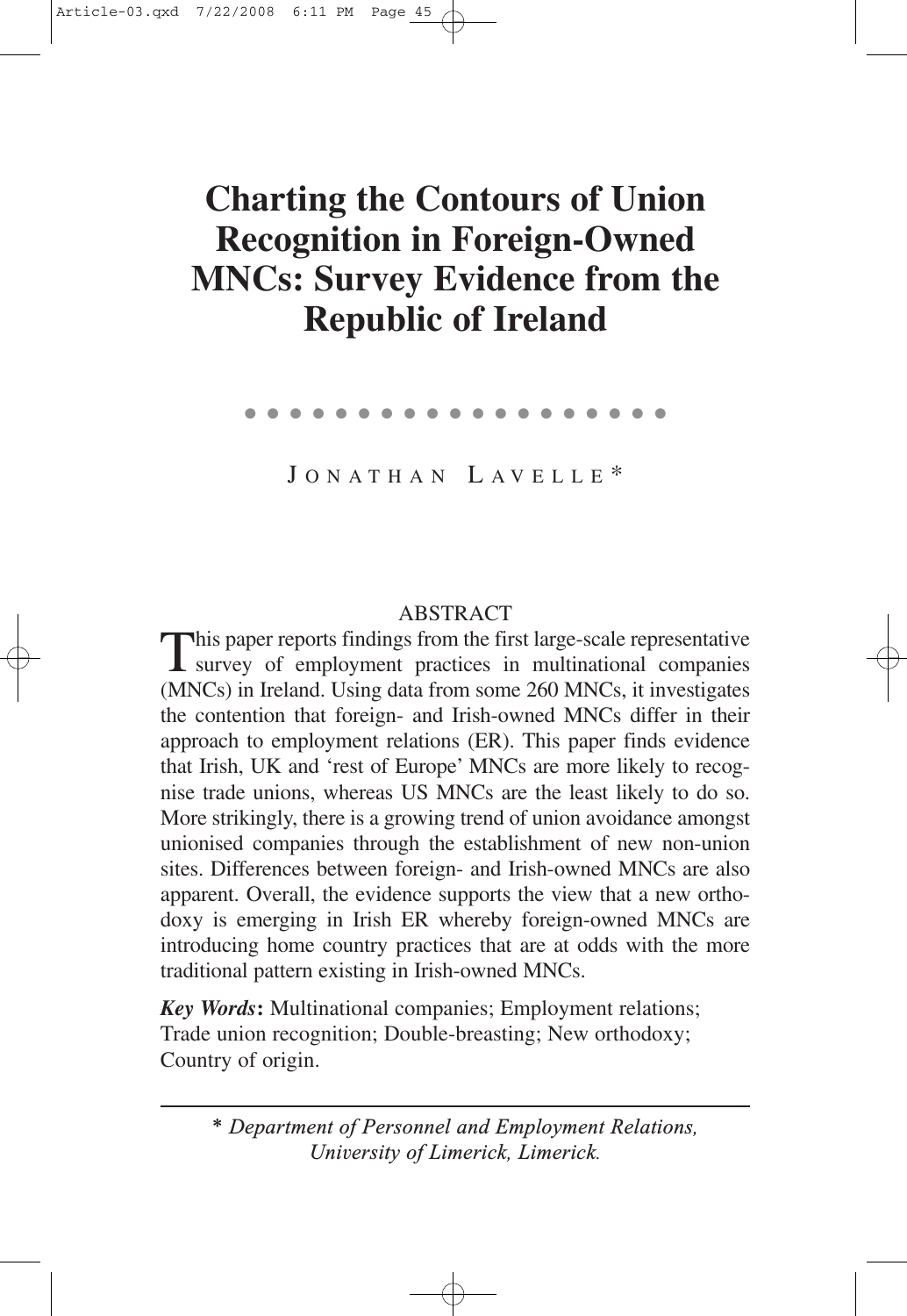#### **INTRODUCTION**

The issue of how multinational companies (MNCs) manage their operations has been a long-standing area of academic debate and research. Indeed employment relations (ER) researchers have long been interested in the question of whether significant ER differences exist between foreign-owned and domestically owned firms. On the one hand, Hiltrop (2002) reported that the human resource management (HRM) practices of European companies were very different from their non-European counterparts. On the other hand, Rosenzweig and Nohria (1994) found that HRM in foreign subsidiaries did in fact resemble local practices. Nowhere has this debate being more keenly contested than in Ireland, where contrasting views have been presented on whether ER differences exist between foreign-owned and domestically owned MNCs (see Roche and Geary, 1996; Turner et al., 1997a, 1997b, 2001; Geary and Roche, 2001).

Yet, despite the extant research on MNCs in Ireland, we have no overall, authoritative picture of the ways in which MNCs manage ER. Indeed, it has been suggested that much of the work on MNCs lack representativeness as they reflect sample bias towards the larger, most global and widely known US manufacturing firms (Collinson and Rugman, 2005). The aim of this paper is to address this gap by profiling trade union recognition in a fully representative sample of foreign- and Irish-owned MNCs in Ireland and to examine any country-of-origin effects.

This paper begins by setting out the context in which the research takes place, illustrating the importance of Ireland as a setting for studying MNCs. The paper then summarily reviews the extant literature on ER in MNCs and subsequently outlines some of the limitations of research conducted to date on MNCs in Ireland. It then outlines the methodology employed before setting out the findings, followed by a discussion on the implications.

## IRELAND AS A LOCALE FOR STUDYING MNCS

The level of foreign direct investment (FDI) in Ireland, relative to the size of the economy, is one of the highest in the world. Indeed, Ireland has been described as one of the most globalised countries on earth (Kearney, 2002) and is one of the 'most MNC-dependent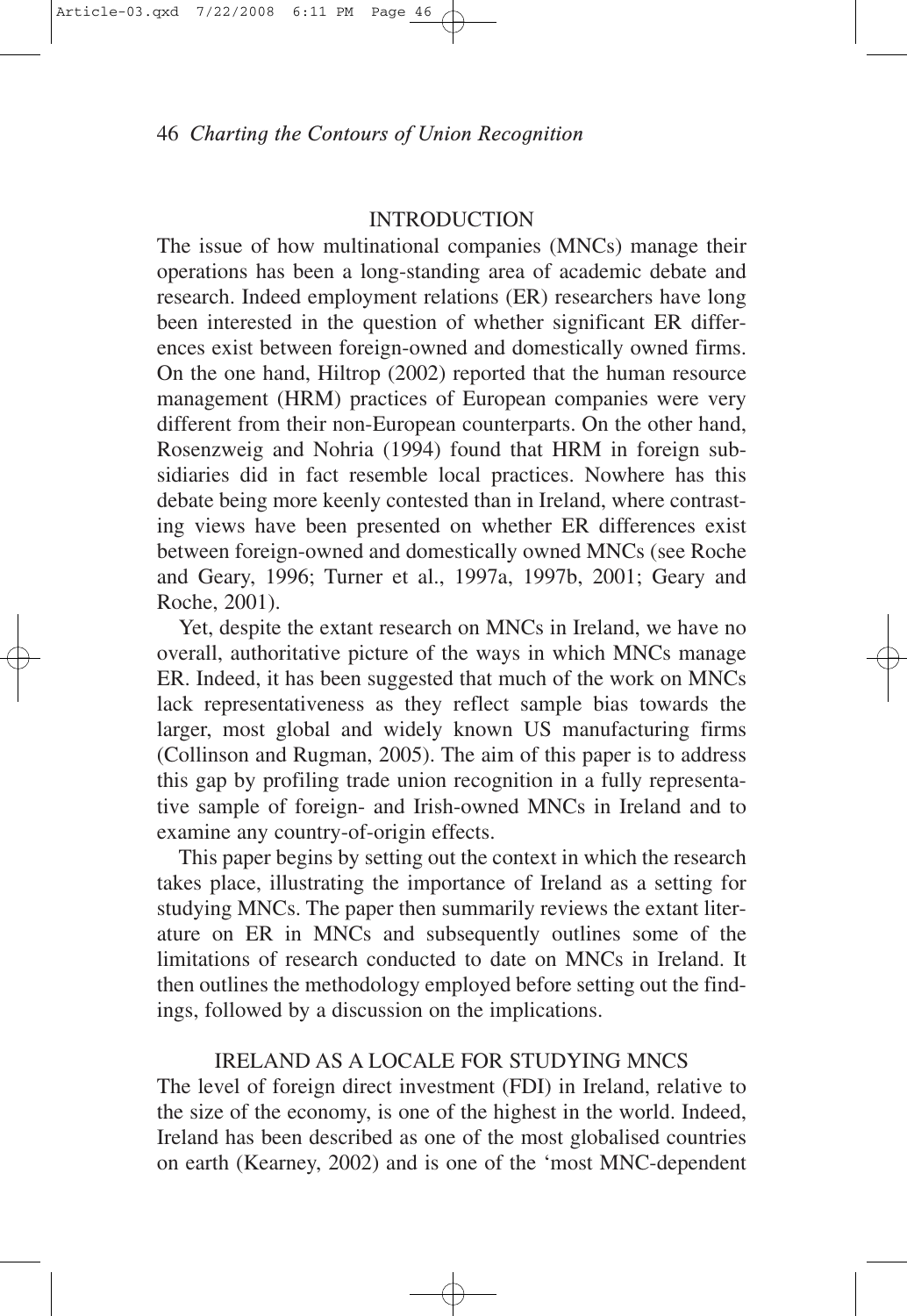economies in the EU' (Gunnigle et al., 2005: 241). The stock of inward FDI per head of population for 2000 was twice the EU average (Barry, 2004), while in 2002 and 2003 levels of FDI into Ireland were equivalent to the totals attained by the ten-member Central and Eastern European bloc, averaging \$25 billion annually (Enterprise Ireland, 2005). Ireland continues to attract a large share of inward FDI despite the post-9/11 and dot.com slowdowns. Indeed, only five countries (Luxembourg, China, France, the USA and Spain) registered larger absolute FDI inflows in 2003 (Begley et al., 2005; Collings et al., 2005; Forfás, 2005). According to the industrial promotional agencies, there are almost 1,000 foreign companies employing 135,487 employees in Ireland (Industrial Development Authority (IDA) Ireland, 2007), with most of the top global pharmaceutical companies, information and communications technology (ICT) companies and medical technology companies located here. Given the country's recent economic success, and the key role played by MNCs therein, Ireland represents an interesting locale for the evaluation of ER in MNCs.

#### EMPLOYMENT RELATIONS IN IRELAND1

#### **Trade Unions in Ireland**

Trade unions play a prominent role in Irish society and enjoy considerable social legitimacy in the country (Gunnigle et al., 2001). The return to national-level collective bargaining in 1987 accorded unions a key role in decision-making on economic and social issues. As a social partner, unions exert significant influence, not only on wage levels, but also on other socio-economic issues such as taxation, social welfare and housing. Ireland is characterised by relatively high, but falling, levels of union density (Visser, 2006). Recent data present mixed news for trade unions in Ireland (Central Statistics Office, 2005). Whilst trade union membership over the past ten years has increased to 521,400 members, trade union density has fallen over the same period from 45 to 35 per cent.<sup>2</sup> Union density levels are particularly low in the private sector. Some feel this could be as low as 21 per cent, meaning that, for the first time, public sector union membership is outstripping private sector membership (*Industrial Relations News*, 2005). Traditionally, union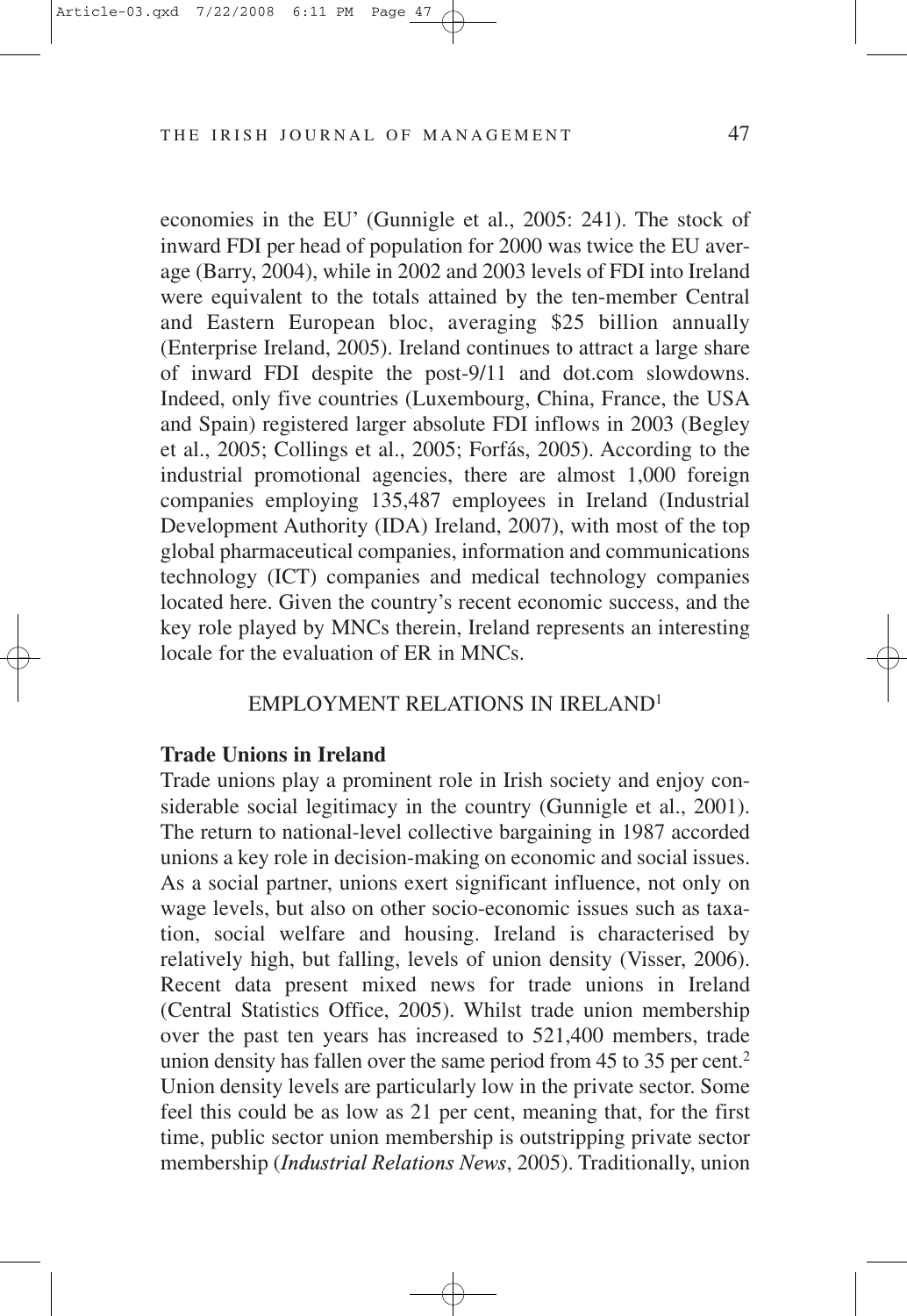density has tended to increase during periods of economic growth (Roche, 2000). However, despite the phenomenal economic growth which Ireland has experienced over the recent past, union density has in fact declined significantly. The posited reasons for this decline in union density in Ireland reflects those proffered in the international ER literature. These include the decline in employment in traditionally heavily unionised manufacturing sectors; employment growth in sectors (especially private services) seen as union-averse; the growth in atypical forms of employment; the hardening of employer attitudes towards trade unions and collective bargaining; the shift in policy away from encouraging inward investing companies to recognise unions by promotional agencies; and, of importance to this paper, the negative impact of MNCs on union density (Roche, 2001; European Industrial Relations Observatory (EIRO), 2005).

# **Country of Origin Effect on Collective Employee Representation**

There are many influences on MNCs' ER behaviour that may cause variations between companies. Girgin (2005) outlines a useful framework for analysing influences over the behaviour of MNCs and categorises them into three main levels: macro, meso and micro levels. The macro level refers to the home and the host countries' national business systems. The meso level refers to the industry sector. Finally, the micro level refers to the company, which is characterised by such variables as age, size, ownership structure, employee relations, management style and organisational culture. For the purposes of this paper, the widely cited explanatory variable 'country of origin' is used.

The country of origin effect is well exploited in the literature as an important potential source of potential variation in ER policy and practice. It is argued that the country in which the MNC originates exerts a distinctive effect on the way labour is managed (Ferner, 1997). Girgin (2005) argues that the ER behaviour of MNCs is shaped by the national business environment from which they emanate. Such behaviours are said to be derived from the national business systems in which MNCs are embedded: that is, the existing national models of employee representation that prevail in their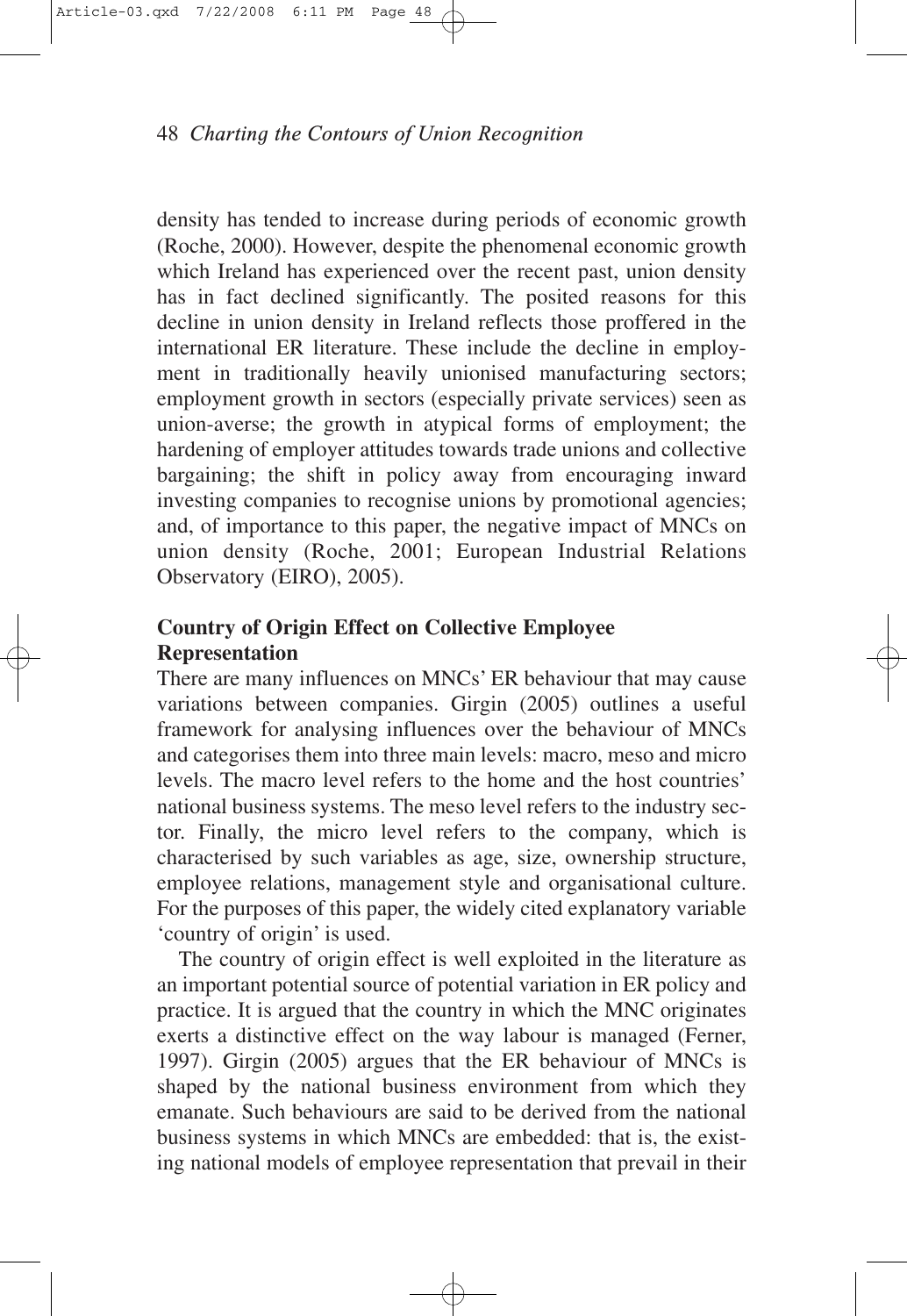country of origin. American MNCs, for example, have displayed a particular tendency to avoid trade unions and collective bargaining (De Vos, 1981; Kochan et al., 1986).

Focusing specifically on the Irish literature, it is possible to identify two contrasting perspectives. Firstly, an early body of literature on ER in MNCs laid the foundations for the so-called 'conformance thesis' of Irish ER. This argued that the ER practices of foreignowned MNCs operating in Ireland conformed to the prevailing traditions of larger indigenous firms, notably in conceding trade union recognition and in relying on adversarial collective bargaining as the primary means of handling ER matters. For instance, Kelly and Brannick (1985: 109) found that 'in general, MNCs are regarded as no different than Irish firms and the trend seems to be one of conformity with the host country's institutions, values and practices'. Enderwick (1986), in reviewing the impact of MNCs on ER in Ireland, identified a number of theoretical propositions as to why foreign-owned MNC subsidiaries might utilise different ER practices to those prevailing in indigenous organisations. However, his empirical appraisal found no supporting evidence, with the majority opting to recognise trade unions and engage in collective bargaining (see also Roche and Geary, 1996). Consequently, this early body of research pointed towards a dominance of host-country effects whereby foreign-owned companies largely conformed to the pluralist-adversarial ER model prevailing among indigenous firms.

However, a second countervailing perspective has since emerged which argues that a 'new orthodoxy' now characterises Irish ER. This posits that foreign-owned MNCs no longer conform to prevailing local ER practices, pointing towards a 'country of origin effect' (Roche and Geary, 1996; Turner et al., 1997a, 1997b). Though there is some debate around the reasons, this literature broadly posits that foreign-owned MNC operations have increasingly adopted ER approaches more reflective of their own (home country) policies and practices. This evidence is most pronounced in the union avoidance strategies of US MNCs in Ireland, particularly those that have established operations since the 1980s. Indeed, as postulated in the more general ER literature, American companies operating in Ireland appear much more likely to adopt different ER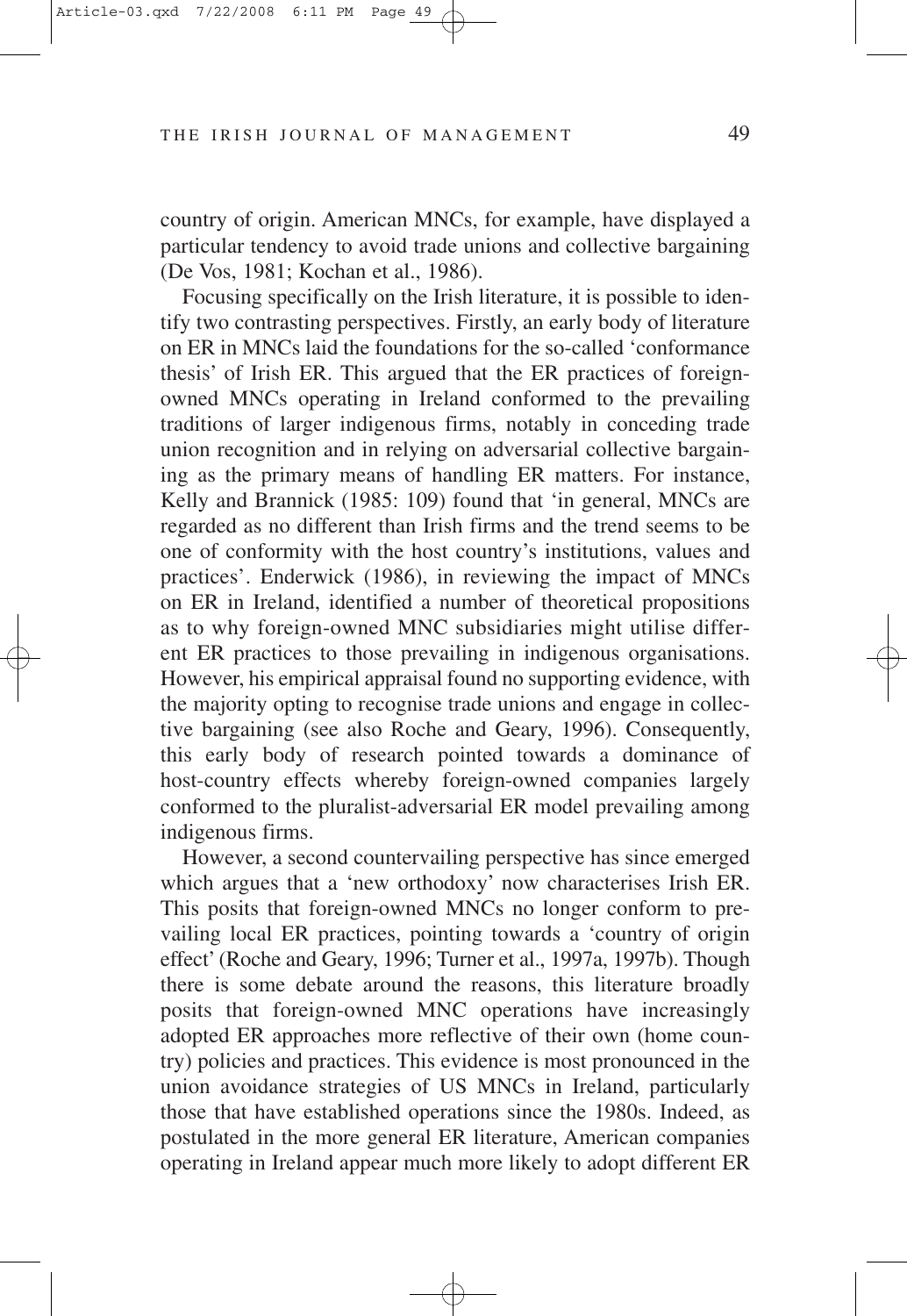practices to indigenous companies (Gunnigle, 1995; Gunnigle et al., 1997; Geary and Roche, 2001; Collings et al., 2008). Both Gunnigle (1995) and Gunnigle et al. (1997) point towards a significant increase in trade union avoidance among US-owned firms establishing at greenfield sites. Geary and Roche (2001) similarly found a dramatic rise in non-union workplaces among US employers entering Ireland since the mid-1980s, a trend corroborated and developed in later case evidence (see Gunnigle et al., 2005). This latter work noted the growing phenomenon of 'double-breasting', whereby previously unionised companies establish newer sites on a non-union basis (see Beaumont and Harris, 1992). Indeed, Collings et al. (2008) point towards important changes in the broader ER system in Ireland, which they trace indirectly to the influence of FDI in Ireland, particularly American FDI.

#### **Inadequacies of Research to Date**

While previous research provides some interesting insights on ER practice in MNCs operating in Ireland, a recurring theme throughout this literature is the lack of representativeness (see McDonnell et al., 2007). Kelly and Brannick's (1985) study was based on only 27 responses from a sample of 37 MNCs. This sample was chosen from a population of 200 MNCs which was developed by using limited sources, namely the Industrial Development Authority (now IDA Ireland), Federated Union of Employers (FUE) (now IBEC) and various trade unions. However, a difficulty with relying on such sources is that such bodies generally just keep records of companies that they support/assist, in the case of the IDA, or which are in their membership or are involved with in some particular respect, as is the case with the FUE and trade unions. Consequently, companies that are not aided or assisted tend to be omitted. Furthermore, there is no common definition of what constitutes an MNC among the sources and thus the studies may well not be comparing like with like.

The Cranfield–University of Limerick (CUL) study of ER and HRM policy and practice relies on periodic surveys of a sample of all large organisations in Ireland (see Gunnigle, 1995; Gunnigle et al., 1997; Turner et al., 1997a, 1997b). The sample frame consisted of the 'top' companies (both trading and non-trading)<sup>3</sup> in Ireland obtained from the *Business & Finance* list. This source also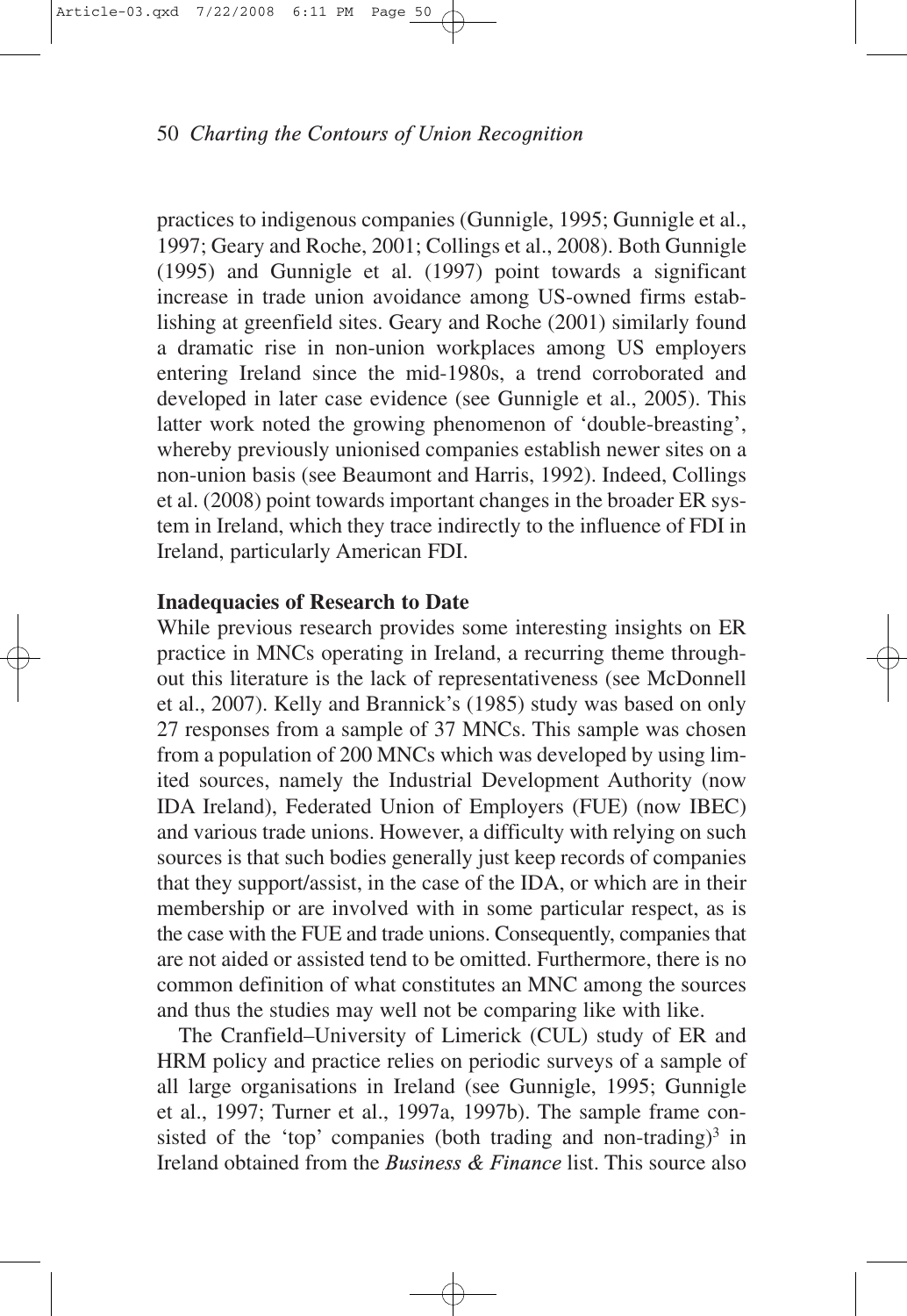suffers from a number of weaknesses, and used in isolation cannot be classified as representative. However, as acknowledged in publications, this study focuses primarily on larger organisations. As also acknowledged, MNCs only represent a proportion of respondents and no attempt is made to ensure representativeness among the subset MNC respondents. Nor do any of the above studies emanating from the CUL study attempt to identify Irish-owned MNCs and thus it was impossible, for example, to compare Irish-owned and foreignowned MNCs.

The UCD workplace study of management practices in Ireland was conducted in 1996 (see Roche and Geary, 1996; Geary and Roche, 2001). As with the CUL studies, this did not focus on MNCs *per se*, but sought to examine practice in a representative sample of all workplaces in Ireland. The total study population was derived from a listing provided by the Economic and Social Research Institute (ESRI). Our investigations indicate that such listings were primarily derived from databases provided by the main industrial promotions agencies (IDA Ireland, etc.) and from selected other conventional sources. Some of the problems associated with exclusive reliance on these sources have already been outlined. Publications emanating from the UCD study provide quite limited detail on sample size: for example, no detail is provided on the breakdown of companies by country of origin. However, given that the MNC population represented a sub-sample of the total number of respondent firms, it appears that the number of MNCs studied was quite small. Again, as with the other Irish studies reviewed, the UCD study does not identify Irishowned MNCs as a distinct category.

This unrepresentative nature of research on MNCs is not just confined to Ireland but is seemingly an international issue also. For instance, Collinson and Rugman (2005) highlight 'sample biases' in the literature towards the largest, most global, well-known, USbased manufacturing firms. Furthermore, Edwards et al. (2006) found that many of the studies on MNCs in the UK have been partial in coverage, based on small numbers and failed to assess the limitations of their population listings and sampling frames.

In conclusion, two key issues emerge on the extant literature on MNCs operating in Ireland. Firstly, much of this research relies on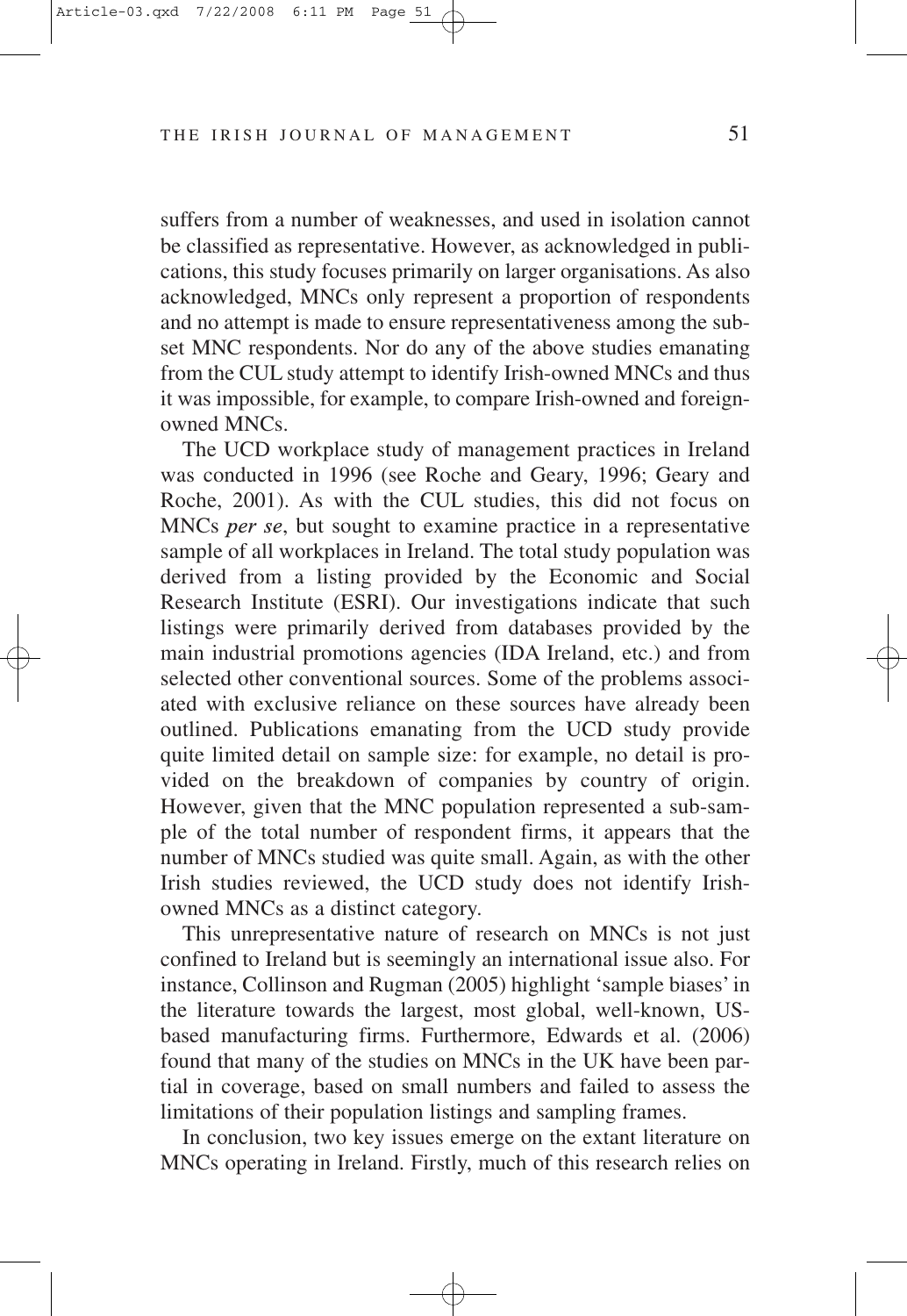small sample numbers and indeed some do not set out to look specifically at MNCs. Secondly, this empirical research has generally excluded two key categories of MNCs: namely (a) foreign-owned MNCs which are not assisted or aided by the main industrial promotions agencies, and (b) Irish-owned MNCs. These omissions are likely to bias findings on key aspects of practice and behaviours of MNCs. For example, Whitley (1999: 128) argues that 'the more dependent are foreign firms on domestic organisations and agencies, both within and across sectors, the less likely are they to change prevalent patterns of behaviour'. This could potentially be significant as it may suggest that those firms which have tenuous links to state agencies may be less restricted in implementing practices which are at odds with host traditions. Therefore, there is a strong need for a representative picture of MNCs' ER policies and practices in Ireland.

## METHODOLOGY

Based on the above critique the aim was to carry out the first representative survey of MNCs operating in Ireland and this paper draws upon some initial results of the research.4 The research process involved two stages. The first stage was to identify a comprehensive database of MNCs operating in Ireland. To date no comprehensive list of MNCs operating in Ireland exists, with much of the extant research on MNCs in Ireland based on unrepresentative databases (McDonnell et al., 2007). Thus the first task in developing a comprehensive listing of MNCs in Ireland was to define an MNC. The research distinguishes between foreign- and domestic-owned MNCs:

- Foreign-owned MNCs: All wholly or majority foreign-owned organisations operating in Ireland, with 500 or more employees worldwide and 100 or more employed in their Irish operations.
- Irish-owned MNCs: All wholly or majority Irish-owned organisations with 500 or more employees worldwide and at least 100 employed abroad.

Having defined the MNC, every available source, including the industrial promotional agencies (e.g. IDA Ireland and Enterprise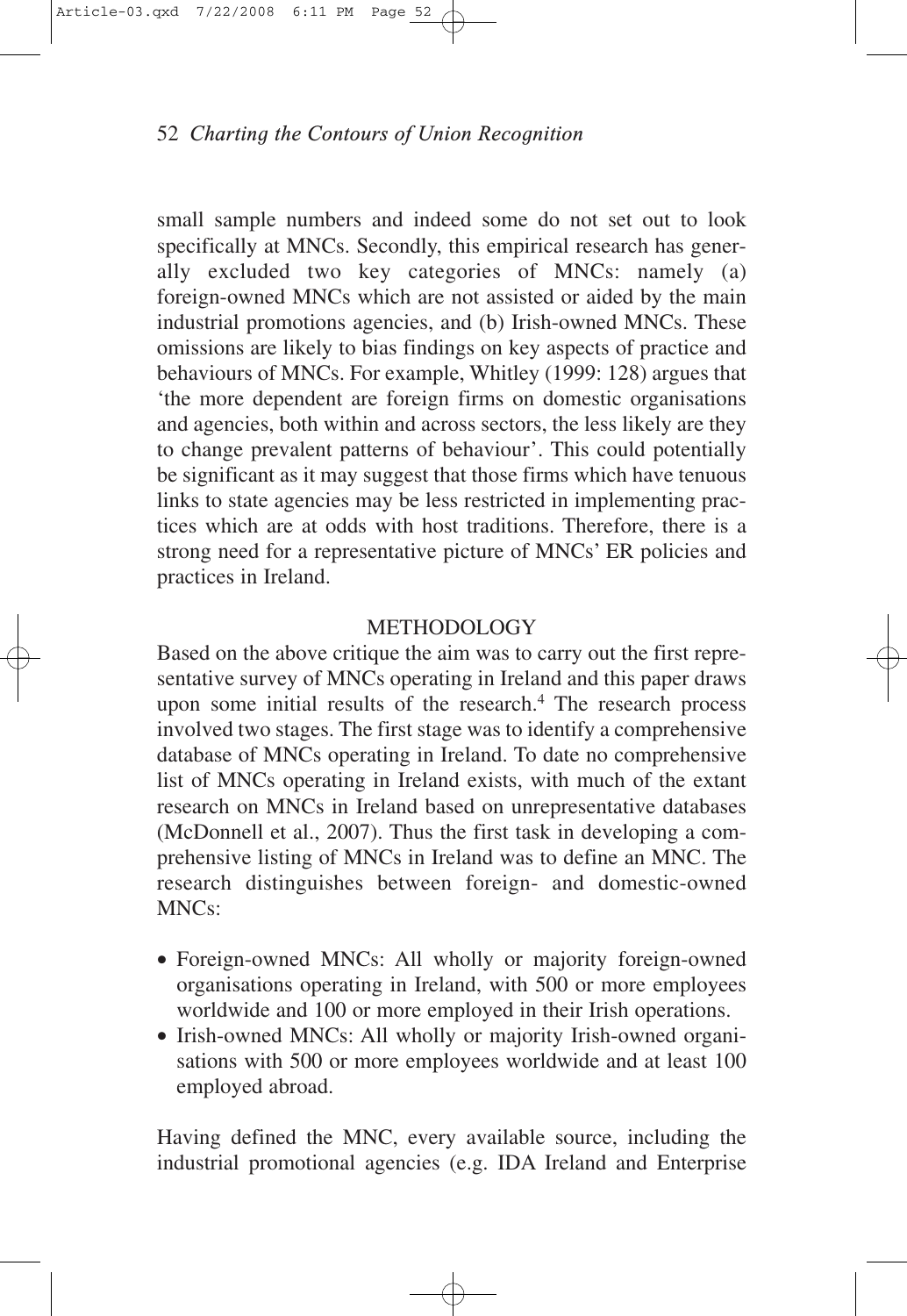Ireland), a private consultancy firm specialising in company information, the publication *Major Companies of 2005*, and the *Irish Times*' list of top companies were used. Each of the sources taken on their own did not provide an adequate picture of MNCs in Ireland. Having combined the lists and adjusted for double counting, what is believed to be the first comprehensive list of MNCs operating in Ireland was developed, recording 563 foreign- and Irish-owned MNCs. In order to present a representative picture of MNCs in Ireland the total population was stratified by country of ownership, sector and size, giving a sample of 423 companies. The difference between the total population and the stratified population is largely a result of the 'stratifying out' of US MNCs, who dominate the number of MNCs operating in Ireland. Of the 423 companies, 46 were subsequently removed from the population due to (a) going out of business, (b) not meeting the selection criteria or (c) double counting. This left a total of 377 companies. An additional 37 companies were subsequently added from the residual population to compensate for these losses, bringing the total valid sample of companies to 414.

The second phase of the research consisted of structured interviews at an organisational level of MNCs operating in Ireland, unlike much of the previous work, which focused at the enterprise level. As a result where an MNC had a number of sites, an effort was made to speak with the most senior person responsible for ER and who could answer for all of their Irish operations. In cases where this was not possible, respondents were asked to answer for the largest site/division in Ireland.<sup>5</sup> However, the questions explored specific to this paper were generic enough that all respondents could answer for all of their Irish operations. To assist with the fieldwork, the Economic and Social Research Institute (ESRI) was contracted. University of Limerick researchers along with the contracted ESRI team conducted the fieldwork, which began in June 2006 and finished in February 2007. Respondents were asked to report on various aspects of organisational structure and also on four aspects of HRM: pay and performance management, employee representation and consultation, employee involvement and communication, and training and development. A total of 260 interviews were carried out, giving a response rate of 63 per cent. The survey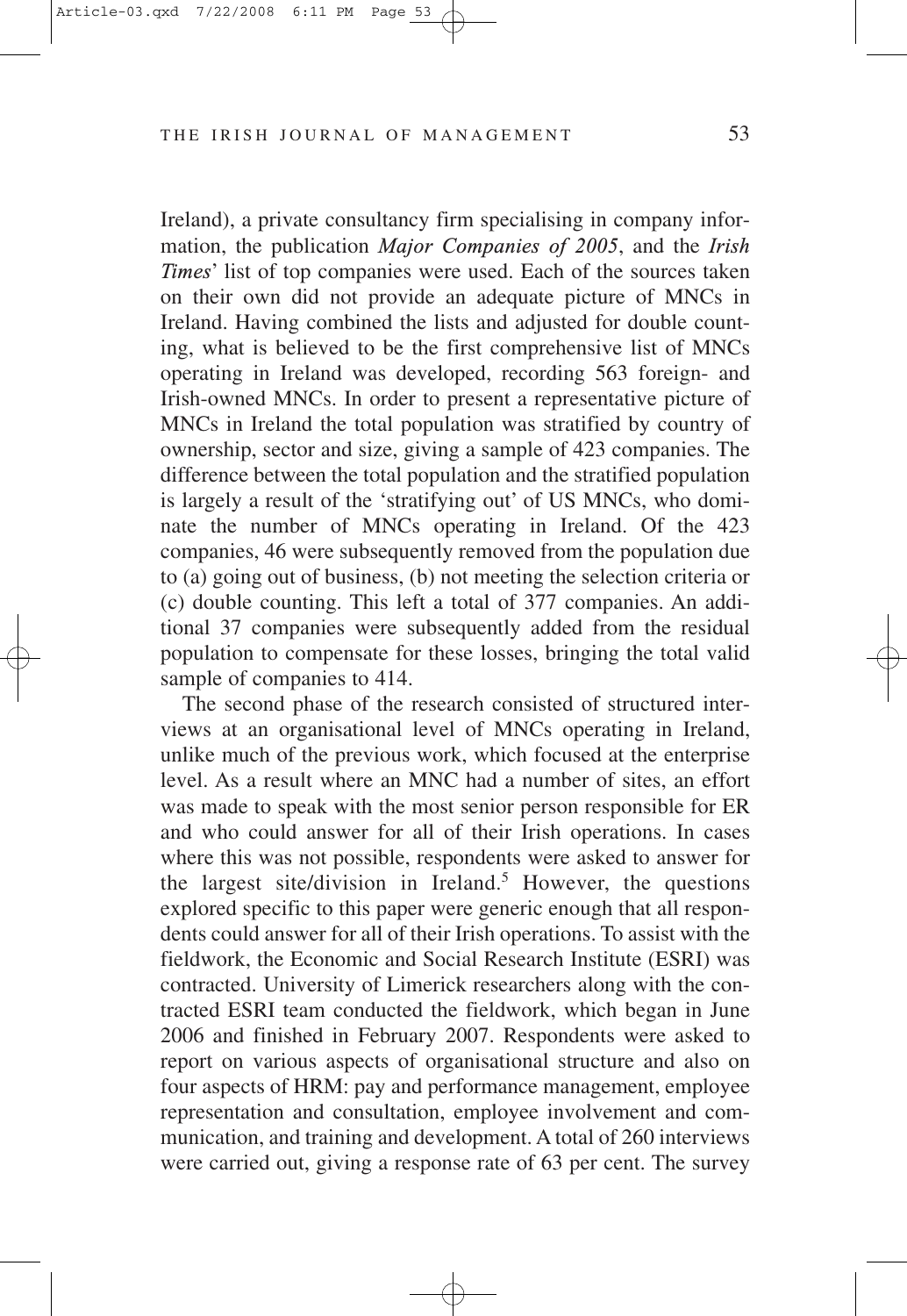| <b>Country</b>        | % $(M)$   |
|-----------------------|-----------|
| Ireland               | 18 (47)   |
| USA                   | 39 (101)  |
| UK                    | 14 (35)   |
| <b>Rest of Europe</b> | 24 (63)   |
| <b>Rest of World</b>  | 5(14)     |
| Total                 | 100 (260) |

**Table 1: Profile of Respondents**

responses are broadly representative of the total population and for the purposes of this paper have not been re-weighted. Due to small cell sizes five different categories of country of origin have been identified.<sup>6</sup> As Table 1 outlines the majority of responses were from US MNCs, followed by MNCs from the rest of Europe and Irish  $MNCs$ 

# FINDINGS AND ANALYSIS

# **Trade Union Recognition**

The first issue addressed is the level of engagement<sup>7</sup> with trade unions by MNCs in Ireland. As depicted in Figure 1, over half of all MNCs in the survey, 61 per cent, recognised trade unions for purposes of collective employee representation in at least some of their sites. This figure is quite high given that much of the extant research often depicts MNCs as union-avoiders; for example, Cooke (2001) noted that foreign-owned MNCs have become more and more aggressive in their efforts to avoid union representation. This high figure may be explained by a number of reasons, most of which relate to the parameters of the research. Firstly, the size threshold used in defining an MNC means that only organisations with a large number of employees were examined. This is significant as the literature suggests that larger organisations are more likely to recognise unions (Beaumont and Harris, 1989; Roche, 2001). Secondly, unlike much previous research in this area, the focus of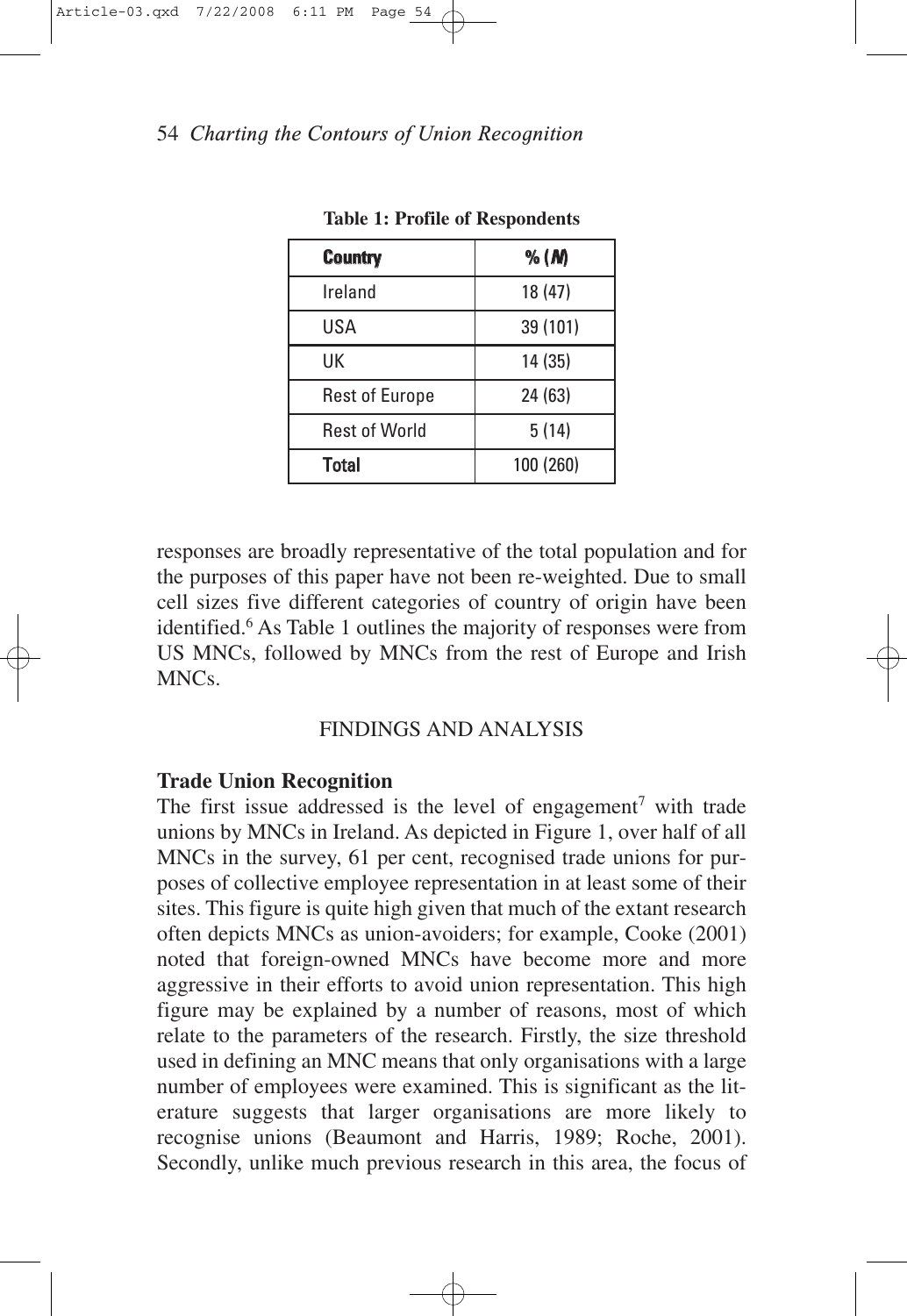

**Figure 1: Engagement with Trade Unions**

the investigation was at an organisational rather than establishment level. Consequently, if a multi-establishment MNC recognised trade unions at just one site, then this case was categorised as a unionised MNC. This figure is also higher than findings in the parallel UK study (Edwards et al., 2007), which found 47 per cent of MNCs recognised a trade union. However, comparatively, levels of union density have on average been 10 percentage points higher in Ireland than in the UK over the past 30 years (see Visser, 2006), and thus one may expect union recognition to be higher among MNCs in Ireland. Moreover, the UK study only investigated recognition levels among the largest occupational group (LOG) of employees, whereas this study examined all occupational groups.

It would appear that there is a pronounced country-of-origin effect with regard to union engagement. Irish, UK and 'rest of Europe' MNCs are more likely to engage with trade unions, whereas US MNCs are least likely to engage with unions. Over 80 per cent of Irish and UK MNCs engaged with trade unions, whilst rest of Europe MNCs also score high at 70 per cent. However, just 42 per cent of US MNCs engaged with unions. This is unsurprising given the preference of US MNCs to avoid unions (De Vos, 1981). Bundling all foreign-owned MNCs, there is evidence of a significant difference between foreign- and Irish-owned MNCs with 56 per cent of foreign-owned MNCs engaged with unions versus 81 per cent of Irish-owned MNCs.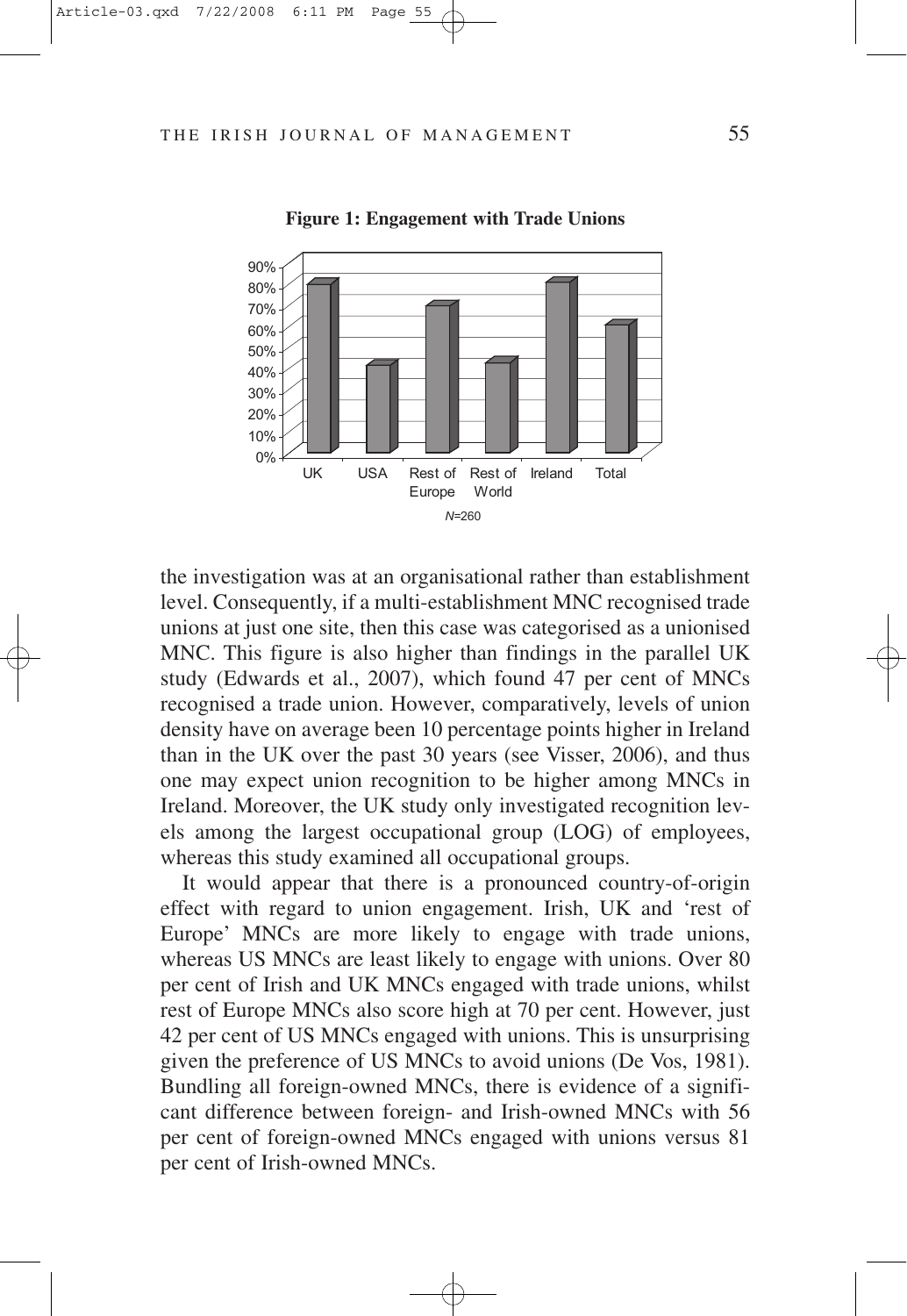|                                    | <b>UK</b> | <b>USA</b> | <b>Rest of</b><br><b>Europe</b> | <b>Rest of</b><br><b>World</b> | <b>Ireland</b> | <b>Total</b> |
|------------------------------------|-----------|------------|---------------------------------|--------------------------------|----------------|--------------|
| No sites                           | 20%       | 58%        | 30%                             | 57%                            | 19%            | 39%          |
| Some sites                         | 14%       | 12%        | 11%                             | 7%                             | 9%             | 11%          |
| Most sites                         | 3%        | 10%        | 6%                              | $0\%$                          | 21%            | 10%          |
| All sites                          | 51%       | 7%         | 29%                             | 7%                             | 47%            | 25%          |
| The company's<br>single Irish site | 11%       | 13%        | 24%                             | 29%                            | 4%             | 15%          |

**Table 2: Union Recognition and Country of Origin**

As outlined in the methodology section, some MNCs may have more than one site, and thus it is useful to provide a breakdown of the 61 per cent of MNCs engaging with trade unions. Of the 61 per cent of MNCs that engaged with unions, 21 per cent recognised trade unions at some or most sites, 25 per cent at all sites and 15 per cent at their single sites (see Table 2). This would suggest that MNCs that recognised unions and have more than one site are more likely to recognise unions at all of their sites. Again there would appear to be a country-of-origin effect. Irish, UK and European MNCs who recognised trade unions and have more than one site are much more likely to recognise unions at all of their sites, while US MNCs are much more likely to recognise trade unions at just some or most other sites.

## **Trade Union Recognition in New Sites**

Picking up on the double-breasting issue identified by Gunnigle et al. (2005), all MNCs that recognised unions were asked if they had established a new site over the past five years and, if they did, if they recognise unions in these new sites (see Table 3). In total, 54 unionised MNCs reported that they had established a new site(s) over the past five years. Looking at the incidence of union recognition amongst these MNCs, just half of the MNCs (50 per cent) recognised a trade union in each of those new sites. Almost a quarter (24 per cent) of MNCs recognised unions at some or most of their new sites, whilst just over a quarter (26 per cent) did not recognise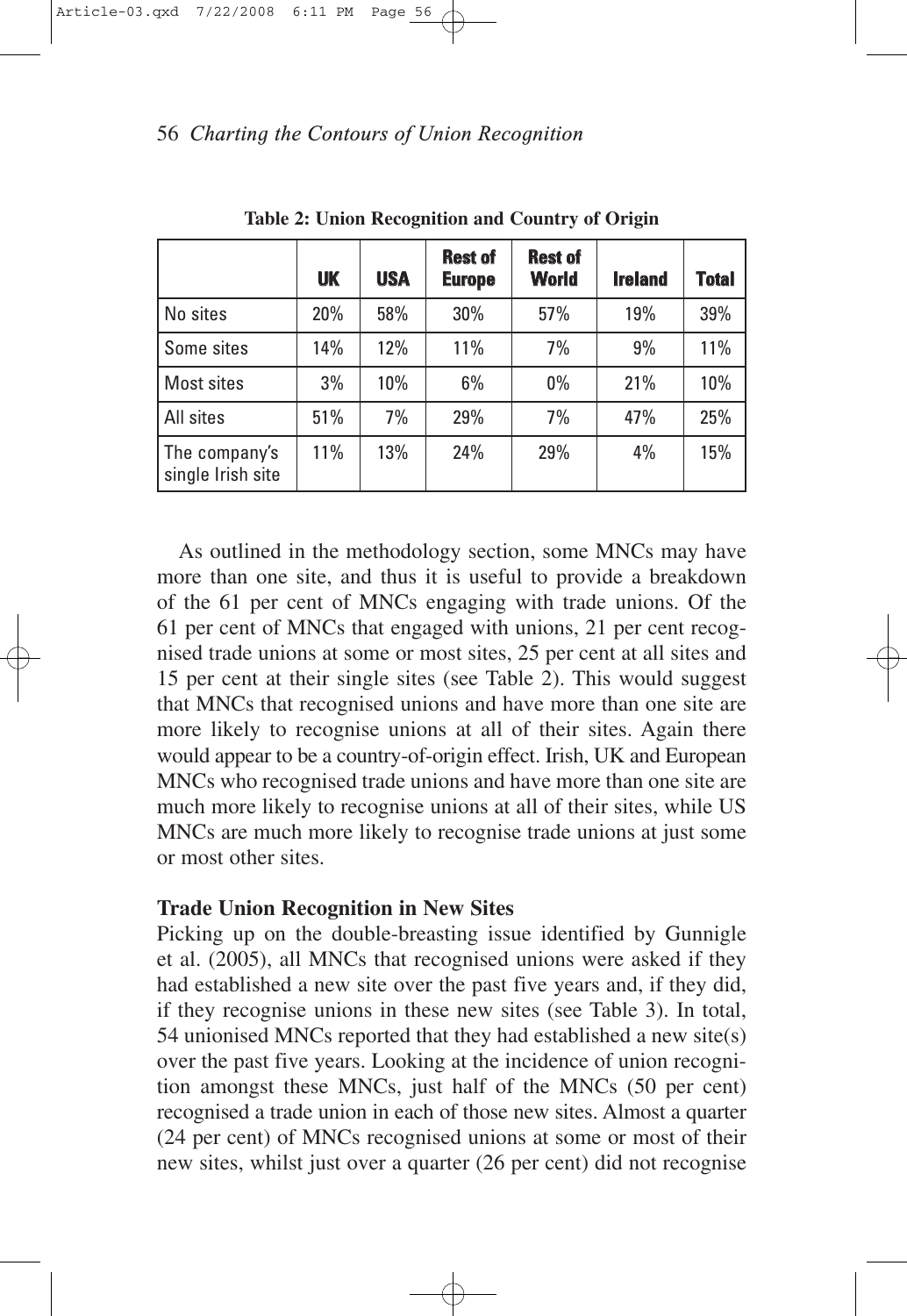|                       | <b>UK</b> | <b>USA</b> | <b>Rest of</b><br><b>Europe</b> | <b>Rest of</b><br><b>World</b> | <b>Ireland</b> | <b>Total</b> |
|-----------------------|-----------|------------|---------------------------------|--------------------------------|----------------|--------------|
| Yes at each new site  | 71%       | $0\%$      | 36%                             | 100%                           | 71%            | 50%          |
| Yes at most new sites | 7%        | 10%        | 21%                             | $0\%$                          | 7%             | 11%          |
| Yes at some new sites | 14%       | 10%        | 21%                             | $0\%$                          | 7%             | 13%          |
| No at new sites       | 7%        | 80%        | 21%                             | $0\%$                          | 14%            | 26%          |

**Table 3: Union Recognition at New Sites by Country of Origin**

unions at any of their new sites. Based on these findings two issues are of note. Firstly, there appears to be a strong anti-union sentiment evident amongst the quarter of MNCs that do not recognise unions at any of their new sites, even though they had previously engaged with unions. Secondly, while 24 per cent recognise unions at some or most of their new sites, by default this means they also *do not* recognise unions at some or most of their other new sites. This would suggest that these MNCs have a preference for operating on a non-union basis also, but possibly faced with stiff opposition or strong pressure from trade unions have conceded recognition in some of their newer sites. In effect, half of MNCs (50 per cent) are engaging in some form of double-breasting. There is also a discernible country-of-origin effect. Irish and UK MNCs were much more likely to recognise a union at each of their new site(s). However, US MNCs were least likely to recognise a union at new sites. Indeed, there is no instance of a US MNC recognising trade unions at all of its new sites. European MNCs demonstrate a more mixed pattern.

#### DISCUSSION AND CONCLUSION

The evidence on trade union recognition and avoidance provides support for the emergence of a new orthodoxy in Irish ER. However, one must exercise caution as only one measure has been used – namely trade union recognition. Notwithstanding this there is a significant difference between foreign- and Irish-owned MNCs regarding trade union engagement, 56 per cent versus 81 per cent respectively. Although there is no directly comparable research to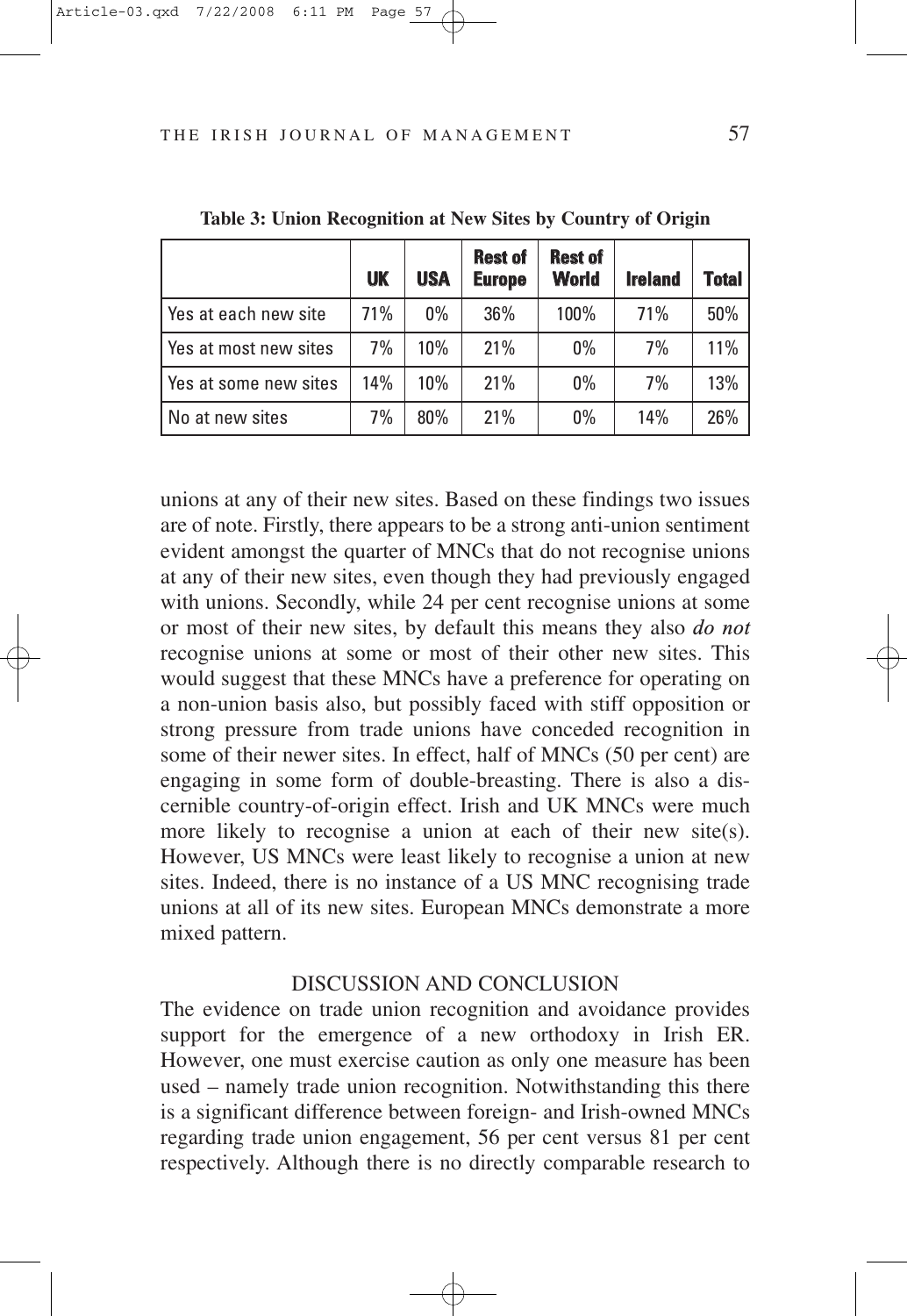this piece, some previous studies have indicated a difference between foreign- and Irish-owned companies; for example, Turner et al. (1997a) found a 2 per cent difference and Geary and Roche (2001) found a 22 per cent difference. None were as substantial as the findings of this paper.

A recurring theme throughout the findings is the possible impact of a country-of-origin effect. Much of the literature identified earlier outlined the usefulness of the country-of-origin effect in explaining patterns of ER, and this is borne out in the findings. Clearly the strong anti-union sentiment characteristic of the US national business system is evident among the US MNCs operating in Ireland, with these MNCs to the forefront in union avoidance. This finding is not unexpected, since much of the literature suggests that US companies are much more likely to be different in terms of ER practice to both Irish and other foreign-owned companies. US MNCs are thus in the vanguard in this move away from engaging with trade unions. The pluralist traditions of both the Irish and UK ER systems appear to resonate amongst MNCs from these systems, with both UK and Irish MNCs reporting high level of union engagement. Explaining the findings of the European MNCs is more difficult as this category contains a number of different European countries, and thus is open to the influences of different national systems. Notwithstanding this, a European category has been identified in the literature as being more likely to engage with trade unions, and the findings here point towards a similar pattern with high levels of union recognition amongst European MNCs.

Finally one of the most significant findings of the research to date is the existence of 'double-breasting'. Previous research has pointed to the emergence of this phenomenon in recent times, with *Industrial Relations News* (2004) outlining that more and more unionised companies are establishing newer non-union sites and Gunnigle et al. (2005) also finding evidence of US MNCs engaging in this type of behaviour. As pointed out in the findings, half of unionised MNCs that have established a new site over the previous five years has engaged in some form of double-breasting. Building on previous research this is indeed a worrying trend for trade unions in Ireland. The trade union movement has struggled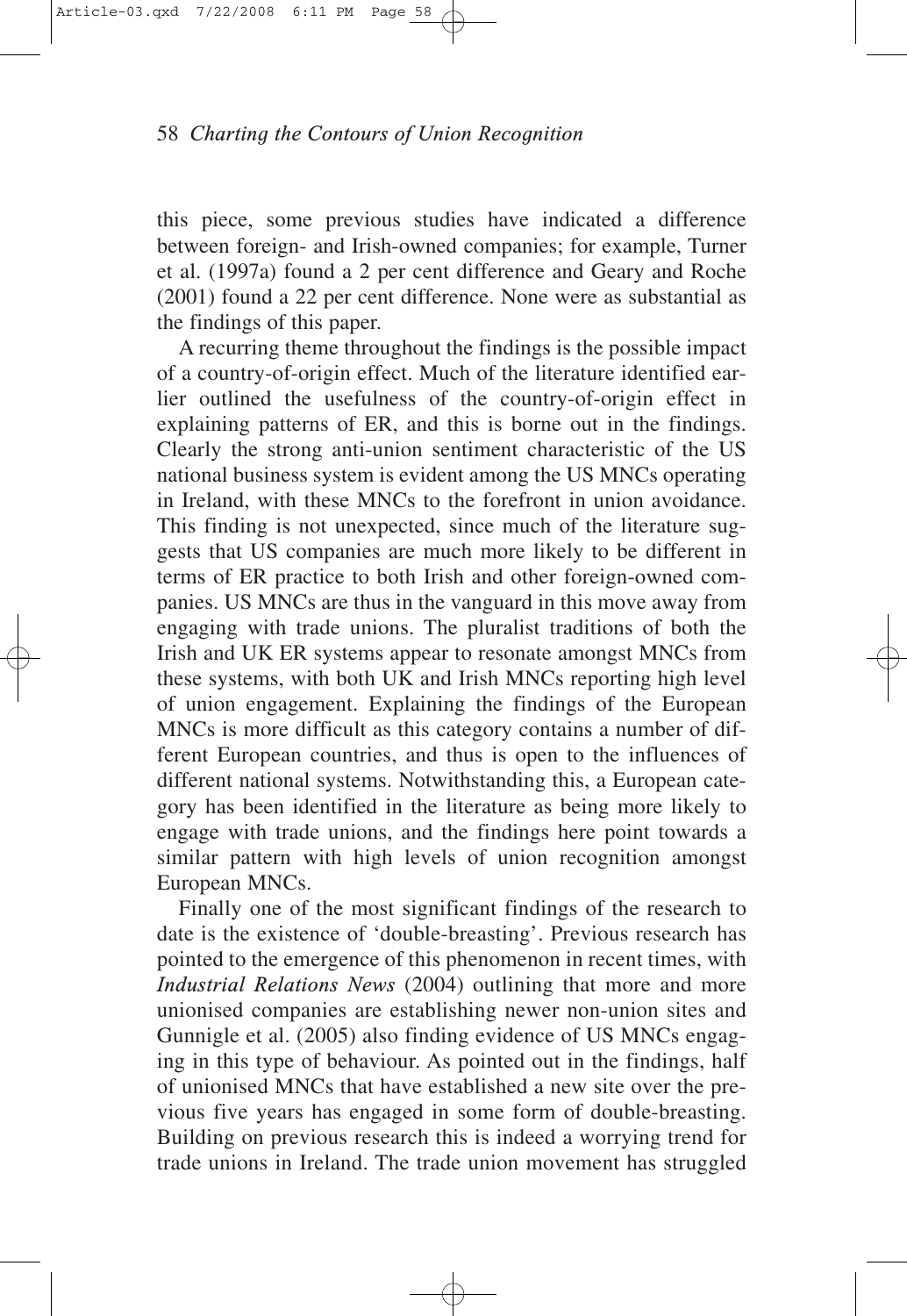over recent decades to establish a presence in inward-investing companies, particularly those companies in the ICT and financial services sectors. However, unions could at least point to their strong base in longer-established MNCs in sectors such as pharmaceuticals and medical devices. However, these findings point to a progressive erosion of this base and a union failure to hold what they have.<sup>8</sup>

- <sup>1</sup> The subject of ER covers a range of topics including trade unions, collective bargaining and pay determination, employee voice and partnership, industrial action, negotiations, and discipline and grievances. This paper specifically focuses on trade union recognition.
- <sup>2</sup> The measure used is of union members as a proportion of 'employees' in paid employment, excluding the self-employed, very few of who are union members.
- <sup>3</sup> 'Top companies' refers to the name given to the research listing (see <http://www.businessandfinance.ie/publications/top1000.html>).
- <sup>4</sup> This research is part of a large-scale international study of employment practices in MNCs undertaken in five countries (Canada, Ireland, Mexico, Spain and the UK). A summary of the findings of the Irish study can be found in Gunnigle et al. (2007).
- <sup>5</sup> Just 12 per cent of respondents could only answer for the largest site or division in Ireland.
- <sup>6</sup> The 'rest of Europe' category consists of MNCs from the European region excluding Ireland and the UK. It should be noted that the number of MNCs in the 'rest of the world' category is quite small and are quite a disparate group in terms of country of ownership, encompassing firms from southern and central Asia, the Americas (excluding the USA) and the Antipodes. Therefore, caution is advised when interpreting results for this ownership category.
- <sup>7</sup> By engagement it is meant that an MNC recognises trade union(s) for the purposes of collective employee representation in at least one of their sites.
- <sup>8</sup> The author would like to acknowledge the support received from the Irish Research Council for the Humanities and Social Sciences (IRCHSS), the Labour Relations Commission and the University of Limerick Research Office. Also special thanks to Professor Patrick Gunnigle and Anthony McDonnell at the University of Limerick and two anonymous referees for their comments and advice.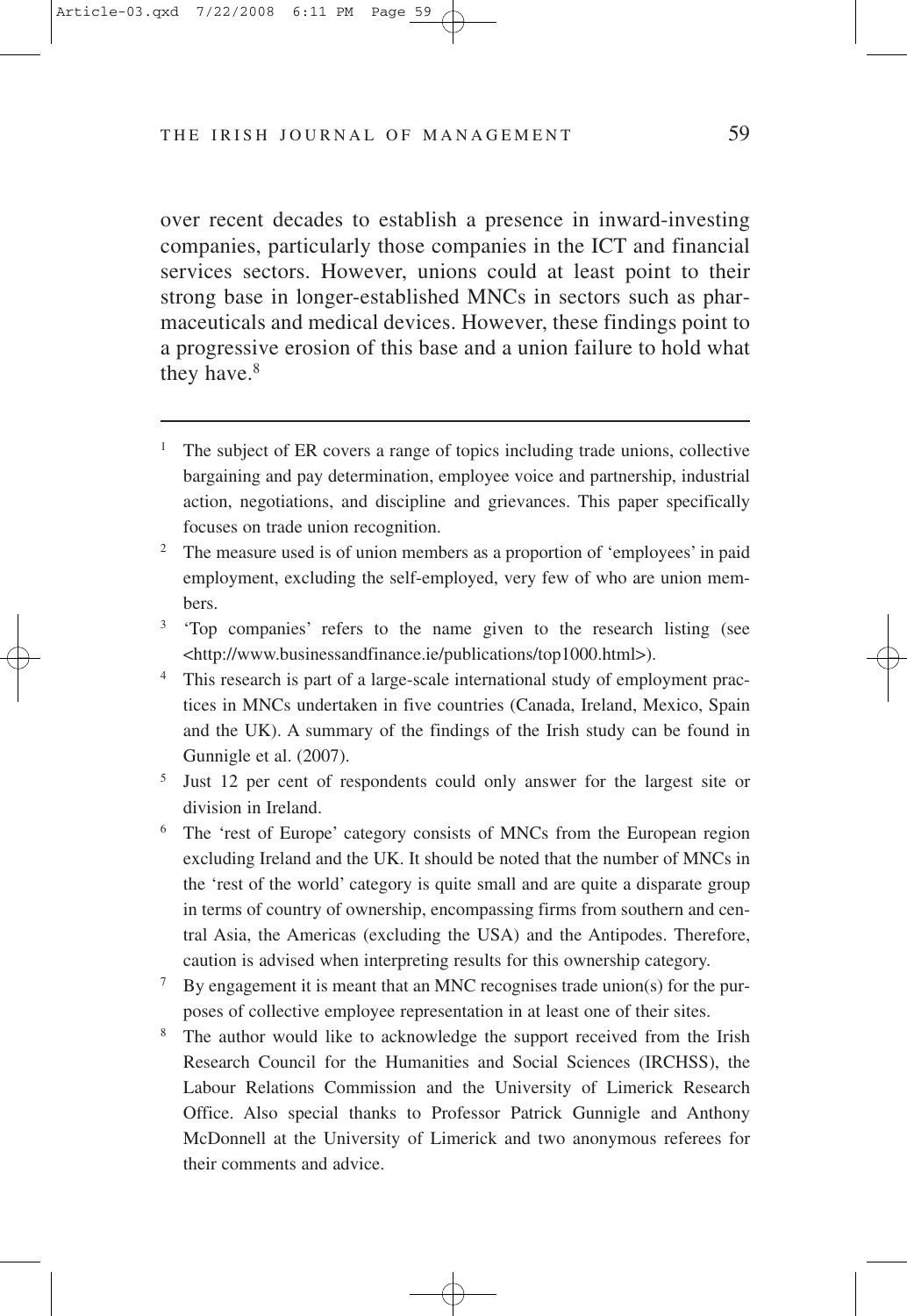#### **REFERENCES**

- Barry, F. (2004) 'Export-Platform Foreign Direct Investment: The Irish Experience', *EIB Papers*, Vol. 9, No. 2, pp. 8–37.
- Beaumont, P. and Harris, R. (1989) 'The North–South Divide in Britain: The Case of Trade Union Recognition', *Oxford Bulletin of Economics and Statistics*, Vol. 51, No. 4, pp. 413–428.
- Beaumont, P. and Harris, R. (1992) 'Double-Breasted Recognition Arrangements in Britain', *International Journal of Human Resource Management*, Vol. 3, No. 2, pp. 267–283.
- Begley, T.M., Delany, E. and O'Gorman, C. (2005) 'Ireland at a Crossroads: Still a Magnet for Corporate Investment?', *Organizational Dynamics*, Vol. 34, No. 3, pp. 202–217.
- Central Statistics Office (2005) 'Quarterly National Household Survey, Module on Union Membership, 1994–2004', *Central Statistics Office* [online], available at: <http://www.cso.ie/qnhs/ spe\_mod\_qnhs.htm> [Accessed 10 January 2006].
- Collings, D.G., Gunnigle, P. and Morley, M.J. (2005) 'American Multinational Subsidiaries in Ireland: Changing the Nature of Employment Relations?', in G. Collins and G. Boucher (eds), *Working in Ireland*, Dublin: Liffey Press.
- Collings, D.G., Gunnigle, P. and Morley, M.J. (2008) 'Between Boston and Berlin: American MNCs and the Shifting Contours of Industrial Relations in Ireland', *International Journal of Human Resource Management*, Vol. 19, No. 2, pp. 242–263.
- Collinson, S. and Rugman, A. (2005) 'Studying the Wrong Firms: Selection Biases in Management Research', Working Paper, Warwick: University of Warwick.
- Cooke, W.N. (2001) 'Union Avoidance and Foreign Direct Investment in the USA', *Employee Relations*, Vol. 23, No. 6, pp. 558–580.
- De Vos, T. (1981) *US Multinationals and Worker Participation in Management: The American Experience in the European Community*, London: Adwych Press.
- Edwards, P., Edwards, T., Ferner, A., Marginson, P. and Tregaskis, O. (2007) *Employment Practices of MNCs in Organisational Context: A Large-Scale Survey*, Advance Feedback Report to Participating Companies, De Montfort, Kings College London and Warwick Business School.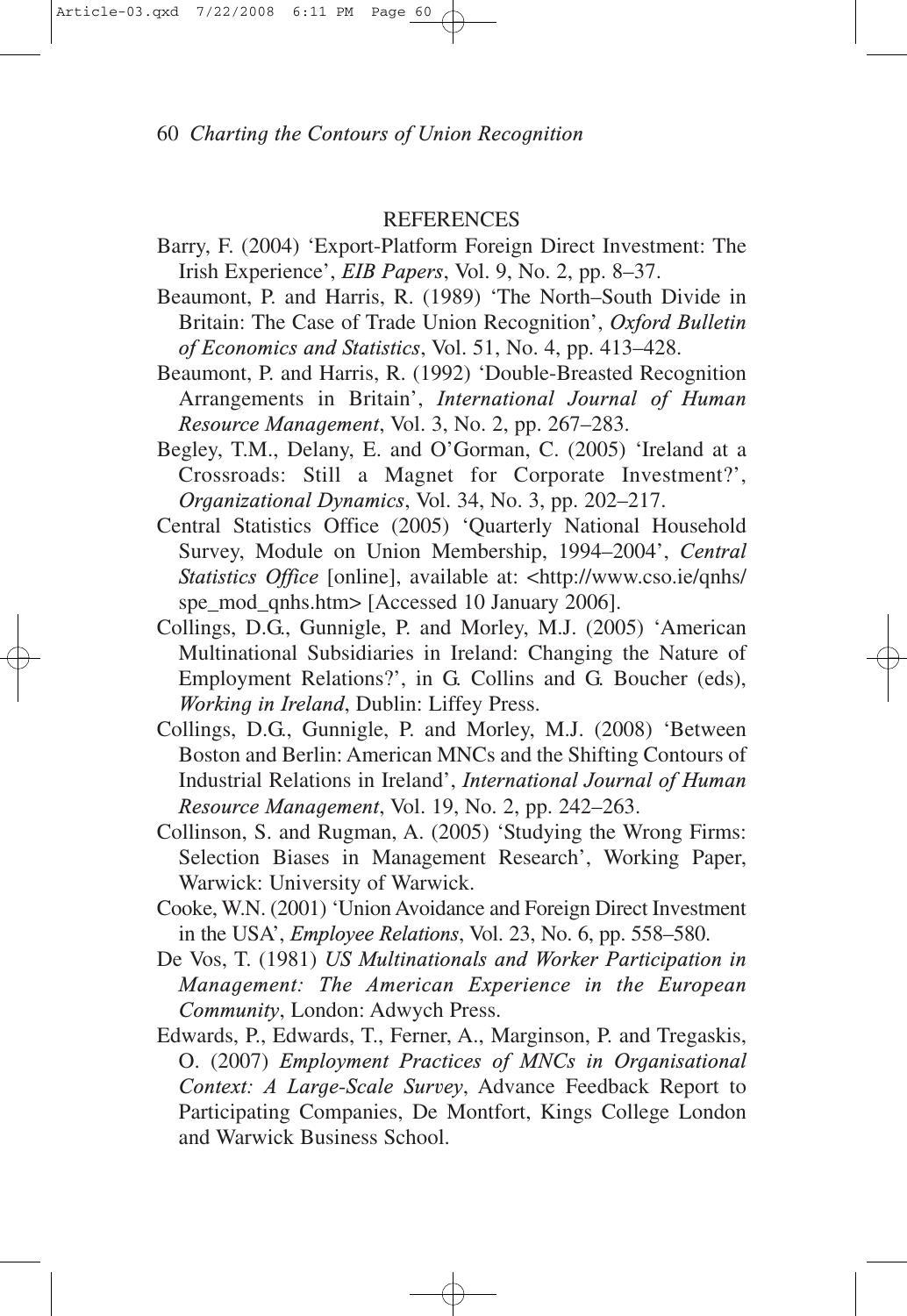- Edwards, T., Tregaskis, O., Edwards, P., Ferner, A. and Marginson, P. (2006) 'Charting the Contours of Multinationals in Britain', Warwick Papers in Industrial Relations No. 86 and Leicester Business School's Occasional Paper Series No. 83.
- Enderwick, P. (1986) 'Multinationals and Labour Relations: The Case of Ireland', *Journal of Irish Business and Administrative Research*, Vol. 8, No. 2, pp. 1–11.
- Enterprise Ireland (2005) 'Ireland: Economic Profile', *Enterprise Ireland* [online], available at : <http://www.enterprise-ireland.com/ NR/rdonlyres/FA1CFB86-ED2A-489C-BD46-D7D48A16C0E1/ 0/EconomicProfleApril2005.pdf> [Accessed 4 July 2007].
- European Industrial Relations Observatory (EIRO) (2005) 'Union Density Declines to Around a Third', *EIRO* [online], available at: <http://www.eiro.eurofound.eu.int/2005/10/feature/ie0510201f. html> [Accessed 30 November 2007].
- Ferner, A. (1997) 'Country of Origin Effects and HRM in Multinational Companies', *Human Resource Management*, Vol. 7, No. 1, pp. 19–37.
- Forfás (2005) *International Trade and Investment Report 2004*, Dublin: Forfás.
- Geary, J. and Roche, W. (2001) 'Multinationals and Human Resource Practices in Ireland: A Rejection of the "New Conformance Thesis"', *International Journal of Human Resource Management*, Vol. 12, No. 1, pp. 109–127.
- Girgin, Z. (2005) 'Human Resource Management in an International Context', in M. Ozbilgin (ed), *International Human Resource Management: Theory and Practice*, Basingstoke: Palgrave Macmillan.
- Gunnigle, P. (1995) 'Collectivism and the Management of Industrial Relations in Greenfield Sites', *Human Resource Management Journal*, Vol. 5, No. 3, pp. 24–40.
- Gunnigle, P., Collings, D.G. and Morley, M.J. (2005) 'Exploring the Dynamics of Industrial Relations in US Multinationals: Evidence from the Republic of Ireland', *Industrial Relations Journal*, Vol. 36, No. 3, pp. 241–256.
- Gunnigle, P., Lavelle, J. and McDonnell, A. (2007) *Human Resource Practices in Multinational Companies in Ireland: A Large-Scale*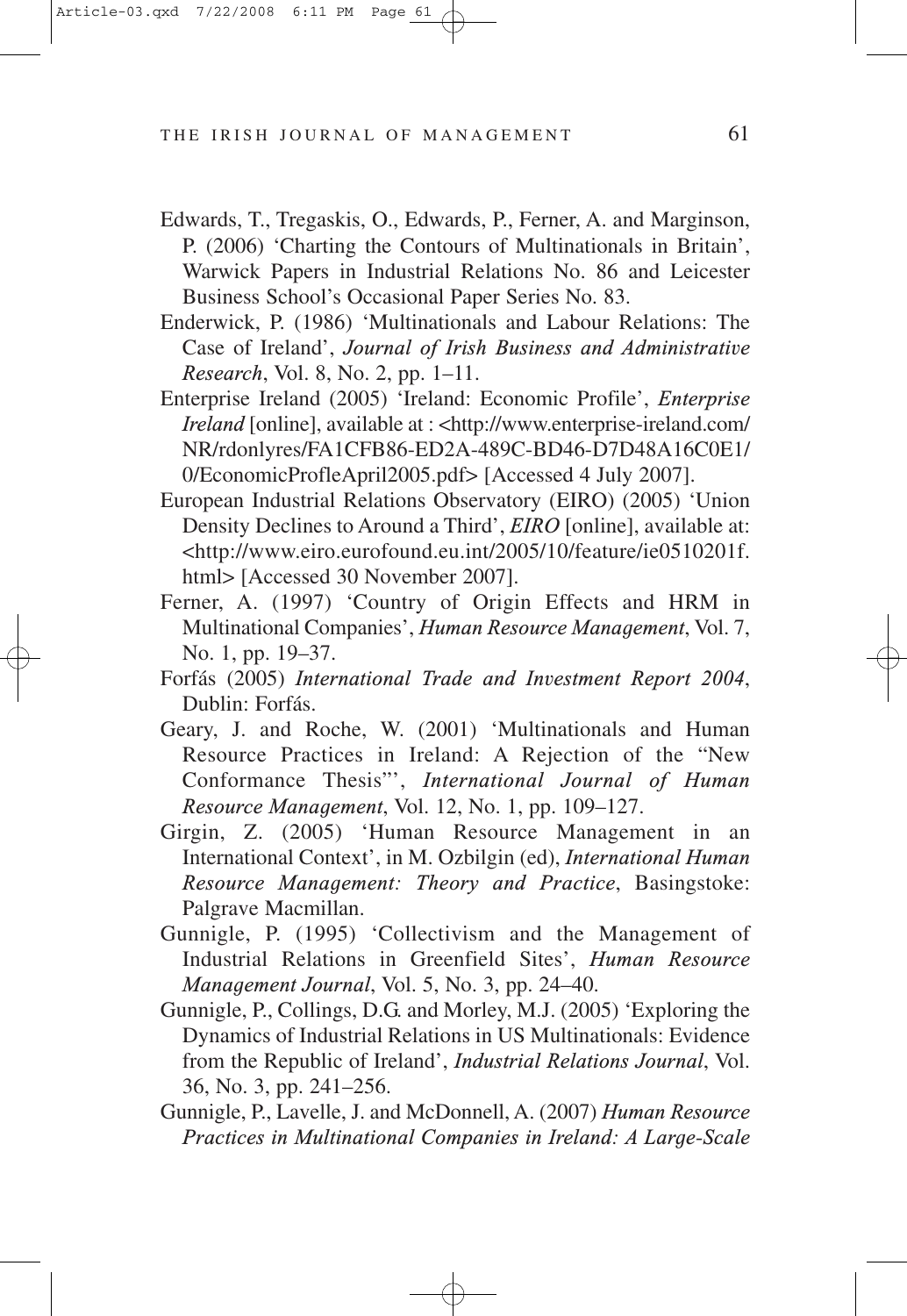*Survey*, Advance Report to Participating Companies, Limerick: Employment Relations Research Unit, University of Limerick.

- Gunnigle, P., MacCurtain, S. and Morley, M. (2001) 'Dismantling Pluralism: Industrial Relations in Irish Greenfield Sites', *Personnel Review*, Vol. 30, No. 3, pp. 263–279.
- Gunnigle, P., Morley, M.J., Clifford, N., Turner, T., Heraty, N. and Crowley, M. (1997) *Human Resource Management in Irish Organisations: Practice in Perspective*, Dublin: Oak Tree Press.
- Hiltrop, J.M. (2002) 'Mapping the HRM Practices of International Organizations', *Strategic Change*, Vol. 11, No. 6, pp. 329–238.
- Industrial Development Authority (IDA) Ireland (2007) *Annual Report 2006*, Dublin: IDA.
- *Industrial Relations News* (2004) 'Unions Being Pushed out of Multinational Sector', *Industrial Relations News*, Vol. 9, 26 February.
- *Industrial Relations News* (2005) 'Union Density Decline Driven by Global Economic Forces', *Industrial Relations News*, Vol. 5, 7 February.
- Kearney, A.T. (2002) 'Globalization's Last Hurrah?', *Foreign Policy*, Issue 128, January/February, pp. 38–51.
- Kelly, A. and Brannick, T. (1985) 'Industrial Relations Practices in Multinational Companies in Ireland', *Journal of Irish Business and Administrative Research*, Vol. 7, No. 1, pp. 98–111.
- Kochan, T.A., Katz, H.C. and McKersie, S.B. (1986) *The Transformation of American Industrial Relations*, New York, NY: Basic Books.
- McDonnell, A., Lavelle, J., Collings, D.G. and Gunnigle, P. (2007) 'Management Research on Multinational Corporations: A Methodological Critique', *Economic and Social Review*, Vol. 38, No. 2, pp. 235–258.
- Roche, W. (2000) 'For Better or Worse? State of the Union', *The Revenue Group Journal*, Christmas Annual, p. 18.
- Roche, W. (2001) 'Accounting for the Trend in Trade Union Recognition in Ireland', *Industrial Relations Journal*, Vol. 32, No. 1, pp. 37–54.
- Roche, W. and Geary, J. (1996) 'Multinational Companies in Ireland: Adapting to or Diverging from National Industrial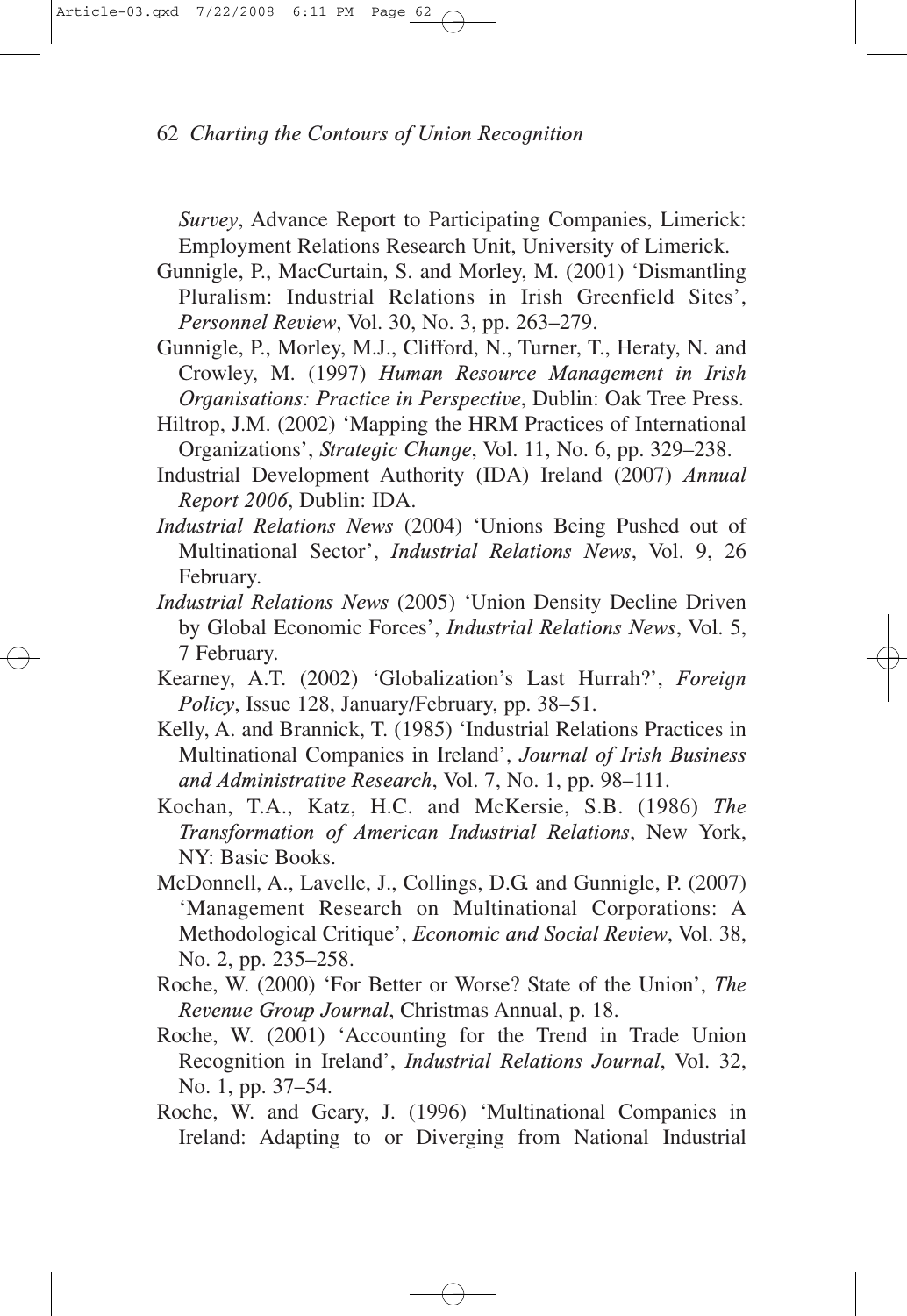Relations Practices and Traditions', *Irish Business and Administrative Review*, Vol. 17, No. 1, pp. 14–31.

- Rosenzweig, P.M. and Nohria, N. (1994) 'Influences on Human Resource Management Practices in Multinational Corporations', *Journal of International Business Studies*, Vol. 25, No. 2, pp. 229–242.
- Turner, T., D'Art, D. and Gunnigle, P. (1997a) 'Pluralism in Retreat: A Comparison of Irish and Multinational Manufacturing Companies', *International Journal of Human Resource Management*, Vol. 8, No. 6, pp. 825–840.
- Turner, T., D'Art, D. and Gunnigle, P. (1997b) 'US Multinationals: Changing the Framework of Irish Industrial Relations?', *Industrial Relations Journal*, Vol. 28, No. 2, pp. 92–102.
- Turner, T., D'Art, D. and Gunnigle, P. (2001) 'Multinationals and Human Resource Practices in Ireland: A Rejection of the "New Conformance Thesis": A Reply', *International Journal of Human Resource Management*, Vol. 12, No. 1, pp. 128–133.
- Visser, J. (2006) 'Union Membership Statistics in 24 Countries', *Monthly Labor Review*, Vol. 129, No. 1, pp. 38–49.
- Whitley, R. (1999) *Divergent Capitalisms: The Social Structuring and Change of Business Systems*, Oxford: Oxford University Press.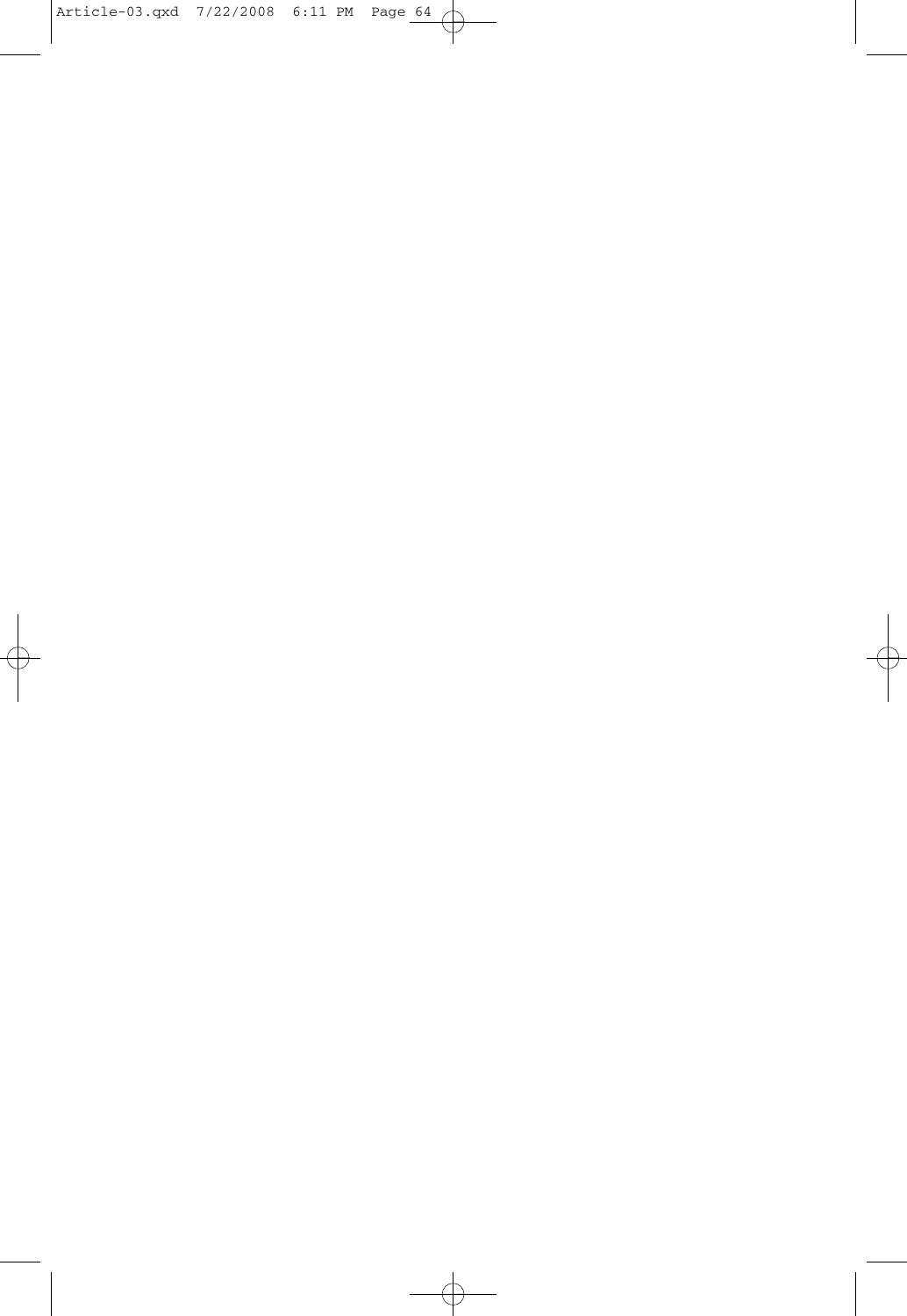# Is There a Potential 'Representation Gap' in the New Irish Economy? **An Examination of Union Density Levels and Employee Attitudes to Trade Unions**

●●●●●●●●●●●●●●●●●●●

T HOMAS T URNER \* D ARYL D'A R T \*

## ABSTRACT

In many countries between 1980 and the mid-1990s trade union density registered a considerable decline. Using data from the Central Statistics Office (CSO), we examine the trend in union density across different industrial sectors, occupations, gender, age and educational levels between 1994 and 2004. The CSO data are then combined with Irish data from the European Social Survey (ESS) to assess the potential representation gap between union density levels and the demand for trade unions. Overall, the evidence from the ESS indicates a belief among the majority of respondents that workers still need strong trade unions. The potential union representation gap is particularly high in private sector services, lower skill occupations and younger workers.

*Key Words***:** Union density; Trend; Demand; Representation gap.

*\* Department of Personnel and Employment Relations, University of Limerick, Limerick*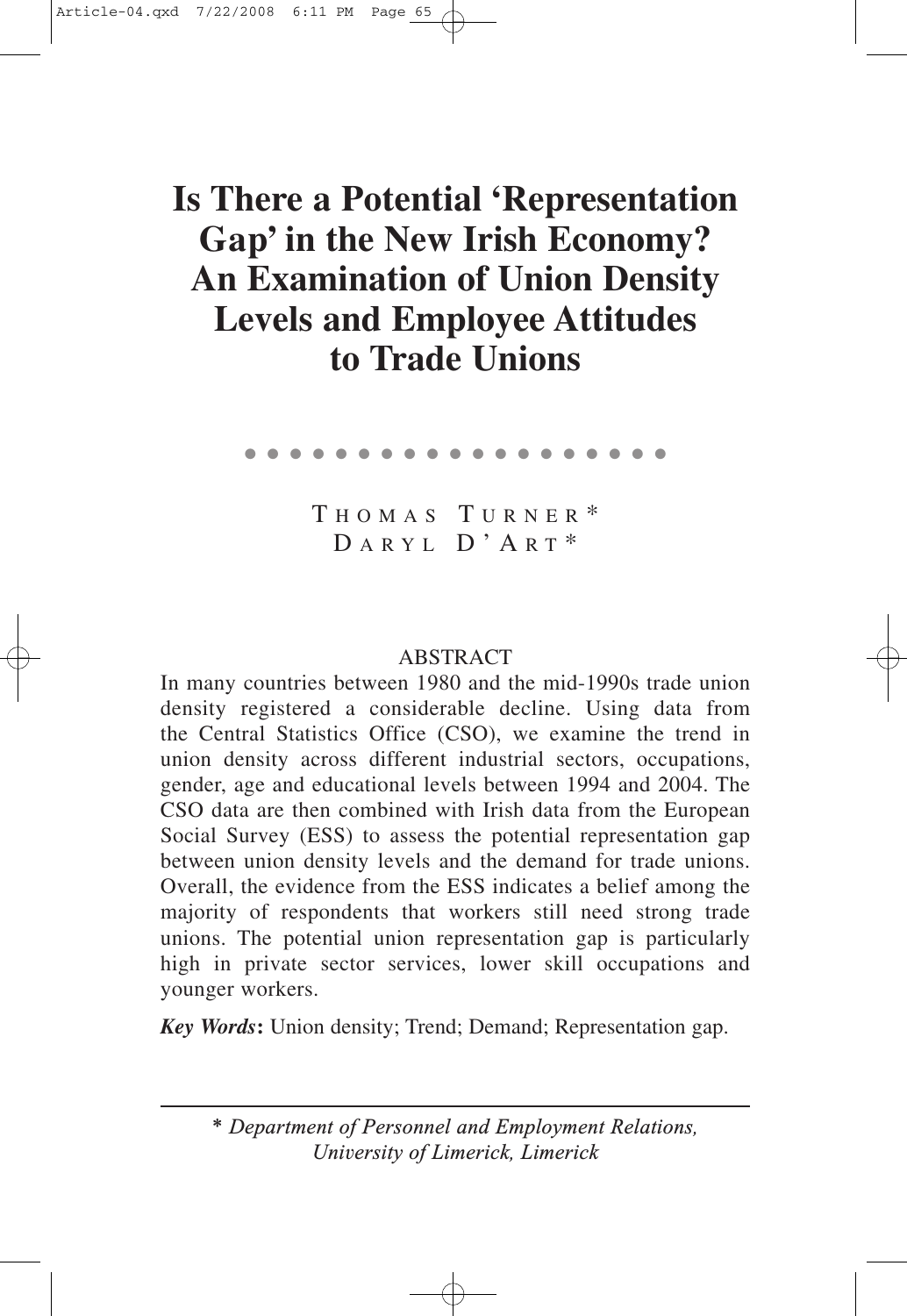#### **INTRODUCTION**

In many countries between 1980 and the mid-1990s trade union density registered a considerable decline (Ebbinghaus and Visser, 2000). Overall, trade unions now represent a smaller proportion of the employed labour force in Europe than at any other time since 1950 (Verma and Kochan, 2004). In Ireland, union density is at its lowest point since the 1950s (D'Art and Turner, 2003). Beyond the interests of officers, officials or committed members should union decline be a cause for general concern? Historically, unions have provided significant services to workers at enterprise and national level. At enterprise level unions serve to protect the interests of members and ensure a measure of fairness. A survey of non-union firms in Britain found employees were unlikely to have opportunities to air grievances or resolve problems in ways that were systematic and designed to ensure fairness of treatment (Millward et al., 1992: 365; Towers, 1997). Unions also play a role in helping management to manage better. Indeed, there appears to be a strong positive relationship between the spread of high commitment management practices and a union presence in the workplace (Cully et al., 1999: 133). Furthermore, trade unions not only emphasise the human aspect of the labour commodity but in imposing a check on the exercise of power both express and foster democratic values and culture. These benign effects are not only confined to firms, but also affect the wider society. There is substantial evidence that trade union membership provides a stimulus to both electoral and political participation (D'Art and Turner, 2005a). Finally, unions have been among the most important causal mechanisms in the development of welfare states (Radcliff, 2006). In Europe they have played a key role in shaping social policy and the European social model. The result has been a de-commodification of labour (Hyman, 2005).

Yet, many commentators argue that the processes of industrial restructuring, economic globalisation and the emergence of a postindustrial knowledge economy are forcing a fundamental change in the nature of work and the role of trade unions (D'Art and Turner, 2006a). As a consequence of these putative changes, decline in union membership and density levels may simply reflect a decline in the demand by workers for union representation. An implicit aspect of the 'decline in demand' thesis is that the functions unions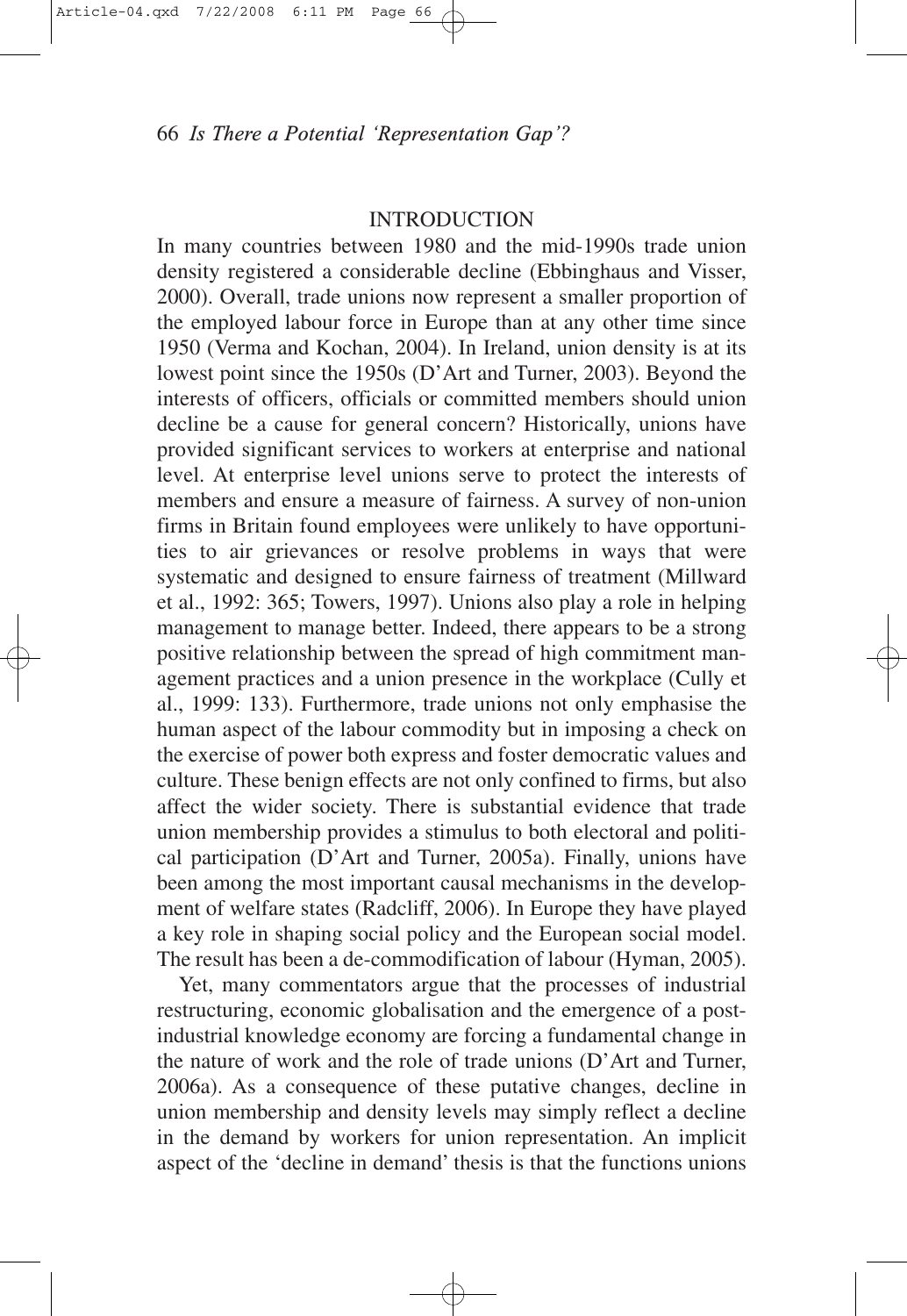provide are no longer necessary or relevant in the modern economy. However, rather than declining demand there is substantial evidence to indicate that employer opposition to trade unions is a much more significant element in the decline in union density (D'Art and Turner, 2005b; Geary, 2006).

In this paper, by using data from the CSO we examine firstly the trend in union density across different industrial sectors, occupations, gender, age and educational levels; and secondly the existence of a potential representation gap by comparing union density levels from the CSO data and the responses from a European-level survey regarding the demand for trade unions. 'Union density' throughout this paper refers to employment density; that is, the proportion of employees in the employed labour force who are members of a trade union. 'Representation gap' means the difference between actual union membership and density levels, and the demand for union membership and services. The existence of a representation gap points to a potentially unfulfilled demand for union membership. In practice, this is difficult to accurately measure and is often estimated from employee attitudes, particularly non-union employees, towards trade unions. The demand for trade unions is measured here by the extent to which employees perceive a need for strong trade unions to protect their working conditions and wages.

### IS THERE A DEMAND FOR TRADE UNIONS?

A number of explanations have been advanced to account for trends in union membership and density levels. In particular structural explanations have exercised a strong attraction for scholars. The structural approach ascribes union decline to long-term socio-economic changes (Ebbinghaus and Visser, 1999). These explanations attribute union decline to changes such as the shift from manufacturing to service employment, related occupational transformations from manual to mental work, an increasingly integrated global economy and the decline in left politics and associated working-class projects (see Bain and Price, 1983; Booth, 1986; Deery and De Cieri, 1991). An implicit assumption of the structural explanation is that union representation is unnecessary and there is no demand from the growing number of employees in the new sectors of the economy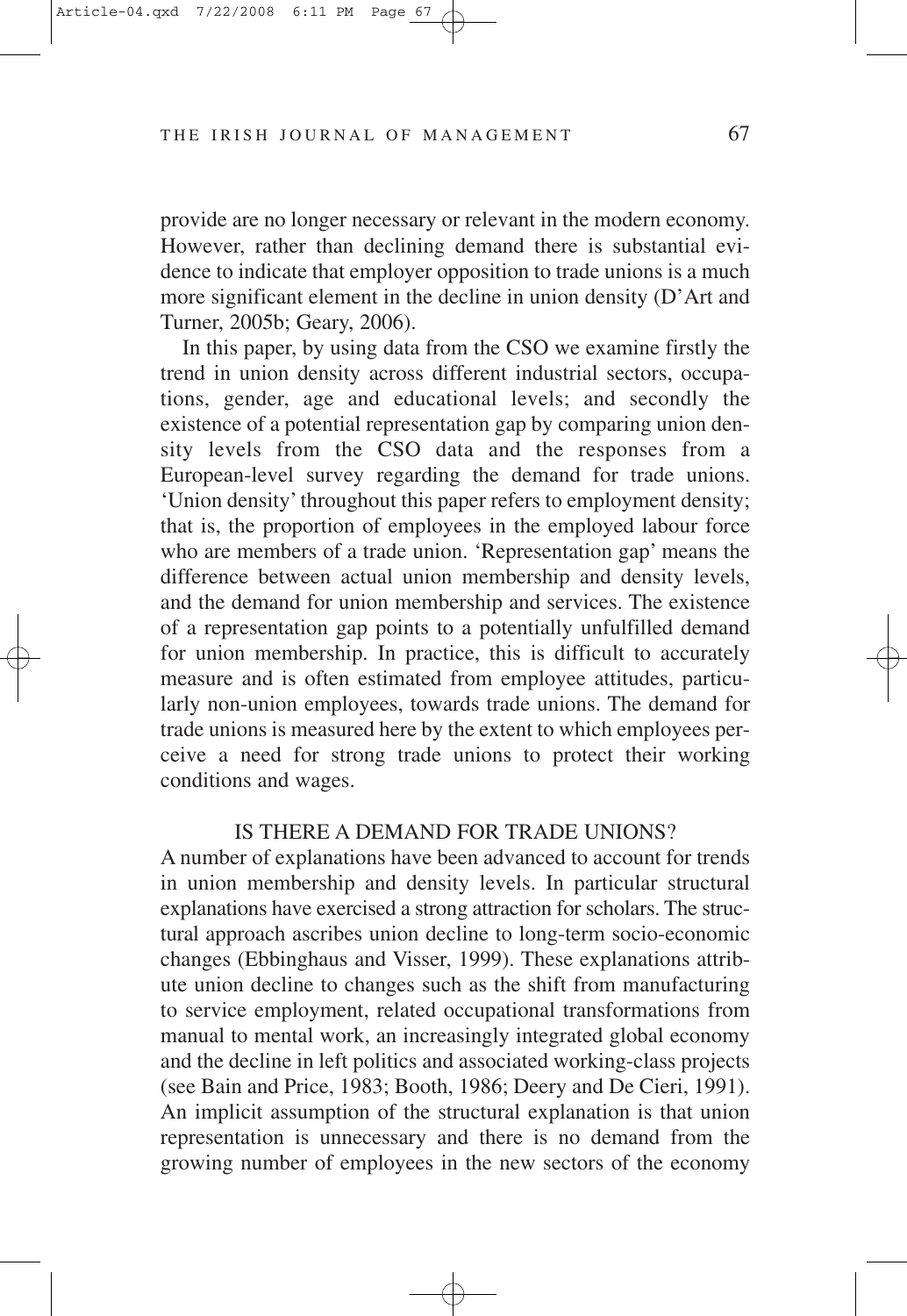and workplaces. Indeed, the Irish Business and Employers' Confederation (IBEC) (2003) have claimed that the vast majority of private sector workers choose not to be in trade unions. In the UK, for example, Bryson and Gomez (2005) argue that such changes as the increase in non-manual jobs, service-type employment, jobs in the private sector, working women and part-time work have conspired against unions by shifting an increasing proportion of employment to workers who are traditionally less inclined to unionise. Yet, it appears that the single most important factor determining the probability of never being a union member is 'whether or not an individual is employed in a workplace with a recognised union' (Bryson and Gomez, 2005: 87). Although there is substantial evidence to suggest that the significance of structural factors in union decline may be exaggerated, nevertheless, this explanation retains a significant attraction in the literature (for critical discussion refer to D'Art and Turner, 2004; Kaufman, 2001; Disney, 1990).

# UNION REPRESENTATION AND LABOUR MARKET **CHANGES**

A corollary of the structuralist position is that substantive changes in the advanced industrial societies have undermined or made redundant the demand for trade unions in the workplace. A major change identified is a shift away from industrial manufacturing employment to employment in the services sector of the economy.

**Hypothesis 1:** The decline in union density will be greater among service workers between 1994 and 2004, and the representation gap will be smaller for service workers than other sectors.

A second apparent substantive change is the growth of knowledge occupations and the decline of manual blue-collar work. Knowledge work can be defined as work that requires cognitive, rather than manual, skills to identify and solve problems and manipulate information in a creative way to add value to an organisation (see Zuboff, 1988; Winslow and Bramer, 1994). There has been a general and significant upward shift in occupational levels in the European Union. From 1995 to 2001 the share of low-skilled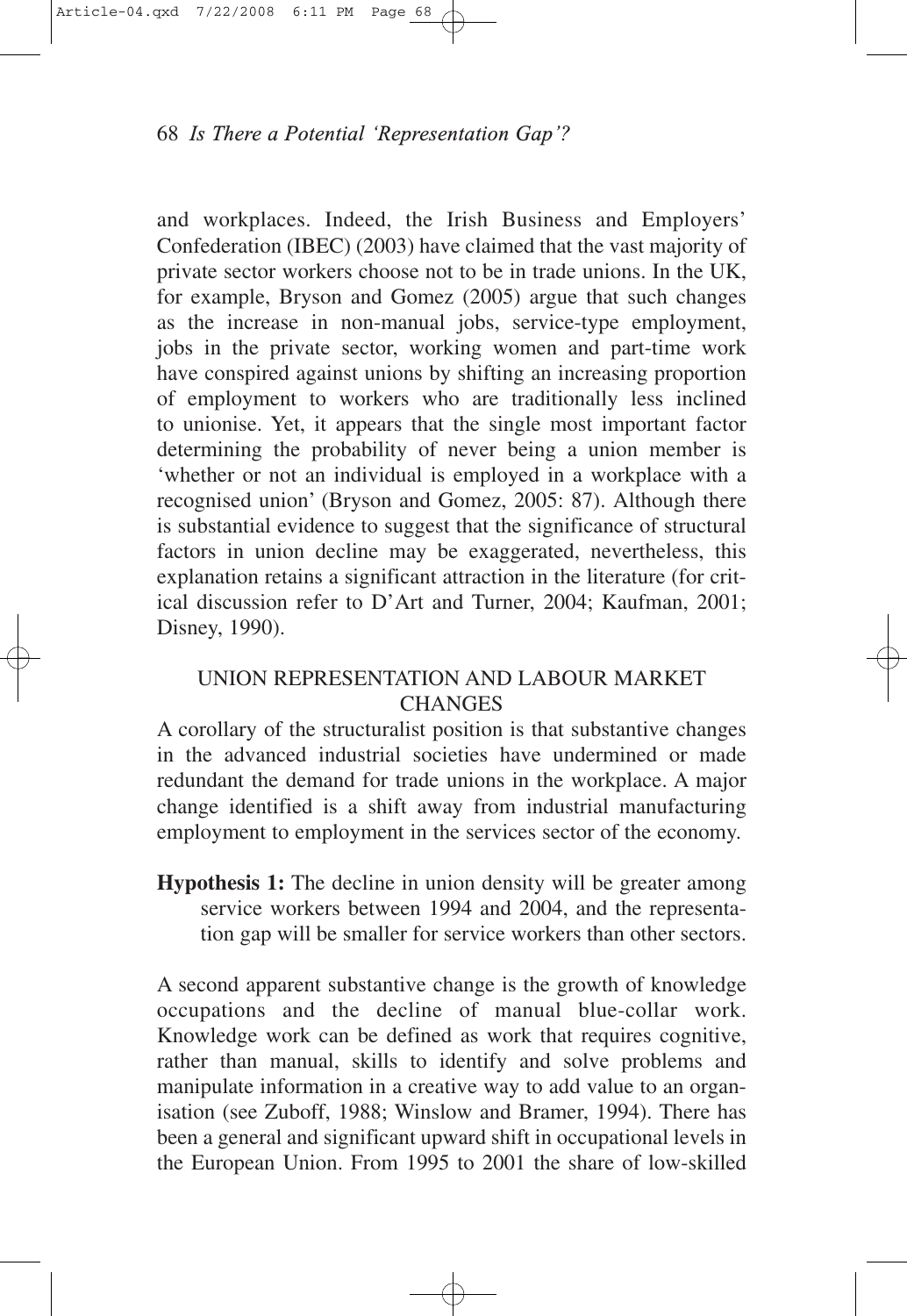people in the working age population declined from 46 to 39 per cent, while that of the medium- and high-skilled rose from 38 to 43 per cent and from 15 to 19 per cent respectively (European Commission, 2003). Higher-level knowledge occupations are likely to command relatively high levels of income and good working conditions, and consequently employees in such occupations are less likely to perceive a need for a trade union. In the absence of data for 1994, the focus is on the differences at one point, 2004.

**Hypothesis 2:** Union density and the representation gap will be lower among higher occupational groups.

# UNION REPRESENTATION AND INDIVIDUAL **CHARACTERISTICS**

It has been argued that new forms of work that require long periods of education and training have fostered the diffusion of individual orientations at the expense of traditional forms of union solidarity (Lash and Urry, 1987; Zoll, 1996; Valkenburg, 1996). Thus, employees with higher levels of education are more likely to manifest an individualist orientation and, as a consequence, union representation will have little or no appeal. Consequently, employees with high levels of education are less likely to join a trade union.

**Hypothesis 3:** The higher the educational level, the lower the union density level and the representation gap.

Other factors often cited as impacting on the demand for unions are the increasing participation of women in the labour force and the decline of interest in unions among younger workers. Generally, the historical experience in industrialised nations is for much of woman's work to be relatively short-term and marginal to the main (male) labour force. This tended to discourage female workers from adopting a collectivist response to the issues of pay and conditions (Lockwood, 1966; Hyman and Price, 1983). One explanation for women's reluctance to join and participate in trade unions emphasises the gender difference. According to Smith (1981: 53), women in the past were viewed as 'naturally timid and unwilling to fight and [had] no place in the rough arena of union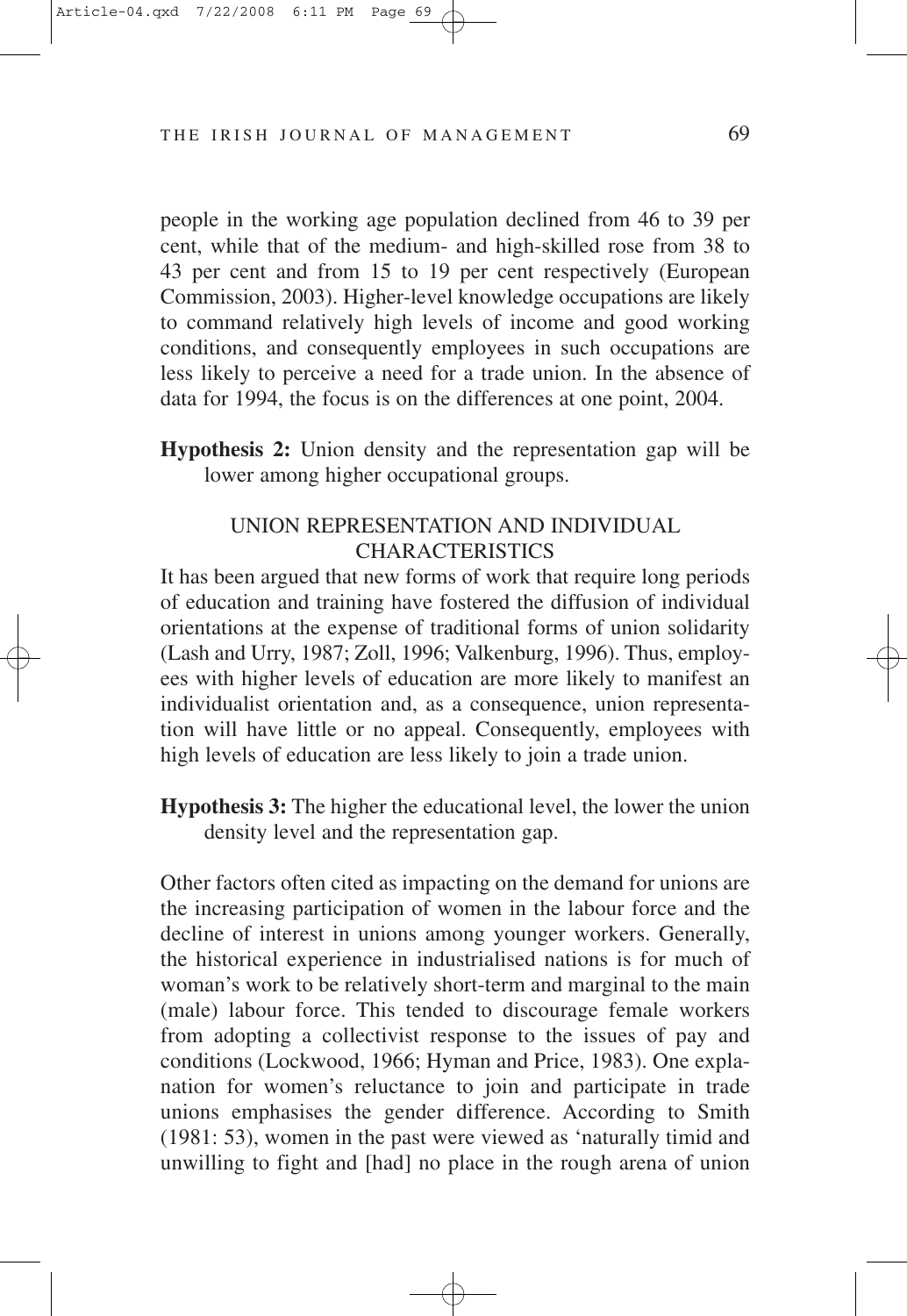struggle'. From this perspective, women's behaviour is principally interpreted in relation to their gender, which predisposes women to be less interested in trade unions given that union activity is supposedly characterised by 'proletarian masculinity and militancy' (Wajcam, 2000: 187). Women, it was argued, disliked the possibility of strikes, pickets and violence (Forest, 1993: 328). Thus, the 'stereotype' has endured that women are disinterested in unions and identify mainly with family issues (Briskin and McDermott, 1993: 7–8). This identification with home and family responsibilities appears to be consistent with a number of studies from the United States in the 1980s (e.g. Fiorito et al., 1986). Through a process of socialisation, it is suggested, women are taught to be relatively passive and less confrontational than men and more willing to be resigned to the existing job conditions and less likely to engage in aggressive activities such as strikes (Wheeler and McClendon, 1991; Schur and Kruse, 1992). Alternatively, there is considerable evidence to indicate that women are just as likely as men to have positive attitudes towards unions (Turner and D'Art, 2003; Walters, 2002), to vote for union recognition (see Premack and Hunter, 1988; Schur and Kruse, 1992: 100) and be active union members (Klandermans, 1992; Lawrence, 1994: 94). Here we test whether women are less likely than men to join a union in the period 1994 to 2004.

**Hypothesis 4:** The decline in union density will be greater among females than males between 1994 and 2004 and the representation gap will be smaller for females than males.

In a period of union decline in many European countries it can be argued that younger workers have less experience of trade unions and will display significantly lower levels of attachment to collective organisations. On the other hand, it is possible that older workers' attitudes, particularly those at the bottom of the organisational hierarchy, towards management have become more entrenched over time and more likely to perceive management negatively (D'Art and Turner, 2002). Consequently older workers are more likely to perceive a need for trade unions. Furthermore, younger workers are more likely to enter the labour market with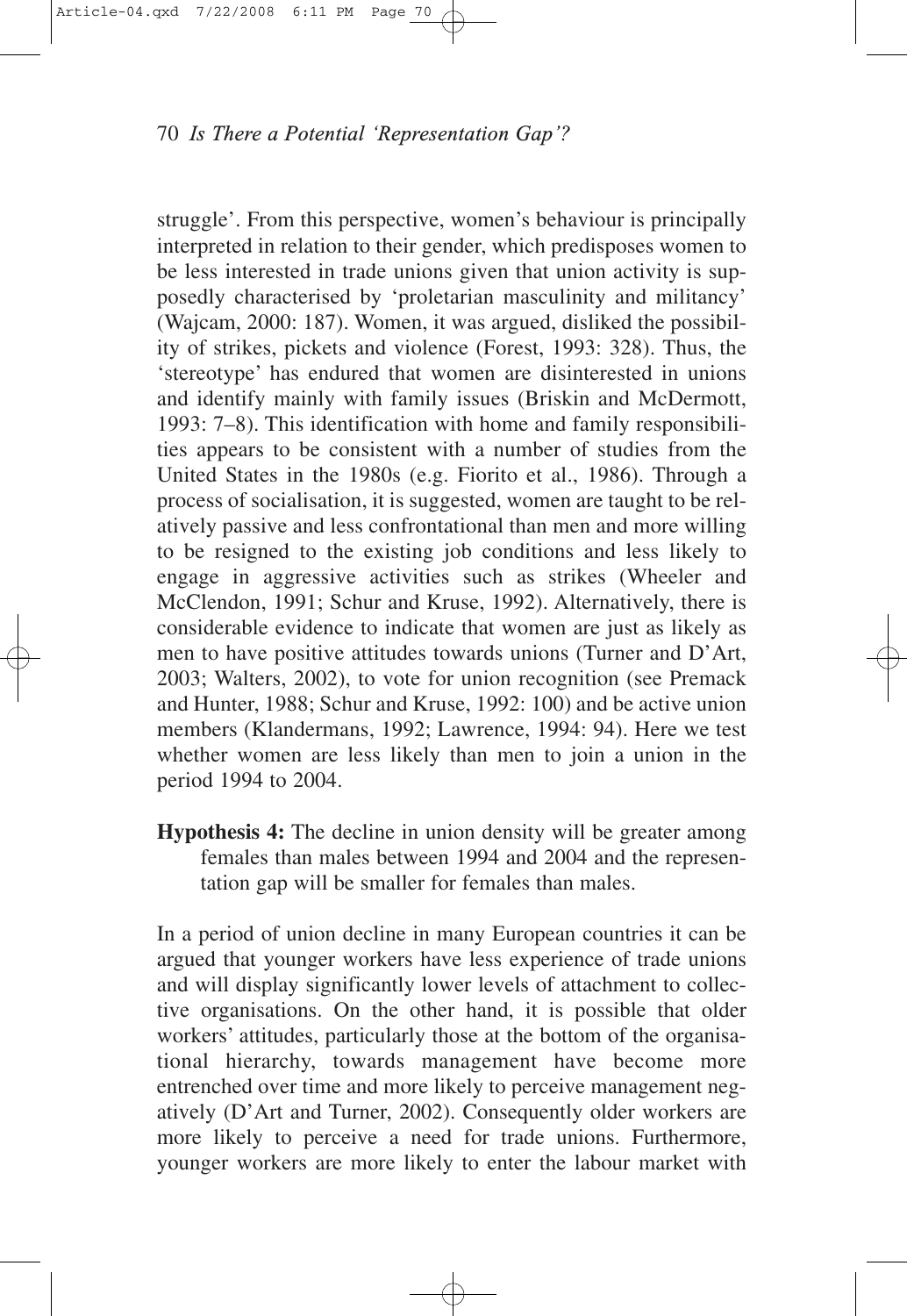higher levels of education and core knowledge skills than older workers.

**Hypothesis 5:** The decline in union density will be greater among young workers between 1994 and 2004 and the representation gap smaller for younger workers.

#### DATA AND MEASURES

The analysis here is based on two data sources. First, we rely on the CSO (2005) release on union membership trends from 1994 to 2004 based on the Quarterly National Household Survey (QNHS). The QNHS provides the basis for quarterly labour force estimates in Ireland. Information is collected continuously throughout the year with 3,000 households surveyed each week to give a total sample of 39,000 households in each quarter. The second source of data on Irish employee attitudes used here comes from the European Social Survey (ESS). The ESS is a biennial multi-country survey covering over 20 states. The first round was fielded in 2002/2003. The survey is funded jointly by the European Commission and the European Science Foundation and directed by a central coordinating team. The Norwegian Social Science Data Service (NSD) is the distributor of the ESS data. Data collection was by means of face-to-face interviews of around an hour in duration. The objective of the ESS sampling strategy is the design and implementation of random (probability) samples with comparable estimates based on full coverage of the eligible residential populations aged 15 years and over. A total of 2,046 completed questionnaires were returned in the Irish survey. This represented a response rate of 64.5 per cent. Employees accounted for 43 per cent (882) of the responses, self-employed 12 per cent (252) and those not at work 44 per cent (899). In order to correct for possible biases a design weight is used in the statistical analysis below. The design weight corrects for these slightly different probabilities of selection, thereby making the sample more representative of a 'true' sample of individuals aged 15 or over in each country.

### MEASURING THE 'REPRESENTATION GAP'

The representation gap is calculated as the difference between actual density rates from the QNHS and the demand for trade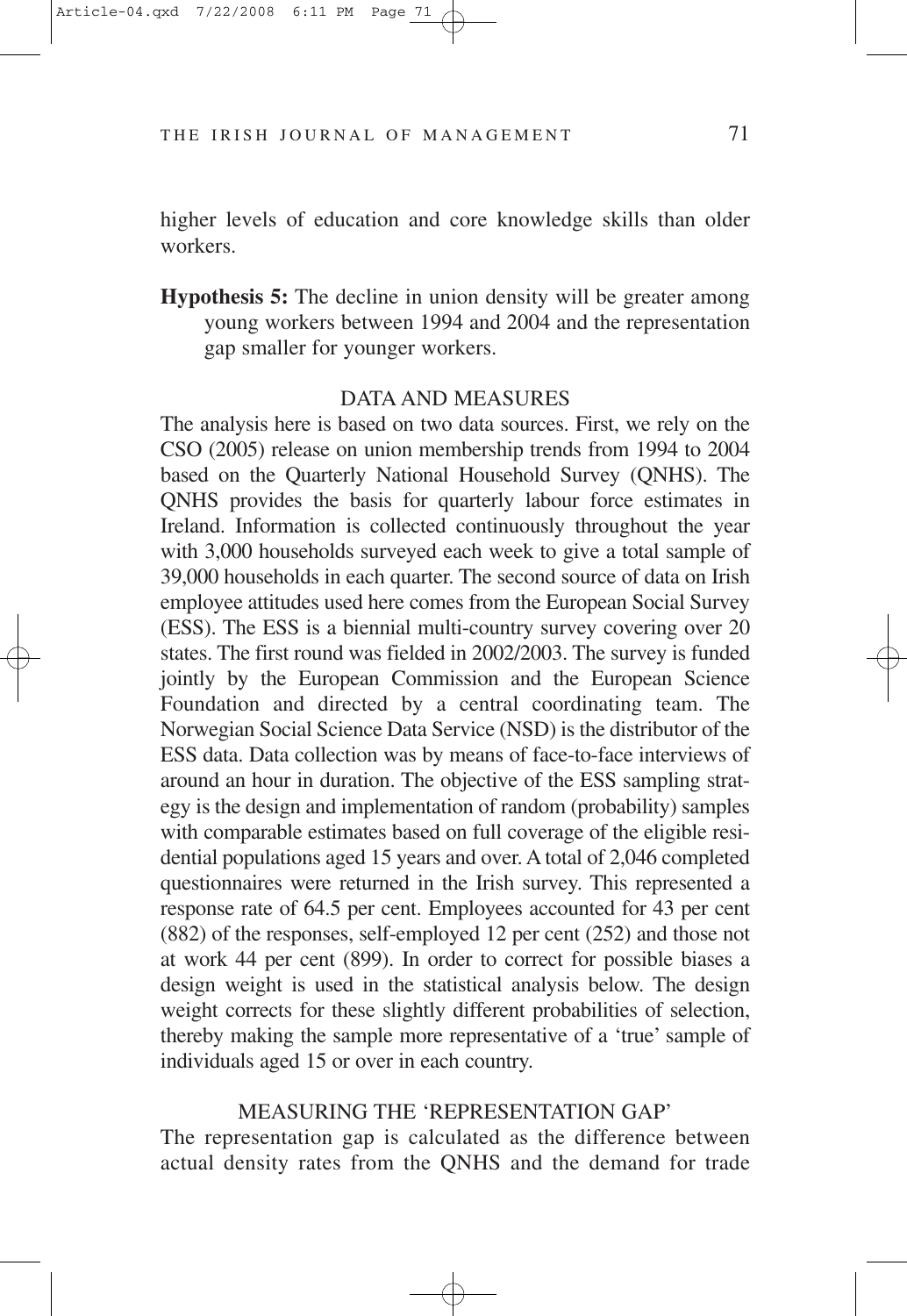unions as measured by the ESS. Employee demand for trade unions in the ESS is based on the response to the following question: 'Employees need strong trade unions to protect their working conditions and wages' scored from  $1 =$  strongly agree;  $2 = \text{agree}$ ;  $3 = \text{neither agree}$  nor disagree;  $4 = \text{disagree}$ ; to  $5 = \text{True}$ strongly disagree. We assume that those who either strongly agree or agree believe that trade unions are an essential mechanism of protection for employees in the workplace. However, a positive response to the question among non-union employees cannot be directly linked to the intention to join a union or joining behaviour itself. A positive response may plausibly be interpreted in two ways. In the first case non-union employees with positive attitudes towards unions are possibly frustrated joiners. This could occur where there is no union presence in the workplace, thus removing the availability of choice for employees (Green, 1990). Alternatively, the employer erects barriers to union joining making it difficult and costly for employees, thus frustrating the intention to become a union member (for the Irish case see D'Art and Turner, 2006b).

A second plausible explanation is that while most non-union respondents believe that unions are 'in general' needed to protect workers, they also feel that union membership is not necessary in their particular case either because unionisation is perceived to have little benefit or they work for a 'good employer'. This may partly explain the results of a national survey of employee attitudes where 79 per cent of non-union respondents in unionised companies reported that they would vote for continued union representation in their companies (Geary, 2006: 8). It may also be the case that some non-union respondents recognise that a unionised sector indirectly benefits the non-union sector by setting standards in wage levels and conditions of employment.

Although it is not possible here to establish the accuracy of these various explanations, it is likely a combination depending on the employee's sectoral location (public or private sector; industry or services) and employer attitudes to trade unions. What can be assumed with reasonable certainty is that agreement with the need for strong trade unions indicates a substantial measure of sympathy and support for trade unions. In favourable circumstances, such as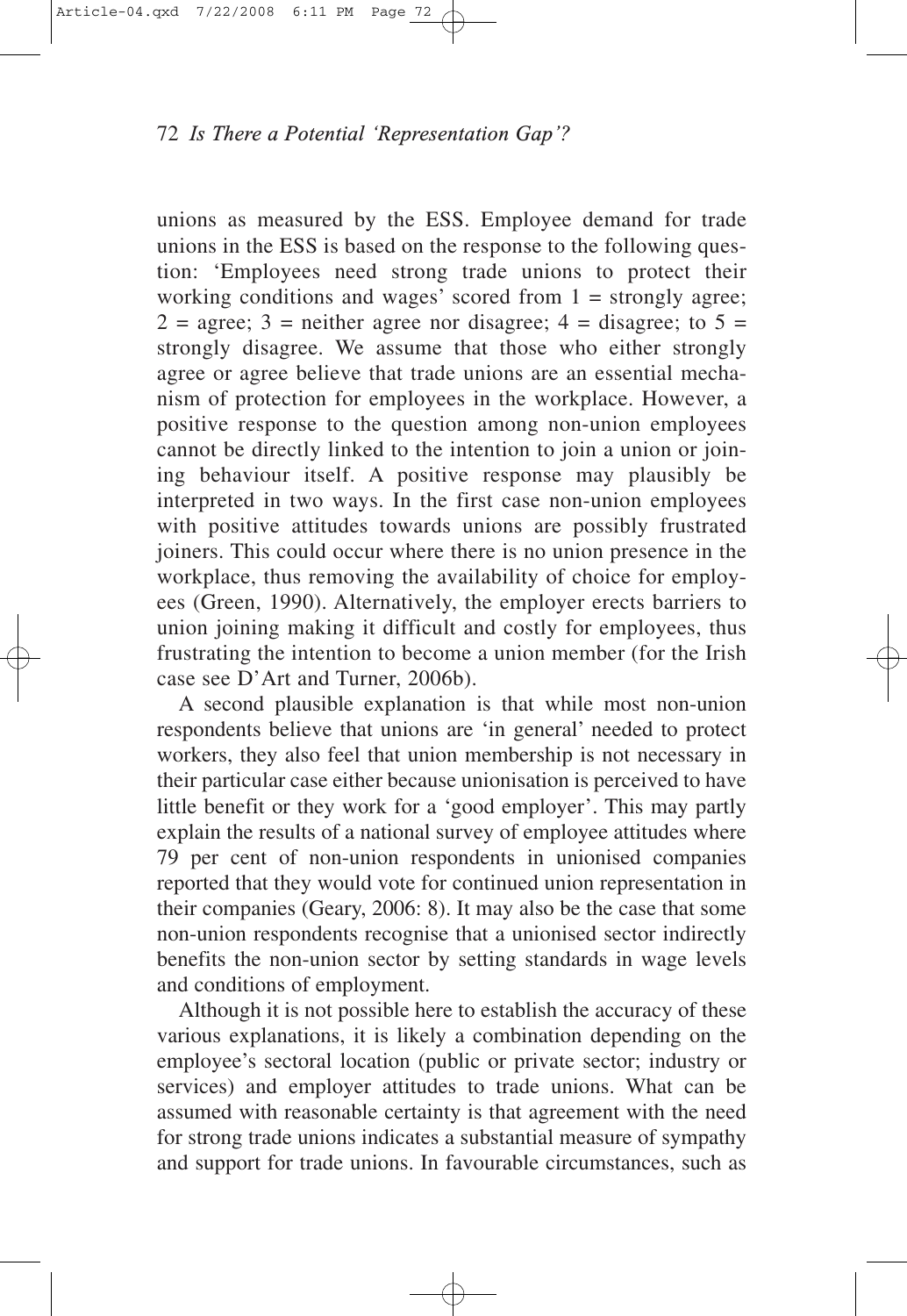employer neutrality or support, this is more likely to translate into actual union membership.

#### **TRENDS**

First we examine the distribution of responses for the dependent variable that employees need strong trade unions to protect working conditions and wages. A total of 77 per cent of employees either strongly agreed or agreed that employees need unions to protect them, 9 per cent had no opinion and 14 per cent strongly disagreed or disagreed (Table 1). Somewhat surprisingly perhaps, two-thirds of the self-employed agreed that employees need strong unions while 19 per cent disagreed. However, the overwhelming majority of those not at work (82 per cent) agreed while only 8 per cent disagreed. It is also notable that 72 per cent of non-union employees believed that workers needed strong trade unions; and non-union employees working in unionised firms reported higher levels of agreement (74 per cent) compared to non-union employees working in non-union firms (68 per cent).

These responses would appear to indicate a substantial demand or at least sympathy for trade unions among all respondents. In the following analysis the focus is solely on employees in the labour force and excludes both the self-employed and those not at work.

## UNION DENSITY DECLINE AND THE REPRESENTATION GAP

Union density in Ireland declined from 45 per cent (432,900) in 1994 to 34 per cent (521,400) in 2004, a decrease of 11 percentage points (CSO, 2005). There are substantial variations across the different sectors of the economy. While density levels have declined in both the public and private sectors, the decline is significantly greater in the private sector. In the mainly public sector areas, density declined from 66 to 59 per cent, a decline of 7 percentage points (Table 2). However, the mainly industrial sectors (manual and skilled) have experienced the sharpest decline of 16 percentage points, from 51 to 35 per cent. The decrease is particularly notable in construction and transport but is also substantial in production industries. Union density declined by 6 percentage points in private services from 25 per cent in 1994 to 19 per cent by 2004. Hotels and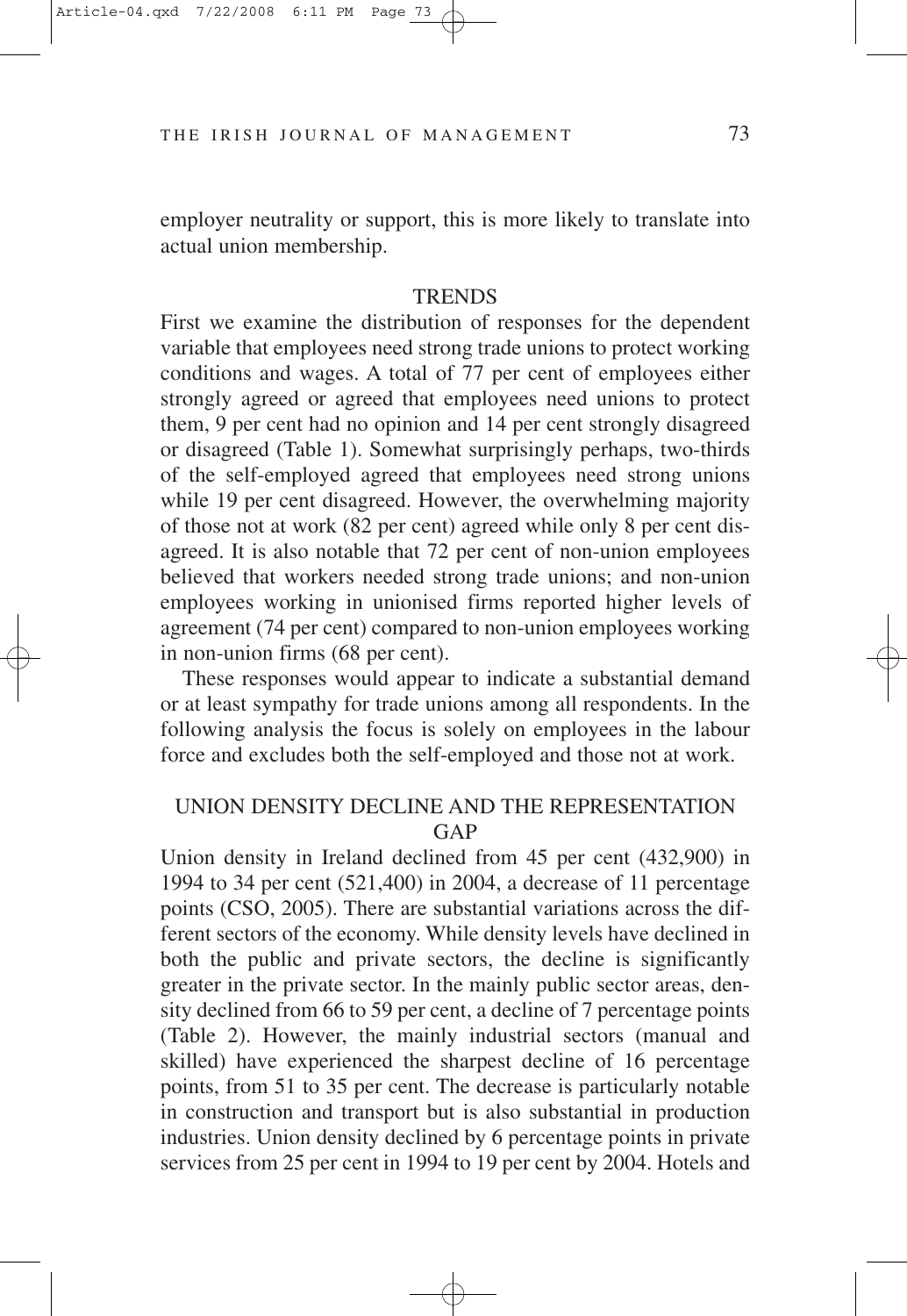| l                             |
|-------------------------------|
| i<br>$\overline{\phantom{a}}$ |
|                               |
| י<br>ו                        |
| i                             |
| <br> <br> <br>ĺ               |
| i                             |
|                               |
|                               |
|                               |
| $\frac{1}{2}$<br>ーミーて         |
|                               |
| )<br>)                        |
|                               |
| $\ddot{\phantom{a}}$<br>J     |
|                               |
| <b>112.000</b><br>;<br>ׇ֚֚֬֕  |
|                               |
|                               |
|                               |
| ļ<br>j                        |
| <br> <br> <br>ĺ               |
| I                             |
| Í<br>:<br>i                   |
|                               |

|                       | Employees need strong trade unions to protect their working conditions and wages' |             |                |                |                     |               |
|-----------------------|-----------------------------------------------------------------------------------|-------------|----------------|----------------|---------------------|---------------|
|                       | Agree strongly %                                                                  | Agree %     | Neither %      | Disagree %     | Disagree strongly % | Total % $(M)$ |
| Employees             | 28                                                                                | ęp          | တ              | $\overline{2}$ | ี∼                  | 100 (872)     |
| Self-employed         | တ                                                                                 | 55          |                | 6              | က                   | 100(250)      |
| Not at work           | 26                                                                                | မ္မ         | 0              |                |                     | 100 (865)     |
| Total $(\mathcal{N})$ | 25<br>(491)                                                                       | S<br>(1054) | $\Xi$<br>(209) | (203)          | $\overline{30}$     | (1987)<br>100 |
| Employees at work     |                                                                                   |             |                |                |                     |               |
| Union member          | အိ                                                                                | 52          | ص              | ڡ              |                     | 100(355)      |
| Non-member            | 22                                                                                | \$          | $\overline{2}$ | c              | က                   | 100(517)      |
| Non-members           |                                                                                   |             |                |                |                     |               |
| Union present         | 23                                                                                | 고           |                | ما             | 5                   | 100 (106)     |
| No union present      | 22                                                                                | \$          | 4              | ڡ              | က                   | 100(391)      |
|                       |                                                                                   |             |                |                |                     |               |

Source: ESS (2002/2003). *Source*: ESS (2002/2003).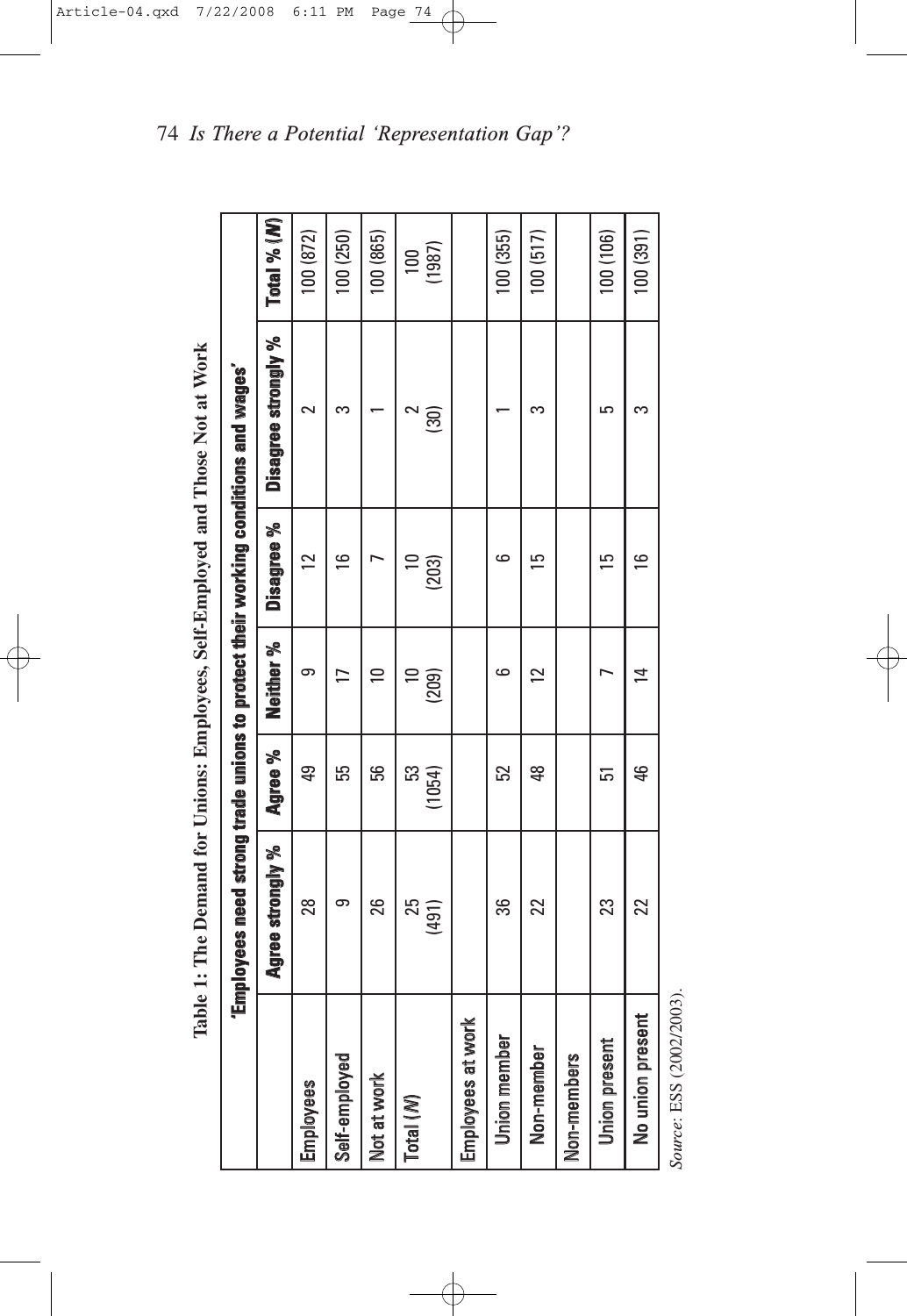restaurants, and the financial services experienced the largest declines, 11 and 12 percentage points respectively. Consequently, there is no support for the first part of Hypothesis 1: that the decline in union density would be greater among service workers between 1994 and 2004. Indeed, the decline in the mainly industrial sectors is greater by a margin of 10 percentage points.

Despite the decline in union density levels the results from the ESS survey indicate substantial agreement with the statement that workers need strong trade unions to protect their working conditions and wages: 76 per cent of respondents in the mainly industrial sectors, 70 per cent in the services sectors and 85 per cent in the public sector. As Table 2 indicates, there are potential representation gaps (calculated by subtracting the density level in each sector in 2004 from the responses in the ESS survey) across all three main groups. However, the representation gap is greater in the services group at 51 per cent compared to 41 per cent in industrial sectors and 26 per cent in the public sector. Thus, there is no support for the second part of Hypothesis 1: that the representation gap would be smaller for service workers than other sectors.

|                          |                                                 | <b>QNHS</b>                                                |                                                                                     | ESS $N = 849$                                                             |  |
|--------------------------|-------------------------------------------------|------------------------------------------------------------|-------------------------------------------------------------------------------------|---------------------------------------------------------------------------|--|
| <b>Employment sector</b> | <b>Union</b><br>density<br><b>May</b><br>2004 % | <b>Change in</b><br>percentage<br>points 1994<br>to 2004 % | <b>Employees</b><br>agreeing<br>with need<br>for strong<br><b>trade</b><br>unions % | <b>Potential</b><br>gap in<br><b>2004 for</b><br>employees <sup>a</sup> % |  |
|                          | Private sector - mainly industrial              |                                                            |                                                                                     |                                                                           |  |
| <b>Production</b>        | 37                                              | $-16$                                                      | 77                                                                                  | $-40$                                                                     |  |
| <b>Construction</b>      | 27                                              | $-20$                                                      | 71                                                                                  | $-44$                                                                     |  |
| <b>Transport</b>         | 47                                              | $-19$                                                      | 78                                                                                  | $-31$                                                                     |  |
| Sector total b           | 35                                              | $-16$                                                      | 76                                                                                  | -41                                                                       |  |

**Table 2: Union Density and Economic Sector\***

(Continued)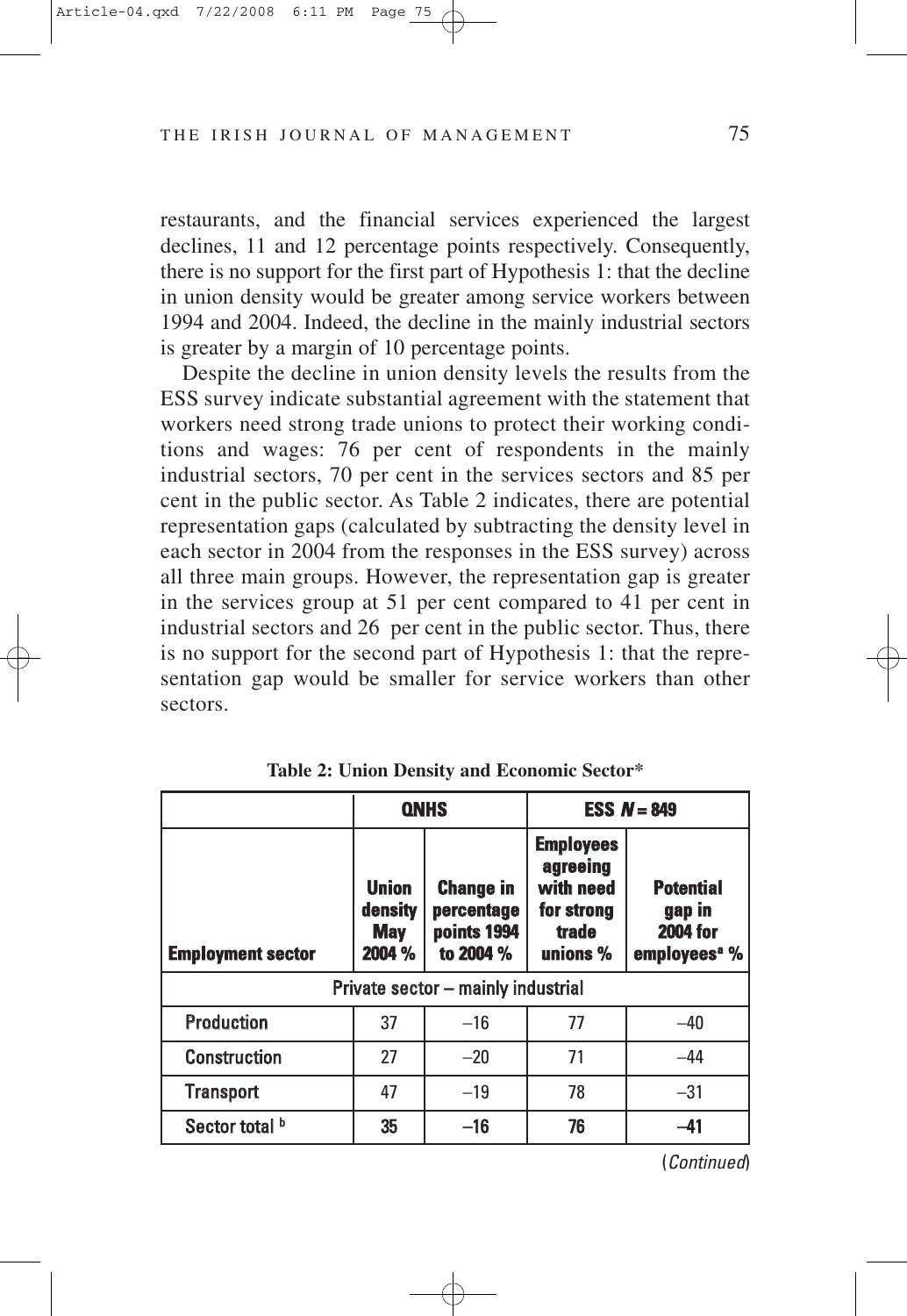|                              |                                                 | <b>QNHS</b>                                                |                                                                              | ESS $N = 849$                                                             |
|------------------------------|-------------------------------------------------|------------------------------------------------------------|------------------------------------------------------------------------------|---------------------------------------------------------------------------|
| <b>Employment sector</b>     | <b>Union</b><br>density<br><b>May</b><br>2004 % | <b>Change in</b><br>percentage<br>points 1994<br>to 2004 % | <b>Employees</b><br>agreeing<br>with need<br>for strong<br>trade<br>unions % | <b>Potential</b><br>gap in<br><b>2004 for</b><br>employees <sup>a</sup> % |
|                              |                                                 | Private sector - mainly services                           |                                                                              |                                                                           |
| <b>Wholesale</b>             | 20                                              | $-3$                                                       | 72                                                                           | $-52$                                                                     |
| <b>Hotels</b>                | 10                                              | $-11$                                                      | 71                                                                           | $-61$                                                                     |
| <b>Other</b>                 | 18                                              | $-3$                                                       | 84                                                                           | $-66$                                                                     |
| <b>Finance</b>               | 22                                              | $-12$                                                      | 57                                                                           | $-35$                                                                     |
| <b>Sector total</b>          | 19                                              | $-6$                                                       | 70                                                                           | $-51$                                                                     |
|                              |                                                 | Mainly public sector                                       |                                                                              |                                                                           |
| <b>Public administration</b> | 75                                              | $-1$                                                       | 86                                                                           | $-11$                                                                     |
| <b>Education</b>             | 59                                              | $-9$                                                       | 81                                                                           | $-22$                                                                     |
| <b>Health</b>                | 51                                              | $-7$                                                       | 87                                                                           | $-36$                                                                     |
| <b>Sector total</b>          | 59                                              | -7                                                         | 85                                                                           | $-26$                                                                     |

**Table 2: (***Continued* **)**

\*Agriculture, forestry and fishing have been omitted, as only a small number of workers are sampled from this category.

<sup>a</sup> This is derived by subtracting union density in 2004 from the percentage of employees agreeing with the statement that strong unions are needed to protect workers.

b Totals for each broad group (industry, services and public sector) are calculated by summing the number of unionised respondents in the group as a proportion of the total number employed in that group. The change in percentage points in union density is calculated in a similar manner. Percentages are rounded to the nearest whole number and totals may not add up to exactly 100.

*Legend*: Production Industries; Construction; Transport, storage, communication; Wholesale and retail trade; Hotels and restaurants; Other services; Financial and business services; Public administration and defence; Education; Health.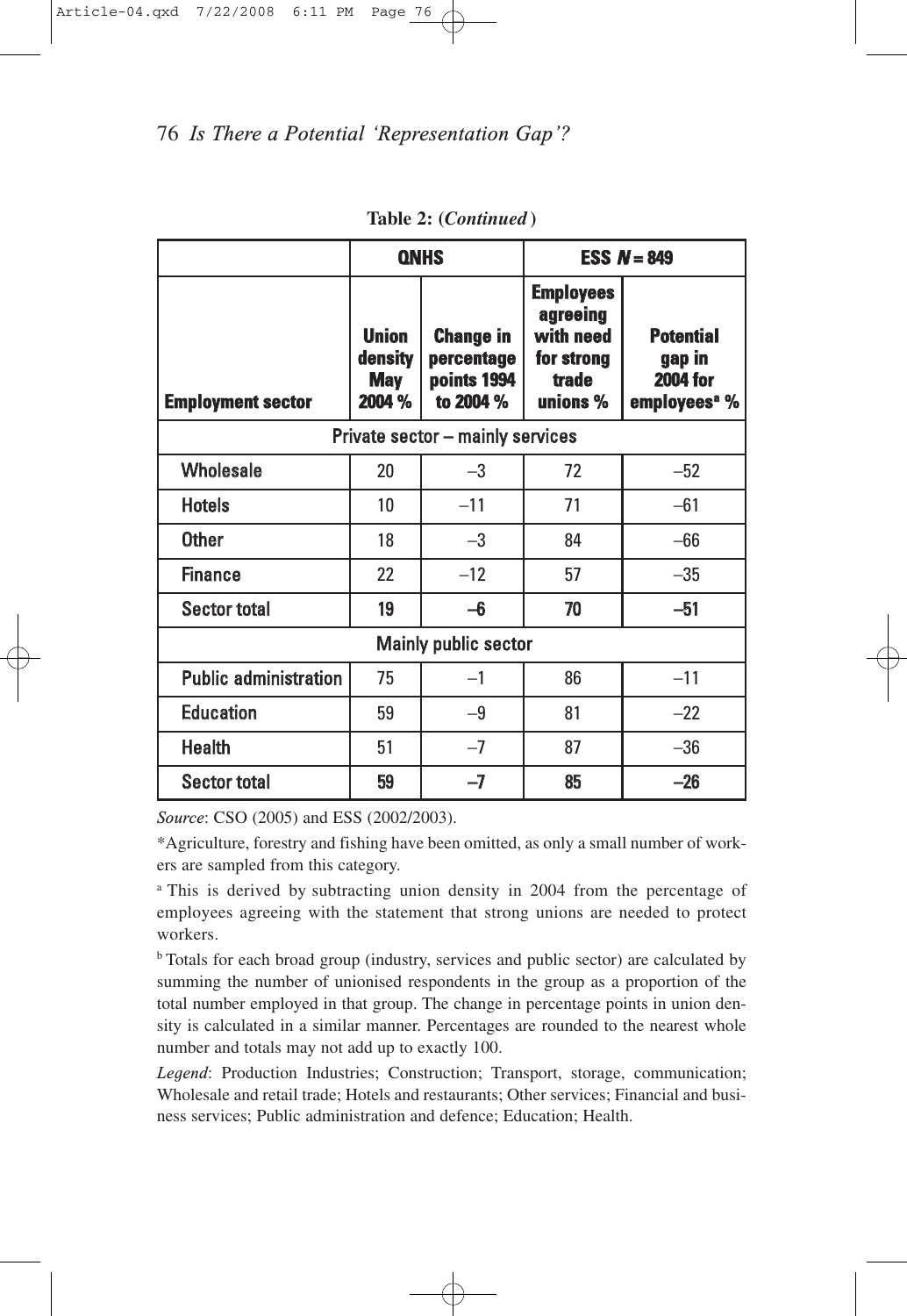In Table 3 the nine occupational categories are divided into five skill levels. For ease of analysis we have further divided the nine groups into three distinct skill levels: higher-skill, levels 1 and 2; intermediate skill, level 3; and lower skill, levels 4 and 5 (see Turner and D'Art, 2005). Union density levels in 2004 are highest among the professional and associate professional occupations and lowest in sales, personal services and other occupations. Across the three groups, union density is highest in the skill level 1 and 2 occupations (41 per cent) and the lowest in skill levels 4 and 5 (30 per cent). Conversely, the proportion of respondents in the skill level 4 and 5 occupations agreeing with the statement that workers need strong trade unions to protect their working conditions and wages is

|                                               | <b>QNHS</b>                           | <b>ESS</b> $N = 862$ <sup>a</sup>                             |                                            |
|-----------------------------------------------|---------------------------------------|---------------------------------------------------------------|--------------------------------------------|
| <b>Occupational</b><br>category               | <b>Union</b><br>density<br>May 2004 % | <b>Employees</b><br>agreeing 'need<br>for strong<br>unions' % | <b>Potential</b><br>gap for<br>employees % |
|                                               | Skill levels <sup>b</sup> 1 and 2     |                                                               |                                            |
| 1. Managers and<br>administration<br>staff    | 29                                    | 53                                                            | $-24$                                      |
| 2. Professionals                              | 45                                    | 70                                                            | $-25$                                      |
| 3. Assistant<br>professionals/<br>technicians | 49                                    | 72                                                            | $-23$                                      |
| Sub-total <sup>c</sup>                        | 41                                    | 65                                                            | $-24$                                      |
|                                               | Skill level 3                         |                                                               |                                            |
| 4. Clerical and<br>secretarial                | 36                                    | 77                                                            | $-41$                                      |
| 5. Craft/related                              | 34                                    | 84                                                            | $-50$                                      |
| Sub-total                                     | 36                                    | 80                                                            | -44                                        |

**Table 3: Union Density and Occupation**

(Continued)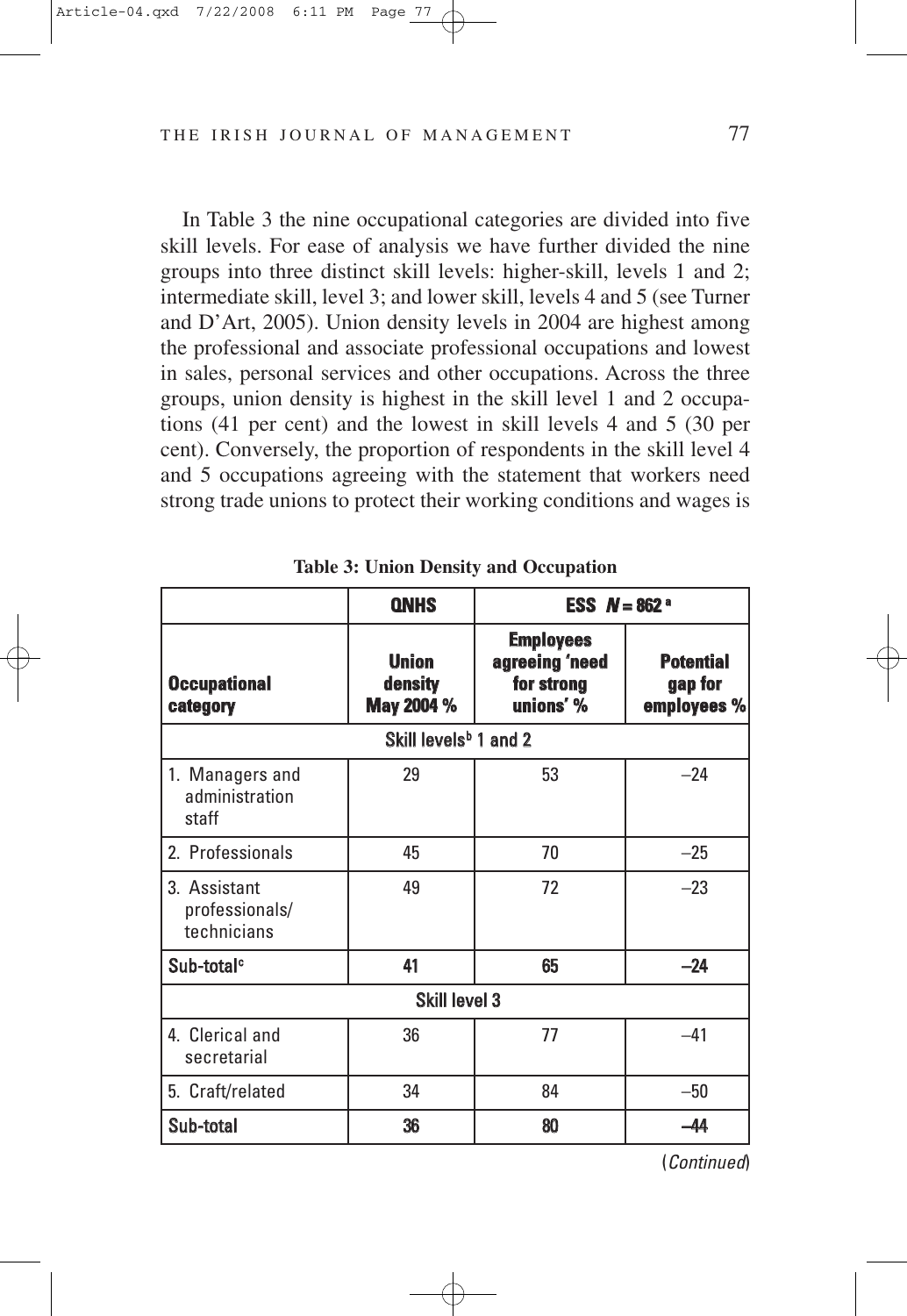|                                 | <b>QNHS</b>                           | <b>ESS</b> $N = 862$ <sup>a</sup>                             |                                            |
|---------------------------------|---------------------------------------|---------------------------------------------------------------|--------------------------------------------|
| <b>Occupational</b><br>category | <b>Union</b><br>density<br>May 2004 % | <b>Employees</b><br>agreeing 'need<br>for strong<br>unions' % | <b>Potential</b><br>gap for<br>employees % |
| Skill levels 4 and 5            |                                       |                                                               |                                            |
| 6. Personal/service             | 30                                    | 88                                                            | $-58$                                      |
| 7. Sales                        | 19                                    | 89                                                            | $-70$                                      |
| 8. Plant operatives             | 41                                    | 88                                                            | $-47$                                      |
| 9. Other occupations            | 29                                    | 86 <sup>d</sup>                                               | $-57$                                      |
| Sub-total                       | 30                                    | 88                                                            | -58                                        |

**Table 3: (***Continued* **)**

a The number of respondents included in the ESS varies in each table due to missing data in the various measures.

<sup>b</sup> This follows the Australian Standard Classification of Occupations (ABS, 1997). The nine major occupational groups are divided into five distinct skill levels (see Turner and D'Art, 2005).

<sup>c</sup> Sub-totals for each broad skill level are calculated by summing the number of unionised respondents in the group as a proportion of the total number employed in that group.

<sup>d</sup> Only seven respondents are returned in this occupational category.

88 per cent, compared to 65 per cent in the skill level 1 and 2 occupations. Thus, the potential representation gap is considerably higher in the former group at 58 per cent compared to 24 per cent among the skill level 1 and 2 occupations. This provides partial support for Hypothesis 2: that the representation gap will be lower among higher occupational groups but the substantive part of the hypothesis that density would be lower among higher-level occupations receives no support.

As Table 4 indicates, there is a strong relationship between educational level and union density level, with increasing education associated with increasing density levels. Consequently, there is no support for Hypothesis 3: that higher educational levels would be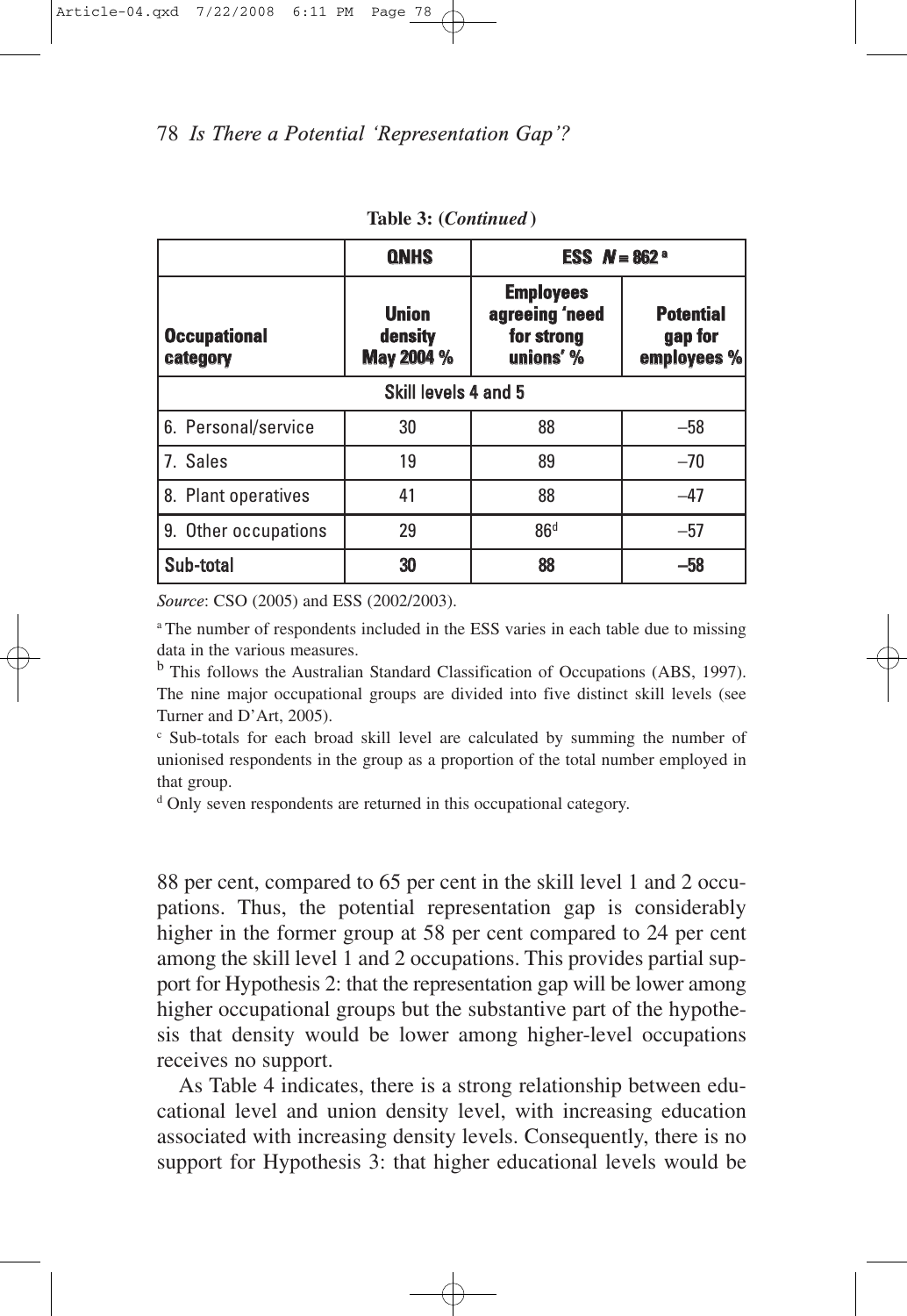|                          | <b>QNHS</b>                           | ESS $N = 871$                                                 |                                            |
|--------------------------|---------------------------------------|---------------------------------------------------------------|--------------------------------------------|
| <b>Educational level</b> | <b>Union</b><br>density<br>May 2004 % | <b>Employees</b><br>agreeing 'need<br>for strong<br>unions' % | <b>Potential</b><br>gap for<br>employees % |
| No education/primary     | 31                                    | 90                                                            | $-59$                                      |
| Lower secondary          | 33                                    | 84                                                            | $-51$                                      |
| Higher secondary         | 33                                    | 82                                                            | $-49$                                      |
| Post-leaving             | 36                                    | 72                                                            | $-36$                                      |
| Third level no degree    | 40                                    | 60                                                            | $-20$                                      |
| Third level degree+      | 38                                    | 62                                                            | $-24$                                      |

**Table 4: Union Density and Education**

associated with lower union density levels. On the other hand, the proportion of respondents agreeing with the need for strong unions is also directly related to education, with 90 per cent of respondents with no education/primary level education agreeing compared to 62 per cent of respondents with degree level education. Thus the potential representation gap is significantly higher among respondents with lower levels of education. This provides partial support for Hypothesis 3, which predicted that higher educational levels would be associated with a lower representational gap.

In the period 1994 to 2004, the decline in density levels was greater for males than females: 12 percentage points compared to 10 (Table 5). Indeed, the proportion of males and females in unions is almost equal in 2004. Nevertheless, 80 per cent of female respondents in the ESS survey believed that workers needed strong unions compared to 74 per cent of male respondents and the potential representation is also greater for females at 46 per cent compared to 39 per cent for males. Consequently there is no support for Hypothesis 4: that the decline in union density would be greater among females than males and the representation gap smaller for females than males.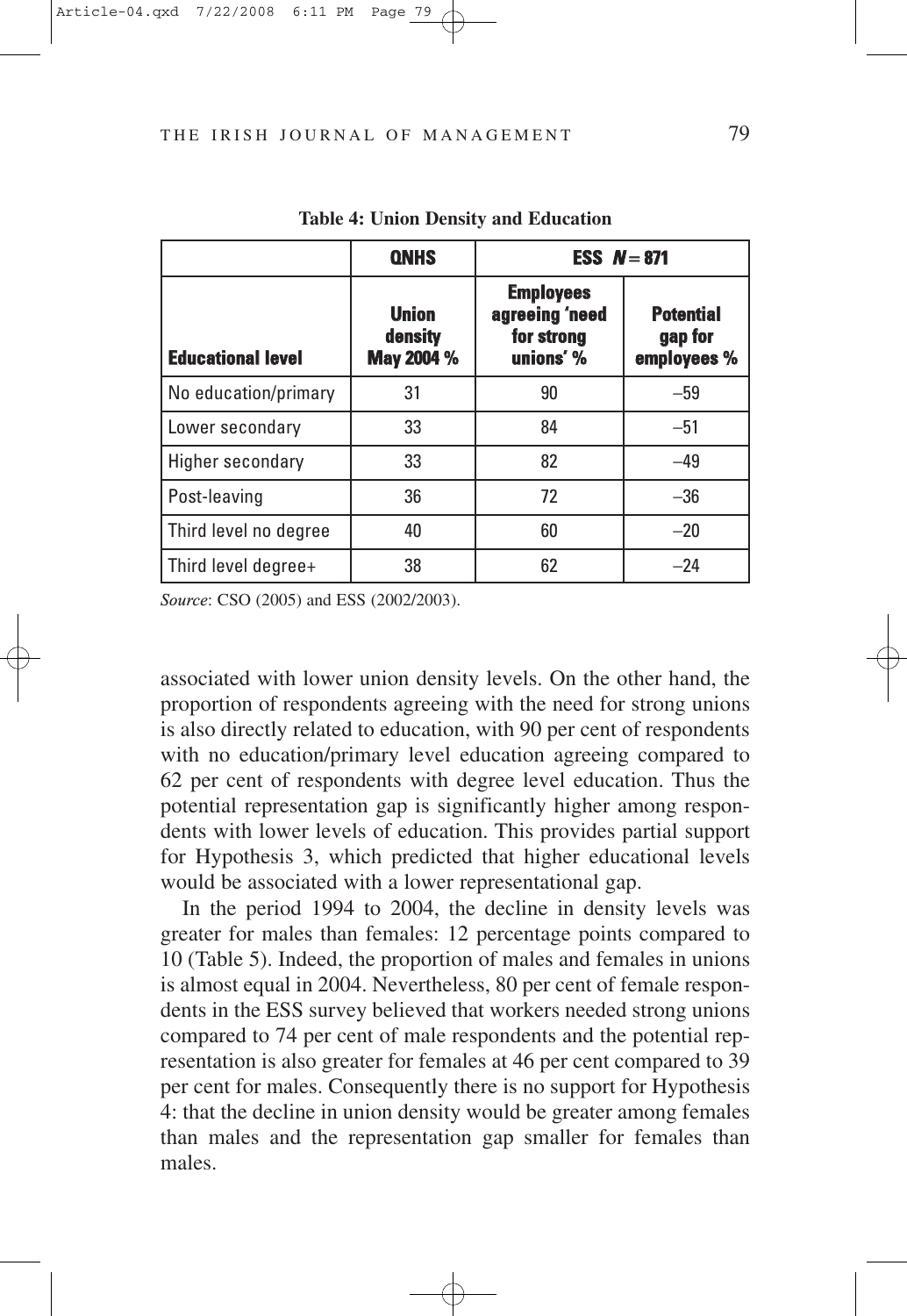|          | <b>QNHS</b>                           |                                                            | <b>ESS <math>N = 872</math></b>                               |                                            |
|----------|---------------------------------------|------------------------------------------------------------|---------------------------------------------------------------|--------------------------------------------|
|          | <b>Union</b><br>density<br>May 2004 % | <b>Change in</b><br>percentage<br>points 1994<br>to 2004 % | <b>Employees</b><br>agreeing 'need<br>for strong<br>unions' % | <b>Potential</b><br>gap for<br>employees % |
| Male     | 35                                    | $-12$                                                      | 74                                                            | $-39$                                      |
| l Female | 34                                    | $-10$                                                      | 80                                                            | -46                                        |

**Table 5: Union Density and Gender**

|                            | <b>QNHS</b>                           |                                                            | ESS $N = 871$                                                 |                                            |
|----------------------------|---------------------------------------|------------------------------------------------------------|---------------------------------------------------------------|--------------------------------------------|
| <b>Age</b><br><b>Group</b> | <b>Union</b><br>density<br>May 2004 % | <b>Change in</b><br>percentage<br>points 1994<br>to 2004 % | <b>Employees</b><br>agreeing 'need<br>for strong<br>unions' % | <b>Potential</b><br>gap for<br>employees % |
| $15 - 19$                  | 8                                     | $-12$                                                      | 79                                                            | $-71$                                      |
| $20 - 24$                  | 22                                    | $-11$                                                      | 90                                                            | $-68$                                      |
| $25 - 34$                  | 30                                    | $-17$                                                      | 71                                                            | $-41$                                      |
| $35 - 44$                  | 41                                    | $-13$                                                      | 73                                                            | $-32$                                      |
| $45 - 54$                  | 46                                    | $-6$                                                       | 82                                                            | $-36$                                      |
| $55 - 59$                  | 45                                    | $-10$                                                      | 85                                                            | $-40$                                      |
| $60 - 64$                  | 43                                    | $-6$                                                       | 72                                                            | $-29$                                      |
| $65+$                      | 21                                    | $-1$                                                       | 79                                                            | $-58$                                      |

**Table 6: Union Density and Age**

*Source*: CSO (2005) and ESS (2002/2003).

In general, decline in density levels is associated with age, with the greatest decline occurring in younger age categories rather than older categories (Table 6). The proportion of respondents in the younger age groups (aside from the 15 to 24 years category) agreeing with the need for strong trade unions is weaker compared to the older age categories. Yet, the potential representative gap is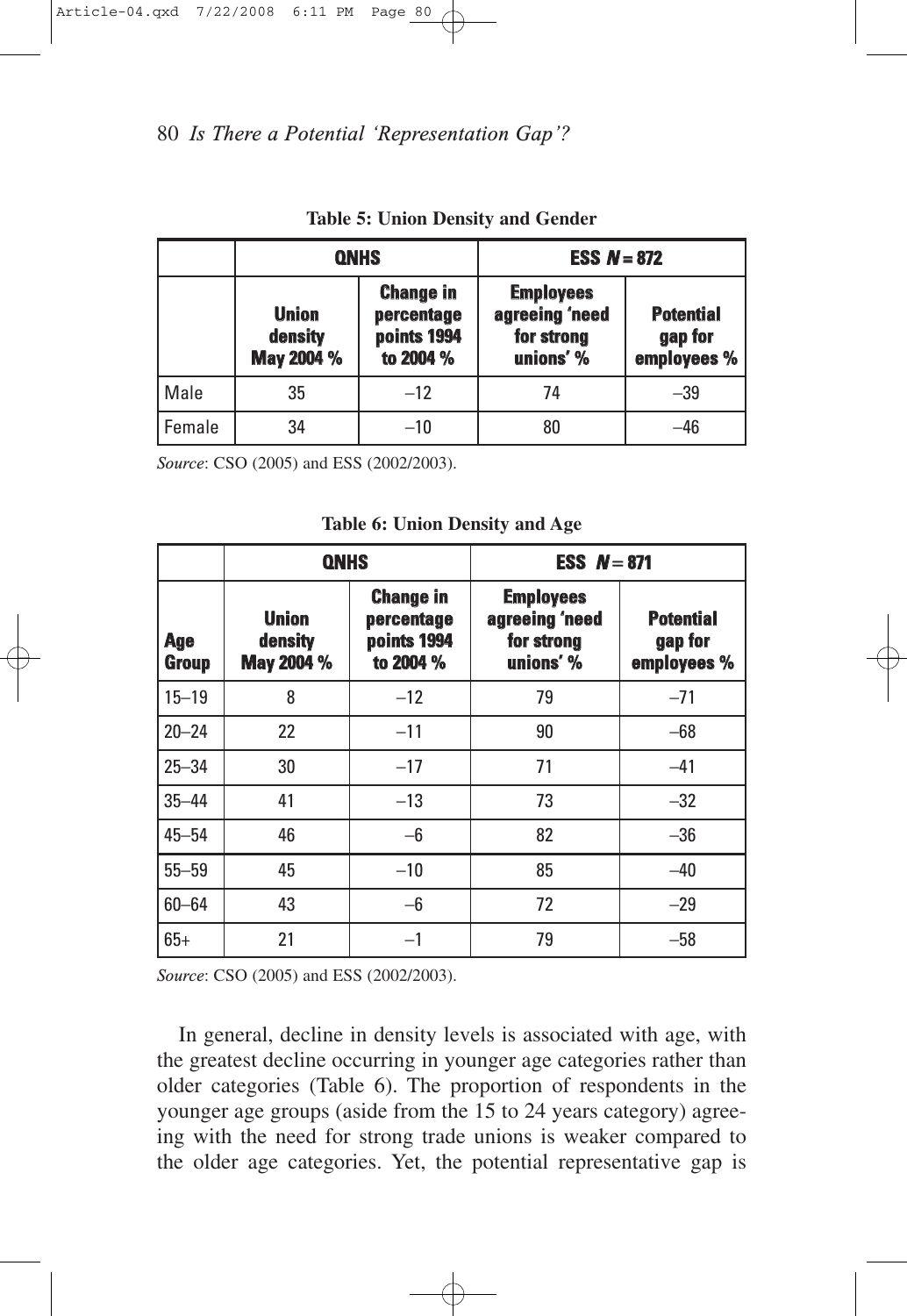significantly higher for younger age categories than older age categories. Consequently, there is support for the first part of Hypothesis 5: that union density decline would be greater among young workers, but no support for the prediction that the representation gap would smaller for younger workers.

#### **CONCLUSION**

Using CSO data for union density between 1994 and 2004 and the ESS survey, five hypotheses were examined. There was no support for Hypothesis 1: that the decline in union density would be greater among service workers or that the representation gap would be smaller for service workers compared with workers in other sectors of the economy. For Hypothesis 2 there was partial support that the representation gap would be lower among higher occupational groups. However, the substantive part of the hypothesis that density would be lower among higher-level occupations received no support. The narrower representation gap and higher union density among this group may be partly explained by their location in the public sector, where union availability and union joining are non-problematic. Again for Hypothesis 4 there was no support for the propositions that the decline in union density would be more pronounced among females or that the representation would be smaller for females than their male counterparts. Finally, the first part of Hypothesis 5, that the decline in union density would be greater among young workers, was confirmed. Yet there was no support for the prediction that the representation gap would be smaller for younger workers.

Overall, the evidence from the ESS indicates substantial agreement among employees with the need for strong trade unions. In total, 77 per cent of employees agreed that unions are a necessary protection at work. This indicates a significant gap between these attitudes and the union density level of 34 per cent in 2004. The potential representation gap is particularly high in private sector services among younger workers in low skill occupations. How can these gaps be explained? Elsewhere we have argued that employer opposition is a significant factor in the decline of private sector union density levels (D'Art and Turner, 2005b). The absence of a trade union in the workplace and employer opposition to recognising a trade union removes any real choice of union membership for many workers.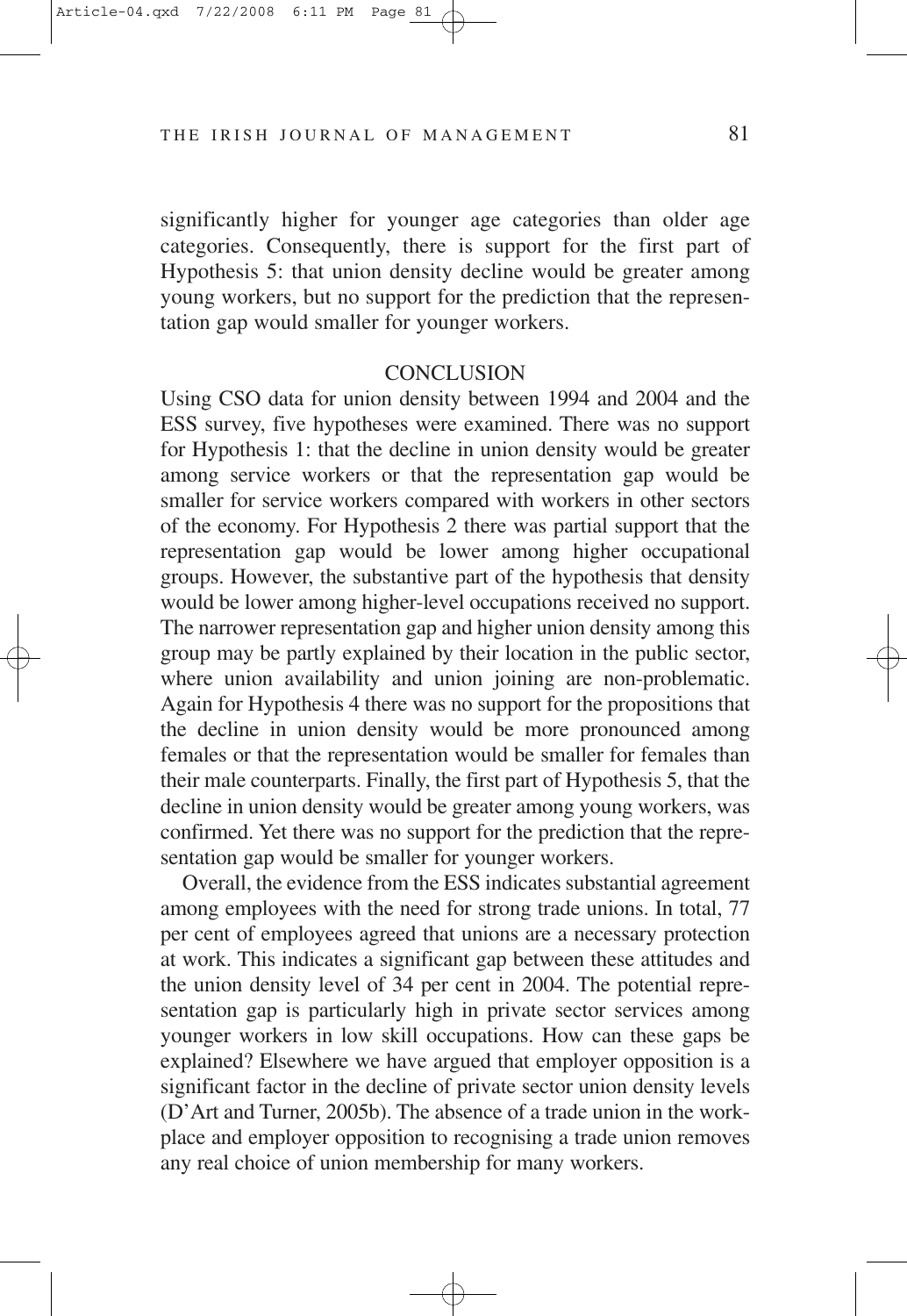One way to close the representation gap is to seek changes to the 2001 Industrial Relations Amendment Act to allow speedy and clear determinations in cases of disputed recognition. Equally important is the need for trade unions to regularly conduct organising campaigns in both existing unionised and non-union firms. A strategy of union organising requires committed and active union shop stewards/union representatives on the shop floor. It is possible that union organisation at shop-floor level may have weakened in recent years, particularly in the private sector. This may be a consequence of bargaining at national level and increased employer opposition. For example, research indicates that only 24 per cent of non-union members employed in unionised companies were ever asked to join a union, while the remaining 76 per cent had never been approached to consider union membership (Geary, 2006). Attempts by trade unions to address the representation gap must rely on the organising skills of union officials and the activism of shop-floor union members. In that event the strength of shop-floor organisation and activism will be a critical factor in closing the union representation gap.

#### REFERENCES

- Australian Bureau of Statistics (ABS) (1997) *Australian Standard Classification of Occupations* (Second Edition), ABS Cat. No. 1220.0, Canberra.
- Bain, G.S. and Price, R. (1983) 'Union Growth: Dimensions, Determinants and Destiny', in G.S. Bain (ed), *Industrial Relations in Britain,* Oxford: Basil Blackwell.
- Booth, A. (1986) 'Estimating the Probability of Trade Union Membership: A Study of Men and Women in Britain', *Economica*, Vol. 53, No. 209, pp. 41–61.
- Briskin, L. and McDermott, P. (1993) *Women Challenging Unions: Feminism, Democracy and Militancy*, Toronto: University of Toronto Press.
- Bryson, A. and Gomez, R. (2005) 'Why Have Workers Stopped Joining Unions? The Rise in Never-Membership in Britain', *British Journal of Industrial Relations*, Vol. 43, No. 1, pp. 67–92.
- Central Statistics Office (CSO) (2005) *Quarterly National Household Survey: Union Membership 1994 to 2004*, Cork: Central Statistics Office.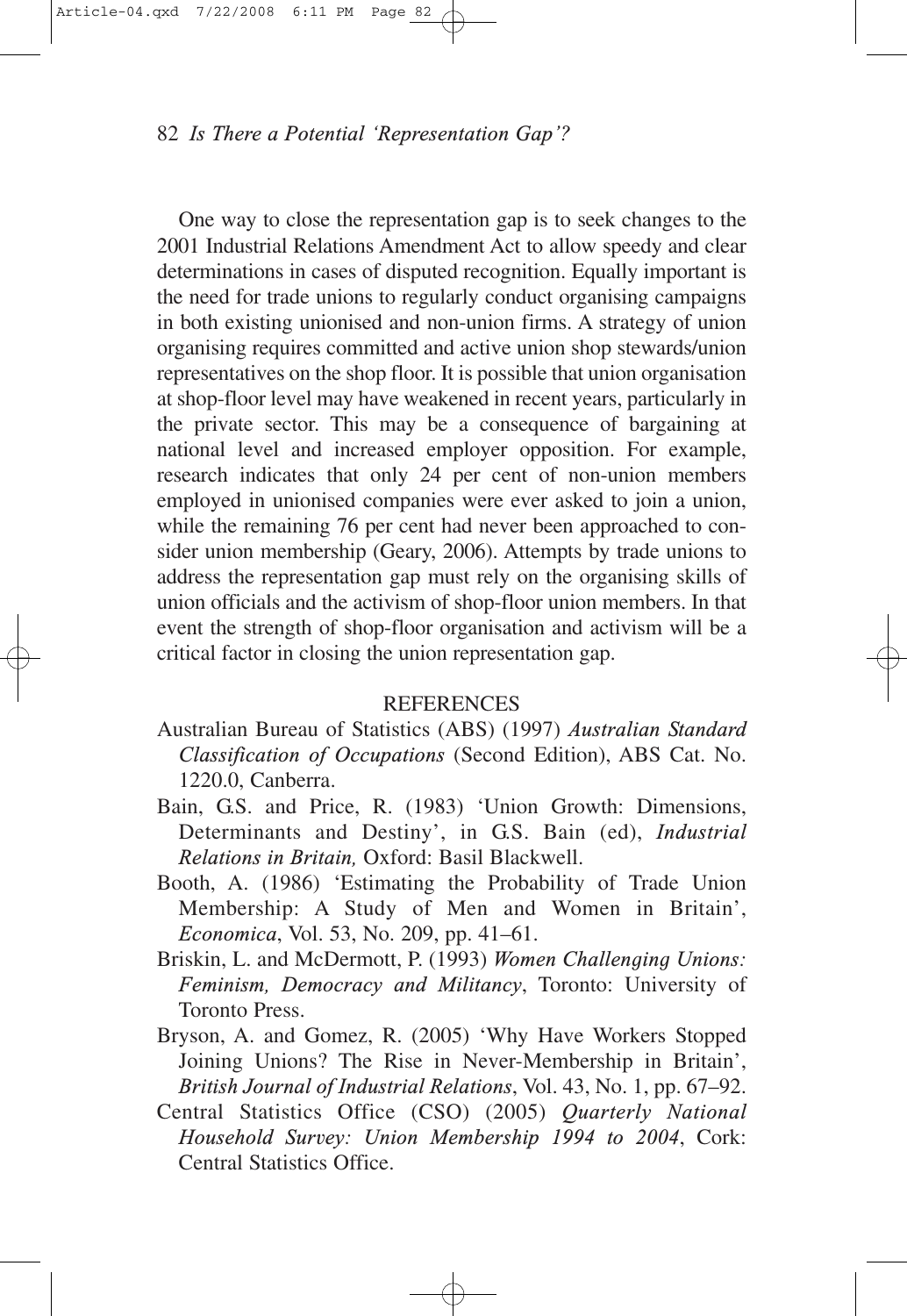- Cully, M., Woodland, S., O'Reilly, A. and Dix, G. (1999) *Britain at Work: As Depicted by the 1998 Workplace Employee Relations Survey*, London: Routledge.
- D'Art, D. and Turner, T. (2002) 'The Decline of Worker Solidarity and the End of Collectivism?', *Economic and Industrial Democracy*, Vol. 23, No. 1, pp. 7–34.
- D'Art, D. and Turner, T. (2003) 'Union Recognition in Ireland: One Step Forward or Two Steps Back?', *Industrial Relations Journal*, Vol. 34, No. 3, pp. 226–240.
- D'Art, D. and Turner, T. (2004) 'Union Growth and Recognition: The Irish Case in a Comparative Context', in J. Lind, H. Knudsen and H. Jorgensen (eds), *Labour and Employment Regulation in Europe*, Brussels: P.I.E.-Peter Lang.
- D'Art, D. and Turner, T. (2005a) 'Political Participation and Trade Union Membership: Strengthening Democracy in the European Union?', Working Paper Research Series: Paper No. 05/05, Department of Personnel and Employment Relations, University of Limerick.
- D'Art, D. and Turner, T. (2005b) 'Union Recognition and Partnership at Work: A New Legitimacy for Irish Trade Unions?', *Industrial Relations Journal*, Vol. 36, No. 2, pp. 121–139.
- D'Art, D. and Turner, T. (2006a) 'New Working Arrangements: Changing the Nature of the Employment Relationship?', *International Journal of Human Resource Management*, Vol. 17, No. 3, pp. 523–538.
- D'Art, D. and Turner, T. (2006b) 'Union Organising, Union Recognition and Employer Opposition: Case Studies of the Irish Experience', *Irish Journal of Management*, Vol. 26, No. 2, pp. 165–184.
- Deery, S. and De Cieri, H. (1991) 'Determinants of Trade Union Membership in Australia', *British Journal of Industrial Relations*, Vol. 29, No. 1, pp. 51–73.
- Disney, R. (1990) 'Explanations of the Decline in Trade Union Density in Britain: An Appraisal', *British Journal of Industrial Relations*, Vol. 29, No. 2, pp. 165–177.
- Ebbinghaus, B. and Visser, J. (1999) 'When Institutions Matter: Union Growth and Decline in Western Europe, 1950–1995', *European Sociological Review*, Vol. 15, No. 2, pp. 135–158.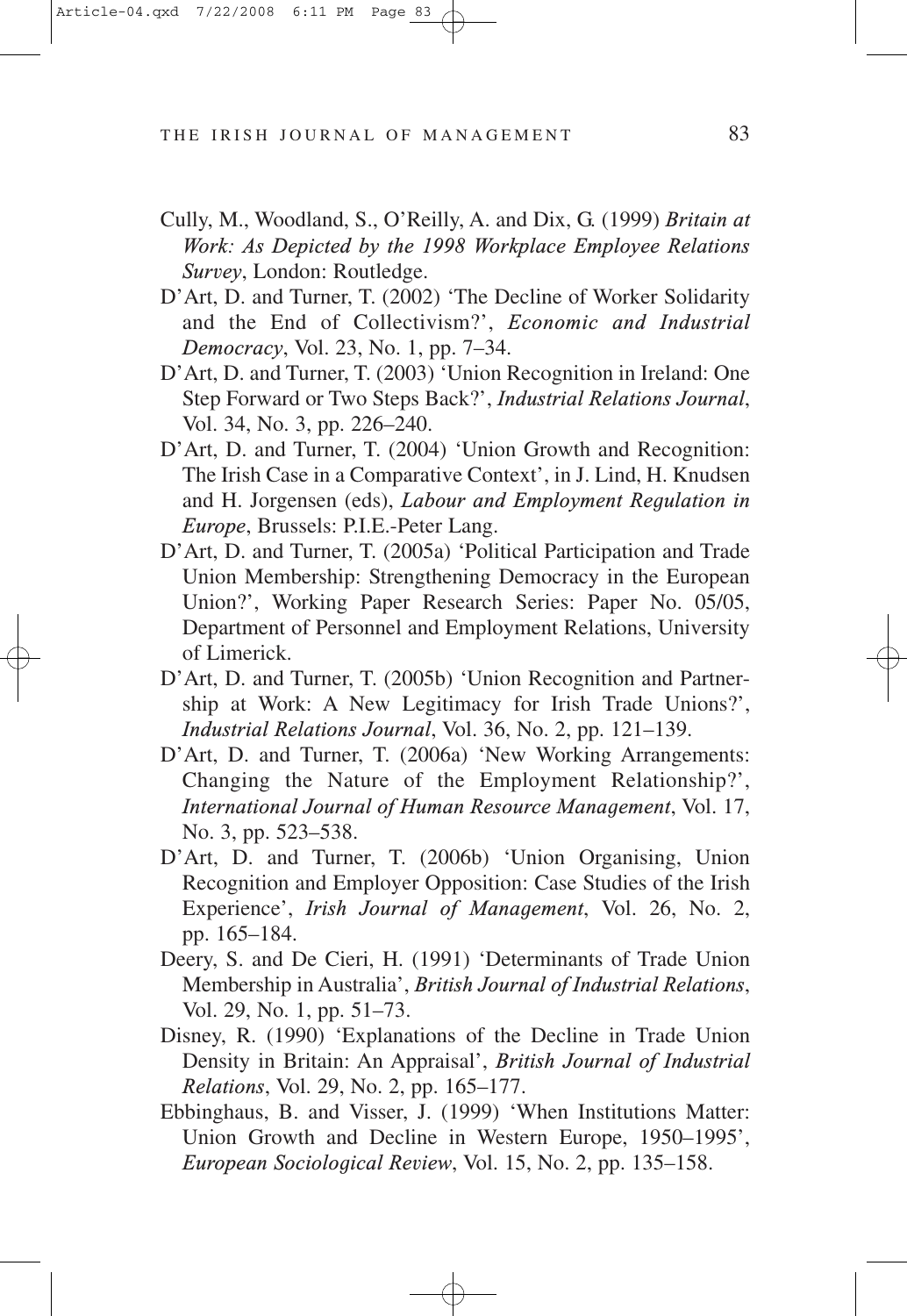- Ebbinghaus, B. and Visser, J. (2000) *Trade Unions in Western Europe Since 1945*, London: Macmillan.
- European Commission (2003) 'Employment in Europe 2003 Recent Developments and Prospects', Cat. No. KE-AH-03-001, available at: <http://ec.europa.eu/employment\_social/publications/ 2004/keah03001\_en.html> [Accessed 17 June 2008].
- European Social Survey (2002/2003), *European Social Survey*, available from the Norwegian Social Science Data Service: <http://ess.nsd.uib.no> [Accessed 17 June 2008].
- Fiorito, J., Gallagher, D. and Greer, C. (1986) 'Determinants of Unionism: A Review of the Literature', *Research in Personnel and Human Resource Management*, Vol. 4, pp. 269–306.
- Forest, A. (1993) 'A View from Outside the Whale: the Treatment of Women and Unions in Industrial Relations', in L. Bristin and P. McDermott (eds), *Women Challenging Unions*: *Feminism, Democracy and Militancy*, Toronto: University of Toronto Press.
- Geary, J. (2006) 'Employee Voice in the Irish Workplace: Status and Prospect', in P. Boxall, P. Haynes and R. Freeman (eds), *What Workers Say: Employee Voice in the Anglo-American World*, Ithaca, NY: Cornell University Press.
- Green, F. (1990) 'Trade Union Availability and Trade Union Membership in Britain', *The Manchester School*, Vol. LVIII, No. 4, pp. 378–394.
- Hyman, R. (2005) 'Trade Unions and the Politics of the European Social Model', *Economic and Industrial Democracy*, Vol. 26, No. 1, pp. 9–40.
- Hyman, R. and Price, R. (eds) (1983) *The New Working Class? White Collar Workers and Their Organisations*, London: Macmillan.
- Irish Business and Employers' Confederation (IBEC) (2003) 'New Approach Needed to Framing Employment Legislation', Press Release, Dublin, 11 July.
- Kaufman, B. (2001) 'The Future of US Private Sector Unionism: Did George Barnett Get It Right After All?', *Journal of Labour Research*, Vol. 22, No. 3, pp. 433–458.
- Klandermans, B. (1992) 'Trade Union Participation', in J.F. Hartley and G.M. Stephenson (eds), *Employment Relations: The Psychology of Influence and Control at Work*, Oxford: Blackwell Publishing.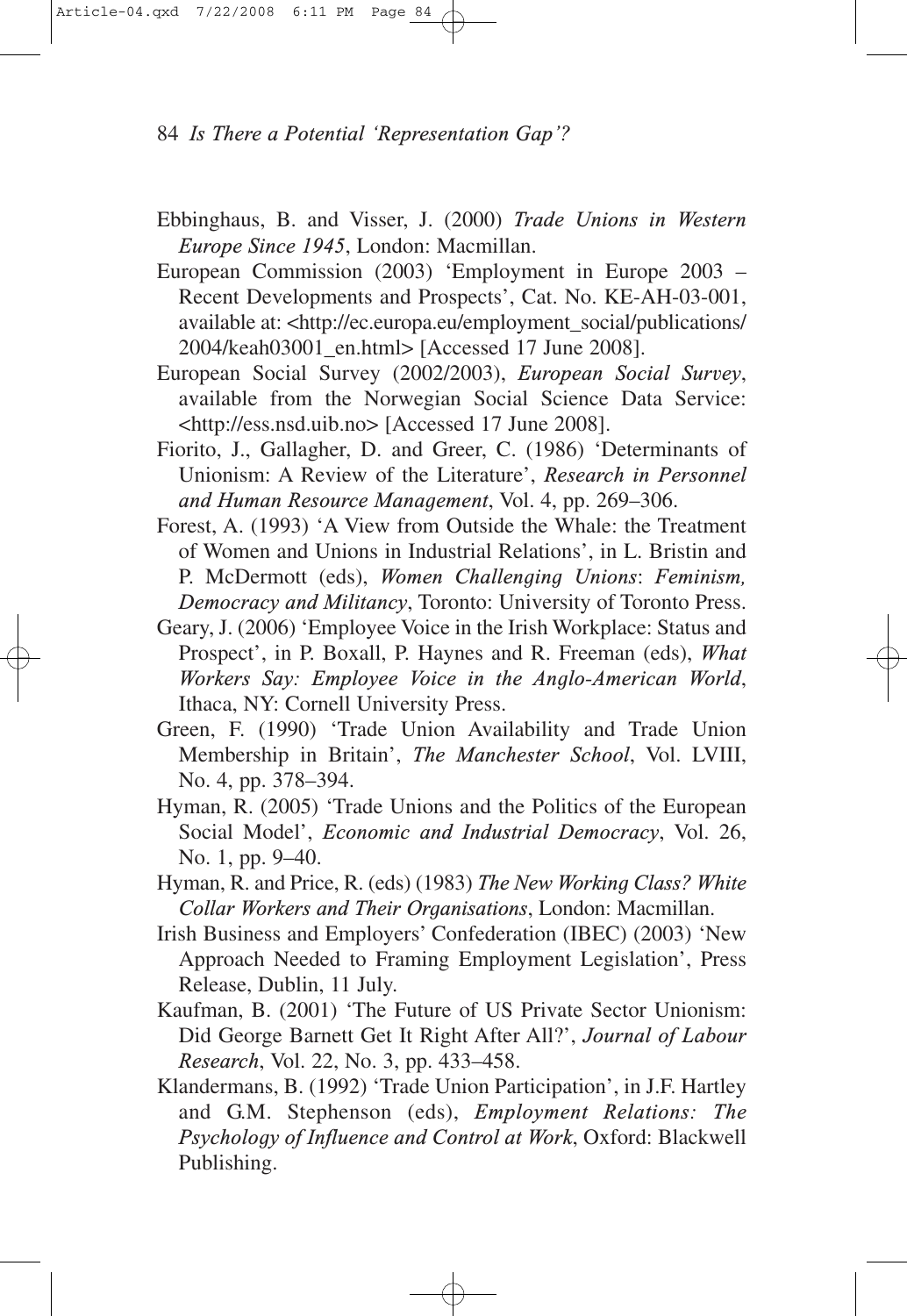- Lash, S. and Urry, J. (1987) *The End of Organized Capitalism*, Oxford: Polity Press.
- Lawrence, E. (1994) *Gender and Trade Unions*, London: Taylor and Francis Ltd.
- Lockwood, D. (1966) *The Blackcoated Worker*, London: Unwin University.
- Millward, N., Stevens, M., Smart, D. and Hawes, W. (1992) *Workplace Industrial Relations in Transition*, Aldershot: Dartmouth Publishing Company.
- Premack, S. and Hunter, J. (1988) 'Individual Unionisation Decisions', *Psychological Bulletin*, Vol. 103, No. 2, pp. 223–234.
- Radcliff, B. (2006) 'Class Organisation and Subjective Well-Being: A Cross-National Analysis', *Social Forces*, Vol. 84, No. 1, pp. 514–530.
- Schur, L. and Kruse, L. (1992) 'Gender Differences in Attitudes towards Trade Unions', *Industrial and Labor Relations Review*, Vol. 46, No. 1, pp. 89–102.
- Smith, D. (1981) 'Women and Trade Unions: The US and British Experience', *Resources for Feminist Research*, Vol. 10, No. 2, pp. 47–61.
- Towers, B. (1997) *The Representation Gap: Change and Reform in the British and American Workplac*e, Oxford: Oxford University Press.
- Turner, T. and D'Art, D. (2003) 'The Feminization of Irish Trade Unions: Involvement, Solidarity and the Relevance of Gender', *Women in Management Review*, Vol. 18, No. 5, pp. 228–235.
- Turner, T. and D'Art, D. (2005) 'Is There a New Knowledge Economy in Ireland? An Analysis of Recent Occupational Trends', Working Paper Research Series: Paper No. 07/05, November 2005, Department of Personnel and Employment Relations, University of Limerick.
- Valkenburg, B. (1996) 'Individualization and Solidarity: The Challenge of Modernization' in P. Leisink, J. Van Leemput and J. Vilrokx (eds), *The Challenges to Trade Unions in Europe*, Cheltenham: Edward Elgar.
- Verma, A. and Kochan, T. (2004) *Unions in the 21st Century: An International Perspective*, New York, NY: Palgrave Macmillan.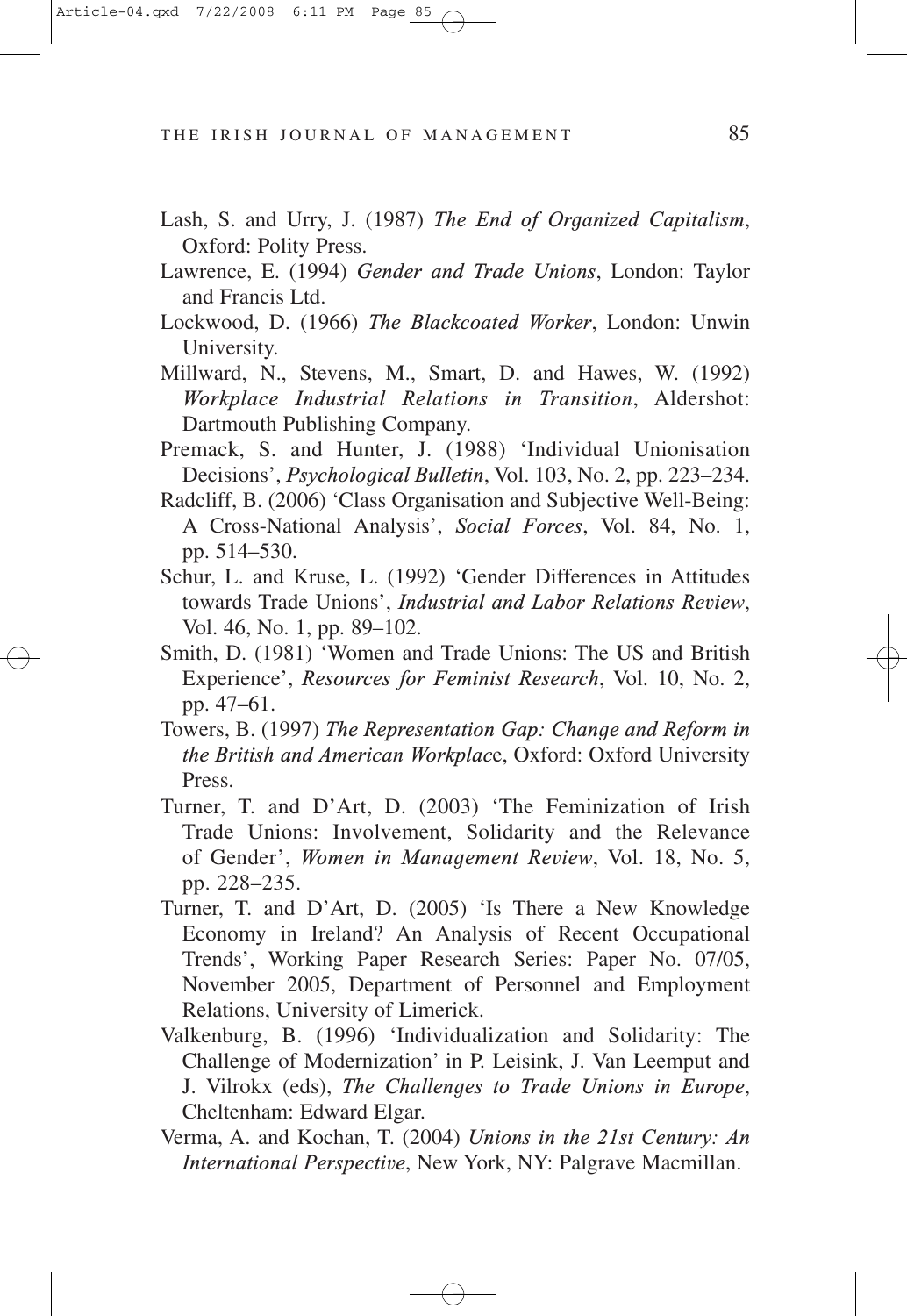- Wajcam, J. (2000) 'Feminism Facing I.R. in Britain', *British Journal of Industrial Relations*, Vol. 38, No. 2, pp. 183–201.
- Walters, S. (2002) 'Female Part-Time Workers' Attitudes to Trade Unions in Britain', *British Journal of Industrial Relations*, Vol. 40, No. 1, pp. 49–68.
- Wheeler, H. and McClendon, J. (1991) 'The Individual Decision to Unionize' in G. Strauss, D. Gallagher and J. Fiorito (eds), *The State of the Unions*, Madison, WI: Industrial Relations Research Association.
- Winslow, C. and Bramer, W. (1994) *FutureWork: Putting Knowledge to Work in the Knowledge Economy*, New York, NY: The Free Press.
- Zoll, R. (1996) 'Modernization, Trade Unions and Solidarity' in P. Leisink, J. Van Leemput and J. Vilrokx (eds), *The Challenges to Trade Unions in Europe*, Cheltenham: Edward Elgar.
- Zuboff, S. (1988) *In the Age of the Smart Machine: The Future of Work and Power*, New York, NY: Basic Books.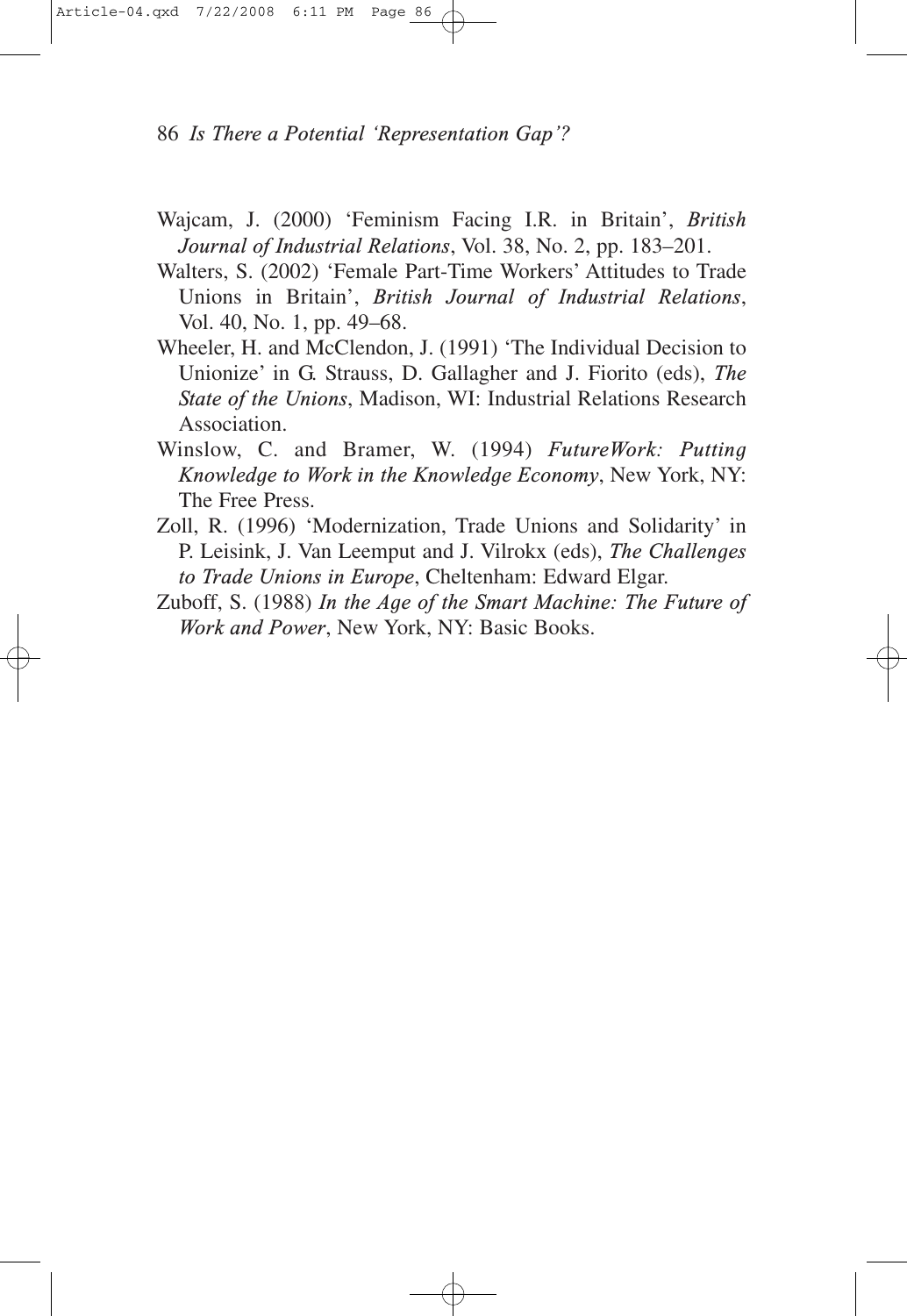# **The Evolution and Transformation of Networks: A Study of Private Health Insurance in Ireland**

●●●●●●●●●●●●●●●●●●●

B REDA M C C ARTHY \*

# ABSTRACT

The focus of this research is the process of network evolution and transformation in health insurance. It uses network theory to express the dynamics of change in the private health insurance market and it emphasises the structural features of density and sparseness, as well as relational features of strength and weakness of the ties. The study found that the network was characterised by high centrality, high density and weak ties, and cost efficiency was a key outcome. The study concludes that there needs to be an optimal portfolio of both strong and weak ties, in that together they enable information exchange, knowledge-building and innovation.

*Key Words***:** Private health insurance; Weak ties; Strong ties; Networks.

## **INTRODUCTION**

This study describes the evolution and transformation of private health insurance (PHI) in Ireland using social network constructs. To date, there has been little or no study of Irish PHI from a network perspective. In the network school of thought, it is argued that the performance of firms depends on their ability to develop relationships

> *\*Department of Marketing, James Cook University, Townsville, Queensland, Australia*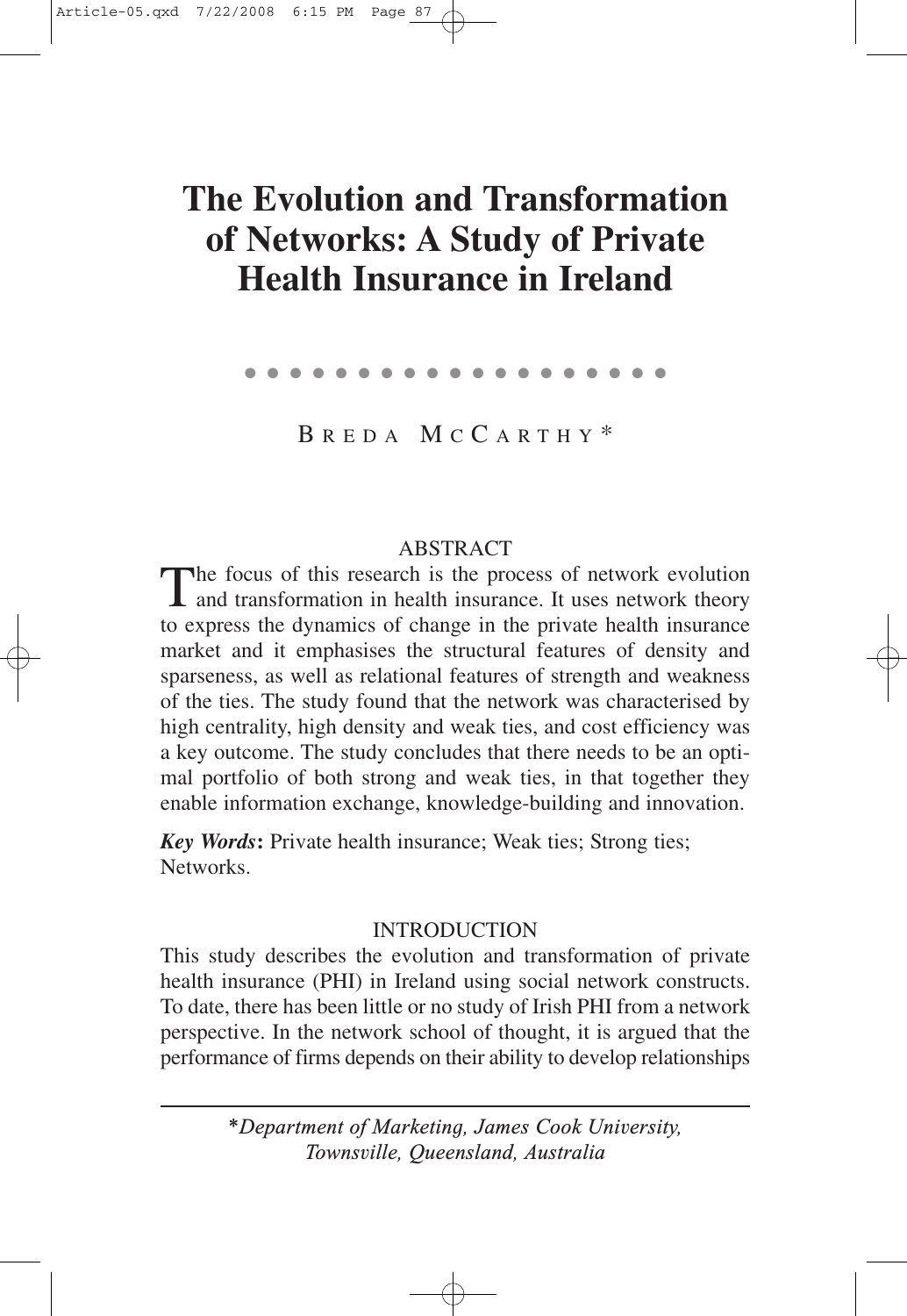and to cooperate with other actors (Hakansson and Snehota, 1995). Social network theorists recognise that market exchanges are embedded in, and defined by, complex social processes; for instance, trust is critical in networks (Morgan and Hunt, 1994). A related body of literature on supply chain management (Harland, 1996; Dabholkar and Neeley, 1998) emphasises the need for a move from an adversarial, arms-length perspective to a long-term, relationship-orientated view of inter-firm relationships.

## CHARACTERISTICS OF THE IRISH HEALTHCARE AND PRIVATE HEALTH INSURANCE SECTORS

Health systems can be structured in different ways and, as a consequence, different kinds of private health insurance networks emerge.

The Irish health system is a mixture of a universal public health system and a fee-based private system. PHI arrangements in Ireland are complementary (covering services excluded by the state) and supplementary (for faster access to non-crucial services and better amenities). Today, an estimated 52 per cent of the Irish population have private health insurance; this figure is quite striking given the full entitlement to public hospital care. A range of policies exist to ensure affordability of PHI, such as tax relief and subsidies on public pay-beds for private patients (Health Insurance Authority, 2005a). People buy health insurance because it frequently improves the individual's choice over health providers, treatments and timing of care (OECD, 2004).

The key features (OECD, 2004) of the Irish voluntary health insurance system are community-rated premiums, open enrolment, minimum benefit and lifetime cover.<sup>1</sup> VHI, a state-owned company, was the sole provider of insurance prior to 1997. After the Irish market was opened up to competition, BUPA entered the market in 1997 (subsequently taken over by Quinn Healthcare), and VIVAS Health entered the market in 2004. The market leader's share of the market fell, but it remains a dominant player with an estimated 75 per cent share of the market. A risk equalisation scheme was implemented in 2006 by the Irish government, almost ten years after the market was opened to competition. It is a government response to the strong incentives of new entrants to select healthier enrollees,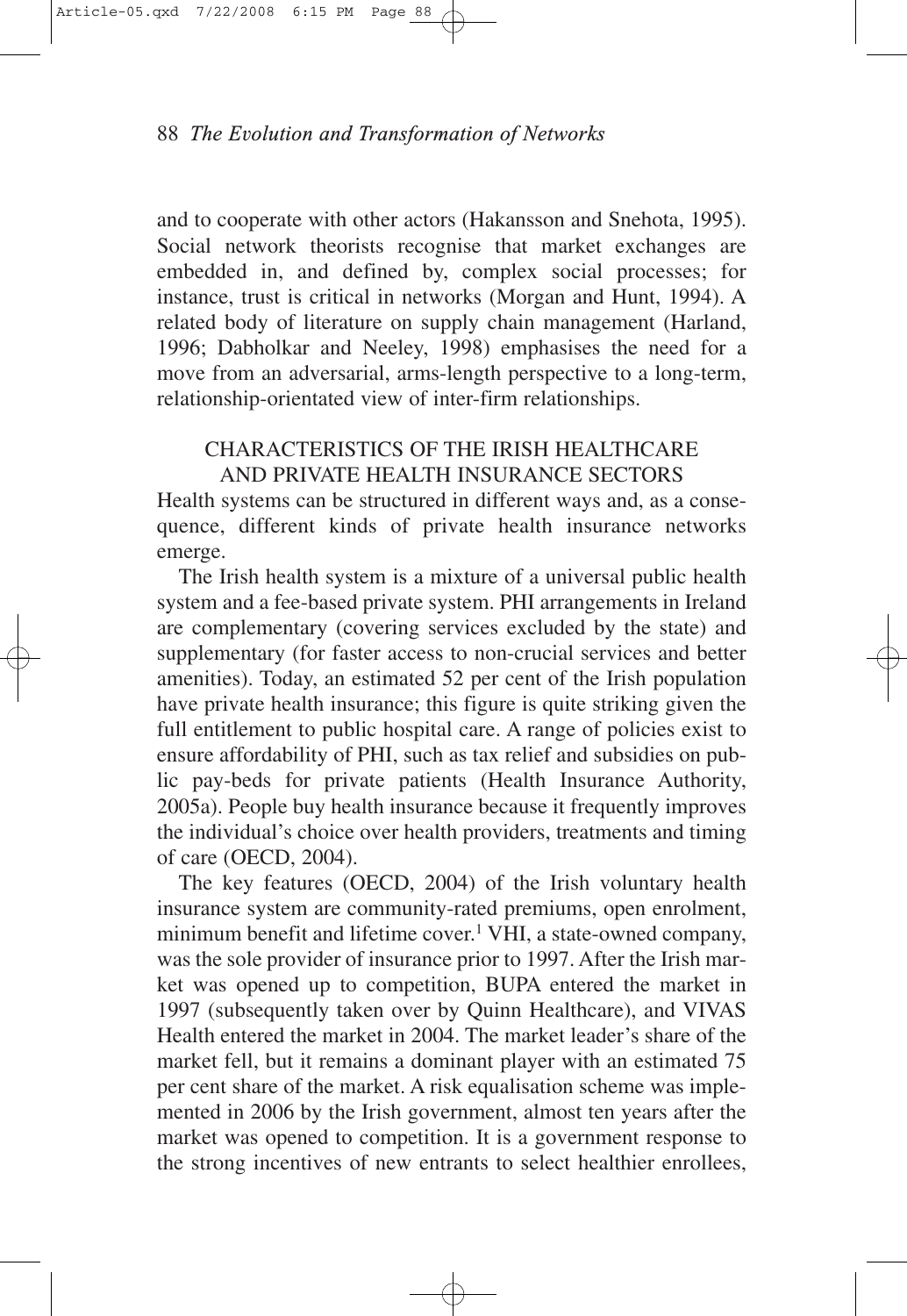leaving the incumbent with the burden of claims (Health Insurance Authority, 2005b). According to the OECD (Columbo and Tapay, 2004: 208), risk equalisation is designed to prevent 'unfair competition'. It involves transfer payments from one insurer to another and is designed to 'neutralize differences in insurers' costs due to variations in the health status of its members' (Worz and Foubister, 2005: 27).

The opening up of the market intensified competition and stimulated the design of new products. New entrants have to cover operating costs and meet shareholder expectations (i.e. the need to maintain prudential reserves, invest, reward entrepreneurial risktaking and remunerate capital appropriately). Insurers are expected to compete on the basis of providing the best coverage at the lowest cost. A price following strategy is evident, with the market leader setting the premium and other companies following by charging a similar, albeit marginally lower, price (Health Insurance Authority, 2003). PHI contracts contain highly technical information and cover every conceivable medical treatment. They include:

- technical charges (e.g. charges for theatre, disposables and diagnostic tests)
- accommodation (e.g. daily rates for private beds)
- salaries (e.g. consultants)

Insurers are obliged to pay the professional fee directly to the hospital consultants. From the insurer's perspective, clinicians have little incentive to minimise costs. Clinicians are not always aware of, or responsible for, the economic consequences of their medical decisions (Doyle, 2006). However, Doyle (2006) found that if hospital managers enter into dialogue with clinicians and involve them in new management accounting practices, then that helps change attitudes.

In many healthcare systems, hospital costs are driven by rates of utilisation, increases in bed capacity, labour costs, the cost of pharmaceuticals, regulatory compliance, clinical equipment and information technology. Cost structures vary across hospitals depending on clinical research, teaching status and provision of specialised services (Robinson, 2003). The Irish healthcare system is heavily biased towards hospitalisation (OECD, 1990), although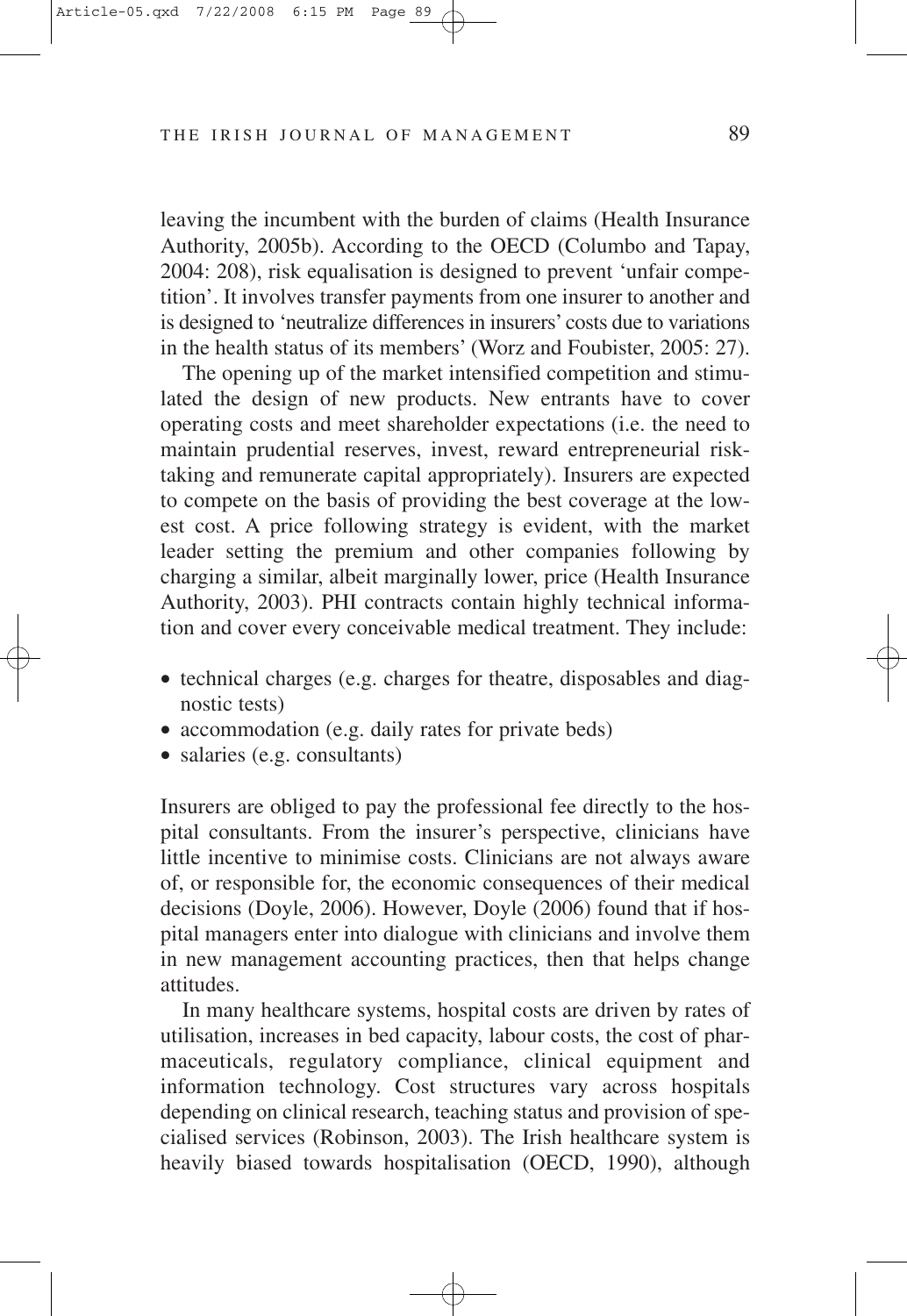government policy aims to refocus on primary care and strengthen the role of the general practitioner.

## NETWORK THEORY AND RATIONALE FOR ADOPTING A SOCIAL NETWORK PERSPECTIVE

The network concept in industrial marketing theory was developed in the 1980s by researchers in the IMP (industrial marketing and purchasing) school of thought (see Thorelli, 1986; Hakansson, 1987; Axelsson and Easton, 1992; Hakansson and Snehota, 1995).

A network consists of actors who control resources and perform activities (Hakansson and Snehota, 1995). In networks, resources exchanged between actors include capital, information, advice, emotional support and legitimacy signals (Heracleous and Murray, 2001). Network structures bring benefits: enhancing learning (Knight, 2002); increasing innovation (Baker, 1992; Araujo and Easton 1996; Ahuja, 2000); and decreasing transaction costs and reducing uncertainty (Heracleous and Murray, 2001). However, there are also limitations such as insecurity and the risk of hold-up (see Alter and Hage (1993) for a summary). Actors are vulnerable to risk, yet many forces reduce the risk of opportunism (Lindberg et al., 1991), such as contracts and the need to maintain one's reputation, as well as trust (Morgan and Hunt, 1994).

Research into networks is motivated by dissatisfaction with the atomistic view of economic actors (Granovetter, 1985), the view that exchange is driven by pure economic motives and social relations are set aside (Rangan, 2000). There is a body of literature on healthcare networks (Boonekamp, 1994; van Raak et al., 2002) that are particularly effective in the area of community-based health and social services (van Raak et al., 2002; Provan et al., 1995). While the interests of the provider and those of the insurer are not aligned, scholars propose that insurers and clinicians would benefit from the adoption of a partnership approach to healthcare (Berry et al., 2006).

## KEY DEBATE IN THE LITERATURE: STRONG AND WEAK TIES, DENSE AND SPARSE TIES

A central debate in the literature is whether ties between actors in networks should be sparse and weak (Granovetter, 1973; Burt 1992)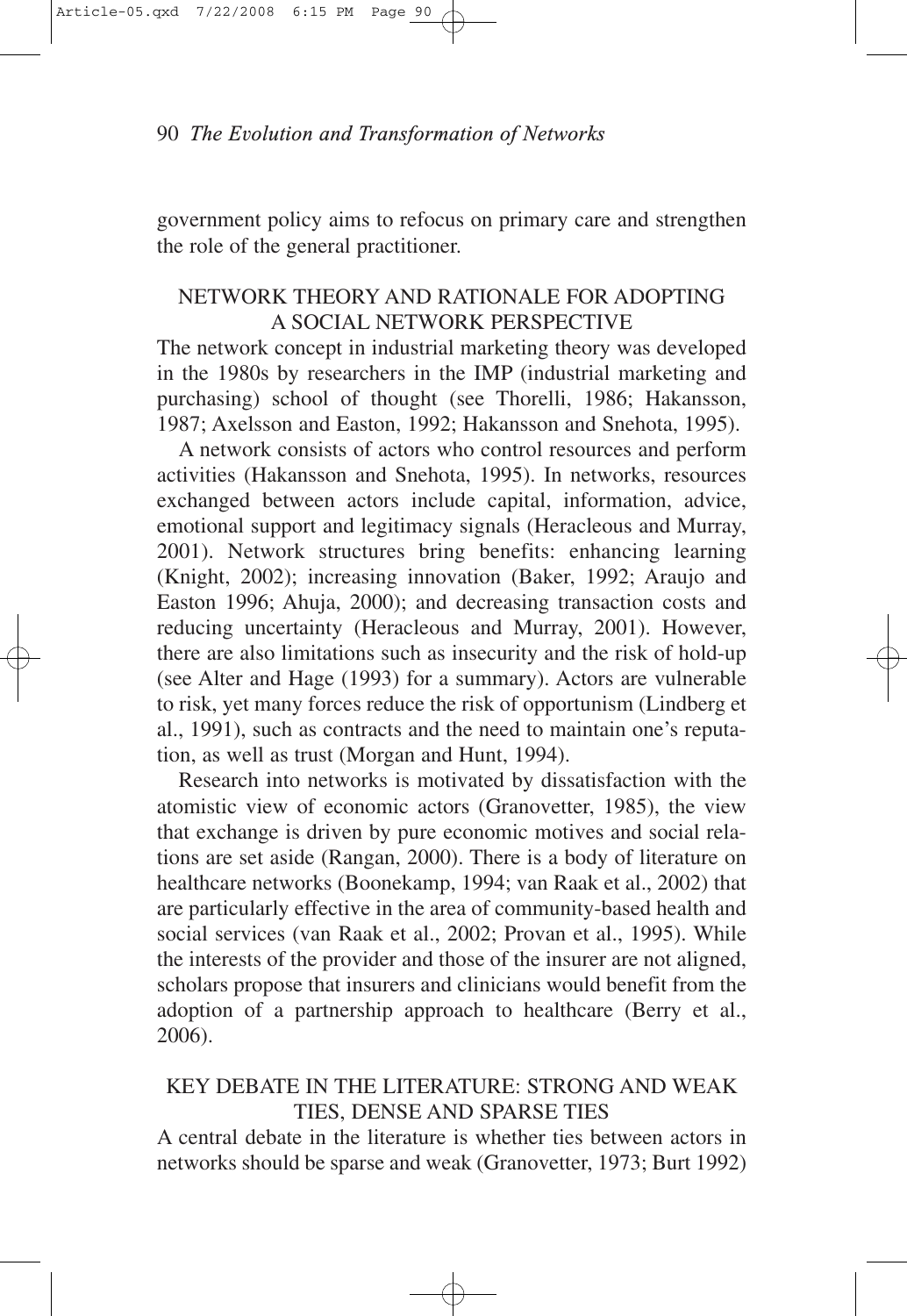or dense and strong (Coleman, 1988; Gilsing and Nooteboom, 2005). According to Granovetter (1973: 1361), in personal networks there are four dimensions of strength: amount of time, emotional intensity, intimacy (or mutual confiding) and reciprocal services. Granovetter's (1973) 'strength of weak ties' thesis shows how, in personal networks, weak ties (i.e. acquaintances) as opposed to strong ties (i.e. family and friends) yield a greater variety of information. Granovetter (1973) found that job seekers tend to search for job openings through acquaintances. While actors with strong ties tend to be strongly motivated to help each other, weak ties should not be overlooked because distant contacts are privy to information that one's immediate circle does not have. They play a crucial role in job searches, social mobility and in the diffusion of innovation. Nooteboom (1999) has put forward a similar argument, claiming that weak ties (sporadic contacts) can lead to greater 'cognitive distance' (i.e. different ways of seeing, interpreting and dealing with the world).

The literature has produced counter-arguments, arguing that strong ties (intense and long-lasting ties) may be needed for the exchange of complex knowledge (Uzzi, 1997). In a business context, strength has been equated with long duration and high frequency of interaction, and with trust, openness and a willingness to share information and coordinate activities (Gilsing and Nooteboom, 2005). Uzzi's (1997) study of the clothing industry is an excellent example of how benefit is derived from strong ties, even though the industry itself is characterised by intense price competition. Uzzi's (1999) study on small business lending found that networks promote the transfer of private information (i.e. information that is restricted and unique). Uzzi (1999) concluded that small firms that form social attachments with lenders receive lower interest rates on loans. In a similar vein, other writers argue that value creation, associated with product innovation, occurs through social capital within the firm (Tsai and Ghoshal, 1998; Tsai, 2002). Although time and energy is expended in setting up and maintaining strong ties, it is implicit in the literature that the benefits outweigh the costs.

It has also been proposed that optimal networks consist of both strong and weak ties (Uzzi, 1996; Giuffre, 1999). The weak ties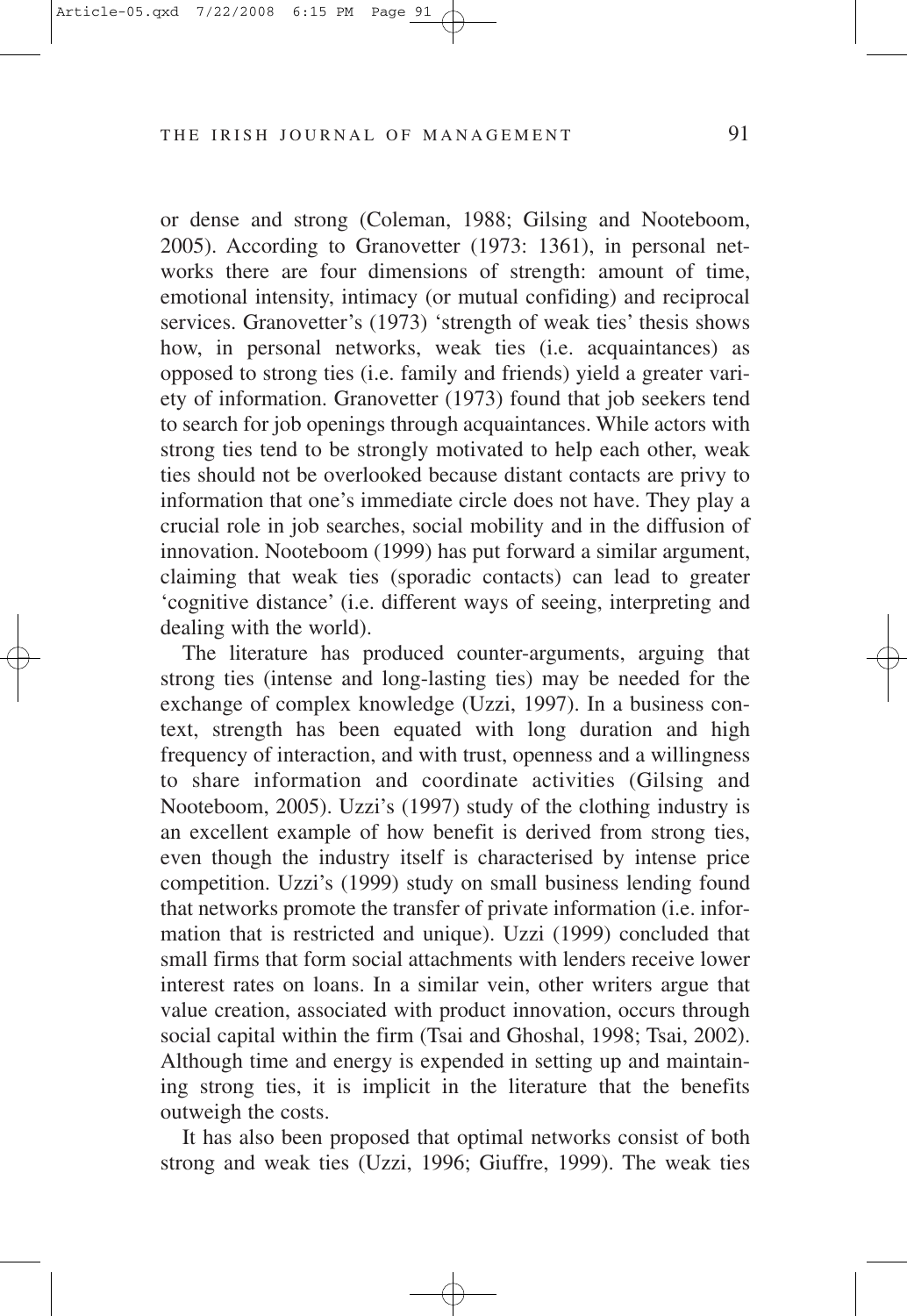assist in bringing new information into the network, while strong ties support the knowledge creation processes that embed strategic capabilities into the network (Pavlovich, 2003). In the context of PHI, strong ties could facilitate knowledge transfer in relation to clinical best practice and quality management.

Density is defined as the number of direct ties in relation to the total possible number of direct ties (Granovetter, 1985). Density refers to how many actors are connected; it means that all actors have multiple partnerships (Gilsing and Nooteboom, 2005) and thus it gives rise to redundant ties (Hagedoorne and Duysters, 2002). In a dense structure where all actors have multiple partnerships, much of the information circulating is redundant – each person knows what everyone else knows. Density can force organisations towards conformity (Di Maggio and Powell, 1983) as institutional values are diffused within networks. Density, according to Coleman (1988), helps build up reputation, social norms, social control and sanctions. Highly dense networks, through tight information exchanges and the circulation of institutional norms or rules of behaviour, give rise to strong constraints on focal organisations (Pavlovich, 2003).

In the context of health insurance, the Irish network is a dense one. For instance, the market leader has contracts with all hospitals. There is little desire to exclude hospitals from the network since the insurer is eager to avoid the opprobrium that results from denying patients freedom of choice; network exclusion would mean patients would have to travel for care, giving rise to geographical barriers to health access. A major weakness of this system is that it limits selective contracting. Under selective contracting, insurers negotiate agreements with certain doctors, hospitals and healthcare providers to supply a range of services at reduced cost. In a case study of the Swiss insurance system, it was noted that having to pay 'all willing providers' prevents insurers from selecting from approved lists of cost-effective, or safe, or consumer-friendly doctors or hospitals (Health Policy Consensus Group, 2003). In the USA, network structures exist that channel consumers towards a restricted number of economical providers (Robinson, 2003). In the UK, private insurers offer coverage for the use of approved preferred hospitals, but only partial coverage for the use of other hospitals (Health Policy Consensus Group, 2003).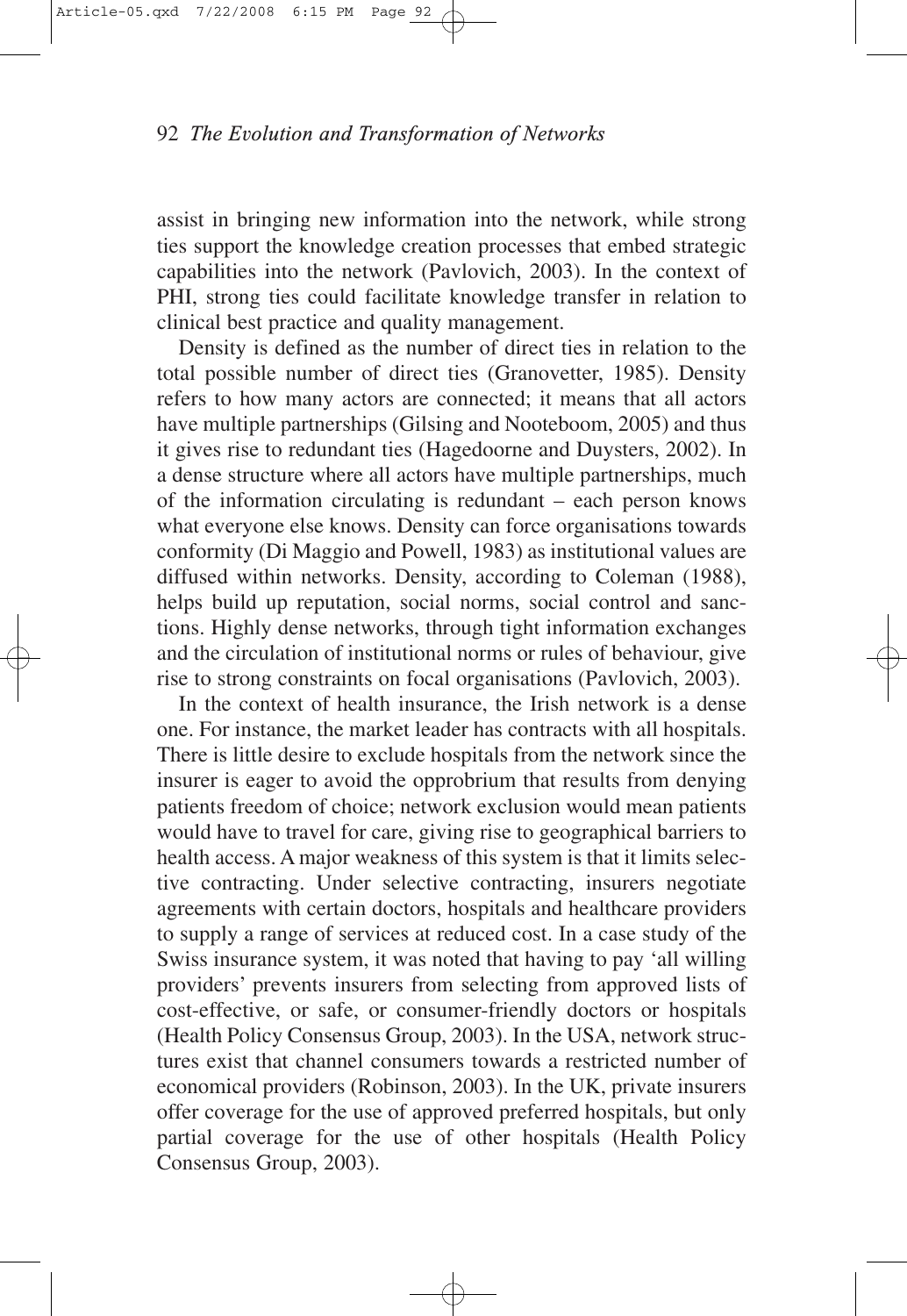There is an argument in favour of ties that are weak and sparse. The publication of Burt's work on structural holes (1992) has directed attention to how an actor exploits his or her position in a network. Burt notes the lack of ties among actors, a condition he names structural holes, and claims that an actor should develop a limited set of ties that bridge 'structural holes'. Thus, sparse ties provide the advantage of 'brokerage' – the actor maximises gain by connecting unconnected actors. Burt (1992) argues that weak ties are critical for engendering entrepreneurial activity, since new information is brought into the network. In recent times, insurers have sought to differentiate their products by offering coverage for out-patient services and non-core medical treatments (e.g. medical screening, laser eye surgery and alternative therapies).

Figure 1 depicts the conceptual framework, showing the associated benefits of networks and how a network becomes denser over time as more ties, both strong and weak, are cultivated. Weak and sparse ties are manifested in entrepreneurial opportunities, and as a network becomes denser it promotes the spread of institutional norms.

#### RESEARCH METHODS

The objective of this paper is to describe the evolution and transformation of private health insurance using social network theory and to explore whether benefit is derived from strong or weak ties and from dense or sparse ties. A qualitative research method was adopted due to the lack of theory in this area. Traditionally, research on social networks has adopted a quantitative approach. However, there is an increase in studies that examine mainly small networks qualitatively (see Gilsing and Nooteboom, 2005; Pavlovich, 2003).

In-depth interviews with key informants were undertaken (see Table 1). As a form of naturalistic enquiry, the key informant methodology is appropriate when the underlying theoretical framework is not well understood. Key informants should be selected on the basis that they occupy roles that make them knowledgeable about the issues being researched and are willing to communicate with the researcher. While the researcher has a plan of inquiry, questions should be loosely structured, giving respondents considerable latitude in terms of the scope and direction of the interviews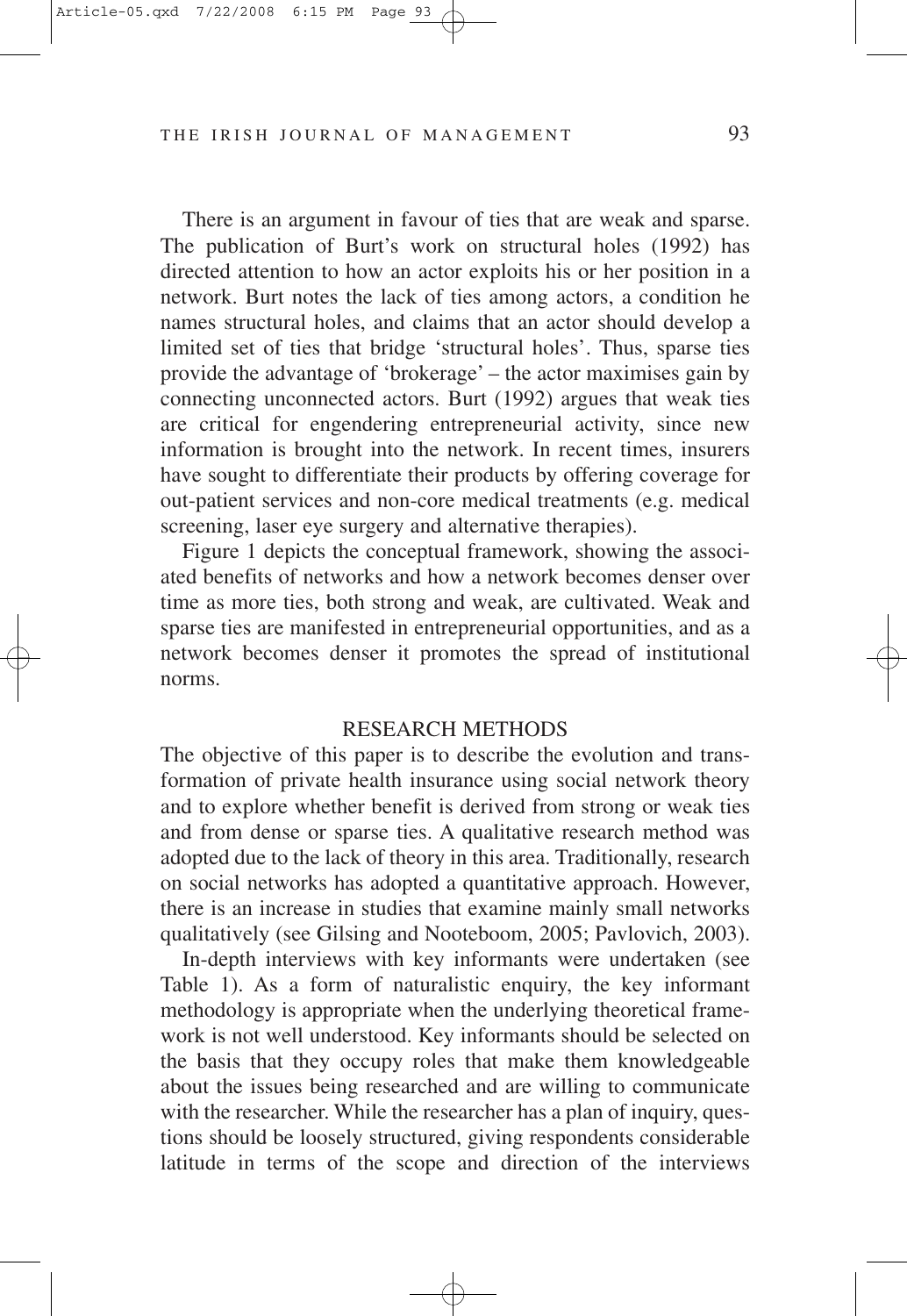#### **Figure 1: Conceptual Framework: Density, Strong- and Weak-Tie Connections**



*Novel information (i.e. improved costing systems)*

#### *Key*:

**Density:** Each actor has a large number of ties or contacts; refers to the extent to which actors in the network know each other. If everyone in the network knows everyone else, this leads to spread of information, strong norms of behaviour, legitimacy, conformity and constraints.

**Sparseness:** Fragmented nature of ties leading to less efficient information exchange. some actors have reduced access to resources; fewer opportunities for building legitimacy and strong norms.

**Strong ties:** Strong trust-based relationships. Tie of kinship, friendship; tightly knit ties, contacts with others within a connected group; support, knowledge-building.

**Weak ties:** Weak trust relationships. Arms-length ties, acquaintances. Random contacts with people in the more distant environment, unconnected groups; access to novel information or performance of creative work is through weak ties.

*Source*: Burt (1992), Granovetter (1973), Uzzi (1996), Pavlovich (2003).

(Babbie, 1998). All three private health insurance firms participated in the study. Crucially, the CEOs of two of these firms, including that of the market leader, were willing to be involved in the research project. In one case, where the CEO was unavailable, the Director of Provider Affairs was interviewed. Data for this paper were drawn from interviews with managers of private hospitals. The sample included a large, not-for-profit hospital, as well as two high-tech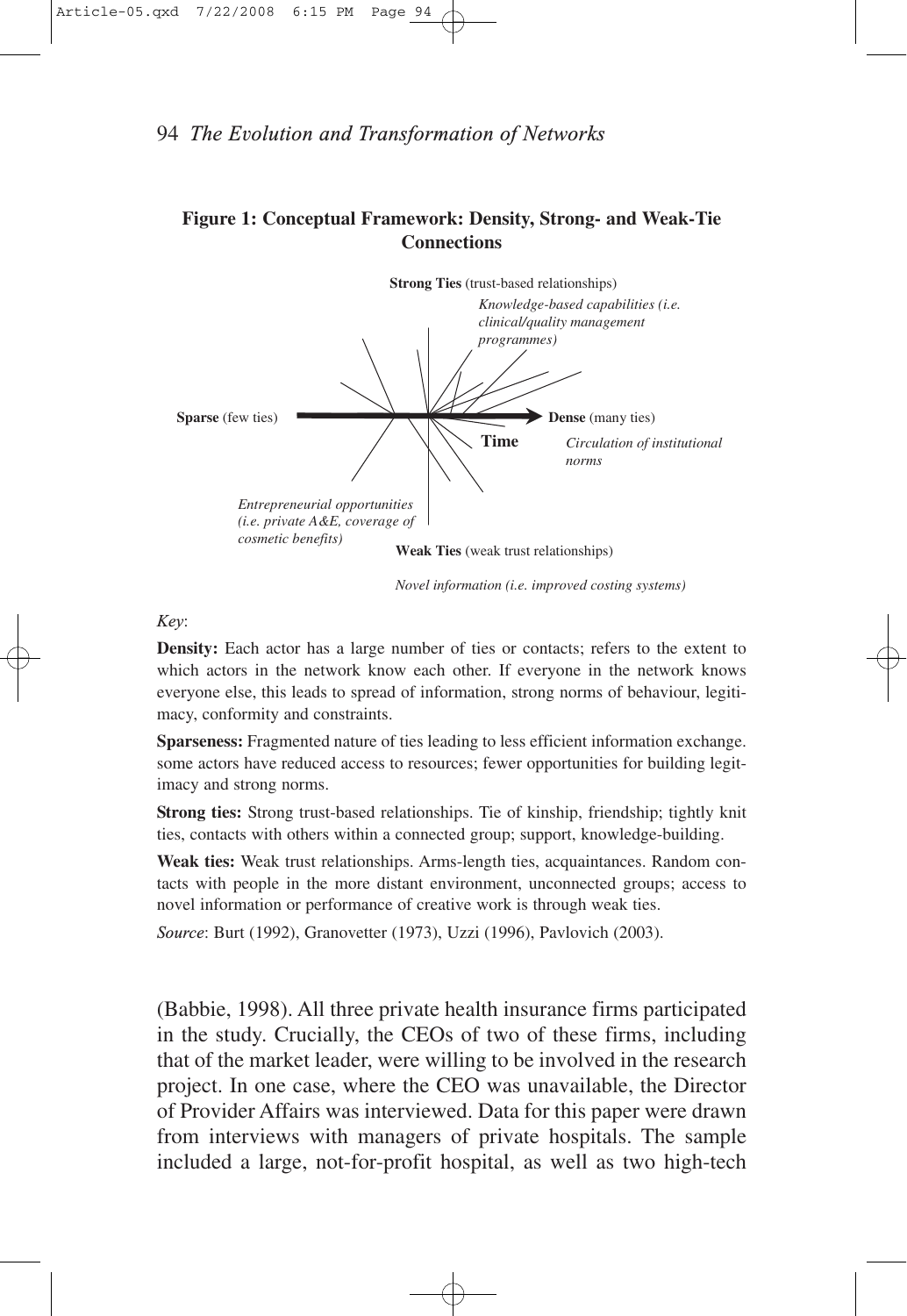| <b>Position/Title</b>              | <b>Background</b>         | <b>Organisation</b>                        |
|------------------------------------|---------------------------|--------------------------------------------|
| 1. Chief Executive<br>Officer      | Accountancy               | <b>Health Insurer A</b>                    |
| 2. Director of Health<br>Services  | <b>Health Sector</b>      | <b>Health Insurer B</b>                    |
| 3. Chief Executive<br>Officer      | <b>Business</b>           | <b>Health Insurer C</b>                    |
| 4. Director of Provider<br>Affairs | Accountancy               | <b>Health Insurer C</b>                    |
| 5. General Manager                 | <b>Business</b>           | Private Hospital A                         |
| 6. Founder/Medical<br>Director     | <b>Medical Consultant</b> | Private Hospital B                         |
| 7. Chief Executive<br>Officer      | <b>Business</b>           | Private Hospital C                         |
| 8. Secretary General               | <b>Business</b>           | Irish Hospital Consultants'<br>Association |
| 9. General Manager                 | <b>Business</b>           | Private Hospital D                         |

**Table 1: Key Informants**

for-profit hospitals. Interviews with hospital management helped the author assess the validity of claims made by insurers and visa versa. These respondents are negotiators, decision-makers and influencers. All of them thoroughly understand the nature of their business. A medical entrepreneur and a representative of a consultant's association were also interviewed since they might have a different perspective on the nature of the PHI contract. Confidentiality was assured. A total of nine, semi-structured interviews, which lasted 60 minutes, were conducted between February 2006 and June 2006. Detailed notes were taken during the interviews and they were analysed shortly afterwards. The sample size is smaller than is conventional, but Mintzberg (1979) has argued that small sample sizes should not be precluded from studies of organisations since they often offer superior insights than large samples.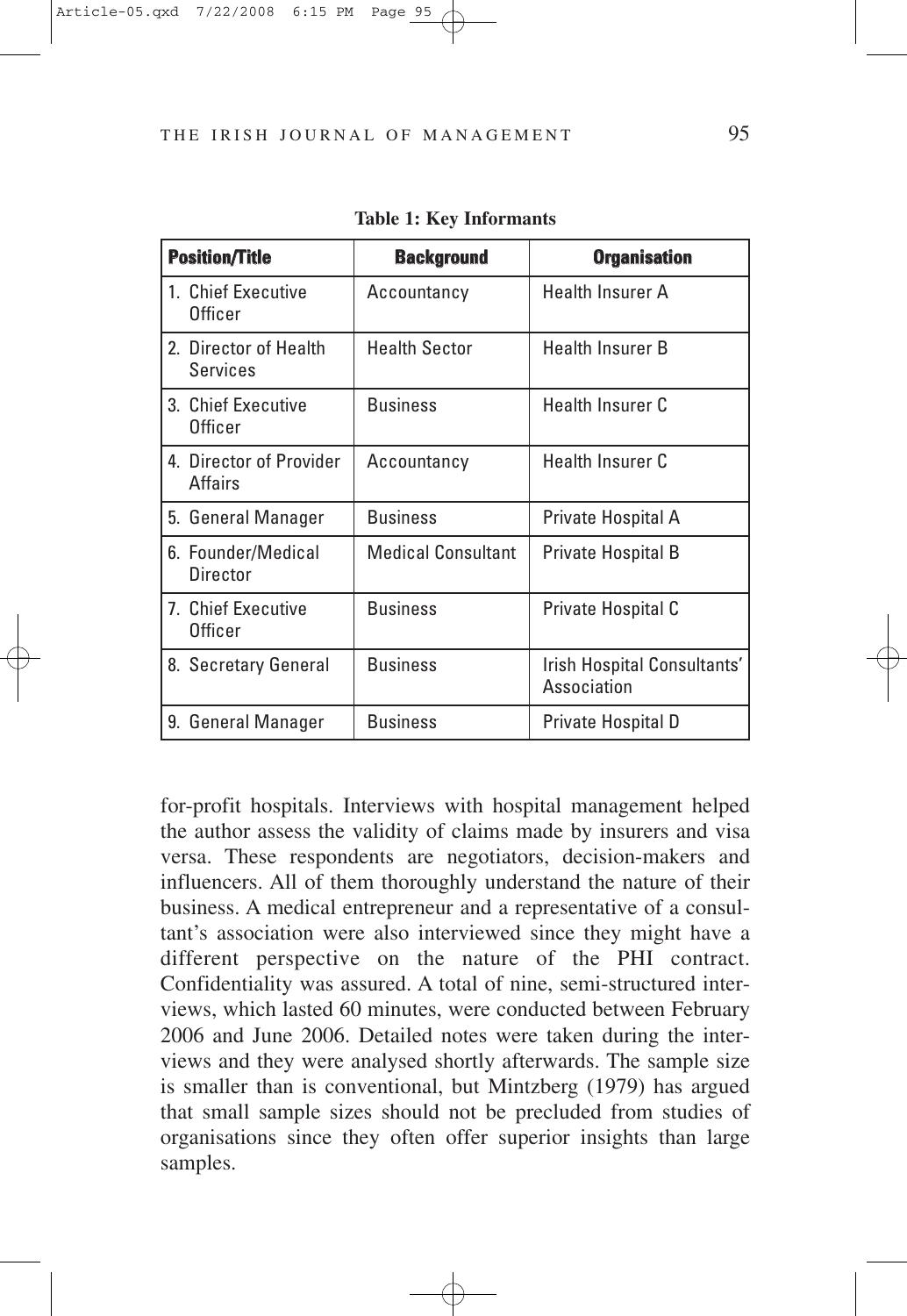The interviews sought to address the following issues:

- the kind of relationship the hospital manager sought to create with the insurer and visa versa
- sources of bargaining power and conflict, and mechanisms used to resolve conflict
- implications of density, sparseness and strong and weak ties for corporate strategy
- future development of private healthcare and health insurance networks

Given the expansion of the private healthcare sector in Ireland and the debate over risk equalisation, the sector has been extensively studied in recent times. A great deal of data were acquired from newspaper articles, industry reports, corporate websites and promotional literature. The narrative uses a mixture of interviews, oral histories, documents and observations, which together form an account of recent developments in the PHI market in Ireland.

The general analytical strategy was to identify common themes and patterns in the data (Miles and Huberman, 1984) by using a grid matrix. Table 2 identifies key themes and the discussion following the grid allows the reader to follow the logic of the researcher.

CASE DATA ON PHI, NETWORK STRUCTURE, DENSITY This section explains the implications of density and weak and strong ties for actors in the network. It describes how, over time, seeds of discontent were sown in relation to reimbursement rates, budgets and the negotiation process.

# **Theme 1: Implications of a Dense/Expanding Network**

### *Spread of Institutional Norms*

Traditionally, the role of the insurer was an administrative one. A patient's claim may consist of a hospital bill as well as separate bills from a number of hospital consultants. The insurer's focus was on verifying what was done, whether the treatment provided was covered by the contract between the patient and the insurer,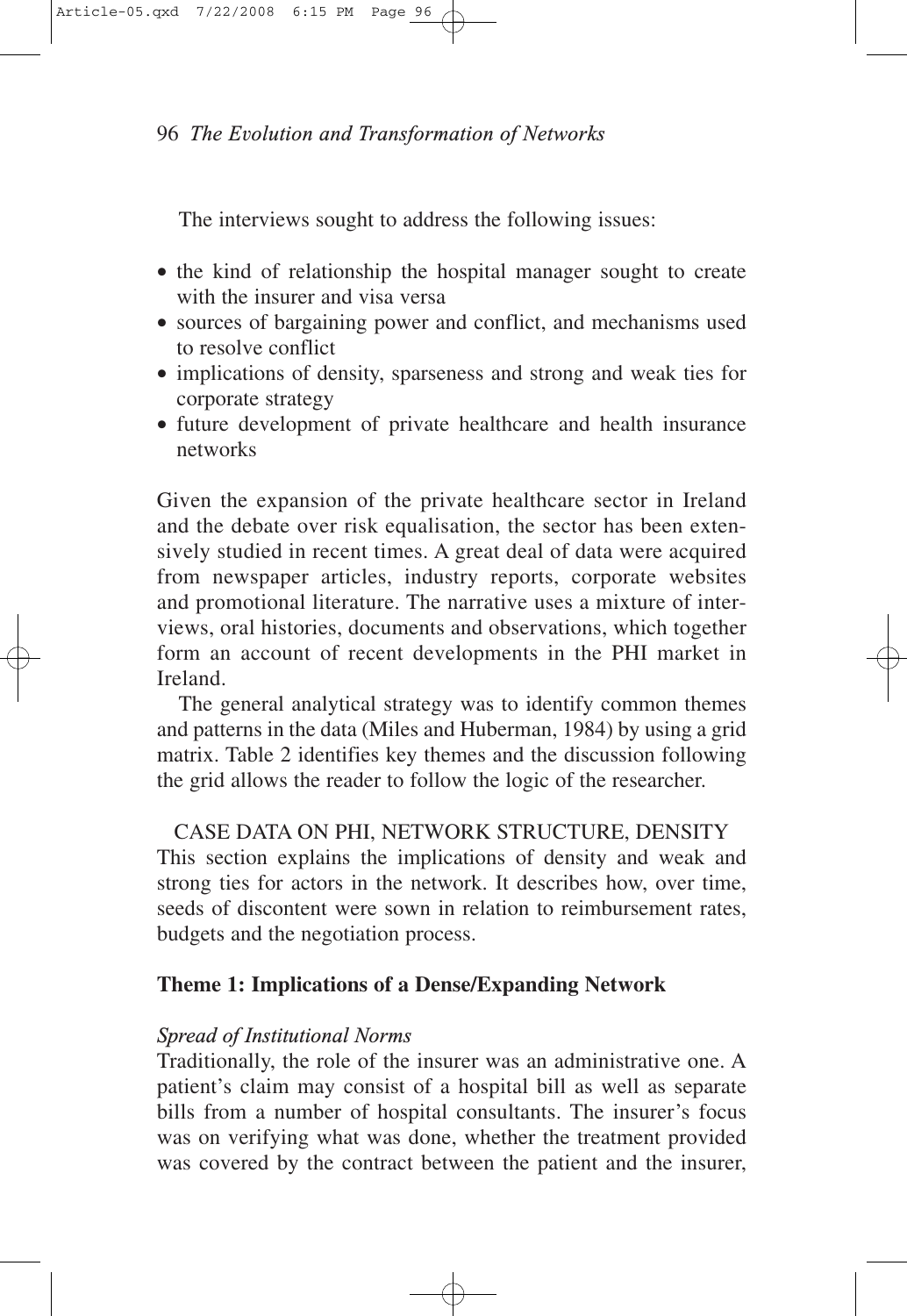| <b>Key Network Constructs</b>                                                                     | Level of<br>Support |
|---------------------------------------------------------------------------------------------------|---------------------|
| Theme 1: Implications of a dense/expanding network                                                |                     |
| Spread of institutional norms, guidelines or rules                                                |                     |
| Hospital length-of-stay guidelines, procedural pricing                                            | Yes                 |
| Inertia and barriers to innovation                                                                |                     |
| Inappropriate reimbursement models                                                                | Some                |
| Delays in funding new insurance benefits                                                          | Some                |
| Difficulty in funding medical innovation                                                          | Some                |
| Theme 2: Implications of weak ties                                                                |                     |
| Opportunities for insurers to develop new products by<br>establishing linkages with new providers | Yes                 |
| Pressure for productivity improvements in hospital sector<br>coming from insurers                 | Yes                 |
| Theme 3: Implications of strong ties                                                              |                     |
| Opportunities for knowledge transfer on medical innovation                                        | Some                |

#### **Table 2: Grid Matrix: Analysis of Interviews against Network Constructs**

*Key*: Yes: clear evidence of support Some: some evidence of support

and matching costs to the entitlement. In the late 1990s, insurers became more involved in clinical management and this was driven mainly by cost and pragmatic rationales. Utilisation of health services is crudely measured by nights spent in the hospital. In response to rising costs, insurers introduced hospital 'length-ofstay' guidelines by drawing on claims data and international experience. This was designed to 'reward the most efficient hospital and penalise the inefficient hospitals' (Insurer B). A positive comment was:

For the most part, it has brought clarity and certainty for insurance companies and it allows hospitals to receive a marginal benefit for being efficient and reducing length of stay… (Hospital D).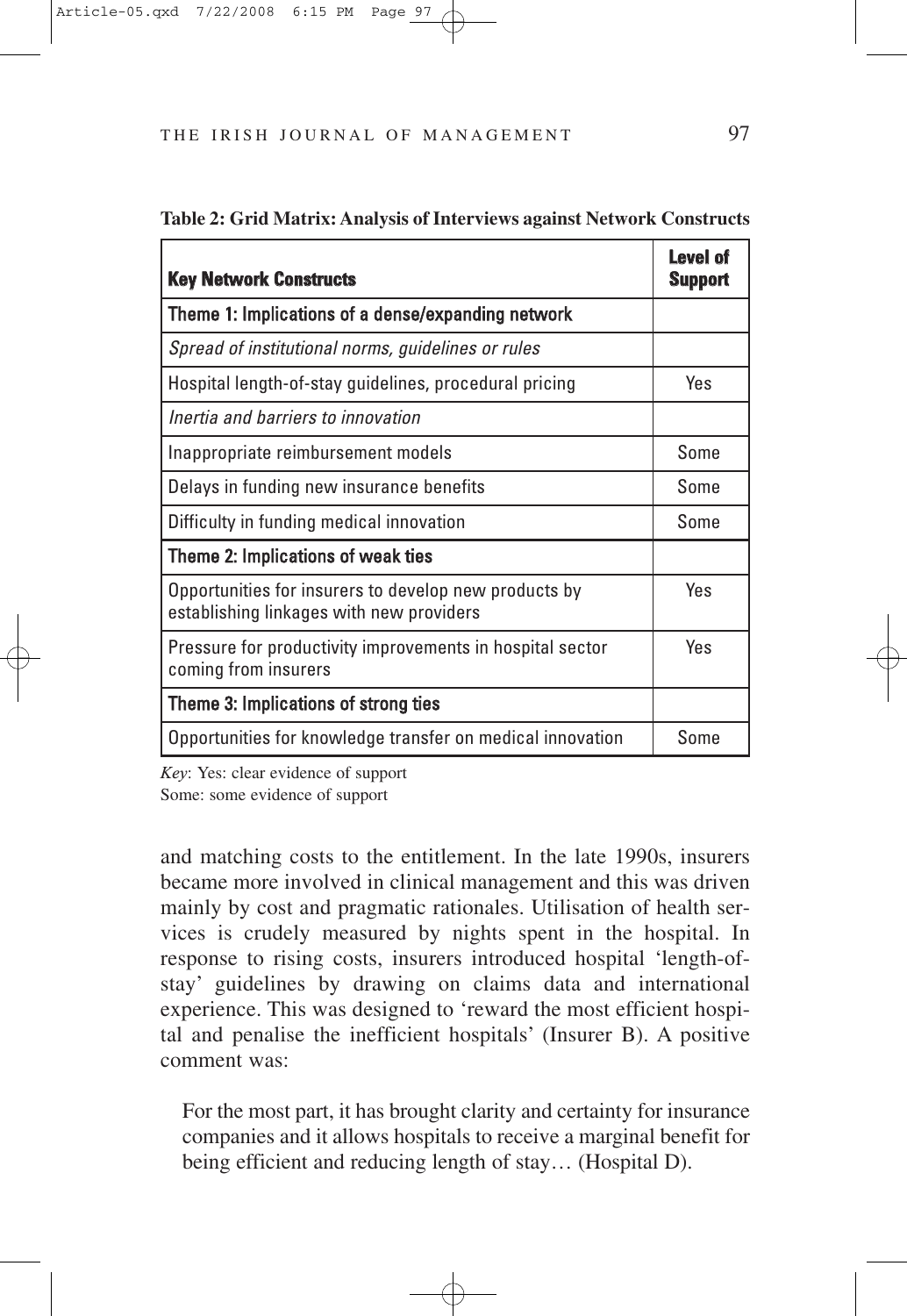A significant number of patients are admitted to hospital for 'tests'. In these instances, a patient's illness may be diagnosed through the process of elimination. Insurers also introduced the concept of 'fixed price packages', a standardised pricing model. Fixed price packages are all-inclusive packages, where all the costs incurred in treating a patient or dealing with a particular medical case is assessed, such as need for an X-ray, blood test, theatre fee, disposables, post-operative dressings and prostheses. Prior to this, hospitals presented a bill to the insurer for each separate item. A schedule of fees was developed. This became one of the hardest fought provisions in the contract as hospital managers feared that claims would be settled in too rigid a manner. The new reimbursement models signalled a move away from passive funding to the more active involvement of the insurer in healthcare.

# *Inertia and Barriers to Innovation, Seeds of Discontent over Inappropriate Reimbursement Models*

Dissatisfaction was expressed at some aspects of reimbursement. According to one respondent, procedural pricing is designed for elective procedures and not for acute admissions. Frequently, older patients may suffer from a number of illnesses, and it can be very difficult to estimate their length of stay or the range of tests or other interventions that may be required to restore them to good health. One comment was:

In principle, there is nothing wrong with procedural pricing… but it only makes sense if the price is right, and procedural pricing does not always reflect inputs, it reflects the costs directly associated with a procedure… in our case, it is not properly costed… it is based on a flawed reimbursement model (Hospital D).

It is predicted that hospitals will, inevitably, have to invest more in information systems (IT) since insurers will pay for 'evidencebased medicine'. According to Guyatt et al. (2004), evidence-based medicine refers to the use of current best evidence, from systematic research or clinical trials, in making decisions about the care of individual patients. It is designed to help doctors maximise the quality of care and life expectancy for patients, it invalidates previously accepted diagnostic tests or treatments and replaces them with new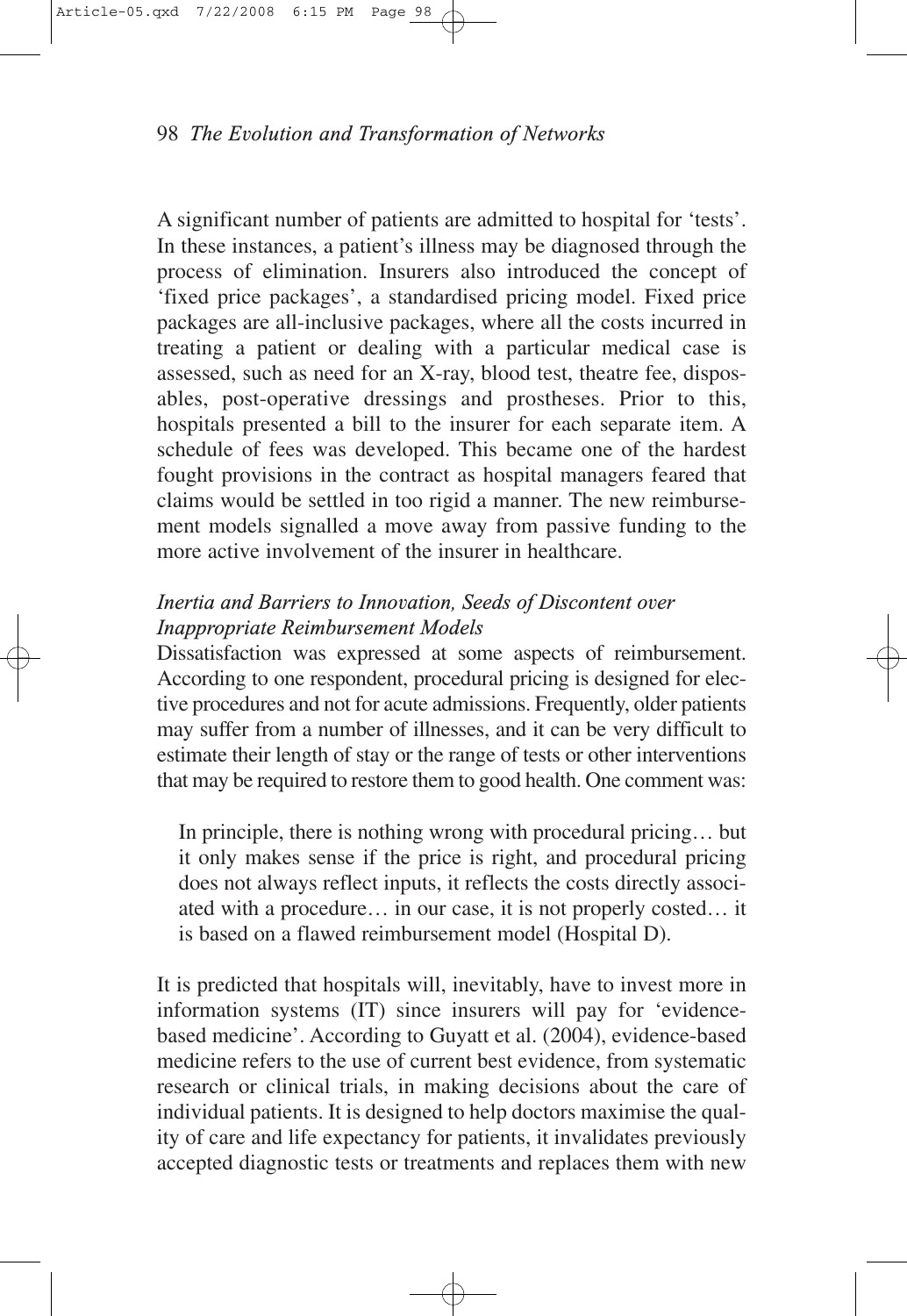ones, and in some cases it raises rather than lowers the cost of care. It is also predicted that compliance with international standards and quality certification will become a requirement for insurance cover in the future.

At present, the reimbursement models are not directly linked to the quality improvement choices made by hospitals. They do not appear to capture certain aspects of good or poor service provision, as measured by infection rates, returns to theatre, rates of clinical errors, waiting times for surgery and patient satisfaction rates. According to one respondent, insurers could play a more active role in healthcare, but fear a backlash from consultants who jealously guard their clinical independence:

The insurer could be more robust in terms of challenging reasons for surgery but they do not want to take on the medical establishment (Hospital C).

Consultants' contracts are standardised and difficult to alter in the face of strong medical power. One insurer remarked that they would welcome 'pay-for-performance' initiatives, which are designed to link fees to outcomes and encourage consultants to comply with currently accepted medical standards:

We don't like this way of operating, it doesn't add value to the customer. They [the consultants] are charged the same rate regardless of quality – there is no reward for outcome, it is not evidence-based (Health Insurer B).

One respondent lamented that they are not viewed as 'customers' who are purchasing a healthcare service on behalf of their members (Health Insurer B).

According to the Irish Hospital Consultant's Association, the new reimbursement model will not work in practice. Firstly, there are a limited number of consultants and it is not uncommon to have only one specialist in a region. Secondly, clinical work is carried out by a team of consultants, and the complex and customised nature of healthcare makes it difficult to evaluate performance and negotiate fees in a definitive manner. Finally, patients are not in a position, or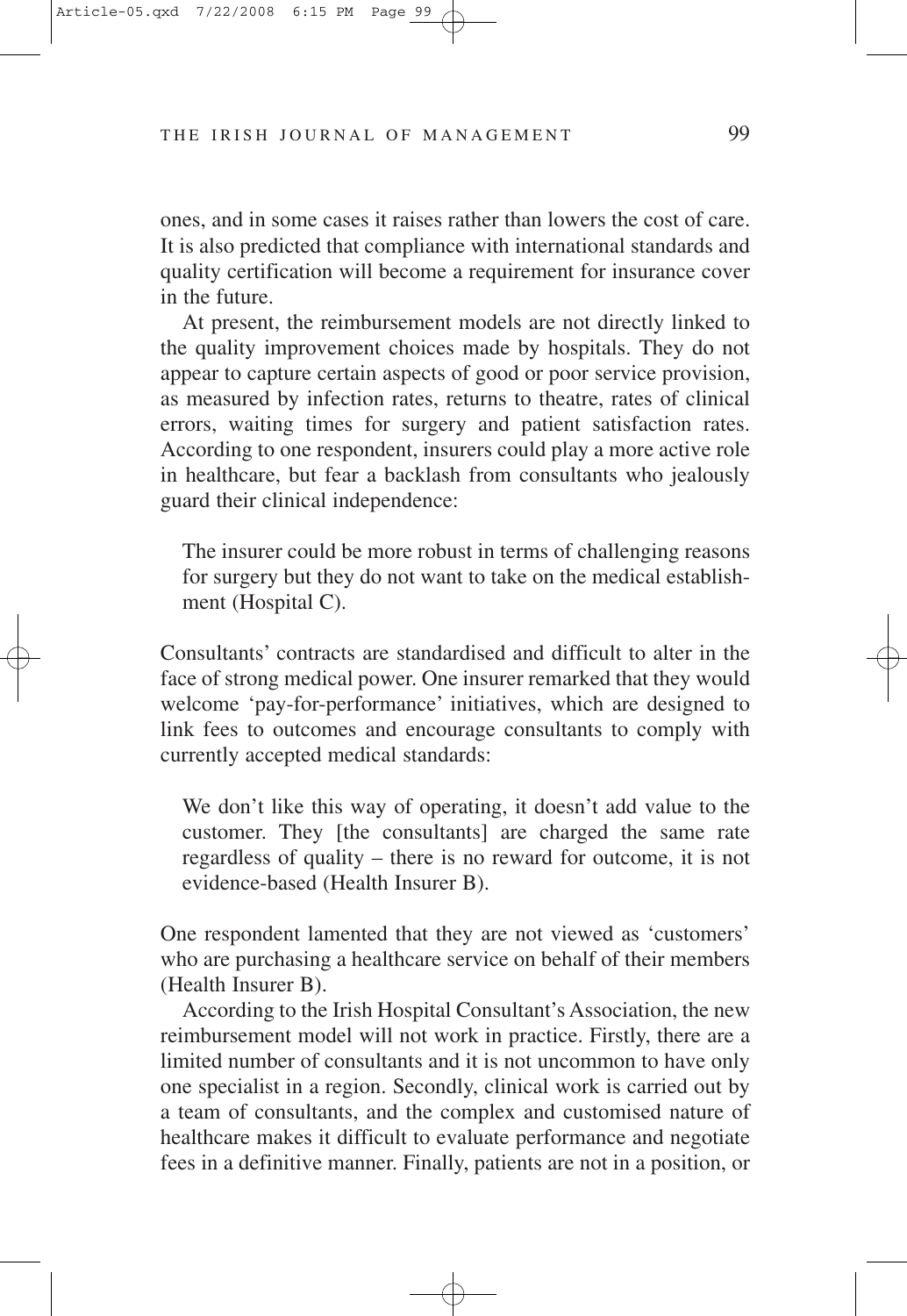are at a serious disadvantage, in the matter of 'shopping around' for a particular specialist charging a particular fee.

# *Seeds of Discontent: Difficulties in Funding Medical Innovations and Delays in Funding New Insurance Benefits*

In healthcare, opportunities for better treatment arise through technological advances and through medical research. Innovation is driven by the provider. For instance Blackrock Clinic was the first hospital to use the cardiac CT scanner in Ireland, and the Galway Clinic was the first hospital to offer a private A&E service. Providers are financially dependent on the insurers, particularly the market leader, and need their prior approval for investment in new drugs, new technology, new services and the upgrade of capital equipment. Providers expressed dissatisfaction over levels of funding for medical innovation. The rate of medical inflation far exceeds the consumer price index and it is difficult for providers to gain substantial price increases. Funds for medical innovations are not easily won. One interviewee spoke about the conundrum of controlling healthcare costs and increasing clinical quality:

Insurers have to stay in business, they have to control costs, it is a necessity, if they elevate quality of care, they go broke… they have to strike a balance; they don't have a bottomless pit of resources (Hospital B).

With regard to the insurer's attitude towards innovation, there was a positive comment:

My impression of  $[X]$  is that they are innovators, amenable to looking at new procedures that we would like to introduce, there is an open door there, as an organisation, they come across as being very open-minded, forward thinking (Hospital A).

There was also a negative comment:

I find it very difficult to deal with them. They are not open to new treatments, to new ideas. I suppose that is a cultural thing (Hospital A).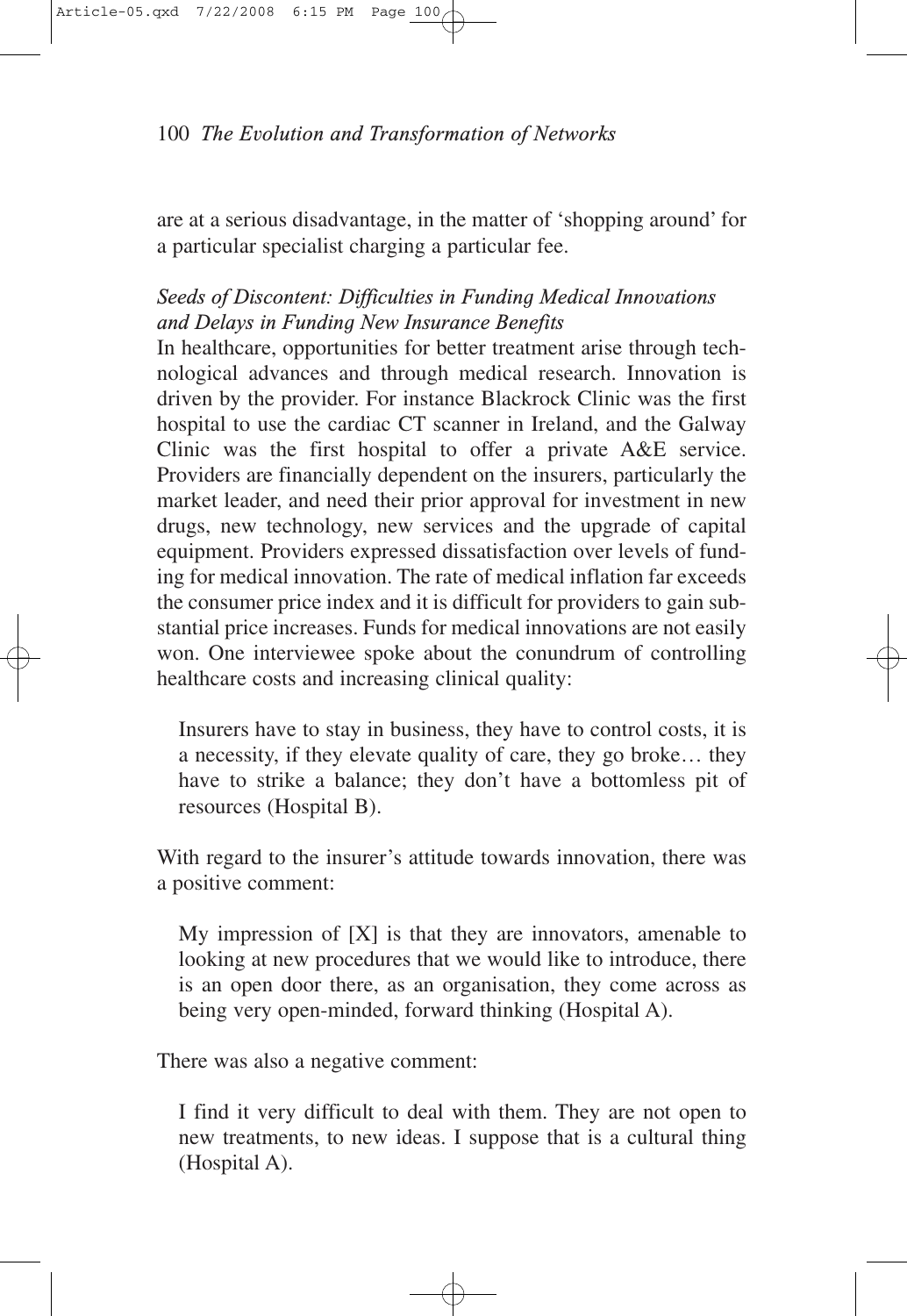One respondent expressed dissatisfaction at the insurer's strategy, remarking that they were slow to provide cover for primary care and for new diagnostic technology for screening and prevention (Hospital C).

At times, insurers and providers help each other by exchanging information and discussing the merits of funding new treatments. In general, negotiations over medical innovation run into difficulties. Medical innovation is a complex, multi-faceted issue; new treatments need to proven by randomised trial, and there is some concern over ineffective health technology and overuse.

# **Theme 2: Implications of Weak-Tie Connections for Product Innovation and Productivity Improvements**

After the health insurance sector was opened up to competition, the market shifted from a monopoly to an oligopoly, which, as one would normally expect, led to the intensification of competition among insurers. The trend is for rival insurers to differentiate their product in a more affluent market and, in some cases, to target the younger consumer. Plans have been designed for individuals who do not envisage a need for cover in high-tech hospitals where cardiac procedures are performed, but who want cover for primary care and ancillary services. This development was viewed positively by respondents in the sense that insurers were meeting a real consumer need by tailoring products for consumers; it was also viewed negatively in the sense that the original purpose of insurance is to protect against major illness and there was a perception that consumers were at risk of being under-insured.

Simultaneously, some insurers are seeking to hold down prices by channelling consumers towards economical providers. Insurers began to negotiate selective contracting agreements in relation to diagnostic tests, such as MRI scans.2 Contracts go out to tender either annually or every three years, and centres are nominated using the following criteria: cost, demographics and quality of service. The market for diagnostic tests is characterised by over-supply and can be classified as a commodity health service, with the result that the insurer is liable to switch providers on the basis of price.

Historically, providers have had a contentious relationship with the insurer on account of their financial dependency. The market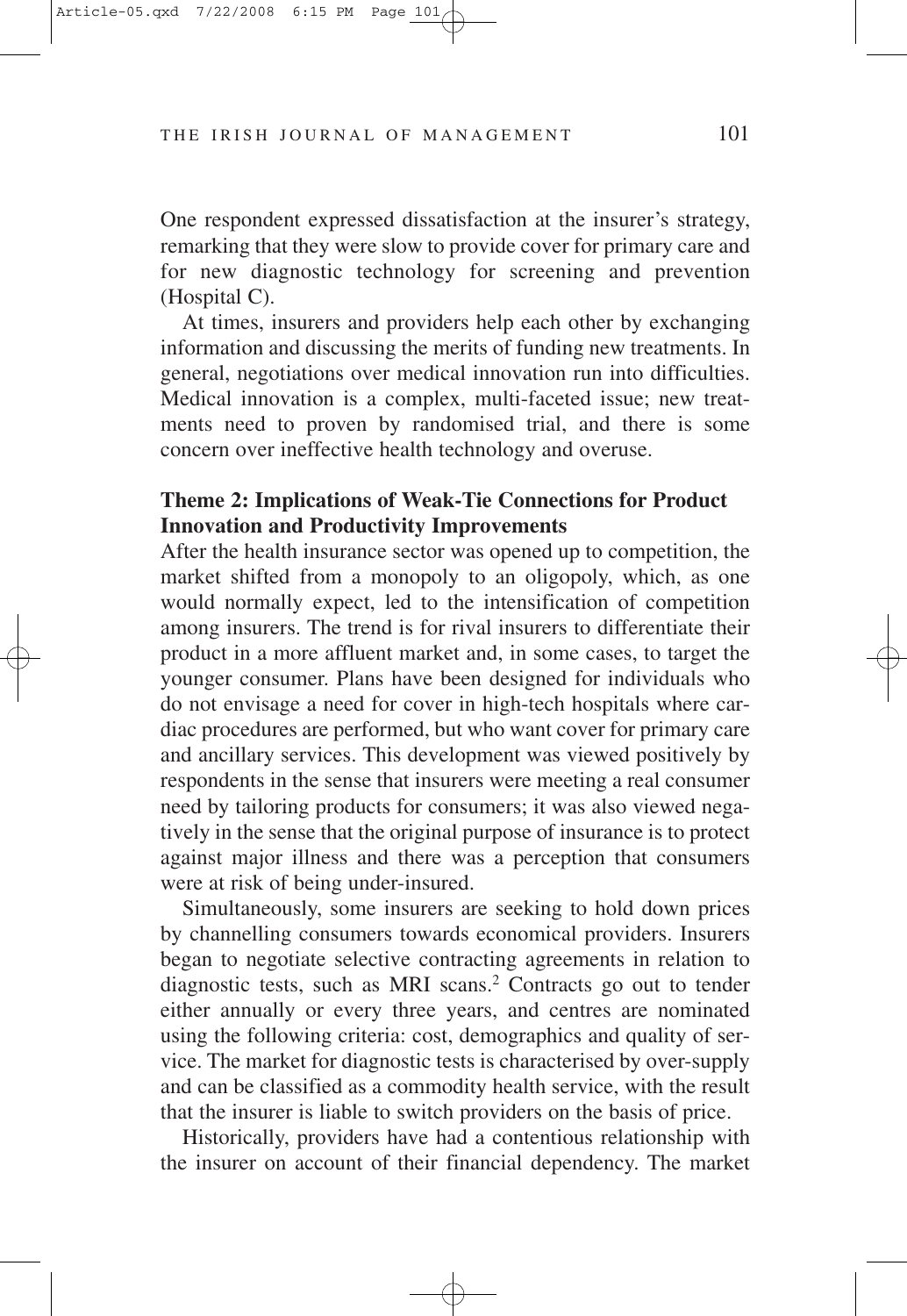leader possesses strong bargaining power. Comments include, 'the cards are stacked in favour of the insurer… the insurer is the dominant party and can dictate terms' (Health Insurer C) and 'the insurer is the paymaster of the hospital' (Health Insurer B). According to the market leader, cost is an 'unpopular message' with providers but they have helped drive efficiency gains:

Running a hospital is a business, it is cost-driven, it should be commercially driven, and if the hospital is not making a profit, if it is not making a return, then first port of call should not be the insurer – where the solution rests only with getting a higher price from insurers. The question should be – how do we maximize productivity? Are we cost effective? And that is reflected in our negotiations; we encourage greater efficiency (Health Insurer A).

There were expressions of frustration over the contracting process. It was difficult to reach agreement over reimbursement rates. Conflict arose when one party was asked to sign a contract that did not cover their costs: 'we can't accept the price offered without damaging the future viability of the hospital' (Hospital C). While both parties acknowledged each other's skills and expertise, it was clear that money defined the relationship. One respondent remarked:

We have a courteous, long-standing, respectful relationship with the insurer, but we have separate agendas so bust-ups are common, you leave the table, you come back, we say take it or leave it… on occasions you walk out of the room… there is a lot at stake, six months of the year are taken up with negotiations (Hospital C).

Figure 2 identifies the key actors in the network. The insurer is part of a health network consisting of general practitioners (GPs), consultants and other healthcare workers; private and public hospital amenities; and government and policy planners. Figure 3 shows that a more complex structure is emerging with the arrival of new actors (highlighted with shading).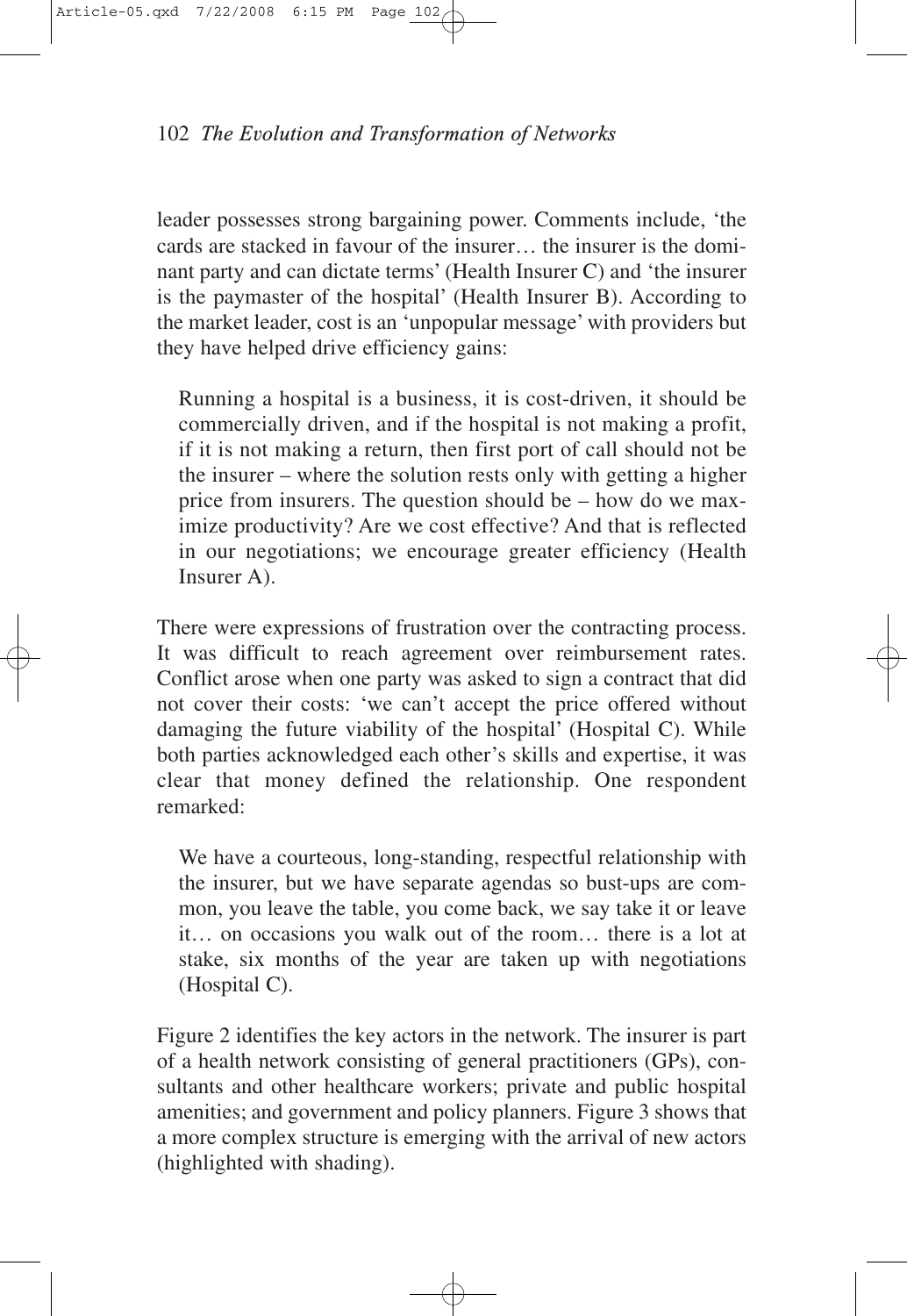

#### **Figure 2: Network Structure and Weak-Tie Connections with Providers, Prior to 1997**

*Note*: General practitioners are 'gatekeepers' in the matter of consultant referrals; and the referrals are based on the reputation and skill of the consultant.

#### **Theme 3: Implications of Strong Ties for Knowledge Transfer**

Strong ties (i.e. as measured by duration and frequency of interaction, trust, intimacy and reciprocity) do not seem to be a defining feature of the insurer–provider relationship. All respondents described the relationship purely as a business relationship, and social ties or social bonds are not seen as important.

Strong ties promote knowledge transfer; for instance, complex, tacit knowledge on medical innovation and clinical best practice. Insurers have a Medical Advisory Council, which comprises leading medical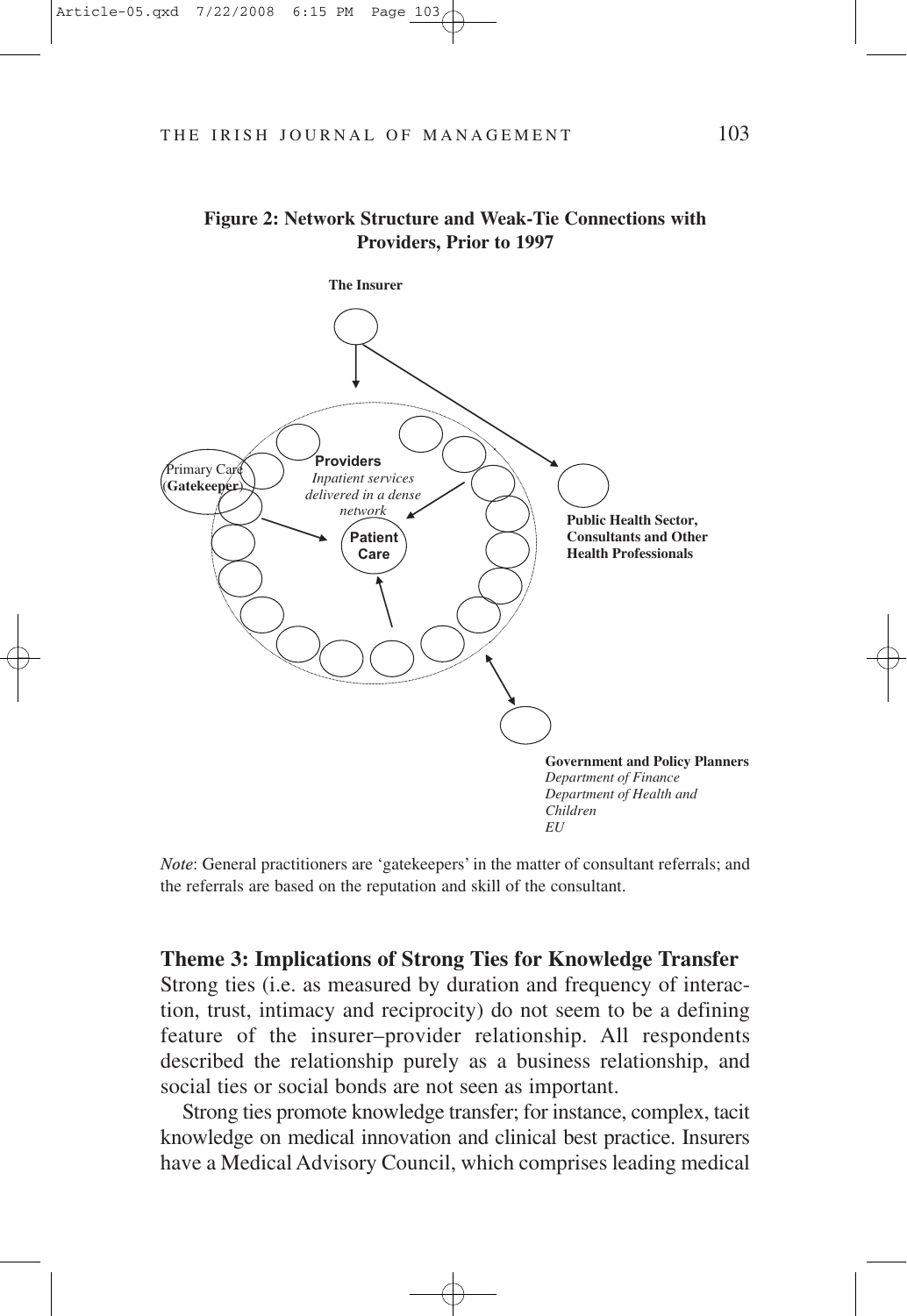## **Figure 3: Core and Peripheral Networks and Key Actors after Market Liberalisation**



physicians and consultants to advise them of new developments in healthcare. While there is evidence of dialogue between insurers and providers in relation to clinical management, discussions generally revolve around cost. Coverage may have to be removed from certain techniques due to skills obsolescence. Certain procedures that were complex and time-consuming twenty years ago have now become simpler and quicker to perform (e.g. a cataract operation), so insurers seek to renegotiate or 'realign the consultant's fee'.

Clearly, medical innovation has the potential to benefit providers, patients and insurers. For instance, microsurgery has benefits over open surgery in terms of reduced mortality, length of stay, duration of recuperation and return to work. New drug treatments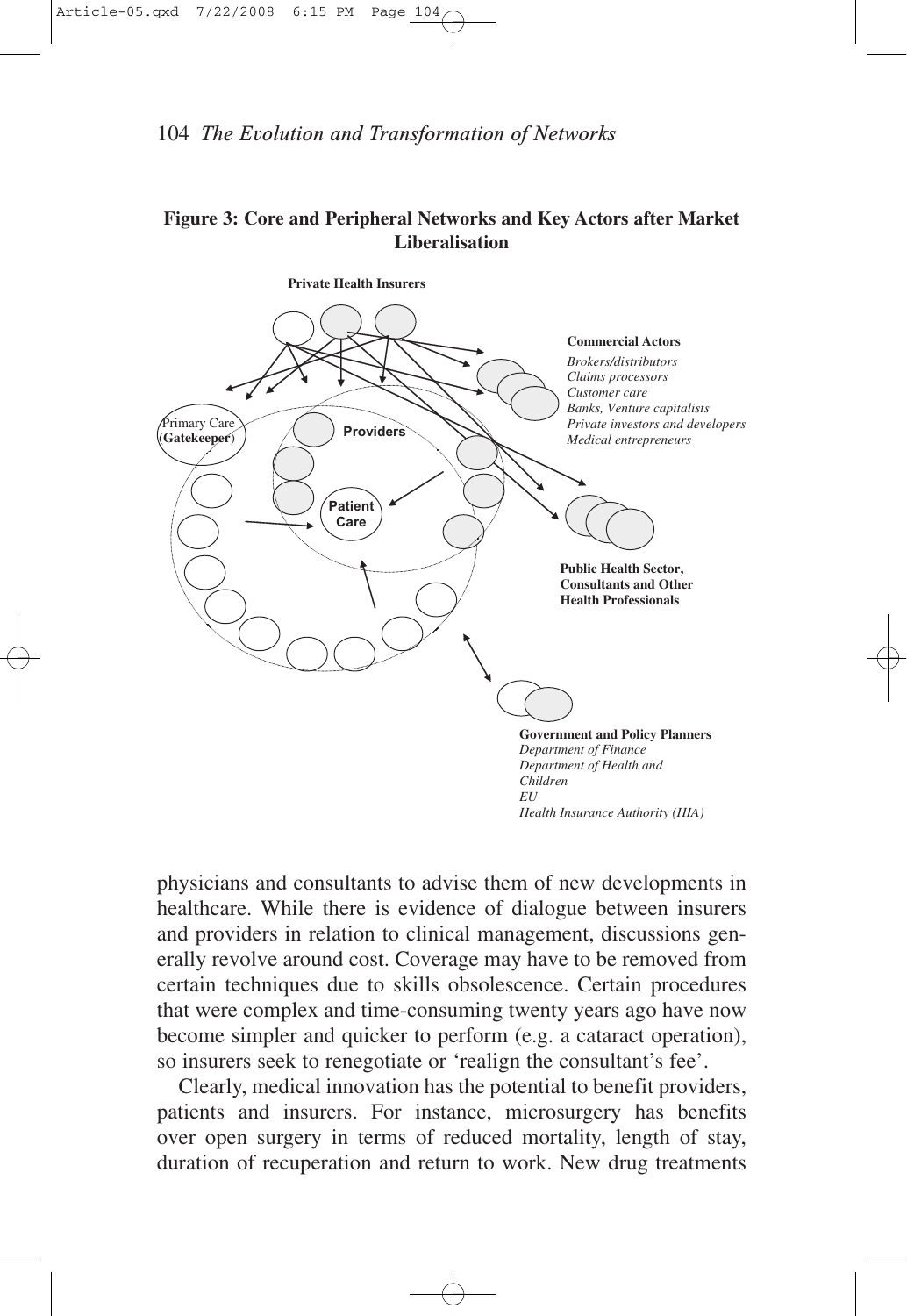have benefits over overly invasive surgery. Certain surgical procedures that once required hospitalisation are now performed on a day-care basis, and this has lowered cost. Over the period 1996 to 2005 there has been a 166 per cent increase in day care and a 5 per cent reduction in average length of in-patient stay (Sheridan, 2006).

### DISCUSSION: NETWORK OUTCOMES AND IMPLICATIONS FOR HEALTHCARE AND CORPORATE STRATEGY

This study focused on the evolution and transformation of the market for PHI in Ireland. Crucially, the structure of the network changed when new insurers, new private hospitals, new healthcare professionals, medical entrepreneurs and venture capitalists entered the healthcare market. The study shows that a dual network structure is emerging: a core network of dense and weak ties exists alongside the peripheral network with more diverse participants. The alteration of the structure of the network has led insurers to develop opportunities for innovation at the margins of healthcare. The study shows that pressure for productivity improvements in hospitals has come from the insurers, such as in the area of diagnostic tests. The reimbursement models introduced in the late 1990s were also designed to induce a new cost consciousness on the part of hospital management and, in response, managers had the option of engaging with clinicians in order to influence their behaviour. The literature shows that a network characterised by weak ties is associated with exploratory search and innovation (Gilsing and Nooteboom, 2005; Pavlovich, 2003). The study also supports Nooteboom's (1999) work on how weak ties help bridge 'cognitive distance' as well as Granovetter's (1973) work on the benefit of 'weak ties' in promoting access to a greater variety of information.

The study found that the network was, and still is, characterised by a high degree of centrality. This is manifested in the financial dependency of providers on the insurer and the ability of the market leader, a focal actor, to influence the strategy of providers. The market leader's success is based on its ability to control healthcare costs and provide its subscribers with what they demand. A dense network helped spread institutional norms of behaviour, notably hospital length-of-stay guidelines, and it also facilitated the transfer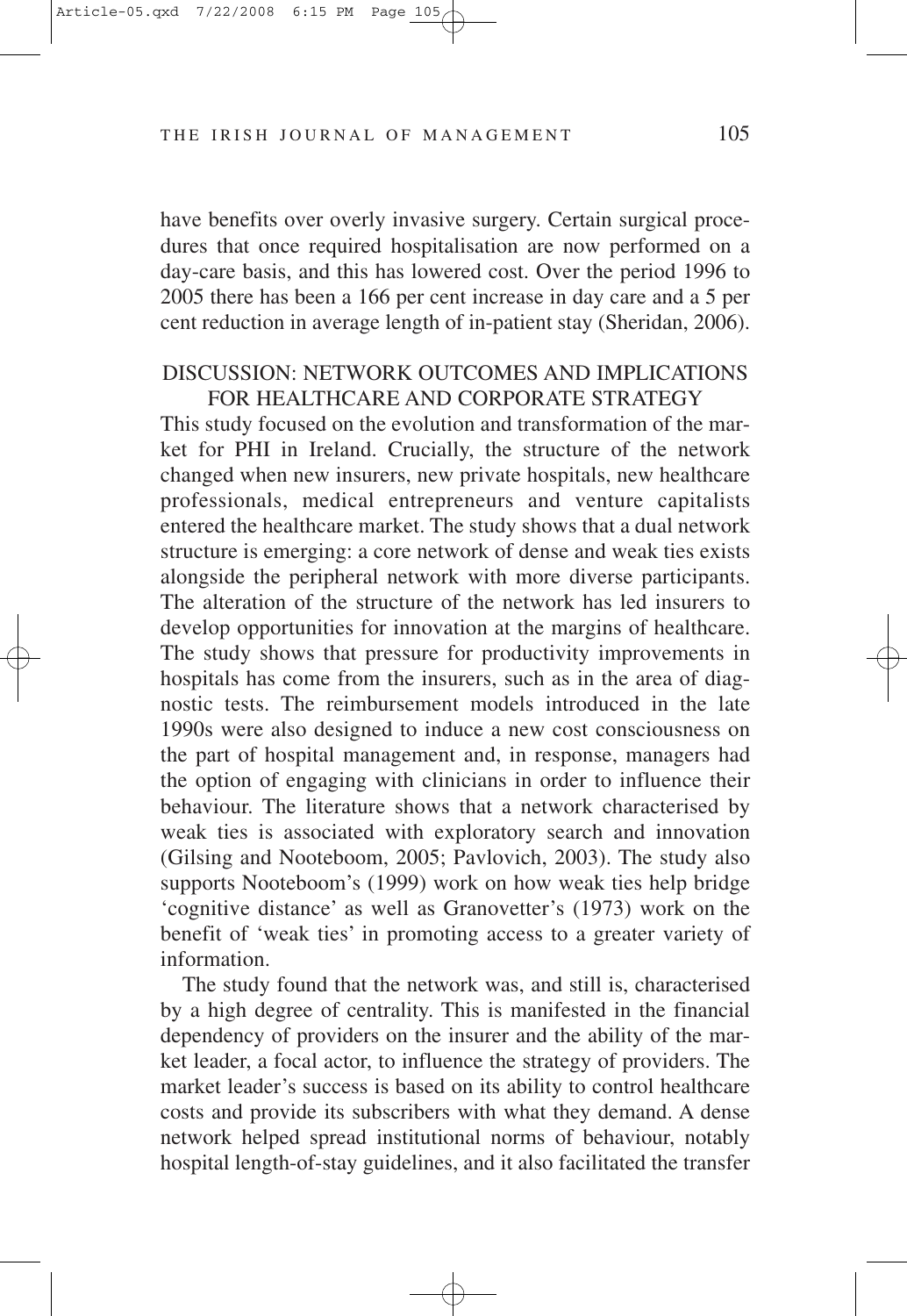of information on procedural pricing. The literature offers criticisms of dense structures in that they tend to reinforce inertia and can be hostile to innovation (Sabatier and Jenkins-Smith, 1993). Cost efficiency was a key outcome, with the result that coverage for new insurance benefits was slow to emerge, funds for medical innovation were not easily won and information on new reimbursement models and clinical quality was not widely diffused throughout the network.

This study found that the insurer–provider relationship is akin to a pure market relationship. The relationship is defined by conflict and the coercive use of power, which is detrimental to the formation of trust. While there is some evidence of dialogue, the contractual process tends to produce attitudes and behaviours that are at odds with the notion of cooperation and partnership. The work by Zaghloul and Hartman (2003) on construction contracts shows how mistrust is detrimental to the achievement of both parties' goals. Likewise, Berry et al. (2006), in a study of the US health regime, argue that physicians, employers and insurers need to restructure their working relationships, which tend to be adversarial and distant.

The literature shows that there needs to be an optimal portfolio of both strong and weak ties, in that together they enable information exchange, knowledge-building and innovation. This paper acknowledges the work of Tsai (2002) and Tsai and Ghoshal (1998) on social capital (see also Putnam, 1994). They show how knowledgesharing in intra-organisational networks is facilitated by social interaction and by shared values. They draw on the concept of 'co-opetiton' (Brandenburger and Nalebuff, 1997) to emphasise simultaneously cooperative and competitive behaviour amongst organisations. This research is interesting as it suggests that interorganisational networks in healthcare and insurance could benefit from more social interaction and stronger ties (i.e. greater time and emotional investment). This paper brings to mind the recent study by Porter and Teisberg (2004, 2006) of the US health system, in which they not only argued for competition between providers in terms of treating disease but also cooperation and dialogue between insurers, hospital managers and clinicians as a means of improving medical outcomes (i.e. reduction in hospitalisation rates, waste and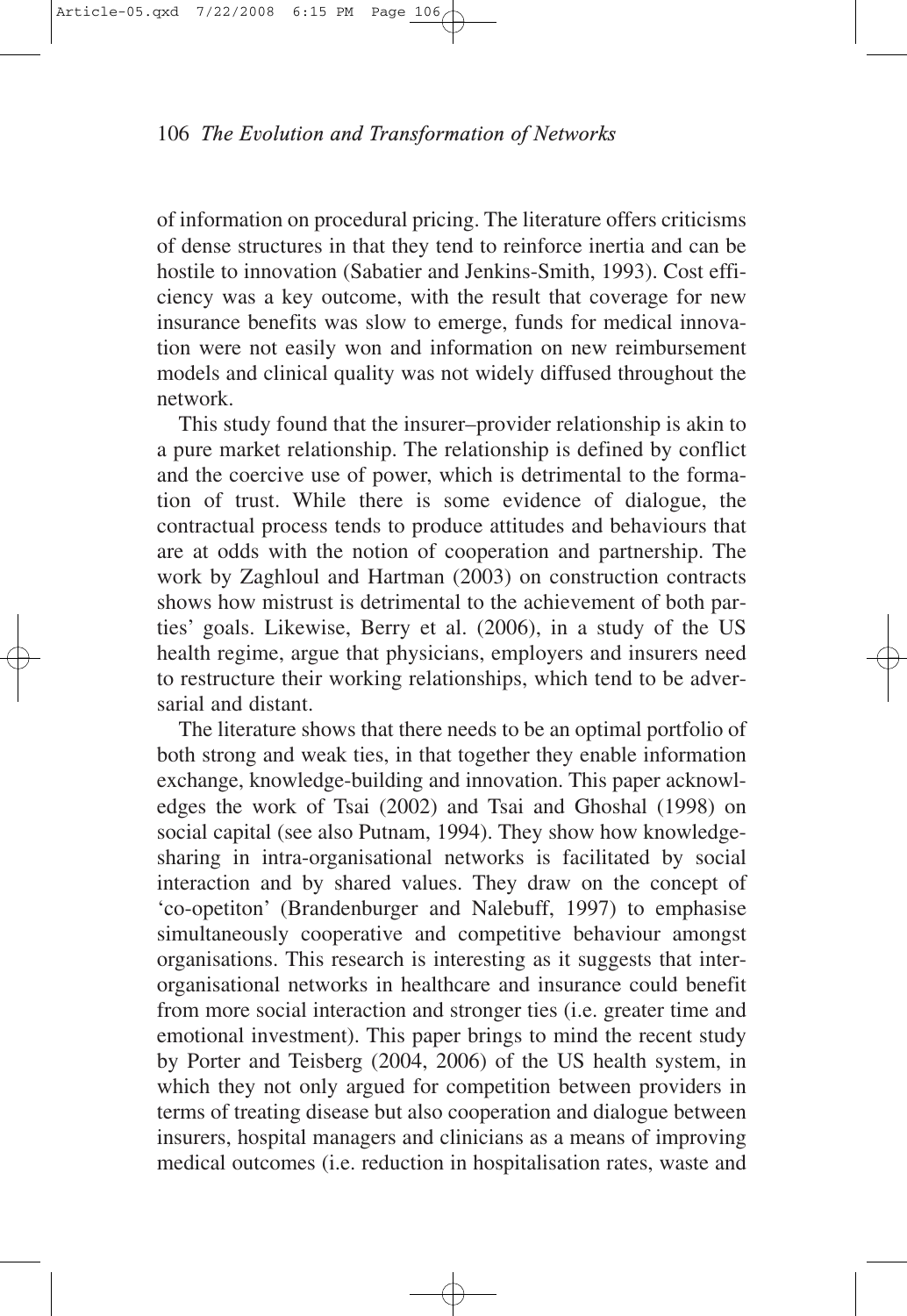inefficiency, and rates of clinical errors). The literature shows that networks are not based on harmonious, utopian relationships alone, but comprise trust, power asymmetries and insecurity (Alter and Hage, 1993; Axelsson and Easton, 1992). Despite the cultural differences between insurers, consultants and hospital managers, they share common goals – the provision of first-class service and quality healthcare at affordable cost – and all parties have something to offer and something to gain.

#### LIMITATIONS AND FUTURE RESEARCH

This paper adds to our understanding of the evolution and transformation of networks and makes a contribution to the literature on healthcare management. Amongst the drawbacks of this study are the limited number of interviews conducted and the subjective nature of the data; this raises questions about validity and the findings do not generalise to other samples. In the main, the participants had a business background, with the result that the view of the clinician was underrepresented. A quantitative study, which gathers international data on premium levels, funding rates of medical innovation, providers' costs and medical outcomes, is essential. The implication of quality initiatives on the way healthcare is purchased and provided has been the subject of recent academic research (Porter and Teisberg, 2004, 2006; Bowie and Adams, 2004). Future studies need to focus on the benefits and drawbacks of various reimbursement models and whether current models sufficiently reward, and discriminate between, providers who deliver high quality care and cost savings. Simultaneously, there is a need to explore the nature of the relationship between hospital managers and clinicians in the context of its impact on efficiency.

<sup>&</sup>lt;sup>1</sup> The key features of the Irish PHI system: community-rated premiums refer to the absence of discrimination in premium calculations on the basis of age, gender, health status, claims history or other factors. Open enrolment: insurers are compelled to accept all applicants for PHI; the insured is able to leave one insurer and join another; however, certain waiting restrictions apply. Minimum benefit: insurers cannot provide health insurance below a minimum level. Lifetime cover refers to guaranteed renewal, as individuals get older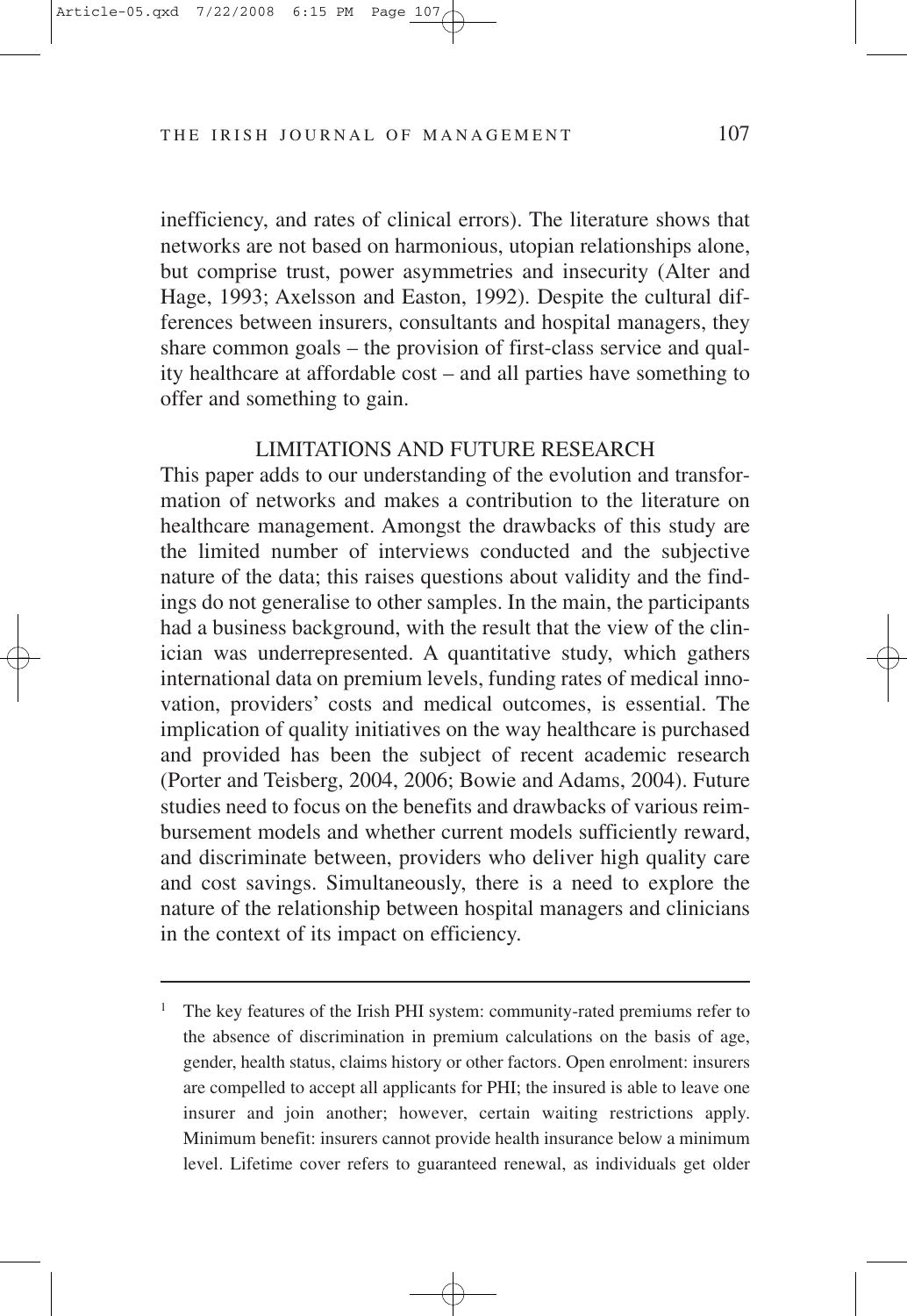their health may deteriorate, but insurers cannot deny individuals the right to renew cover from one year to the next.

<sup>2</sup> MRI scanning (magnetic resonance imaging) has become an increasingly important tool in early and accurate detection and diagnosis of brain, spine, disc and bone diseases, diseases affecting bone marrow and muscles, and sport injuries.

## **REFERENCES**

- Ahuja, G. (2000) 'Collaboration Networks, Structural Holes and Innovation: A Longitudinal Study', *Administrative Science Quarterly*, Vol. 45, No. 3, pp. 425–455.
- Alter, C. and Hage, G. (1993) *Organisations Working Together*, London: Sage Publications.
- Araujo, L. and Easton, G. (1996) 'Networks in Socio-Economic Systems: A Critical Review', in D. Iacobucci (ed), *Networks in Marketing*, London: Sage Publications.
- Axelsson, B. and Easton, G. (1992) *Industrial Networks: A New View of Reality*, London: Routledge.
- Babbie, E. (1998) *The Practice of Social Research*, Belmont: Wadsworth Publishing.
- Baker, W. (1992) 'The Network Organisation in Theory and Practice' in N. Nohria and R.G. Eccles (eds), *Networks and Organisations*, Boston, MA: Harvard Business School Press.
- Berry, L., Mirobito, A., Williams, S. and Davidoff, F. (2006) 'A Physician's Agenda for Partnering with Employers and Insurers: Fresh Ideas', *Mayo Clinic Proceedings*, Vol. 81, No. 12, pp. 1592–1607.
- Boonekamp, L. (1994) 'Marketing for Health-Care Organizations: An Introduction to Network Management', *Journal of Management in Medicine*, Vol. 8, No. 5, pp. 11–24.
- Bowie, R. and Adams, G. (2004) 'Financial and Management Practice in a Voluntary Medical Insurance Company in the Developed World', Background paper for conference on Private Health Insurance in Developing Countries, Wharton Business School, 15–16 March 2005.
- Brandenburger, A.M. and Nalebuff, B.J. (1997) *Co-opetiton*, New York, NY: Currency Doubleday.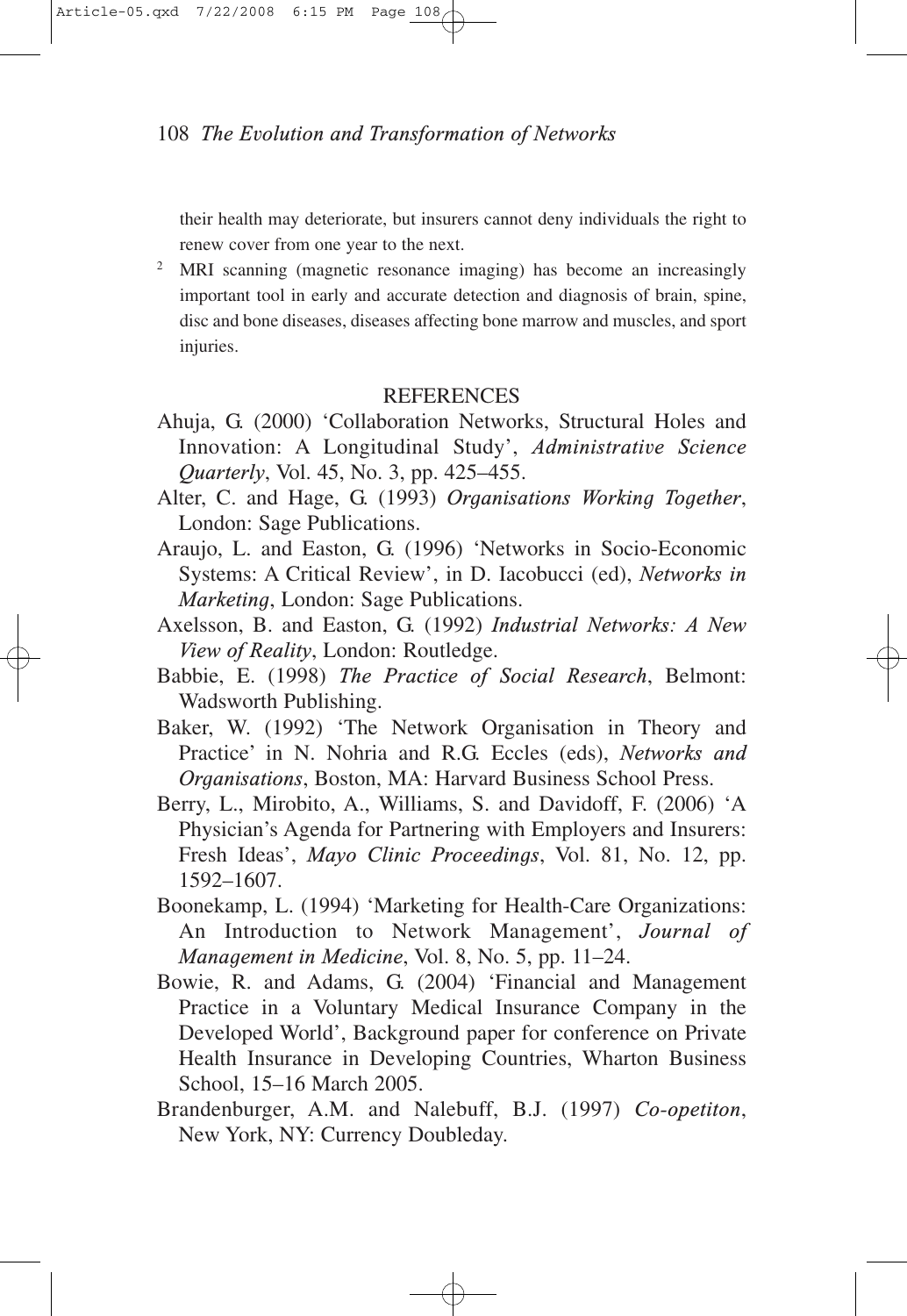- Burt, R. (1992) *Structural Holes: The Social Structure of Competition*, Cambridge, MA: Harvard University Press.
- Coleman, J.S. (1988) 'Social Capital in the Creation of Human Capital', *American Journal of Sociology*, Vol. 94, Supplement, pp. 95–120.
- Columbo, F. and Tapay, N. (2004) 'Private Health Insurance in Ireland: A Case Study', OECD Health Working Paper No. 10, Paris: OECD.
- Dabholkar, P. and Neeley, S. (1998) 'Managing Interdependency: A Taxonomy for Business-to-Business Relationships', *Journal of Business and Industrial Marketing*, Vol. 13, No. 6, pp. 439–460.
- Di Maggio, P.J. and Powell, W.W. (1983) 'The Iron Cage Revisited: Institutional Isomorphism and Collective Rationality in Organizational Fields', *American Sociological Review*, Vol. 48, No. 2, pp. 147–160.
- Doyle, G. (2006) 'Innovations in Accounting in Health Care: A Public/Private Comparison', Paper presented at the Irish Academy of Management Conference, UCC, September 2006.
- Gilsing, V. and Nooteboom, B. (2005) 'Density and Strength of Ties in Innovation Networks: An Analysis of Multimedia and Biotechnology', *European Management Review*, Vol. 2, No. 3, pp. 179–197.
- Giuffre, K. (1999) 'Sandpiles of Opportunity: Success in the Art World', *Social Forces*, Vol. 77, No. 3, pp. 815–832.
- Granovetter, M. (1973) 'The Strength of Weak Ties', *American Journal of Sociology*, Vol. 78, No. 6, pp. 1360–1380.
- Granovetter, M. (1985) 'Economic Action and Social Structure: The Problem of Embeddedness', *American Journal of Sociology*, Vol. 91, No. 3, pp. 481–510.
- Guyatt, G., Cook, D. and Hayes, B. (2004) 'Evidence Based Medicine has Come a Long Way', *British Medical Journal*, Vol. 329, pp. 990–991.
- Hagedoorne, J. and Duysters, G.M. (2002) 'Learning in Dynamic Inter-Firm Networks: The Efficacy of Multiple Contacts', *Organisation Studies*, Vol. 23, No. 4, pp. 525–548.
- Hakansson, H. (1987) *Industrial Technological Development: A Network Approach*, London: Croom Helm.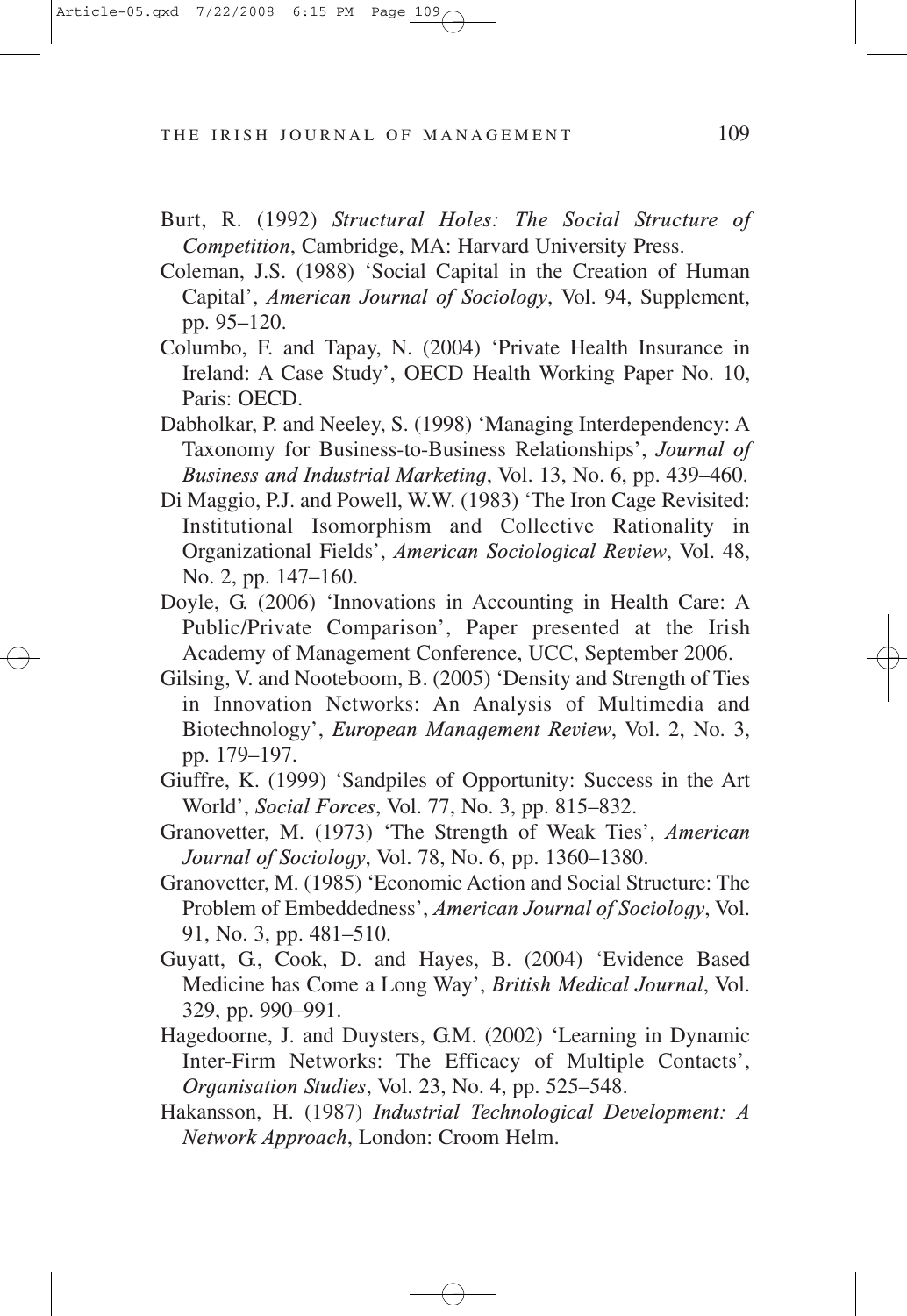- Hakansson, H. and Snehota, I. (1995) *Developing Relationships in Business Networks*, London: Routledge.
- Harland, C. (1996) 'Supply Chain Management: Relationships, Chains and Networks', *British Journal of Management*, Vol. 7, No. 1, pp. S63–S80.
- Health Insurance Authority (2003) 'Assessment of Risk Equalisation and Competition in the Irish Health Insurance Market: Final Report', York Health Economics Consortium.
- Health Insurance Authority (2005a) 'The Private Health Insurance Market in Ireland', Study undertaken by Insight Statistical Consulting.
- Health Insurance Authority (2005b) 'Report of the HIA to the Tanaiste and Minister for Health and Children on the Commencement of Risk Equalisation Payments', December 2005.
- Health Policy Consensus Group (2003) 'Step by Step Reform', Study undertaken by Civitas, UK.
- Heracleous, L. and Murray, J.A. (2001) 'Networks, Interlocking Directors and Strategy: Towards a Theoretical Framework', *Asia-Pacific Journal of Management*, Vol. 18, No. 2, pp. 137–160.
- Knight, L. (2002) 'Network Learning: Exploring Learning by Inter-Organizational Networks', *Human Relations*, Vol. 55, No. 4, pp. 427–454.
- Lindberg, L., Campbell, J. and Hollingsworth, J. (1991) 'Economic Governance and the Analysis of Structural Change in the American Economy' in L. Lindberg, J. Campbell and J. Hollingsworth (eds), *Governance of the American Economy*, Cambridge: Cambridge University Press.
- Miles, M.B. and Huberman, A.M. (1984) *Analyzing Qualitative Data: A Source Book for New Methods*, Beverly Hills, CA: Sage Publications.
- Mintzberg, H. (1979) 'An Emerging Strategy of Direct Research', *Administrative Research Quarterly*, Vol. 24, No. 4, pp. 582–589.
- Morgan, R.M. and Hunt, S.D. (1994) 'The Commitment–Trust Theory of Relationship Marketing', *Journal of Marketing*, Vol. 58, No. 3, pp. 43–48.
- Nooteboom, B. (1999) *Inter-Firm Alliances: Analysis and Design*, London: Routledge.
- OECD (1990) *Health Care Systems in Transition*, Paris: OECD.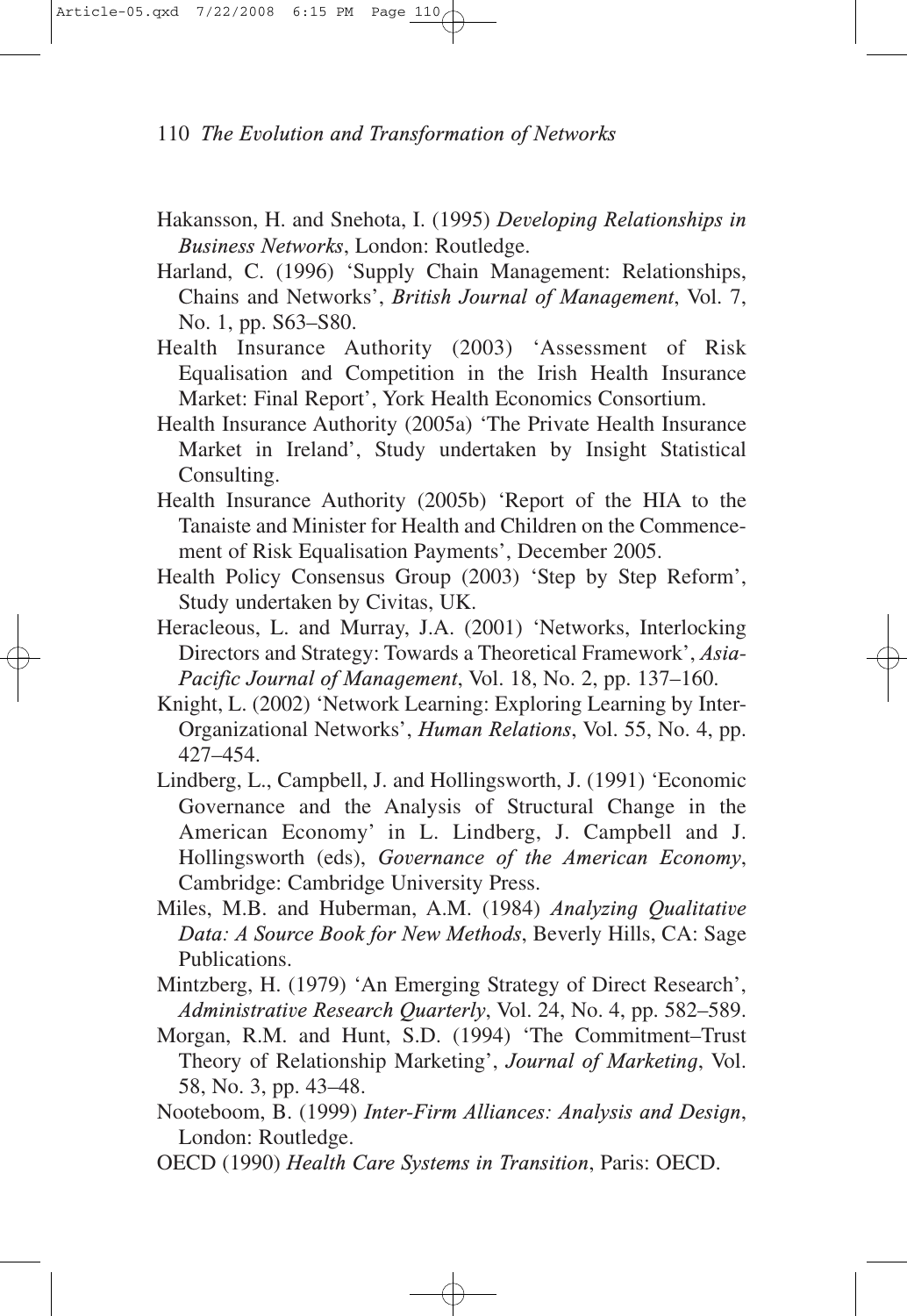- OECD (2004) *Private Health Insurance in OECD Countries*, Paris: OECD.
- Pavlovich, K. (2003) 'The Evolution and Transformation of a Tourism Destination Network: The Waitomo Caves, New Zealand', *Tourism Management*, Vol. 24, No. 2, pp. 203–216.
- Porter, M. and Teisberg, E. (2004) 'Redefining Competition in Health Care', *Harvard Business Review*, June, pp. 2–15.
- Porter, M. and Teisberg, E. (2006) *Redefining Health Care: Creating Value-Based Competition on Results*, New York, NY: Harvard Business School Press.
- Provan, K., Milward, H., Beyer, J. and Kruytbosch, C. (1995) 'A Preliminary Theory of Inter-Organizational Network Effectiveness: A Comparative Study of Four Community-Based Mental Health Systems', *Administrative Science Quarterly*, Vol. 25, No. 2, pp. 200–226.
- Putnam, R. (1994) *Making Democracy Work Civic Traditions in Modern Italy*, Princeton, NJ: Princeton University Press.
- Rangan, S. (2000) 'The Problem of Search and Deliberation in Economic Action: When Social Networks Really Matter', *Academy of Management Review*, Vol. 25, No. 4, pp. 813–828.
- Robinson, J. (2003) 'Hospital Tiers in Health Insurance: Balancing Consumer Choice with Financial Incentives', *Health Affairs*, Vol. 22, No. 1, pp. 135–146.
- Sabatier, P. and Jenkins-Smith, H. (1993) *Policy Change and Learning: An Advocacy Coalition Approach*, Boulder, CO: Westview.
- Sheridan, V. (2006) 'The Future of Private Healthcare in Ireland The Insurer's View', Presentation given by Vincent Sheridan, CEO, VHI Healthcare, at the National Private Healthcare Conference, Dublin, 5 April 2006.
- Thorelli, H. (1986) 'Networks: Between Markets and Hierarchies', *Strategic Management Journal*, Vol. 7, No. 1, pp. 37–51.
- Tsai, W. (2002) 'Social Structure of "Coopetition" within a Multiunit Organization: Coordination, Competition and Intraorganizational Knowledge Sharing', *Organization Science*, Vol. 13, No. 2, pp. 179–190.
- Tsai, W. and Ghoshal, S. (1998) 'Social Capital and Value Creation: The Role of Intra-Firm Networks', *Academy of Management Journal*, Vol. 41, No. 4, pp. 464–476.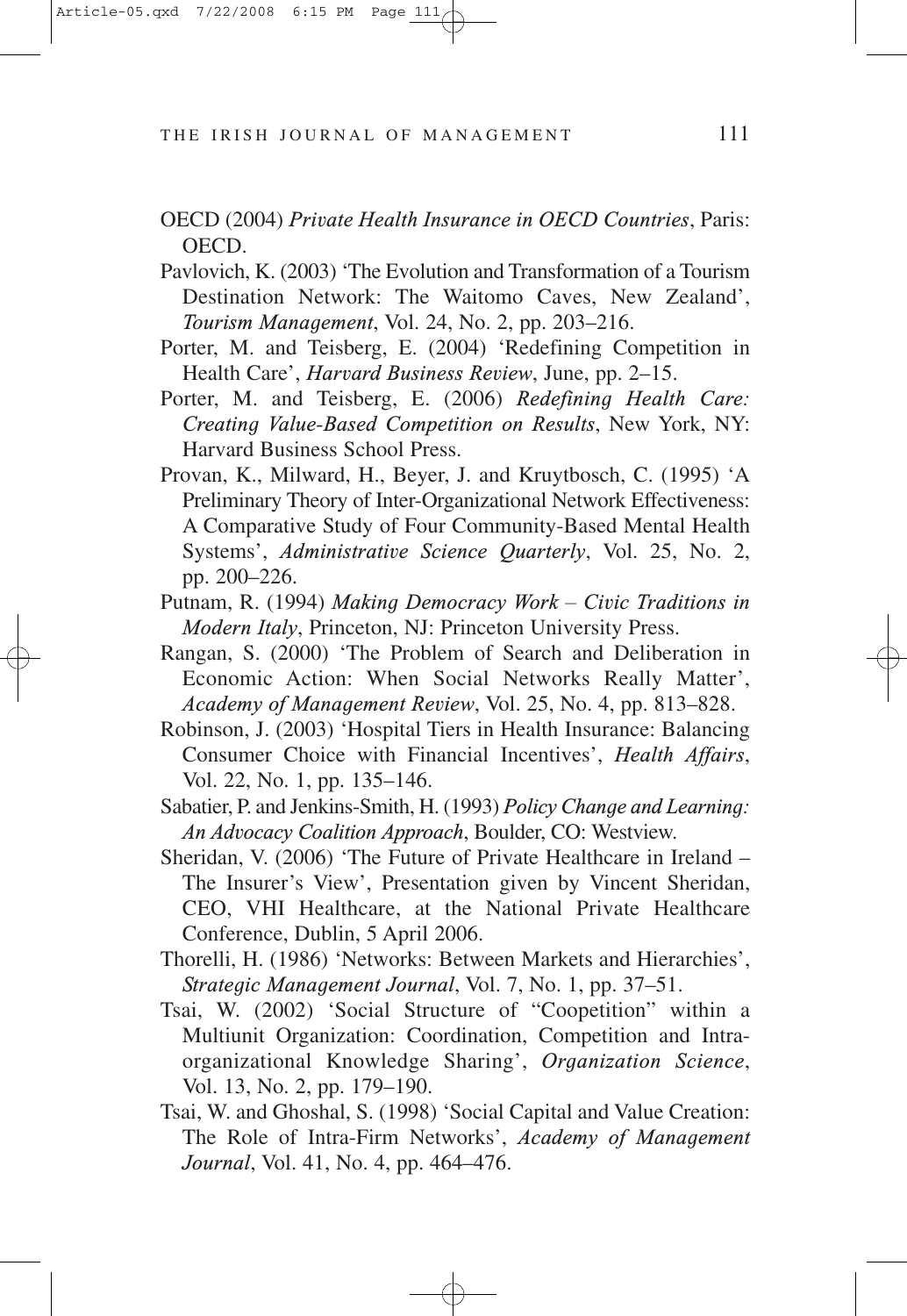- Uzzi, B. (1996) 'The Sources and Consequences of Embeddedness for the Economic Performance of Organizations: The Network Effect', *American Sociological Review*, Vol. 61, No. 4, pp. 674–698.
- Uzzi, B. (1997) 'Social Structure and Competition in Inter-Firm Networks: The Paradox of Embeddedness', *Administrative Science Quarterly*, Vol. 42, No. 1, pp. 35–67.
- Uzzi, B. (1999) 'Embeddedness in the Making of Financial Capital: How Social Relations and Networks Benefit Firms Seeking Financing', *American Journal of Sociological Review*, Vol. 64, No. 4, pp. 481–505.
- van Raak, A., Paulus, A. and Mur-Veeman, I. (2002) 'Government Promotion of Co-operation between Care Providers: A Theoretical Consideration of the Dutch Experience', *The International Journal of Public Sector Management*, Vol. 15, No. 7, pp. 552–564.
- Worz, M. and Foubister, T. (2005) *Mapping Health Services Access – National and Cross-Border Issues (Health ACCESS – Phase 1)*, Summary Report, Berlin University of Technology and London School of Economics and Political Science.
- Zaghloul, R. and Hartman, F. (2003) 'Construction Contracts: The Cost of Mistrust', *International Journal of Project Management*, Vol. 21, No. 6, pp. 419–424.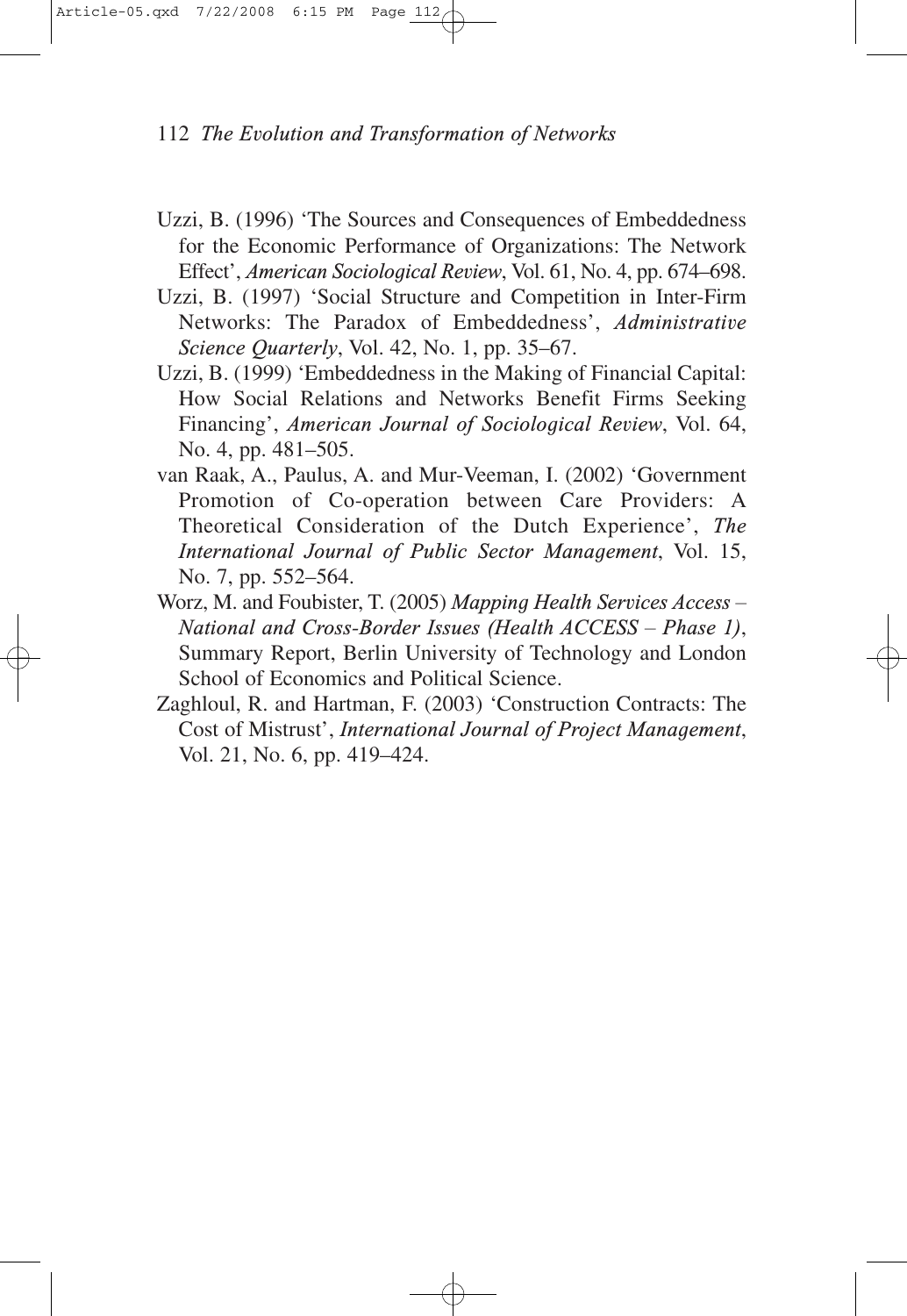# **Managing Balance in a Tourism ' ' Context**

A UDREY G ILMORE \*  $D A VID C A R S ON$ <sup>\*</sup> M ÁRIO A SCENÇÃO \* \* LYN FAWCETT  $* * *$ 

●●●●●●●●●●●●●●●●●●●

# ABSTRACT

While tourism is one of the fastest growing industries in the world,<br>its development has often been in conflict with maintaining the its development has often been in conflict with maintaining the beauty of a region. Much tourist development is marketing-led and marketing techniques play a major role in attracting tourists to a region. This paper argues that if a tourist region is to exist and be economically viable, it needs to embrace economic and social objectives to achieve growth and market development, and at the same time incorporate environmental perspectives to sustain the unique and attractive qualities of the region. Although this ideal can be accepted at a theoretical level, it is very difficult to achieve in practice. This paper discusses the findings from a comparative study of the recent development of two small regions in Europe with many distinctive similarities: Northern Cyprus and Northern Ireland. The study finds that there are some conflicts between marketing-led tourist development and sustainable maintenance of the natural environment in both the regions.

*Key Words***:** Managing tourism; Tourism service dimensions; Northern Ireland; Northern Cyprus.

*\* University of Ulster, Jordanstown, Northern Ireland \*\* HAAGA-HELIA, University of Applied Sciences, Finland \*\*\* University of Ulster, Belfast, Northern Ireland*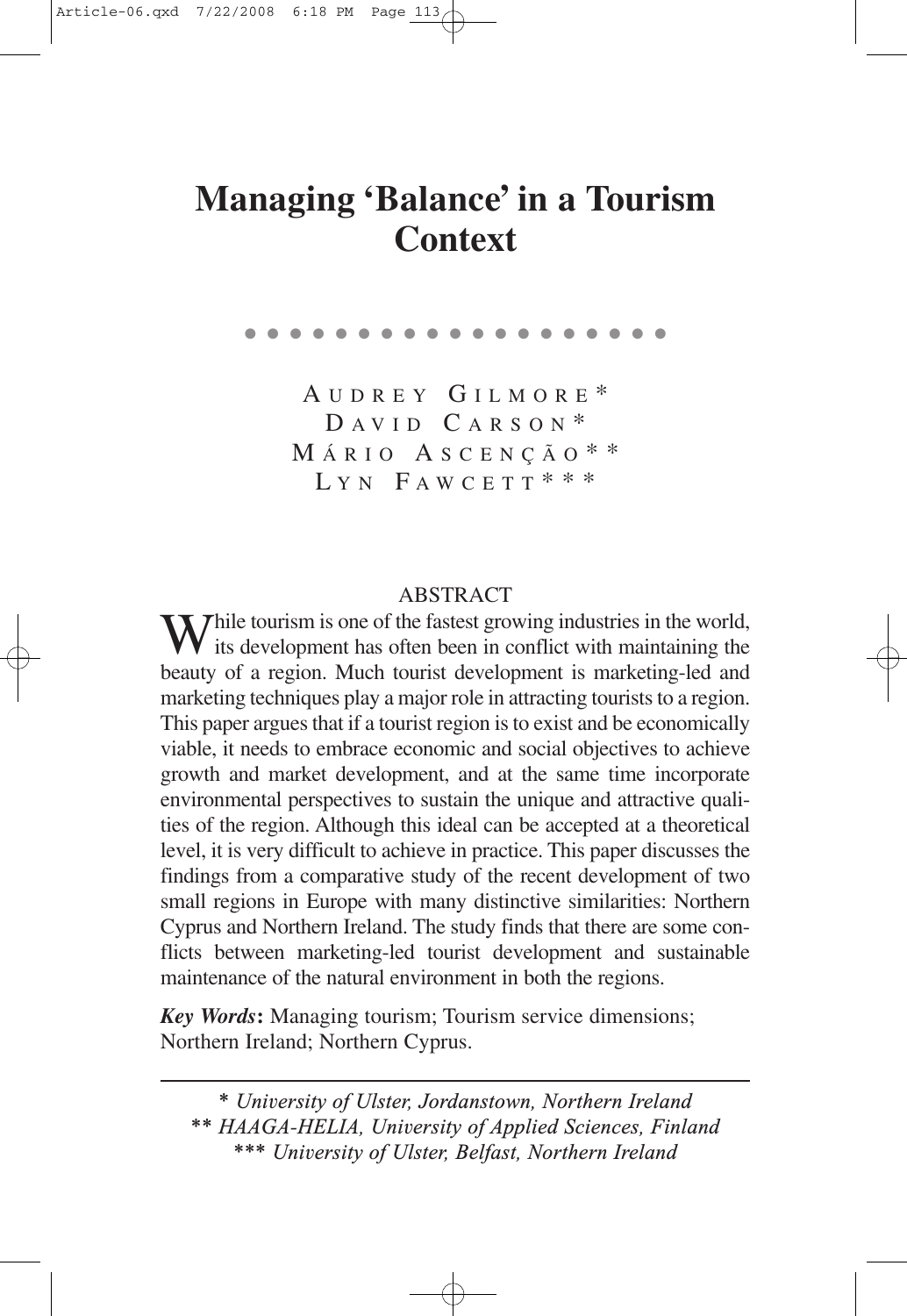## **INTRODUCTION**

For many years now governments and public authorities have been attempting to oversee tourism development within their jurisdictions. Often stringent planning restrictions are imposed in an attempt to 'manage' the extent of tourism-related building development. In the case of established regions, redevelopment is now guided by planning requirements designed to ensure that a region's culture and custom are not undermined. However, the tourism industry is notoriously difficult to manage and coordinate given its fragmented, multi-sectoral and independent nature (Bramwell and Lane, 2000; Fyall and Garrod, 2005; Wilson-Youlden, 2006).

Although tourism is well established in Europe, there are two small regions in Europe that are only now emerging as modern tourist destinations: Northern Cyprus and Northern Ireland. They are both geographically small and relatively remote in the context of mainstream Europe. Both are now trying to develop tourism after experiencing considerable political strife that impacted upon their economic and social well-being. More recently, relative stability has returned to these regions along with a growing confidence that long-term political and social solutions are emerging. In tandem with this stability, foreign tourists have begun to arrive in increasing numbers. More tourists, indeed mass tourism, leads to economic wealth, but too many tourists and too much development threatens to spoil the scenic beauty of the regions they visit (Butler, 1992; Croall, 1997; Drost, 1996; WTO, 2004).

This paper focuses on the examination and comparison of marketing-related tourism activities in Northern Cyprus and Northern Ireland. To investigate how the emerging regions prepare for potential mass tourism, the research focused on the key tourist sites in both regions in terms of their tourism market offerings and how they were managed for long-term environmental, social and economic sustainability.

## MANAGING AND MARKETING TOURISM

Many countries rely on tourism to help improve their economy (Thorsell and Sigaty, 2001; Bramwell and Lane, 1993; Butler, 1992). Consideration of economic, social and environmental initiatives is vital to the long-term sustainable development of tourism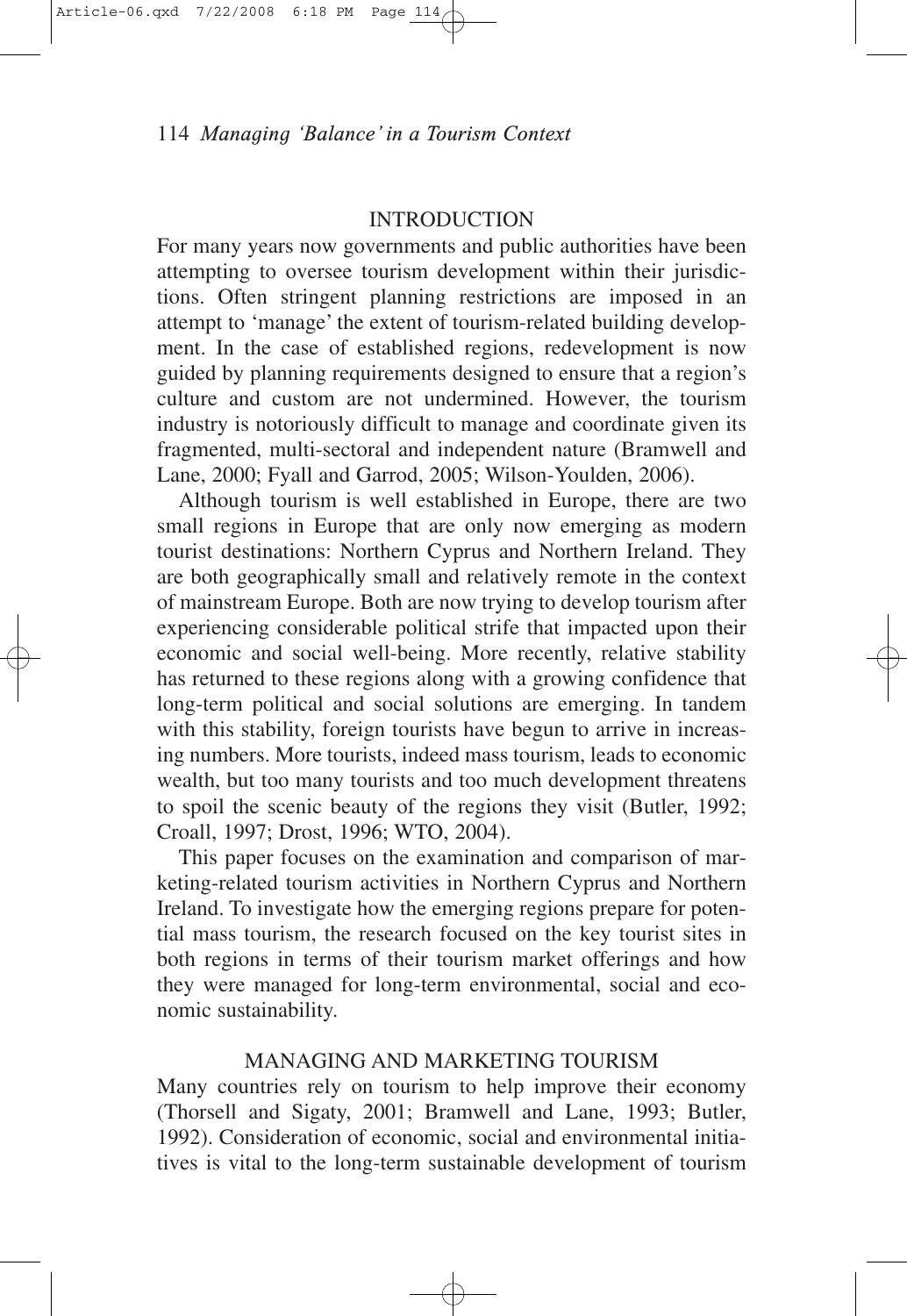(Brundtland Report, 1987; Witt, 1991; Klemm, 1992; May, 2001) in any economy where tourism is the key to economic growth. Currently world tourism marketing focuses almost exclusively on promoting attractions with much less emphasis on how to manage a region's resources for long-term sustainability.

Economic and social perspectives of tourism focus on encouraging more tourists to visit and to promote the growth of tourist value. The aim is to achieve revenue return, create employment and develop local engagement and interaction with tourists (Witt, 1991). The environmental focus of tourism is at a different end of the spectrum to the economic and social perspectives. The core aim is to protect and to conserve both the culture and the environment (as both are inextricably linked). However, in practice there is often conflict between social and economic perspectives and environmental perspectives of tourism (Li, 2003). For example, the environmental focus is on conservation and protection, often translating into restriction in the use of particular tourist sites, whereas economic and social perspectives are about encouraging more visitors and widening access to facilities and attractions.

Academic discussion (Thorsell and Sigaty, 2001; Bramwell and Lane, 1993; Butler, 1992; Witt, 1991; Klemm, 1992; May, 2001) acknowledges the importance of trying to achieve economic, social and environmental objectives in a tourism region. However in practice, commercial organisations such as tour operators and indeed public bodies responsible for tourism focus on promotion to attract visitors and often pay only peripheral attention to social and environmental issues (Gilmore et al., 2007). On the other hand, environmental related organisations, such as public bodies, government agencies and special interest groups, give emphasis to environmental issues, and pay only peripheral attention to economic and social well-being (Gilmore et al., 2007). Therefore, initiatives to manage tourism in many regions are not balanced. They either focus on conservation and protection *or* revenue generation and social benefits for the region, but not both.

In addition tourism organisations, especially large organisations and public bodies, focus on tourism planning and initiatives, but fail to implement them properly because of a lack of coordination and integration (Jaffe and Nebenzahl, 2001). This leads to poor, deficient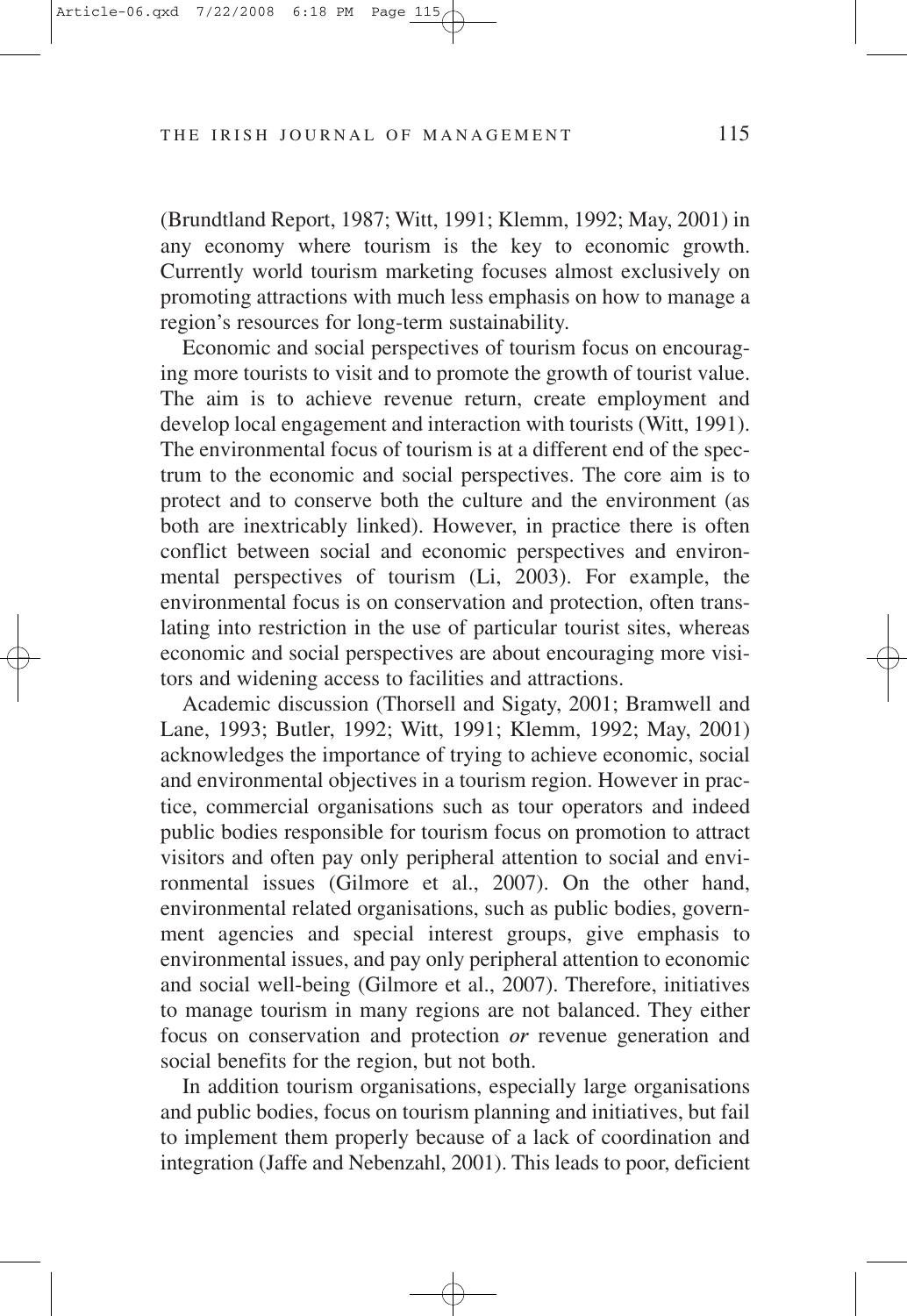services and service delivery. Although this problem is well recognised in tourism industry practice, little attention has been offered in the academic literature in relation to how to overcome these complexities and deficiencies.

MANAGING INTEGRATION AND COLLABORATION Interaction and collaboration between organisations and stakeholders in the same industry is important for effective tourism management and planning, especially between global and regional operators, transport companies, intermediaries such as hotels, entertainment facilities, other local services and specific attractions, and where relevant with cross-sector organisations, the government and the voluntary sector. In addition to achieving a more holistic approach to tourism planning and management, they can also achieve synergy in the use of resources. For example, stakeholders at national, regional and local level have the potential to participate in joint advertising, and print and public relations initiatives. In this way organisations with budgets that are often too small individually to have any significant impact on prospective visitors can achieve synergy. Stakeholder involvement and participation help to provide legitimacy and support for the marketing management of tourism services (Henderson, 2000), although it is difficult to achieve in practice as multiple stakeholders often have different agendas and priorities (Jaffe and Nebenzahl, 2001).

To overcome these complexities and deficiencies managers in tourism contexts need to focus on integrative, holistic approaches to tourism service planning and management within their specific industry and regional contexts.

## TWO EMERGING TOURISM REGIONS

Both Northern Cyprus and Northern Ireland have economies that have been severely damaged by political problems. The political environment has a huge impact on the tourism industry in any region (Altinay et al., 2002; Scott, 1998; Hall, 1994; Clements and Georgiou, 1998), and understandably tourism is very sensitive to political instability. As these regions emerge into the modern world their respective governments are vigorously promoting economic development. One industry that has a large potential for economic growth is tourism.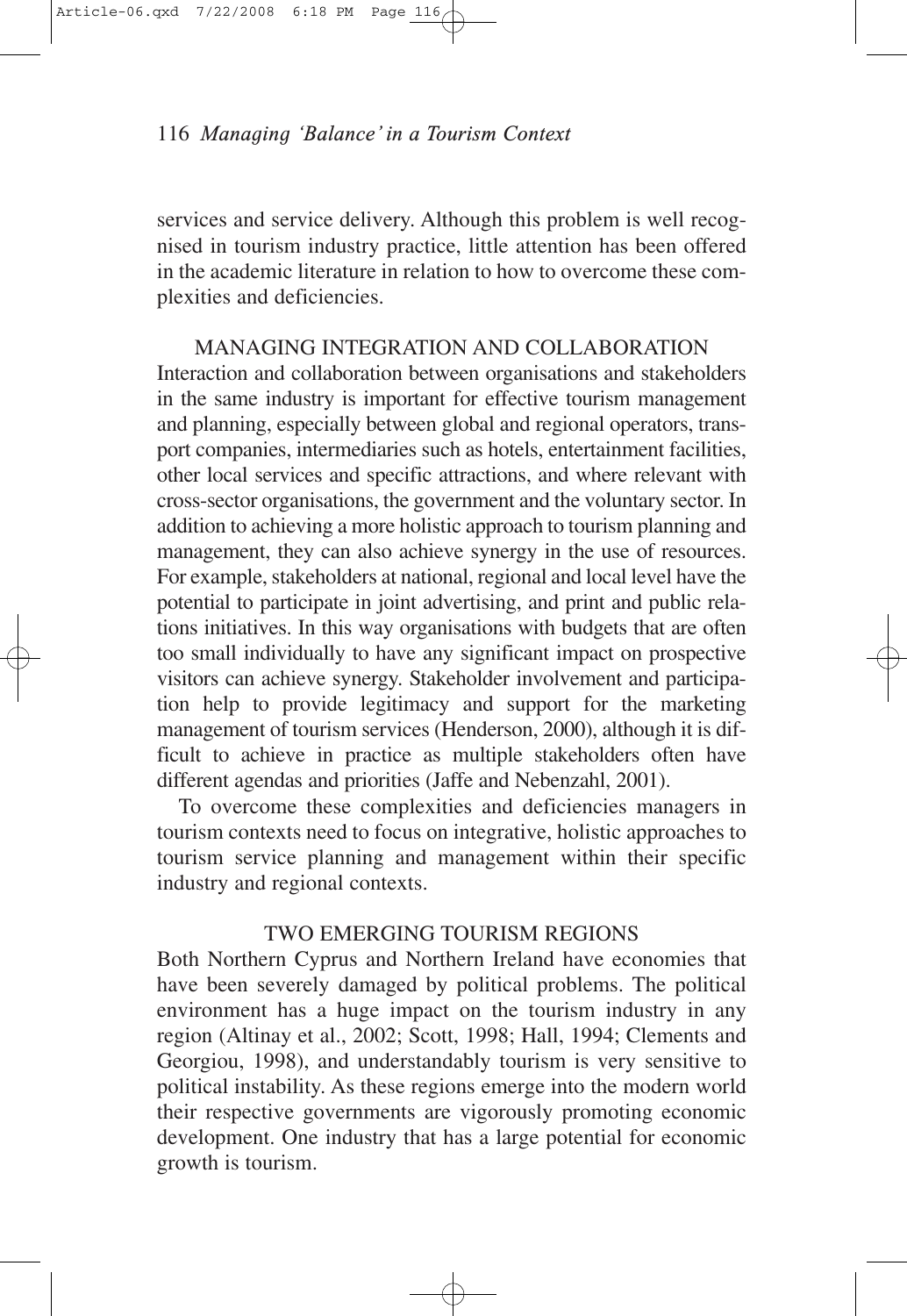Both regions possess large areas of scenic beauty, including unspoilt mountains and coastlines. More recently, development in the scenic areas of both economies has been fuelled by a growth in demand for holiday homes as weekend and summer retreats. This demand has resulted in developments of villas and apartments, sometimes replacing existing buildings and sometimes building in greenfield sites.

In very recent times foreign tourists have begun to arrive in everincreasing numbers. This has occurred because tourists are aware of the return to political stability and because the tourist industry is developing the travel infrastructure to enable them to do so. Both regions now have flight connections from international departure points. In addition, the southern regions of Cyprus and Ireland are established mass tourist destinations, and tourists from these regions are now visiting the northern regions in increasing numbers.

As a consequence of the political conflict, Northern Cyprus is not recognised internationally, so it has been difficult for the region to promote its tourism industry worldwide, particularly in Europe. Currently only Turkey officially recognises the state and therefore it is Northern Cyprus's only opening to the rest of the world (Altinay, 2000). The lack of recognition and the political embargo imposed are the key source of problems regarding the ongoing economic development of the region. It has been difficult to develop transportation links, as aviation agencies cannot gain membership, and air flights are required to touch down in Turkey before going to Northern Cyprus, thus lengthening the flight time. Direct flights would provide more competitive prices with other destinations, such as Spain, Greece and Turkey (Altinay, 2000).

In Northern Ireland there has been a slow and gradual development of tourism in the region over the past years since a peace process began. There is no explicit infrastructural development for tourism, and tourism appears not to be a particular priority in the future development of Northern Ireland. This may be due to the existence of differing perspectives of decision-makers regarding social, economic and environmental issues and are manifested in the different government initiatives and local public and private sector initiatives.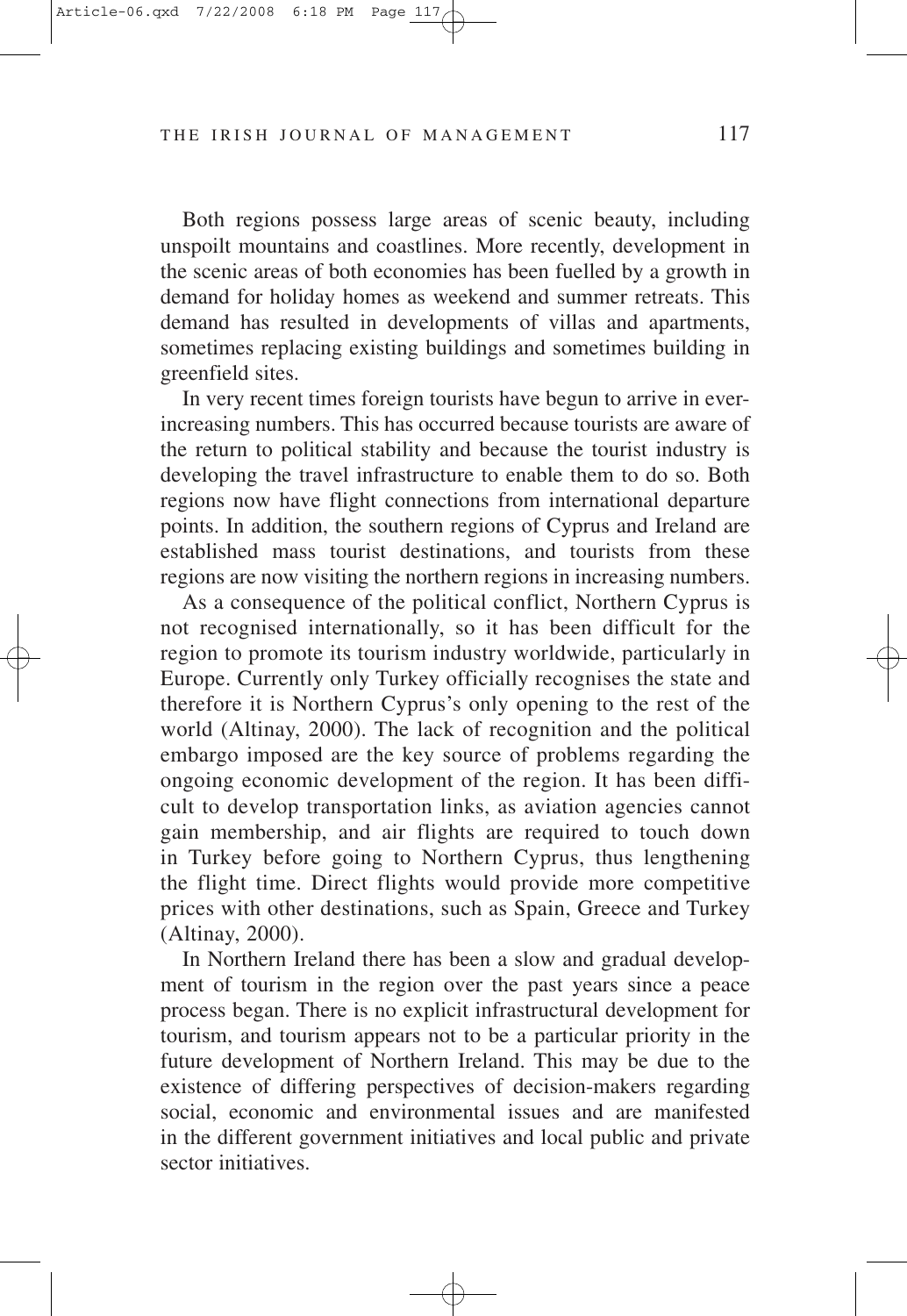A major question that has yet to be resolved is to what extent tourism development is allowed to progress. The danger of the mistakes of the past in other regions is real. This challenge is best led by tourism planning and marketing activities focused on communication and education programmes aimed at the mass tourist market. Inherent in this local activity is the real need for revenue-generating activities. This is vital for both the long-term and short-term future of tourist regions.

To summarise, a review of the relevant literature reveals that although marketing is practised by many bodies within the tourist industry, balanced tourism marketing taking account of the three perspectives (economic, social and environmental) is very difficult to achieve in practice.

THE NATURE OF THE TOURISM SERVICE OFFERING There are many studies investigating the different perspectives and complexity of tourist requirements (Galani-Moutafi, 2000; Theroux, 1995; Storace, 1996) and the inherent challenges for tourism management. In the interests of maintaining a management perspective regarding issues in a tourist service delivery context this discussion relates to the generic mass market tourists' fundamental requirements. These can be identified from both the services and tourism literatures. The importance of creating an appropriate infrastructure for tourists and ensuring that tourism can be sustainable in terms of environmental, social and economic issues is well recognised in the tourism literature (Smith and Eadington, 1992; Witt, 1991; Gunce, 2003). In addition, the services literature recognises the importance of delivering appropriate services to suit the specific industry context and the importance of providing service facilities (such as accommodation, catering and entertainment), and communication for visitors as part of tourist management (Gilmore, 2003). Both the services and tourism literatures recognise the inherent need for revenue-earning activities and its importance in relation to the achievement of economic, social and environmental goals (Smith and Eadington, 1992; Gilmore, 2003).

From a socio-economic perspective a tourist region needs visitors and revenue from visitors to help contribute to the local economy, to improve social conditions and as an opportunity for locals to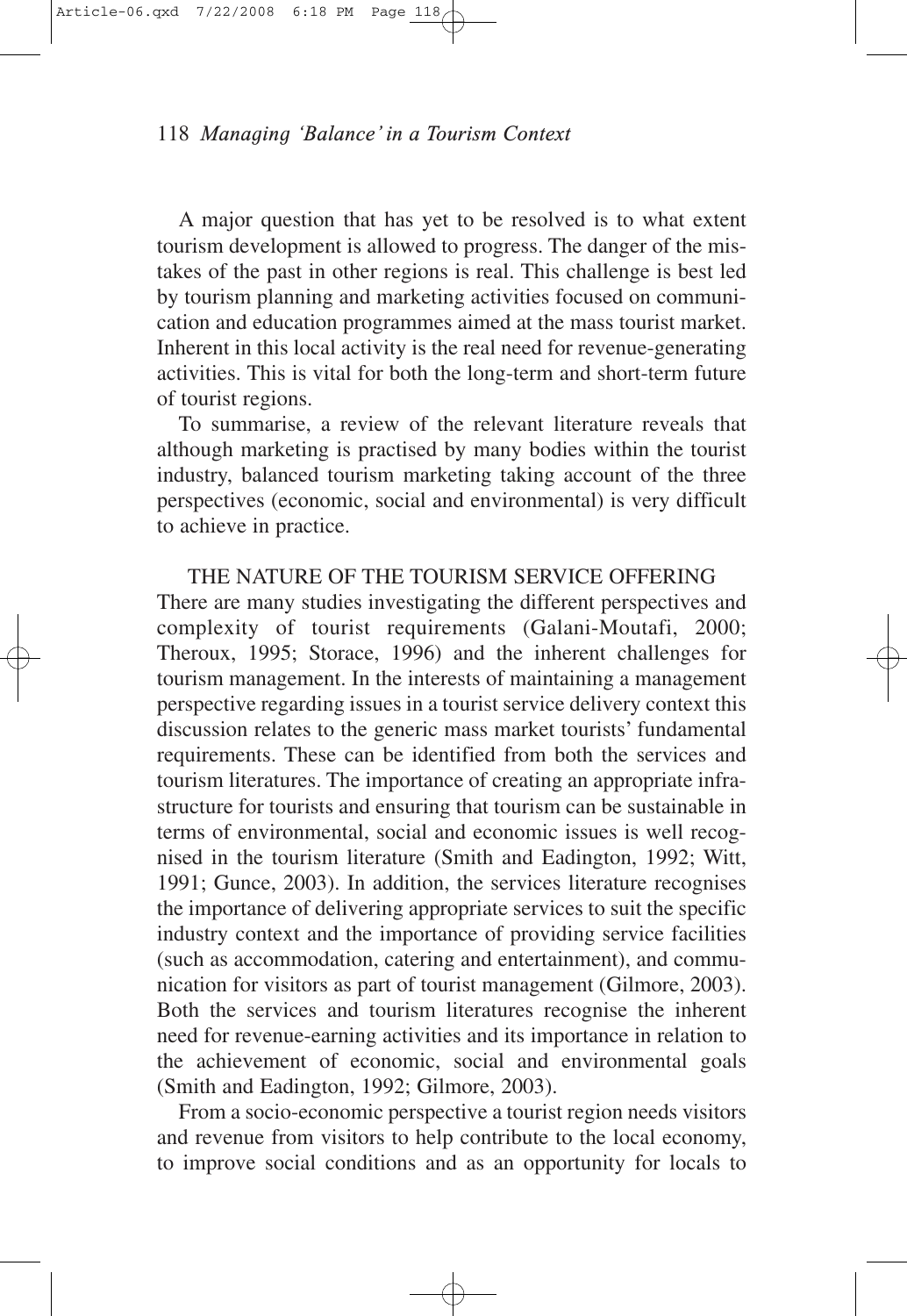engage with and play host to visitors. From an environmental perspective, adequate facilities need to be available for the numbers of visitors arriving and these visitors need to be managed carefully, so that they do not 'crowd' the local region.

# **Tourism Service Dimensions and Their Contribution to Environmental, Social and Economic Perspectives**

An infrastructure for tourism requires efficient and effective travel and transport services, and accommodation and catering facilities in addition to more specific attractions, site facilities and amenities. Revenue-generating activities are needed in the short term to support a local region's social development and in the long term to provide local economic sustainability. Revenue from tourism can directly contribute to the local community's wealth and sustainability. This is vitally important as many developing tourism regions are remote and have few other sources of wealth (Wheeller, 1991; Smith and Eadington, 1992; Palmer, 2001). Given the scope and range of tourism service products, there is a considerable managerial role implied in coordinating this service delivery.

Communicating to the general public and press within a region or internationally is a large challenge. There can be conflicting messages for visitors of sites. Many tour operators use famous tourist sites to advertise an area (Buckley, 2004). In the case of Northern Ireland, pictures of and reference to the Giant's Causeway have been used to promote tourism for many years. At the other extreme, there can be an inward, product-centred focus of tourism management in some contexts (e.g. some World Heritage Sites and National Parks) where managers are reluctant to recognise the global phenomenon tourism has become, and attention is drawn away from the needs of tourists regarding communication and facilities (Gilmore, 2005). However, on**-**site communication is of vital importance for tourist management. Tourism sites need to provide guidance signs and directional information to help inform visitors regarding the site's features and the services available.

Sustainable maintenance includes the care of features, exhibits and physical places at key attractions. Such maintenance requires careful management at different levels. For example, adequate service staff or wardens are needed to look after the physical attributes,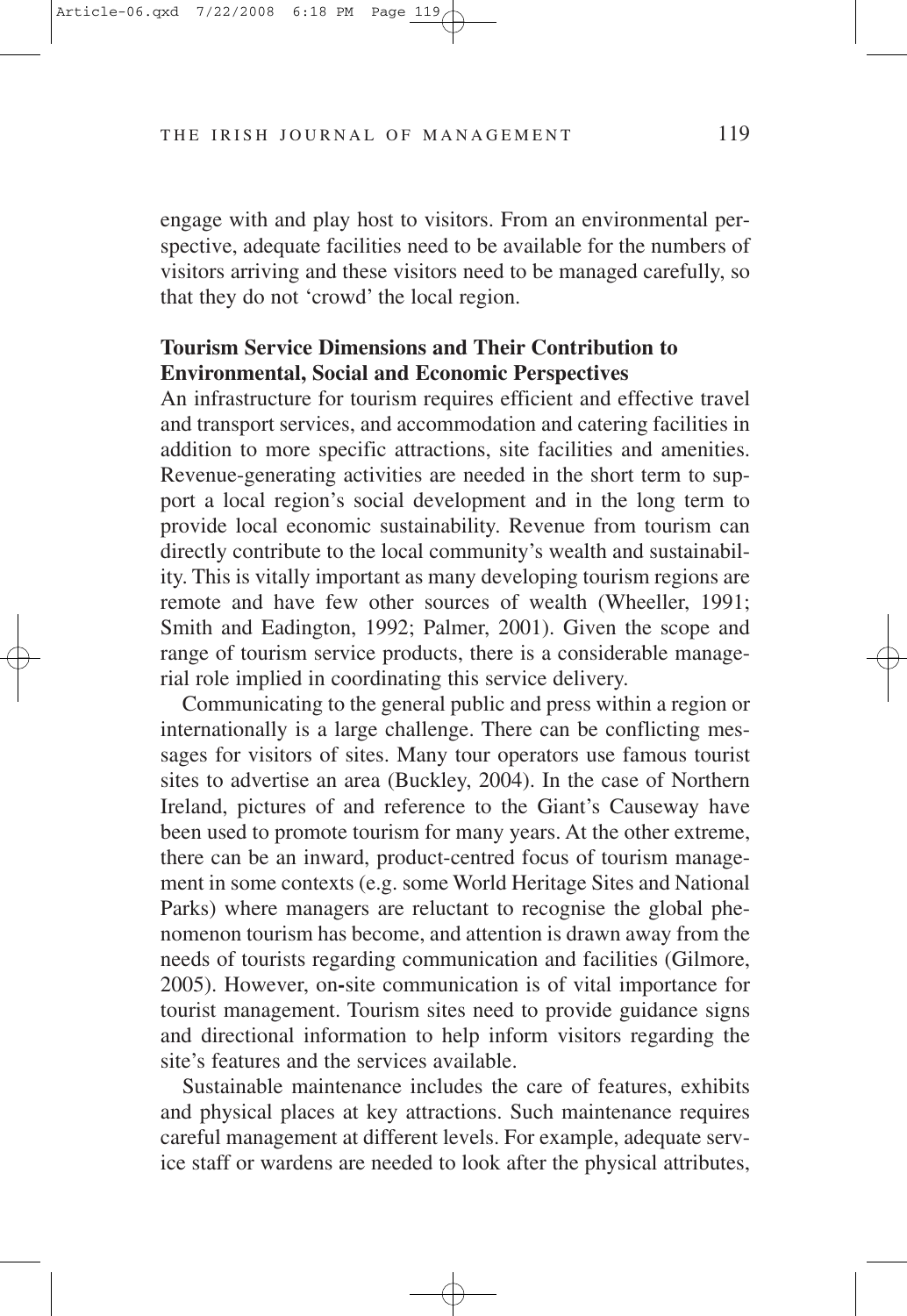

**Figure 1: Managing a Tourism Balance**

while written and verbal guidance and communication needs to be provided for visitors so that they behave in a 'sustainable' manner.

Figure 1 brings together the key tourism management issues, by illustrating the need for promoting both attractions and sustainability using the key tourism dimensions of infrastructure, facilities and revenue-earning activities, communication and sustainable maintenance, all of which will contribute to the achievement of environmental, social and economic goals.

#### METHODOLOGY

The aim of this study was to examine and compare two emerging regions of tourism development. The study sought to investigate how the regions are prepared for growing mass tourism in terms of their infrastructure, facilities for tourists, revenue-earning activities, communication and sustainable maintenance.

In addressing these issues, empirical research was carried out by researcher observation studies, extensive record-taking and immersion as tourists in tourist regions, and by in-depth interviews with individuals involved in tourism planning and decision-making.

Observation studies using a detailed observation protocol were carried out along with photographic evidence of key aspects of the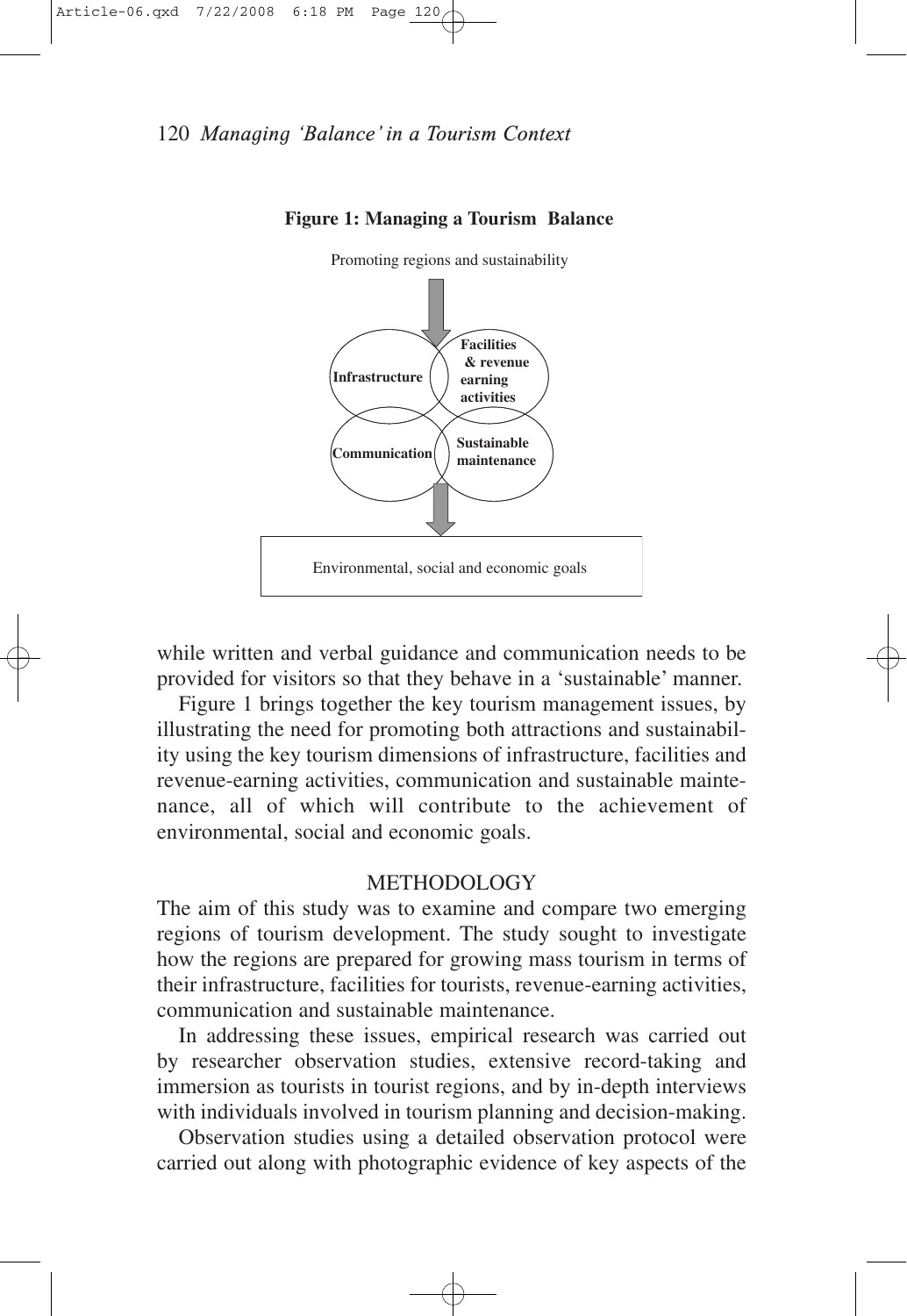tourist attractions, services available and other aspects relating to sustainable tourism service management. Notes were taken to elaborate on the photographic evidence in addition to the completion of detailed observation documents. These data were substantiated with information gleaned from content analysis of tourism brochures and official reports regarding tourism sites available from different tourism and marketing bodies.

In relation to each specific tourist region, observations were used to gather data regarding infrastructure, facilities and revenueearning activities, communication and sustainable maintenance. The sites visited in Northern Cyprus were Kyrenia Castle, St. Hilarion Castle, Bellapais Abbey, Othello Tower and the Salamis ruins. The sites visited in Northern Ireland were the Giant's Causeway and Causeway coast, Carrick-a-Rede rope bridge, Fermanagh lakelands and the Mourne Mountains. The sites chosen had scenic, geological and/or historic and cultural interest. The cities within the regions were not included in the study as these were difficult to compare. In Northern Ireland, Belfast and Derry have become increasingly sophisticated in promoting themselves to tourists. In Northern Cyprus, the main cities of Lefkosa (Nicosia) and Gazimagusa (Famagusta) are divided by the border separating north from south and in parts are reminiscent of a war zone, rather than a tourist attraction.

In addition, eight in-depth interviews were carried out with key decision-makers (four in each region). These were managers from public bodies such as government departments and agencies with specific responsibilities for tourism within the region and specific sites. These discussions focused on the nature and extent of social, economic and environmental priorities within the region and how these were manifested in tourism plans and activities.

Observations and interviews were carried out during a one-week visit to Northern Cyprus in March 2005 that included visits to the key tourist attractions within the region. The observations of tourism in Northern Ireland were carried out from May to July 2005. These were carried out by a team of four researchers in each region independently and followed by extensive data recording. The data collection and analysis approach incorporated several recommended guidelines for theory construction through qualitative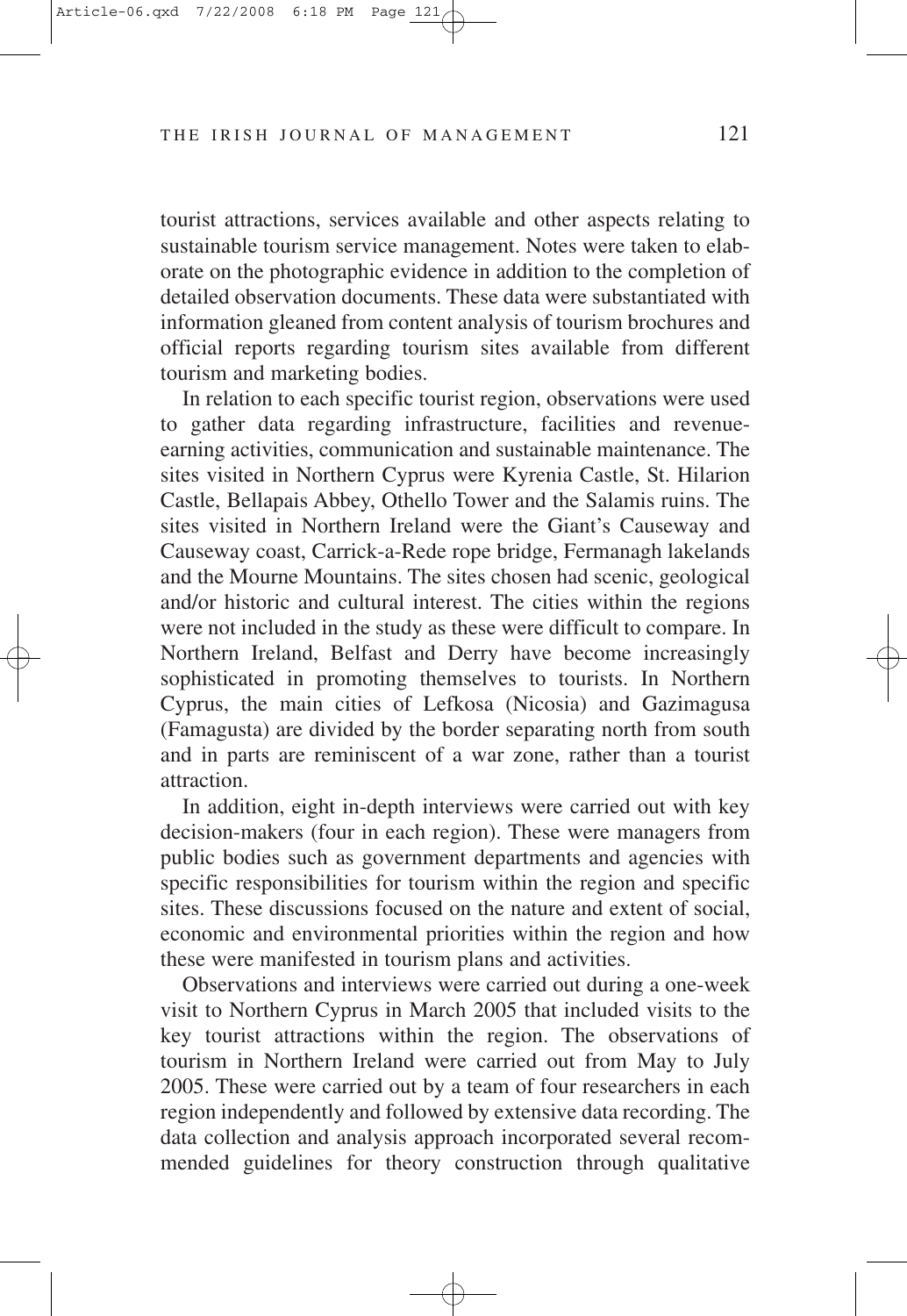research (Belk et al., 1988; Thompson et al., 1989; Zeithaml et al., 1993). At the conclusion of site observations the researchers discussed their impressions about the key themes at each site to identify the emerging issues and findings for verification in subsequent observations. This practice is known as 'memoing' and is seminally documented in Belk et al.'s study (1988: 450).

The analysis focused on the overall tourism offerings regarding infrastructure, facilities and revenue-earning activities, communication and sustainable maintenance, and how these impacted upon environmental, social and economic perspectives. For example,

- Infrastructure was analysed according to the extent of transport options, choice and availability for visitors and overall capacity for tourists and its overall effect on environmental, social and economic needs.
- Facilities were evaluated according to the range and extent of facilities in terms of tangible offerings, style of operations to suit different customer needs and overall impact upon environmental, social and economic needs. Potential for revenue-earning activities were evaluated by looking at the opportunities to attract revenue from tourism activities and sites such as accommodation, food and entertainment and from site entrance fees.
- Communication was analysed according to the range and variety of formal and informal communication offered to visitors. For example, leaflets, brochures and maps provided for the region, directional signage and evidence of interactive guidance by staff at key sites.
- Sustainable maintenance was evaluated according to how wellmaintained the features, exhibits and paths were, taking into account evidence of the extent of erosion, neglect, litter or graffiti, and the overall effect on environmental, social and economic needs.

# EVALUATION OF TOURISM SERVICE MANAGEMENT IN BOTH DEVELOPING REGIONS

In both regions, the respective governments are vigorously promoting economic development. Indeed both governments have recently been involved in creating a number of 'masterplans' for development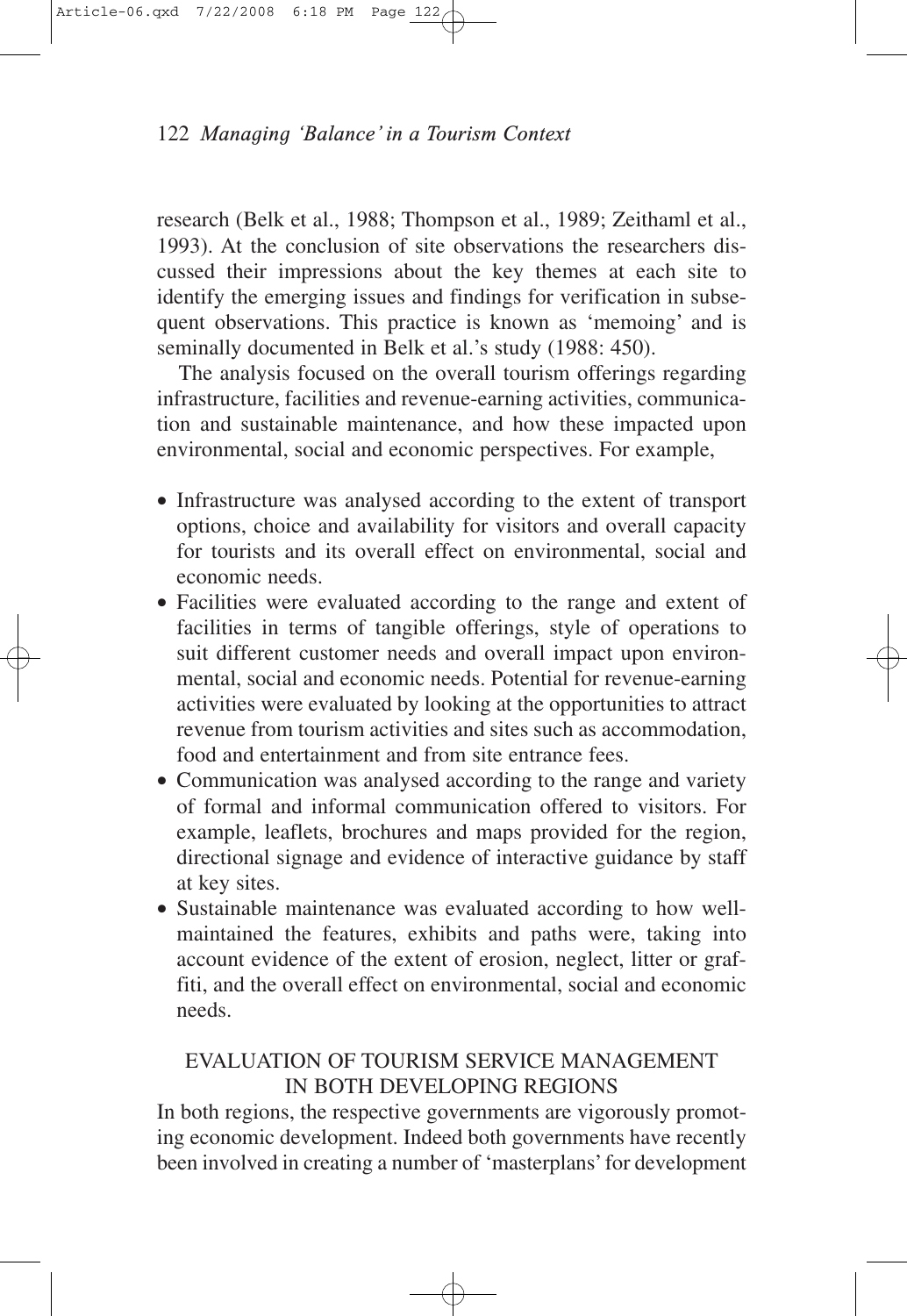through tourism. Each region's tourism activity is described using the evaluation criteria described in the methodology section, followed by a comparison of the two regions.

# **Northern Cyprus Tourism**

In Northern Cyprus the government is actively encouraging development of the region through tourism. In-depth interviews with key people in the government agencies responsible for tourism indicated that tourism has been accepted at government level to be a most important activity and is fundamental to the development and future prosperity of the state. The Ministry of Economy and Tourism is responsible for tourism promotion and marketing. During interviews with key people within this department, it emerged that they have created a tourism masterplan for the region. The plan involves increasing the overall impact of tourism in Northern Cyprus. For example, increasing the bed capacity within the region, increasing the number of employees in the tourist sector, increasing revenues, increasing the share of foreign tourists, increasing the length of stay, entering foreign markets, promoting group tourism, and introducing incentives for local and foreign investments and for regional tourism activities. The directors and managers interviewed indicated that the masterplan provided their template for tourism development. They did not have any comment on the development of apartments and casinos that were not part of the overall masterplan and were beyond their remit.

## *Infrastructure*

There is a developing infrastructure for tourism, including a new airport terminal and new dual carriageways from the airport and new roads along the coastline. Also, the roads over the mountains to the coastal resort of Girne (Kyrenia), the main northern tourist town, are currently being enhanced.

In the past two years, a good road system has been created in the key areas that have tourism potential, particularly around Girne and the northern coastline. The roads between the airport and main towns and the coastal road in the east have been enhanced. Accessibility from the airport is within thirty minutes to Girne and one hour drive to more remote areas. Although there has been major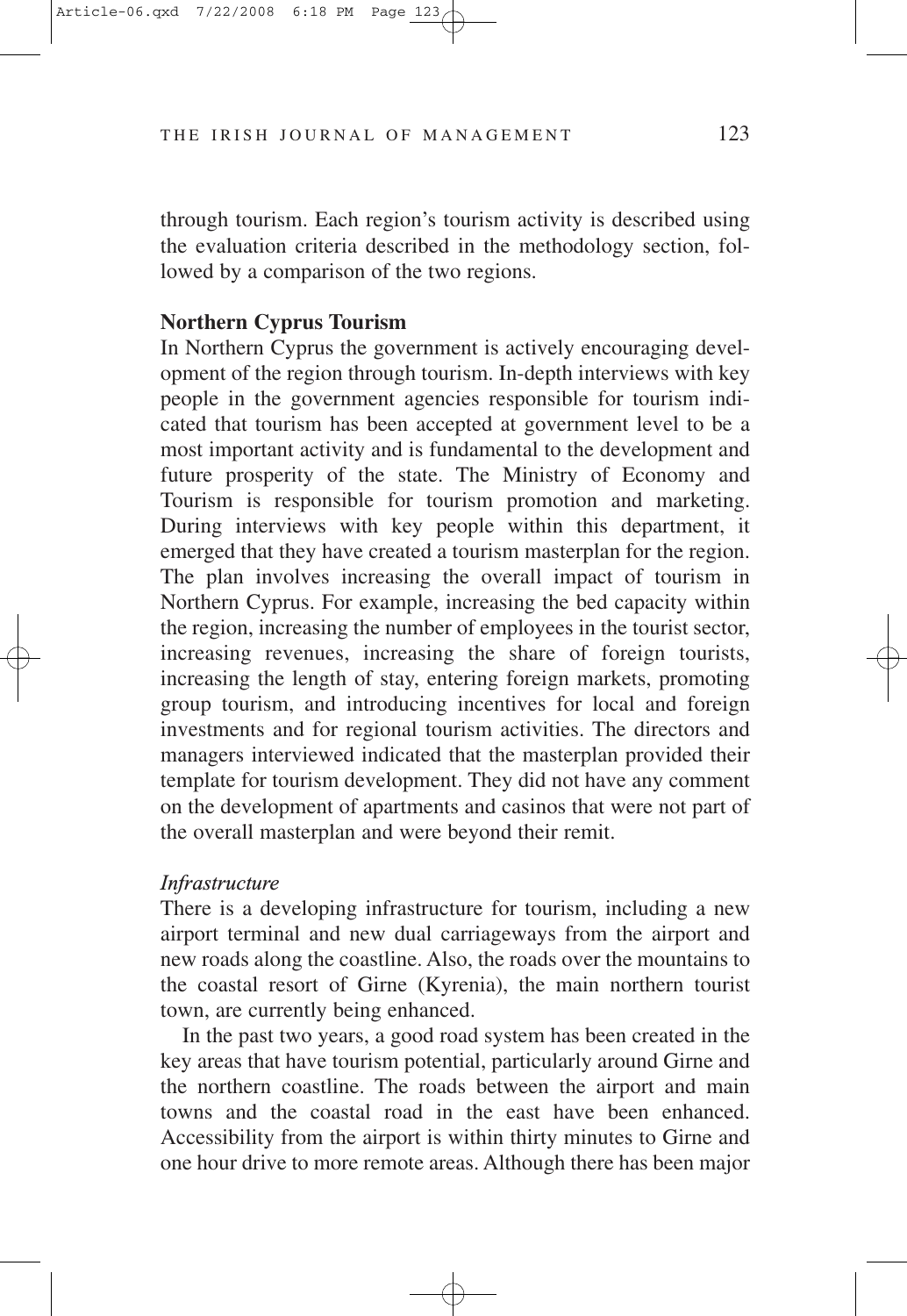expenditure for upgrading the road system, there is very poor and confusing signposting from the airport to the main tourist regions. Public transport exists in the form of 'Dolmus' mini-buses between the capital, Lefkosa, and Girne (the main tourist region).

Currently most infrastructure investments in Northern Cyprus are financed by Turkey, including the building of highways, electricity plants and water supply. Many old, historical properties have been refurbished by new residents, but much of this is not compatible with local style and tradition.

## *Facilities and Revenue-Earning Activities*

In-depth interviews with government decision-makers indicated that government support for building development focuses on hotels rather than apartments. However, development of the road infrastructure has led the way for the apparently random development of apartments and villas along the coastal routes. In particular villa and apartment development is evident in the main coastal regions and in an extended coastal strip around and beyond Girne. These are built by property developers, many of whom are using an international, global marketing initiative to sell these properties to tourists as second homes.

Along with the development of resort-type hotels, villas and apartments, casinos are in construction. There appears to be little building control throughout, consequently construction companies continue to build apartments in seemingly haphazard ways and sometimes isolated areas.

The main revenue-earning activities include facilities such as restaurants and entertainment (especially casinos). These are found in the main tourist regions, such as Girne and in surrounding coastal locations. Historic and cultural sites are found throughout the region, the majority of these do not have tourist facilities (other than toilets), although they do charge a small entrance fee.

### *Communication*

Useful information and communication for tourists is very sparse and inconsistent. Brochures are distributed at the airport to all arriving tourists. These brochures illustrate the key tourist areas very professionally. The messages focus on tourist facilities and on selling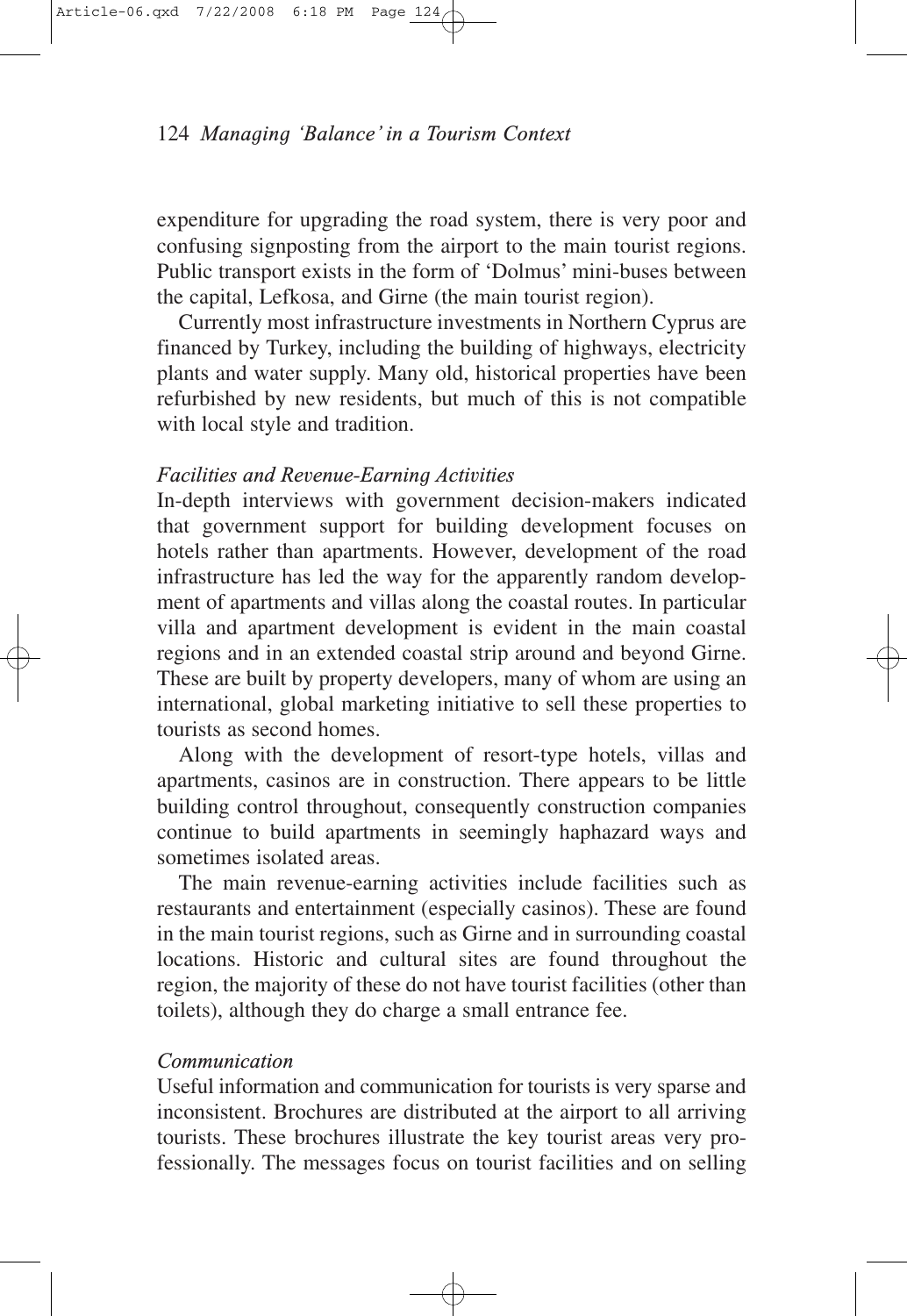apartment properties in the region. All printed materials are of a good quality. However, this material is mostly funded by property developers and so the nature of the content regarding tourist communication is limited. There are no messages about the sustainability of the region or how tourists should behave in relation to the environment. Within the region and at key sites there is no interactive guidance or proactive management of visitors.

## *Sustainable Maintenance*

Northern Cyprus has a number of sites that have historical, cultural and unique attractions for tourists: Kyrenia Castle, St. Hillarion Castle, Bellapais Abbey, Othello Tower and the Salamis ruins. These are all operated by the Department of Antiquities and Museums. A small entrance fee is charged to visit the site; this money is used by the department for the upkeep of the sites. Although these sites are of historical and cultural interest, some maintenance activities have been carried out in a rather unsympathetic manner, and because of the limited management of the sites and services offered, they do not offer a very inspiring tourist experience. The key observations at all of these sites are outlined below:

- There are no displays, interpretation or interaction of any kind, no proactive guidance of any kind and no supervision of visitors.
- There is evidence of neglect, litter (on most sites), lack of maintenance and in some sites there is little attempt to preserve and protect original site features.
- Barriers in and around the sites are made from scaffold pole safety barriers that are not sympathetic to the style and age of the sites. Also any recent facings and paths are unsympathetic to the age and architectural style of the buildings.

## **Northern Ireland Tourism**

There has been a slow and gradual development of tourism in Northern Ireland over the past ten years. However, there is evidence of differing perspectives regarding economic, social and environmental issues from different government initiatives. For example, a number of 'masterplans' (*Giant's Causeway and Causeway Coast World Heritage Site Management Plan for UNESCO* (Environment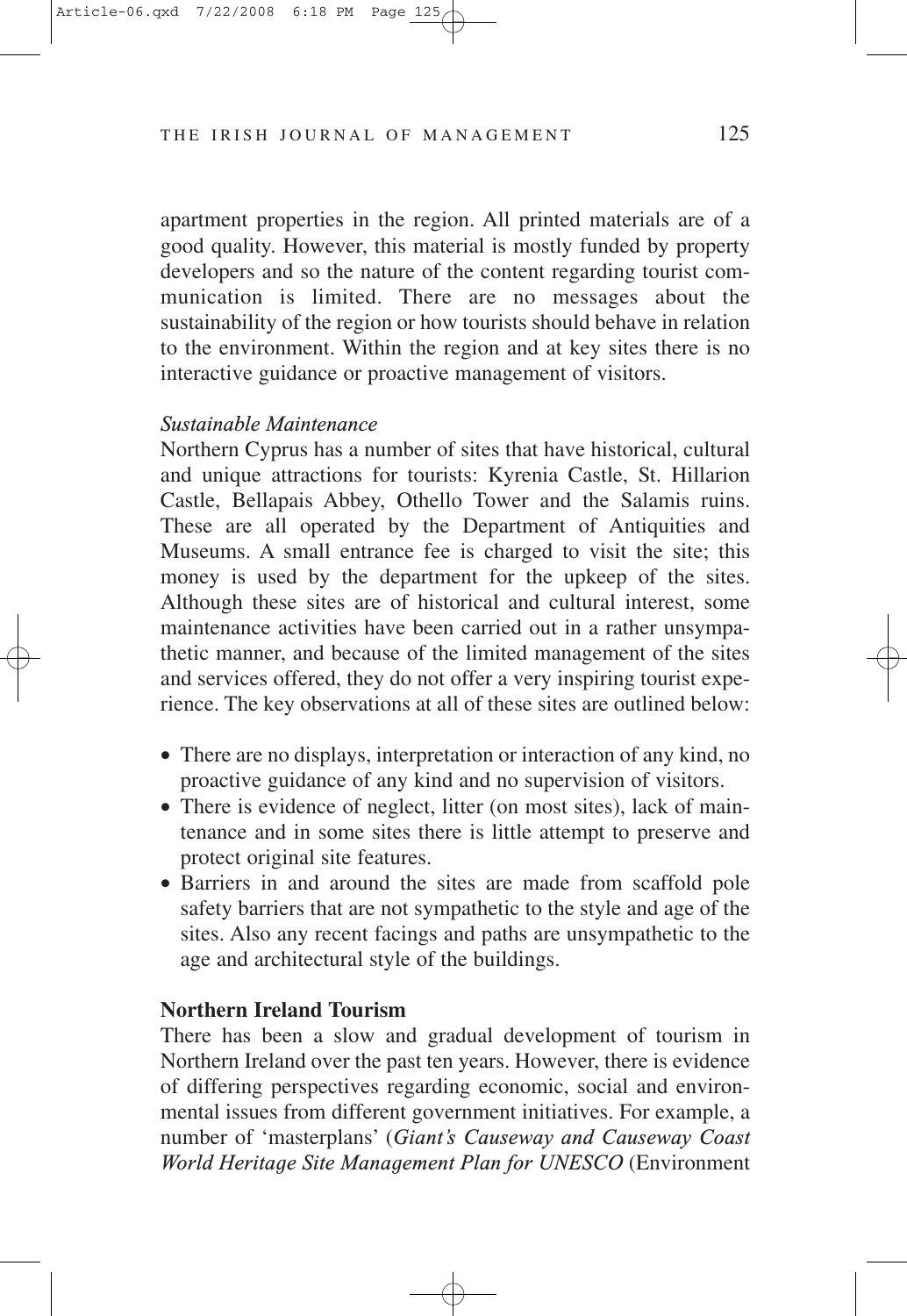and Heritage Service, 2005); *Causeway Coast and Glens Tourism Masterplan 2004–13* (Department of Enterprise, Trade and Investment, 2004)) have been produced for regions within Northern Ireland in the past few years. Each of these has subtle and sometimes significantly different perspectives, particularly in relation to environmental and economic issues. However, the predominant focus of these plans is on environmental protection with opportunities for economic development within specific tourist regions being suppressed.

## *Infrastructure*

There is no explicit infrastructural development for tourism, and tourism is not specifically planned to be part of the future development of Northern Ireland's economy. Although a number of 'masterplans' have been created by various government departments, the majority of themes presented in these focus on environmental issues.

The road system in Northern Ireland is good but because of the growth in traffic in recent years more dual carriageways to key tourist sites are needed. Signage for main routes is very good but is less so for key historical, geological and cultural tourist sites. Signage directing visitors to the tourist areas and key sites is poor from both airports and seaports. Different government departments are involved in signs for tourist sites, and signage is poorly coordinated in some areas.

## *Facilities and Revenue-Earning Activities*

In key tourist areas such as the north coast, south and west of the region, villas and apartments are being built by local, private developers. In the main, the indigenous population purchase these as second homes. Although the number of hotels recently built or in construction in Northern Ireland has increased substantially over the past ten years, growth in hotel accommodation remains limited in the actual tourist regions. Overall, there is insufficient hotel accommodation in the major coastal tourist regions. There are planning restrictions in many of these areas.

Revenue-generating facilities such as restaurants, coffee shops and pubs are found in the main tourist regions, particularly in small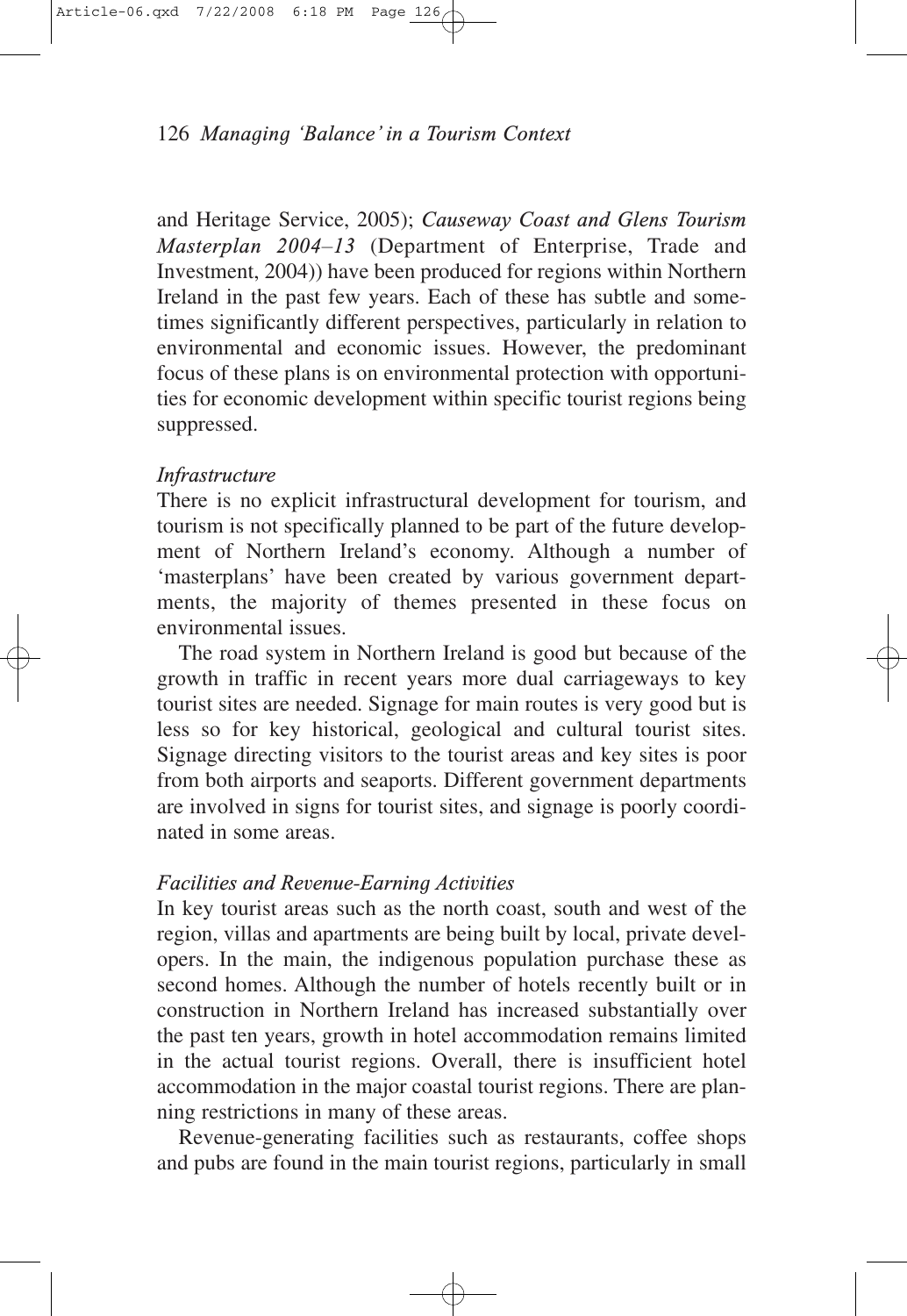towns around the coast. Entertainment is also found in the main seaside resorts and cities. However, the key historic and cultural sites throughout the region have limited tourist facilities in terms of retailing and catering options.

#### *Communication*

There are many brochures published about Northern Ireland by the various organisations involved in tourism (both public and private). These brochures predominantly focus on promoting specific regions and sites. Some have information about safety at key sites (often overemphasising the dangers of walking near coastal regions or mountains rather than promoting the features of the site). However, at key tourist sites there is little marketing-led communication of any kind to stimulate visitor interest in the site and virtually no information on preservation and conservation.

## *Sustainable Maintenance*

Northern Ireland has a number of sites that have historical, cultural and unique attractions for tourists. These include the Giant's Causeway, Carrick-a-Rede rope bridge, the walled city of Derry, the Mourne Mountains and the Fermanagh lakeland areas. At some sites there are interpretative displays and visitor centres. However, these sites are not proactively managed from a marketing-led viewpoint, and visitors are not guided or directed in terms of the sustainability of the environment. For example, at the Giant's Causeway there is relatively poor site maintenance, with evidence of path erosion and deterioration, neglect (mud and litter) and vandalism (graffiti and chipping) on the stones.

Entrance to most of these tourist sites is either free or there is a small fee, depending on ownership and the time of year. The fees charged do not necessarily go towards the upkeep of the specific site.

## **Comparisons between the Two Regions**

#### *Infrastructure*

The Northern Cyprus government has a mindset for developing tourism, whereas Northern Ireland administrators do not seem to be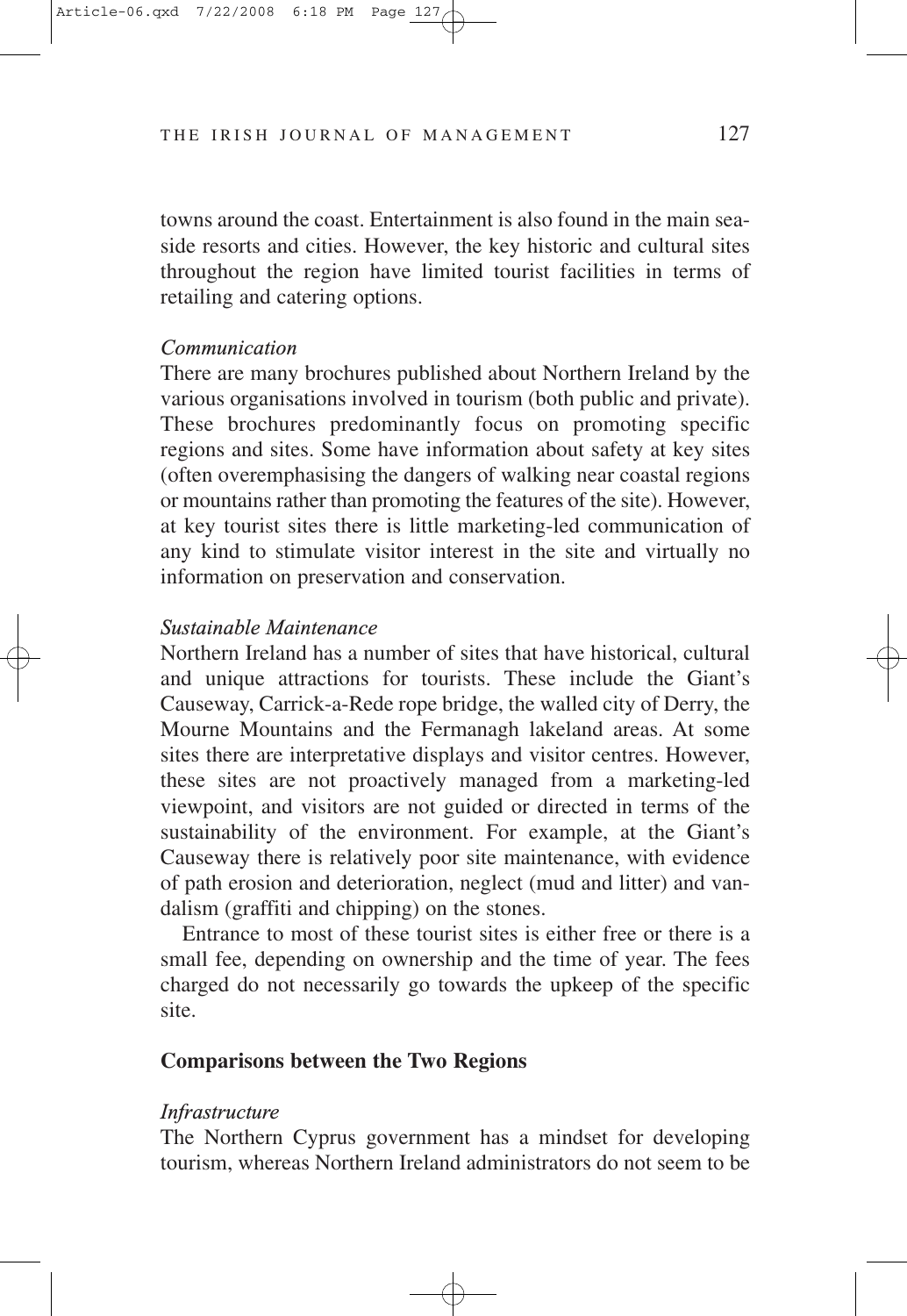so focused. The government in Northern Cyprus is encouraging development of the region through tourism and the infrastructure is being created. In this region tourism would seem to be central to a major economic thrust. In Northern Ireland there is little explicit infrastructural development for tourism, and tourism does not appear to be the leading industry, or planned explicitly as part of the future development of the economy.

In Northern Ireland, tourism information centres are better organised than those in Northern Cyprus where there is a wider range of information and more understanding of tourist needs. Signage to key regions and sites is more thorough. Cross-border access is easier and not so reminiscent of political discord on the island, as in Northern Cyprus, where parts of the two key cities, Lefkosa (Nicosia) and Gazimagosa (Famagusta) still look like war zones.

Overall transport infrastructure is good in both the regions. However, signage and directions for visitors are poor in Northern Cyprus. In Northern Ireland single carriageway roads from Belfast and the Derry region to the main tourist sites are congested during most of the summer season, but roads are gradually being upgraded. Overall Northern Ireland is better prepared than Northern Cyprus for mass tourism in terms of its infrastructure and road system. However, visitor management at most key tourist sites is poor or non-existent.

## *Facilities and Revenue-Earning Activities*

Tourist accommodation is developing much more quickly in Northern Cyprus than that in Northern Ireland, but it seems to be out of control in the main tourist areas. Accommodation infrastructure in Northern Ireland is relatively poor (with the exception of Belfast) and developing slowly in terms of hotel development at key tourist sites.

Both regions are poor at providing opportunities for visitors to spend money and stay longer at sites. Overall there are few marketing opportunities, facilities or services available to enhance the visitor experience and length of stay at key tourist sites. However, Northern Cyprus's growing range of hotel and apartment accommodation in the north and the east (promoted to visitors and people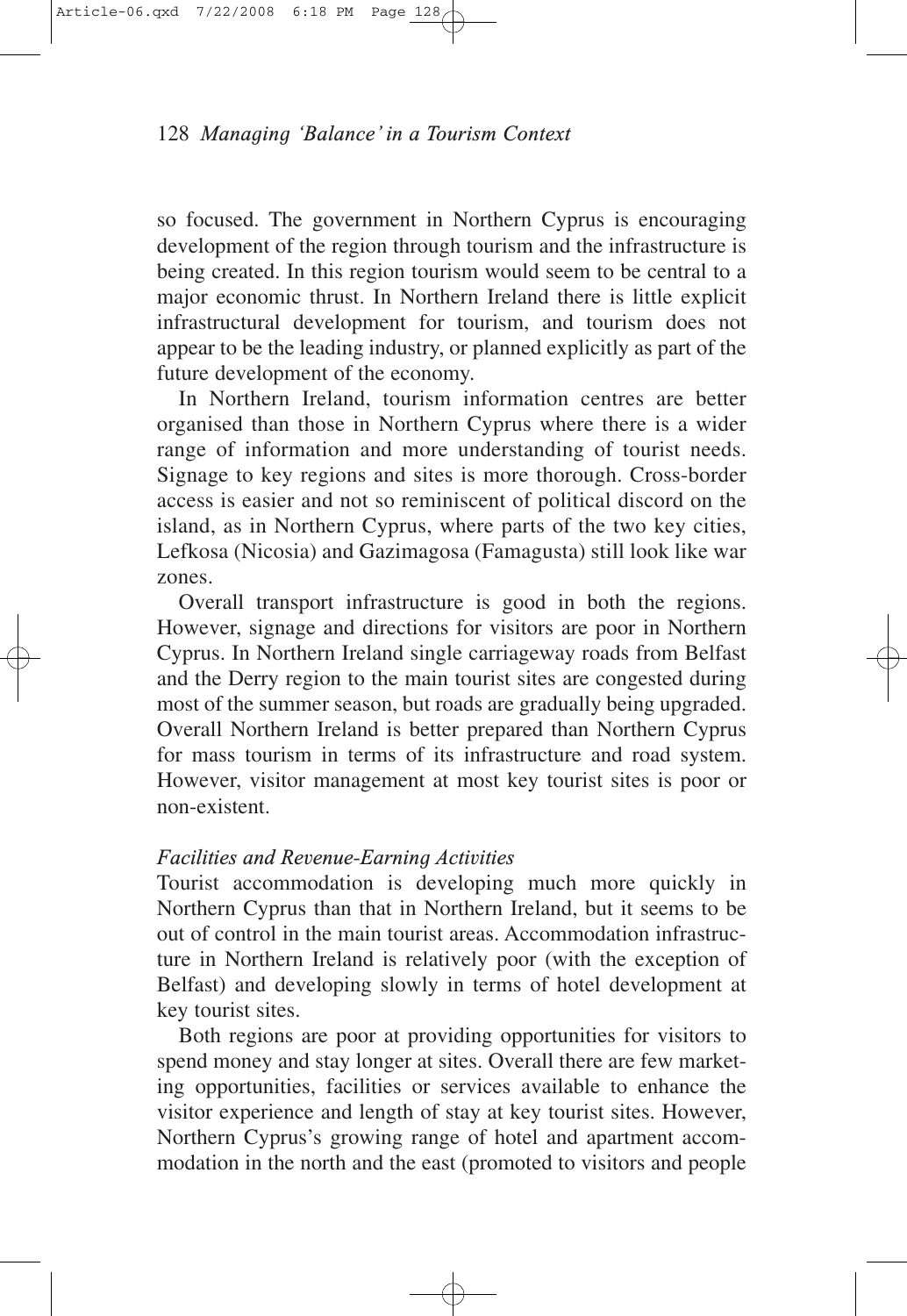outside Cyprus) and casinos will contribute to revenue-earning activities.

#### *Communication*

The overall marketing messages contained in the literature of Northern Cyprus tourism material are much more professional, and more focused on the key sites and holiday property for sale than those of Northern Ireland's marketing material.

Northern Ireland tourist sites are more culturally sophisticated in how they relate to tourists; locals and people in the tourism industry have more experience of tourism, and even in the remote parts of the country people are more experienced in communicating with tourists. This is not the case in Northern Cyprus.

#### *Sustainable Maintenance*

At key sites in both the regions there is evidence of a lack of maintenance: for example, graffiti, litter and broken features. Many of these emphasise that although tourism decision-makers may have all the three perspectives (economic, social and environmental) in mind, in practice different priorities occur. In Northern Ireland the managers of tourist sites focus on superficial conservation only. Providing facilities for visitors or revenueearning activities come as a poor second priority. For example, the site manager of one of Northern Ireland's most visited sites said that, 'my only job is only to conserve the environment'*.* This illustrates the emphasis at many sites (in Northern Ireland) where conservationists are part of the management and often social and economic goals are neglected. In Northern Cyprus, although the government is focused on sustainable tourism it is not in control of the recent building expansion by property developers. The managers in the Ministry of Economy and Tourism talk about sustainable tourism but recognise that in this region economic perspectives may take priority over social and environmental goals at this time. Currently their focus is on 'increasing numbers of visitors and revenues'.

There is clear evidence of unsustainable activity in Northern Cyprus. It is in danger of overdevelopment around the Girne area in the north and in the coastal region in the east, particularly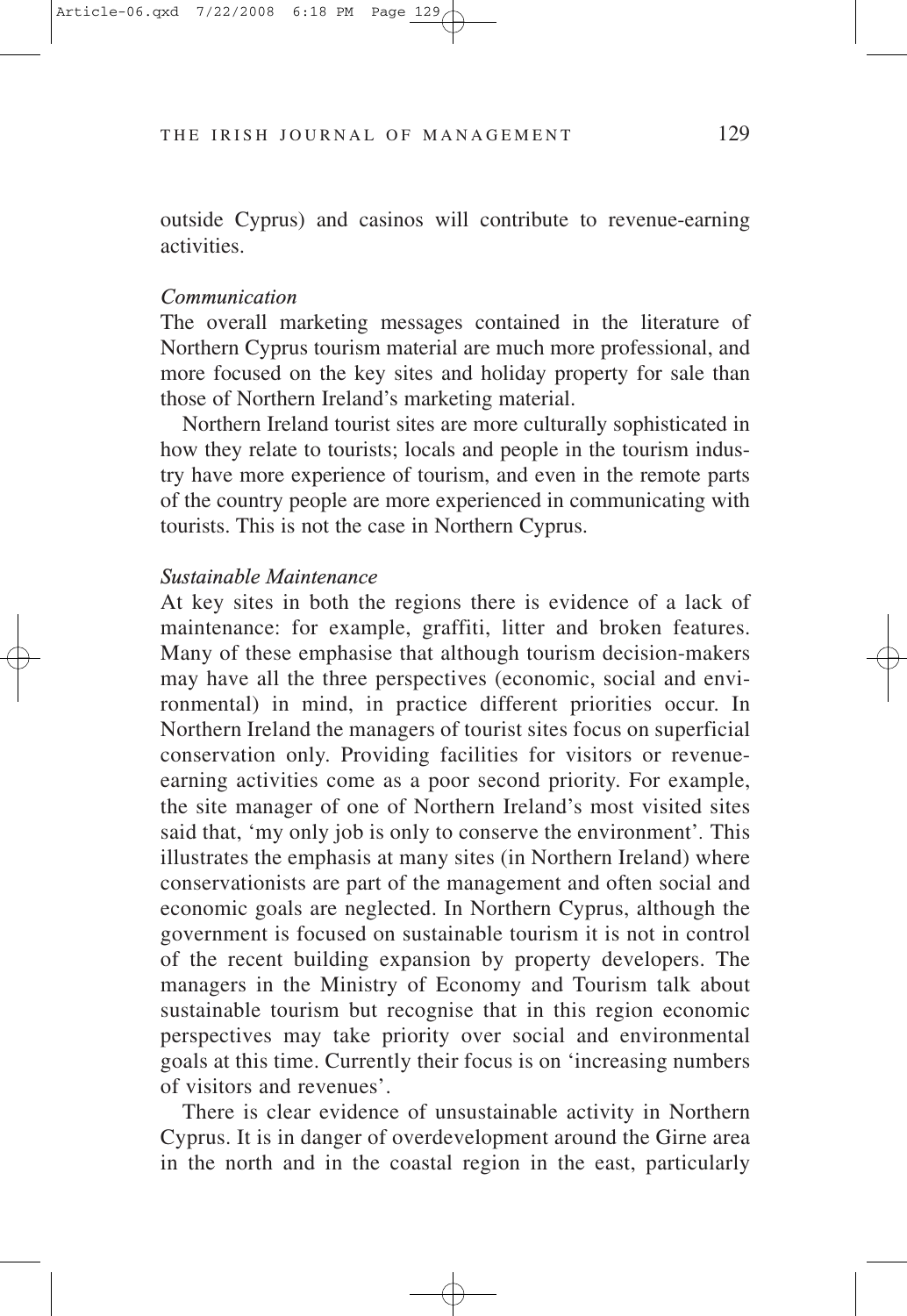in relation to apartments and villas. The unsustainable activity in Northern Ireland exists in terms of not managing tourist sites proactively and instead allowing tourists to wander (either by car or on foot) undirected and unattended. This occurs because although the site managers have conservation as their priority, they are not hands-on managers and do not interact with visitors.

In both these developing tourist regions there is no clear tourism policy designed to balance economic, social and environmental well-being. Although a tourism infrastructure is being created (especially in Northern Cyprus) that will inherently improve sustainable development, there are many tourism management issues that are not being addressed. In particular, there is little evidence of managing visitors and the on-site visitors' experience more proactively. In both regions there would appear to be little consideration given to the provision of revenue-earning services and how to keep visitors within a region for longer periods and so increase the overall contribution to the local economy.

## DISCUSSION: SUSTAINABLE TOURISM MANAGEMENT IN PRACTICE

Tourism is a very important industry for many developing regions. However, if tourism is to exist and be economically viable, it needs to address economic, social and environmental objectives in order to achieve growth and market development while sustaining the unique and attractive qualities of a region. The tourist dimensions highlighted in Figure 1 provide a framework and starting point for tourist managers trying to plan and manage tourism in an evolving region.

The comparison between these two developing regions using the framework model highlights some significant issues in relation to sustainable tourism marketing. Although the tourism literature advocates the importance of economic, social and environmental perspectives, in practice tourism marketing and management activities are unbalanced and inconsistent. A tourist region is promoted to the mass market, with both off-region and within-region promotional activities designed to stimulate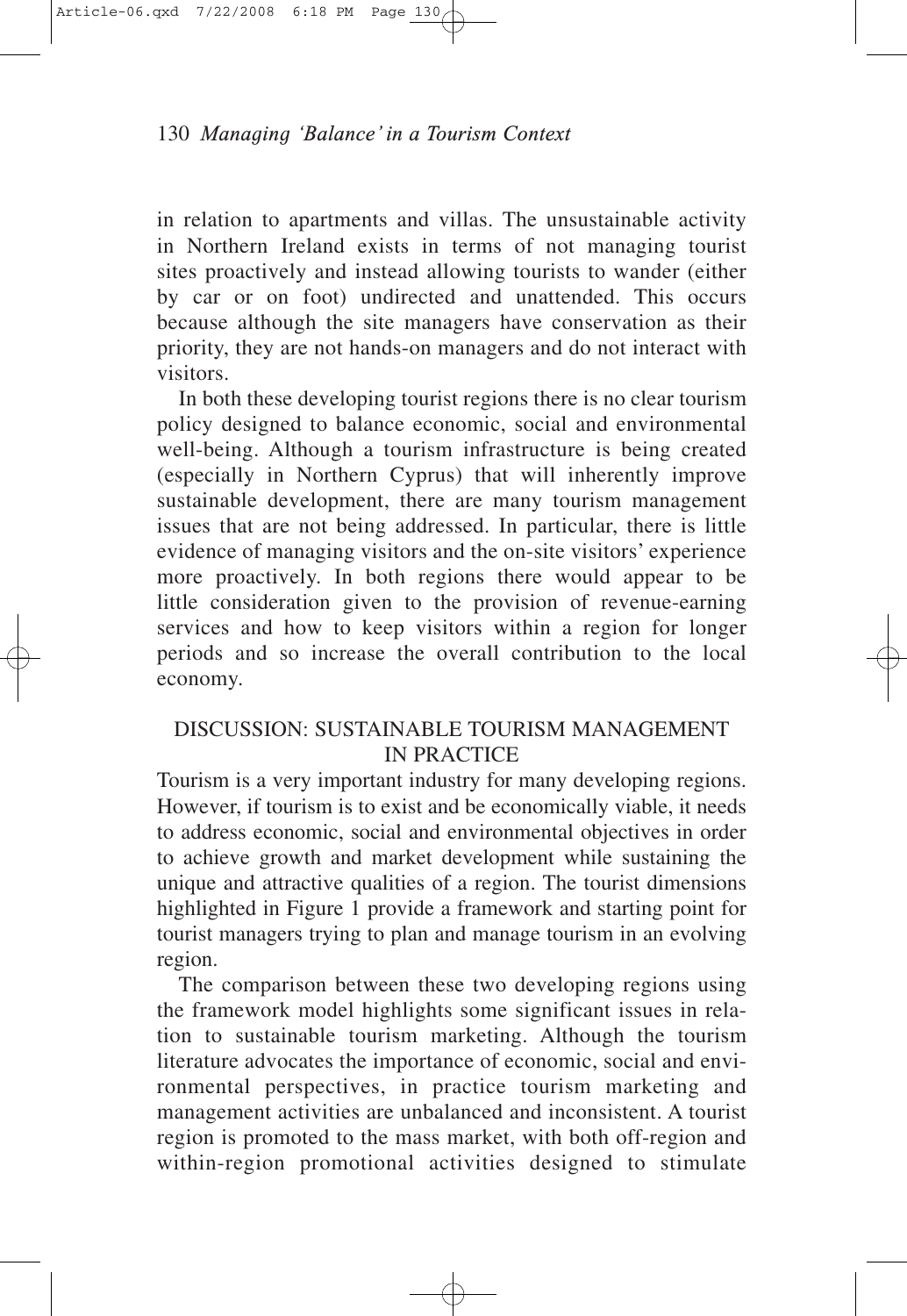increased numbers of tourists. Such activity is unbalanced as it neglects promoting and ensuring protection and sustainability of the natural and environmental phenomenon, through appropriate communication and educational messages. On the other hand, the key employment activities in tourism markets are important given the contribution tourism can make to the economic and social well-being of an area. In some cases, these are in danger of being suppressed by an unbalanced focus on environmental objectives; for example, some overpowering special interest environmental groups can override any economic objectives in particular regions.

In addition, within regions (and on site), activity is fragmented. Although the tourism governing bodies such as local government departments and agencies may create plans that seek to address the economic, social and environmental well-being of a region, many plans are not put into practice. There appears to be considerable difficulty in the implementation of plans. In practice, there is little evidence of communication between the governing and planning bodies and the managers who operate the tourist sites. Therefore, the overall plans for a region may not have any real impact on the ground.

#### **CONCLUSION**

Currently both the regions are engaged in unbalanced tourism development that requires reflection and action from the key players involved in the development of tourism in Northern Ireland and Northern Cyprus. In particular, key tourism dimensions need to be delivered in a balanced way at each specific site and in so doing manage the needs of visitors in a sustainable manner. While much of the tourism development in terms of increased infrastructure and facilities are attracting significant numbers of new tourists, tourism decision-makers need to be aware of the longer-term impact of this growth and ensure that mechanisms are set in place to ensure sustainability, socially, environmentally and economically. In particular a clearer focus on more sophisticated planning and implementation of the integrated tourism offering in terms of infrastructure, facilities and revenue-earning activities, communication and sustainable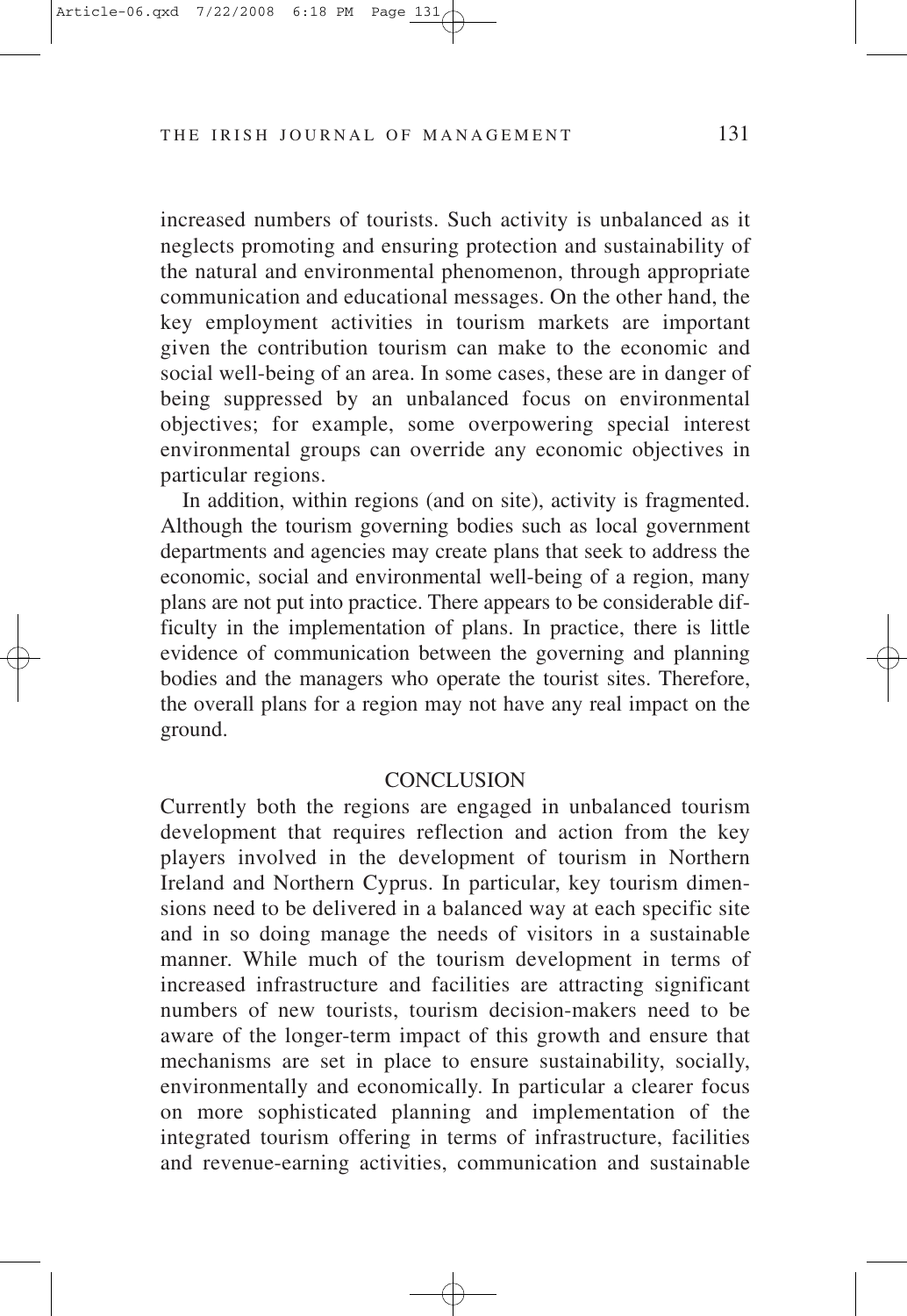management needs to be achieved. Communication messages and marketing techniques need to be considered in the context of short- and long-term sustainable maintenance that will contribute to an overall balance of the economic, social and environmental well-being of the regions.

## **REFERENCES**

- Altinay, L. (2000) 'Possible Impacts of a Federal Solution to the Cyprus Problem on the Tourism Industry of North Cyprus', *International Journal of Hospitality Management*, Vol. 19, No. 3, pp. 295–309.
- Altinay, L., Altinay, M. and Bicak, H.A. (2002) 'Political Scenarios: The Future of the North Cyprus Tourism Industry', *International Journal of Contemporary Hospitality Management*, Vol. 14, No. 4, pp. 176–182.
- Belk, R.W., Sherry, J.E. and Wallendorf, M. (1988) 'A Naturalistic Enquiry into Buyer and Seller Behaviour at a Swap Meet', *Journal of Consumer Research*, Vol. 14, March, pp. 449–470.
- Bramwell, B. and Lane, B. (1993) 'Sustainable Tourism: An Evolving Global Approach', *Journal of Sustainable Tourism*, Vol. 1, No. 1 pp. 155–165.
- Bramwell, B. and Lane, B. (2000) *Tourism Collaboration and Partnerships: Politics, Practice and Sustainability*, Clevedon: Channel View Publications.
- Brundtland Report (1987) *(WCED) World Commission on Environment and Development: Our Common Future*, Oxford: Oxford University Press.
- Buckley, R. (2004) 'The Effects of World Heritage Listing on Tourism to Australian National Parks', *Journal of Sustainable Tourism*, Vol. 12, No. 1, pp. 70–84.
- Butler, R. (1992) 'Alternative Tourism: The Thin Edge of the Wedge', in V. Smith and W. Eadington (eds), *Tourism Alternatives: Potentials and Problems in the Development of Tourism*, Chichester: John Wiley and Sons Ltd.
- Clements, M.A. and Georgiou, A. (1998) 'The Impact of Political Instability on a Fragile Tourist Product', *Tourism Management*, Vol. 19, No. 3, pp. 283–288.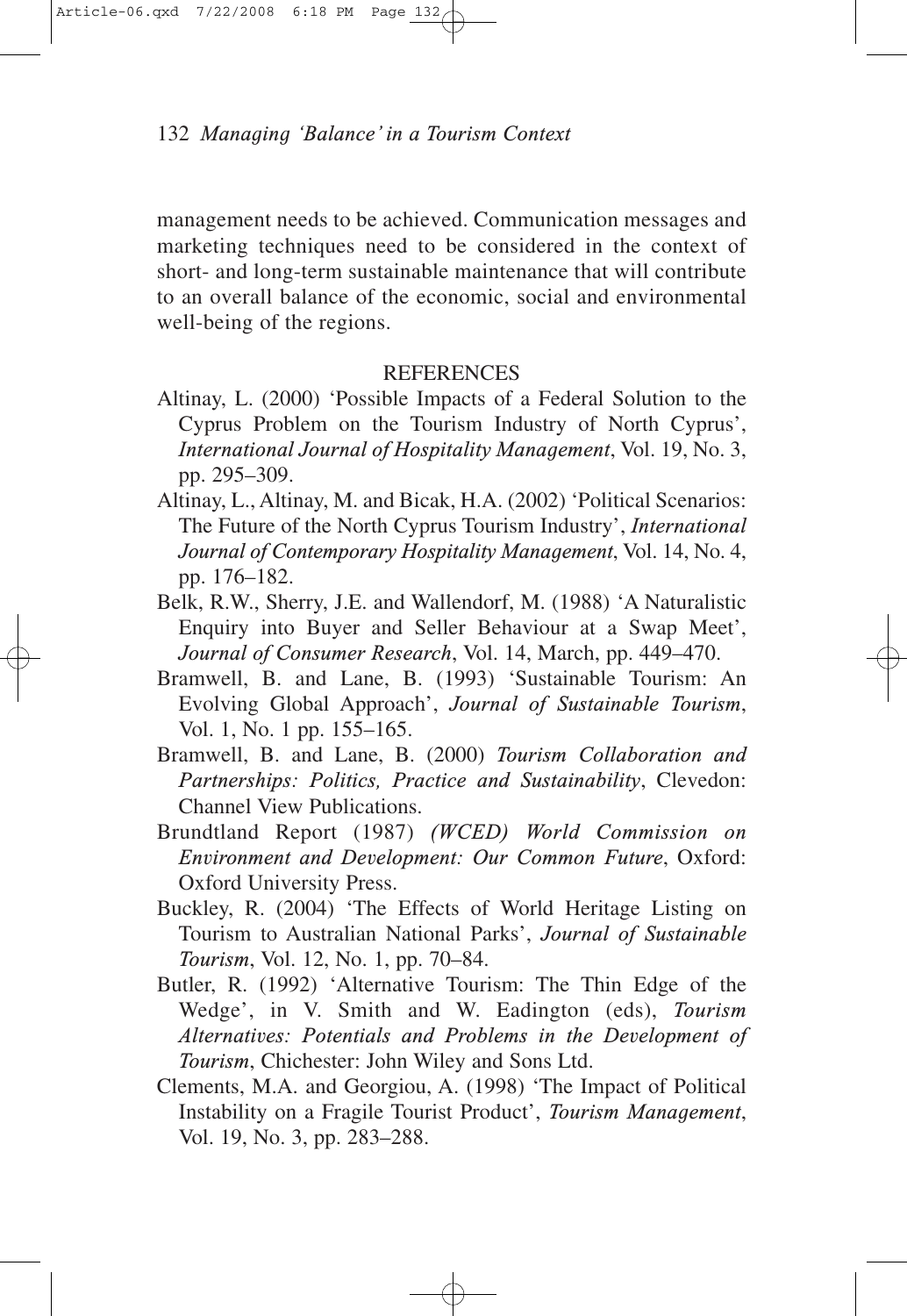- Croall, J. (1997) *Preserve or Destroy: Tourism and the Environment*, London: Calouste Gulbenkian Foundation.
- Department of Enterprise, Trade and Investment (2004) *Causeway Coast and Glens Tourism Masterplan 2004–13*, available at: <http://www.detini.gov.uk/cgi-bin/downdoc?id=448> [Accessed 17 June 2008].
- Drost, A. (1996) 'Developing Sustainable Tourism for World Heritage Sites', *Annals of Tourism Research*, Vol. 23, No. 2, pp. 479–484.
- Environment and Heritage Service (2005) *Giant's Causeway and Causeway Coast World Heritage Site Management Plan for UNESCO*, Environment and Heritage Service, National Trust, Moyle District Council, available at: <http://www.ehsni. gov.uk/whs\_final\_draft\_man\_plan.pdf> [Accessed 17 June 2008].
- Fyall, A. and Garrod, B. (2005) *Tourism Marketing: A Collaborative Approach*, Clevedon: Channel View Publications.
- Galani-Moutafi, V. (2000) 'The Self and the Other: Traveller, Ethnographer, Tourist', *Annals of Tourism Research*, Vol. 27, No. 1, pp. 203–224.
- Gilmore, A. (2003) *Services Marketing and Management*, London: Sage Publications.
- Gilmore, A. (2005) 'Marketing Management for Services: The Importance of "Balance"', in A.M. Fuglseth and I.A. Kleppe (eds), *Anthology for Kjell Gronhaug in Celebration of His 70th Birthday*, Bergen, Norway: Fagbokforlaget Vigmostad & Bjorke AS.
- Gilmore, A., Carson, D. and Ascencao, M. (2007) 'Sustainable Tourism Marketing at a World Heritage Site', *Journal of Strategic Marketing*, Vol. 15, May–June, pp. 131–142.
- Gunce, E. (2003) 'Tourism and Local Attitudes in Girne, Northern Cyprus', *Cities*, Vol. 20, No. 3, pp. 181–195.
- Hall, C.M. (1994) *Tourism and Politics: Policy, Power, and Place*, Chichester: John Wiley and Sons Ltd.
- Henderson, J.C. (2000) 'Selling Places: The New Asia–Singapore Brand', *Journal of Tourism Studies*, Vol. 11, No. 1, pp. 36–44.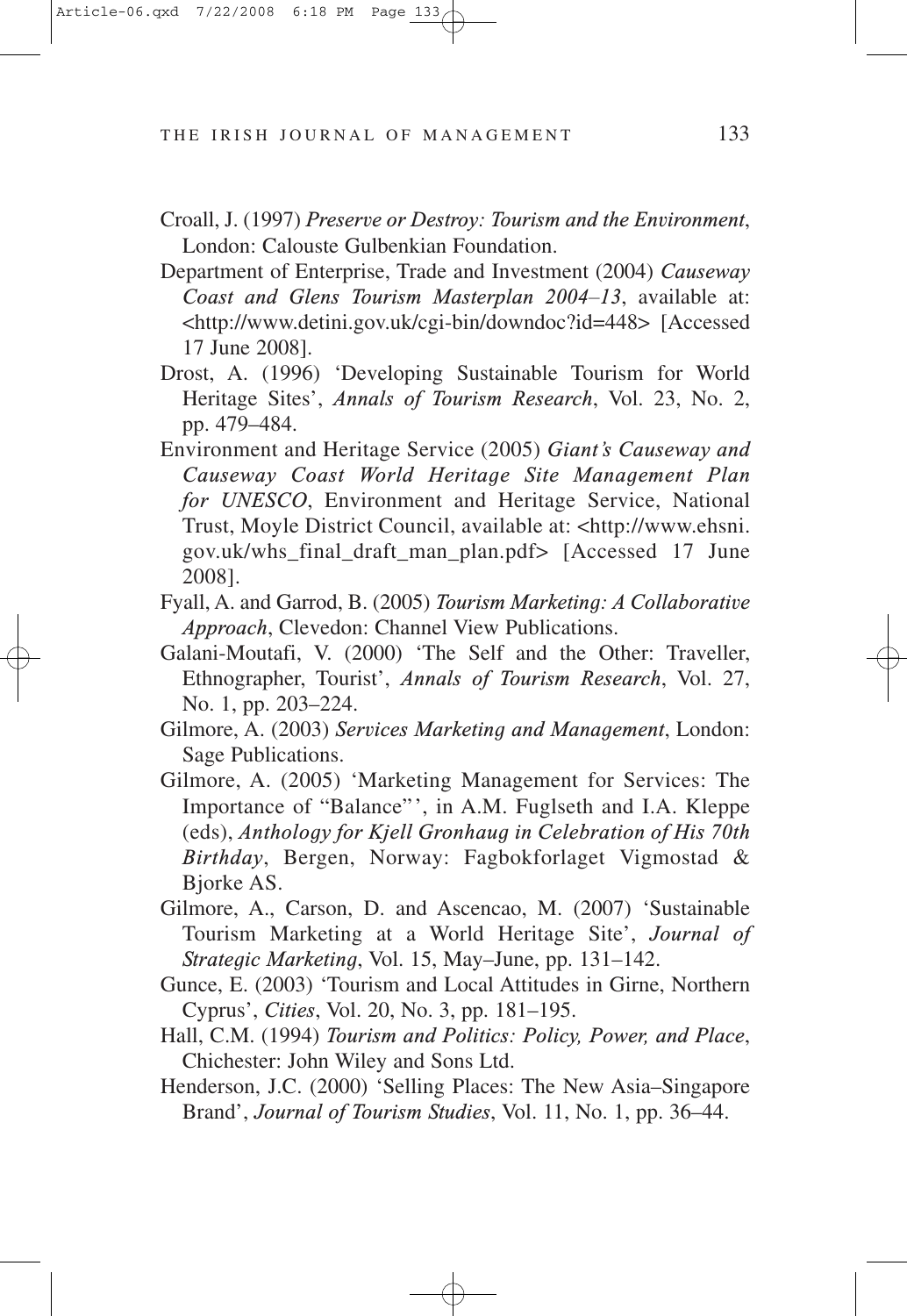- Jaffe, E.D. and Nebenzahl, I.D. (2001) *National Image and Competitive Advantage: The Theory and Practice of Country-of-Origin Effect*, Copenhagen: Copenhagen Business School Press.
- Klemm, M. (1992) 'Sustainable Tourism Development: Languedoc–Roussillon Thirty Years On', *Tourism Management*, Vol. 13, No. 2, pp. 169–180.
- Li, Y. (2003) 'Heritage Tourism: The Contradictions between Conservation and Change', *Tourism and Hospitality Research*, Vol. 4, No. 3, pp. 247–261.
- May, V. (1991) 'Tourism, Environment and Development: Values, Sustainability and Stewardship', *Tourism Management*, Vol. 12, No. 2, pp. 112–118.
- Palmer, A. (2001) *Principles of Services Marketing*, London: McGraw-Hill.
- Scott, R. (1988) 'Managing Crisis in Tourism: A Study of Fiji', *Travel and Tourism Analyst*, Vol. 6, pp. 57–71.
- Smith, V. and Eadington, W. (1992) *Tourism Alternatives: Potentials and Problems in the Development of Tourism*, Chichester: John Wiley and Sons Ltd.
- Storace, P. (1996) *Dinner with Persephone*, New York, NY: Pantheon Books.
- Theroux, P. (1995) *The Pillars of Hercules: A Grand Tour of the Mediterranean*, London: Penguin.
- Thompson, C.J., Locander, W.B. and Pollio, H.R. (1989) 'Putting Customer Experience Back into Customer Research: The Philosophy and Method of Existential Phenomenology', *Journal of Consumer Research*, Vol. 16, September, pp. 133–146.
- Thorsell, J. and Sigaty, T. (2001) 'Human Use in World Heritage Natural Sites: A Global Inventory', *Tourism Recreation Research*, Vol. 26, No. 1, pp. 85–101.
- Wheeller, B. (1991) 'Tourism's Troubled Times: Responsible Tourism Is Not the Answer', *Tourism Management*, Vol. 12, No. 2, pp. 91–96.
- Wilson-Youlden, L. (2006) 'Review of Fyall, A. and Garrod, B. (2005) *Tourism Marketing: A Collaborative Approach*. Channel View Publications: Clevedon', in *The Marketing Review*, Vol. 6, No. 1, pp. 103–105.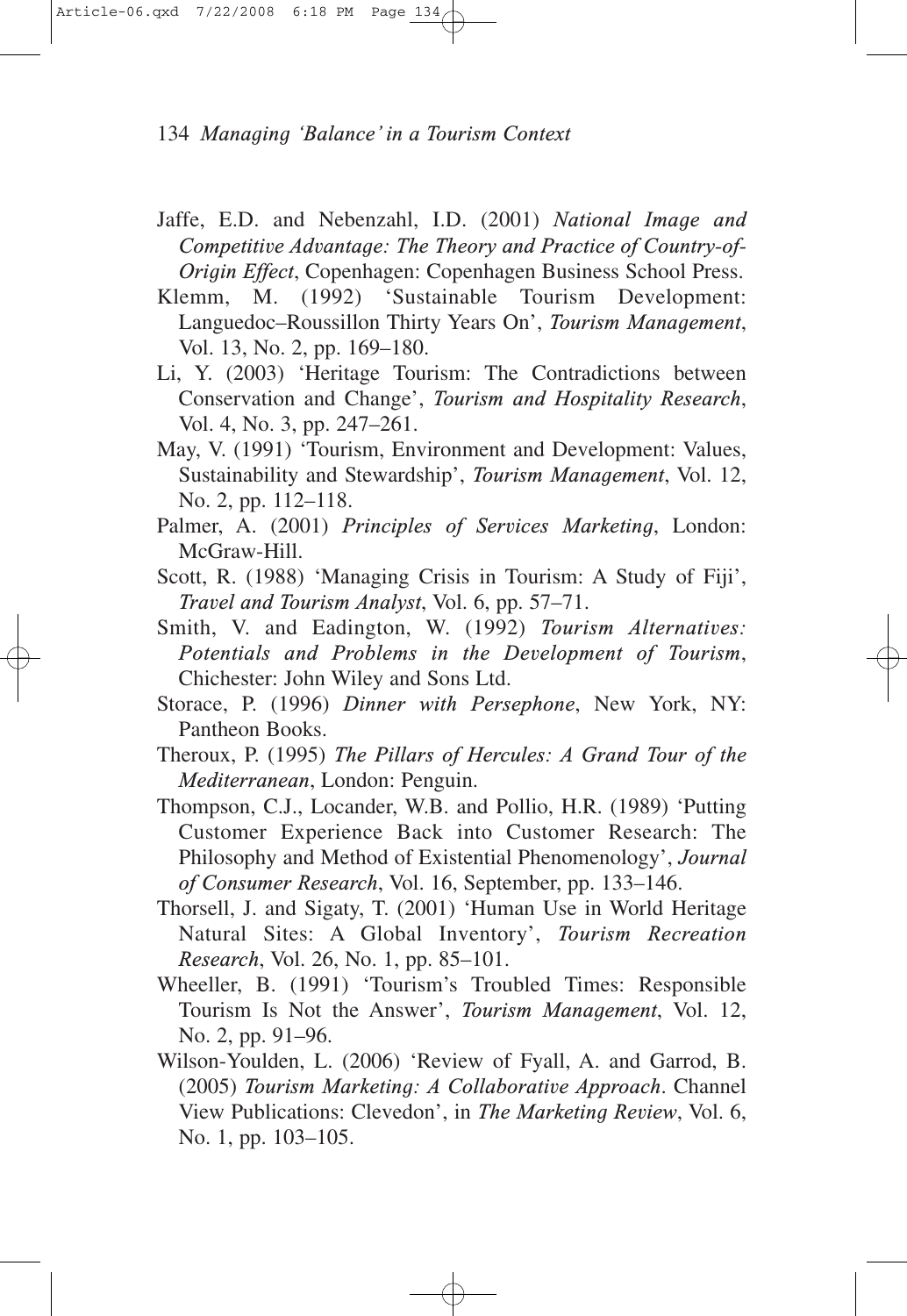- Witt, S.F. (1991) 'Tourism in Cyprus: Balancing the Benefits and Costs', *Tourism Management*, Vol. 12, No. 1, pp. 37–45.
- WTO (2004) *Tourism Congestion Management at Natural and Cultural Sites: A Guide Book*, Madrid: World Tourism Organisation.
- Zeithaml, V.A., Berry, L.L. and Parasuraman, A. (1993) 'The Nature and Determinants of Customer Expectations of Service', *Journal of Academy of Marketing Science*, Vol. 21, No. 1, pp. 1–12.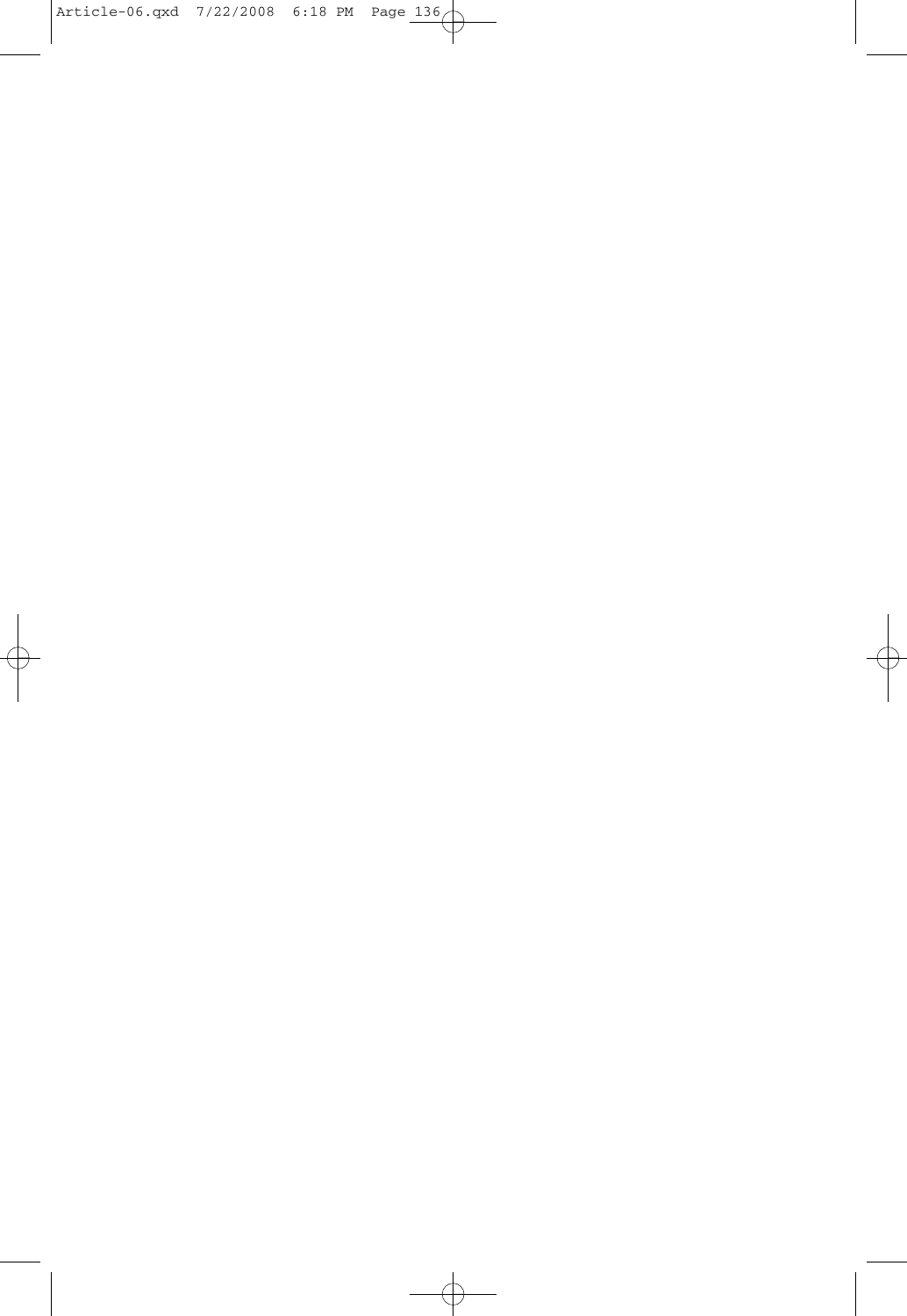## **Book Review and Commentary on Evidence-Based Management**

*Hard Facts, Dangerous Half-Truths and Total Nonsense: Profiting from Evidence-Based Management* By Jeffrey Pfeffer and Robert I. Sutton Boston, MA: Harvard Business School Press.

●●●●●●●●●●●●●●●●●●●

B RIAN H ARNEY \*

*If doctors practiced medicine the way many companies practice management, there would be far more sick and dead patients, and many more doctors would be in jail.*

*Pfeffer and Sutton (2006: 5)*

The above quote helps capture the central thesis underpinning **T** Pfeffer and Sutton's most recent contribution to the stockpile of practitioner-focused texts. Pfeffer and Sutton argue that too often managerial decisions are determined by hope and fear, imitation, deeply held ideologies and path dependencies. Instead, drawing on the concept of *evidence-based management*, Pfeffer and Sutton advocate that leaders should 'face hard facts and act on

*<sup>\*</sup> Brian Harney is a Ph.D. candidate at the Judge Business School, University of Cambridge and Centre for Innovation and Structural Change, National University of Ireland, Galway.*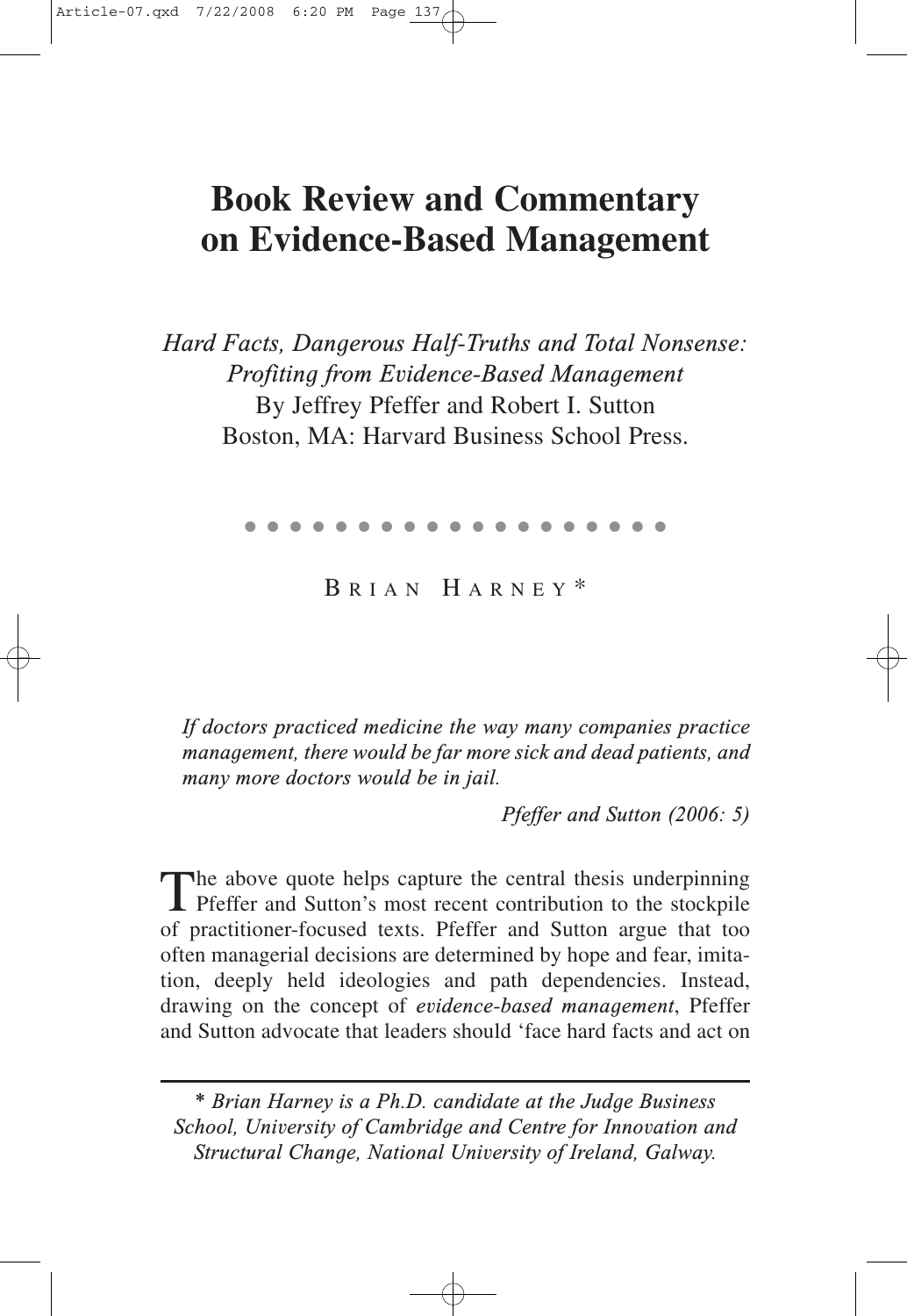the best scientific evidence' (p. 237), thereby promoting healthy scepticism about what is currently being flaunted as 'best managerial practice'. Given its roots in clinical medicine, utilising the vehicle of evidence-based management is perhaps particularly appropriate to cure the 'ills' of current managerial practice. Moreover, the ideas of evidence-based management have already penetrated into education and policy-making (e.g. Campbell, 2002). There has been a clarion call for a similar intervention in management; Cummings has recently stressed the imperative of 'scientific knowledge as the basis for managerial policy and decision making' (2007: 356). This logic suggests that practitioners might do well to heed the advice of Sherlock Holmes, who highlighted the importance of using hard data to inform theories; the alternative being that 'insensibly one begins to twist facts to suit theories, instead of theories to suit facts' (Conan Doyle, 1891: 163). So how well does Pfeffer and Sutton's contribution advance the argument for evidence-based management?

The book is neatly structured in three parts. The first part, 'setting the stage', contains two chapters: the first chapter sets the rationale for *why* organisations need evidence-based management and the second chapter indicates *how* to practice it. In building the rationale, Pfeffer and Sutton highlight the existing flaws in managerial decision-making. Three flaws in particular stand out for criticism: simply benchmarking what others have done, assuming the future will be like the past and following 'deeply held yet unexamined ideologies' (p. 10). While well argued, there is nothing novel here; however, Pfeffer and Sutton provide a way of moving beyond these issues by introducing the mindset of evidence-based management. This involves the dual criteria of 'putting aside belief and conventional wisdom' and 'committing to gather facts and information to make more informed decisions' (p. 14). It follows that a number of questions should be asked before introducing a new business idea: e.g. its underlying assumptions, whether these assumptions intuitively make sense and/or can be tested, and whether alternative solutions exist (p. 22).

The second chapter begins with Pfeffer's law: 'Instead of being interested in what is *new*, we ought to be interested in what is *true*'. While perhaps a little bit corny, the argument of the chapter serves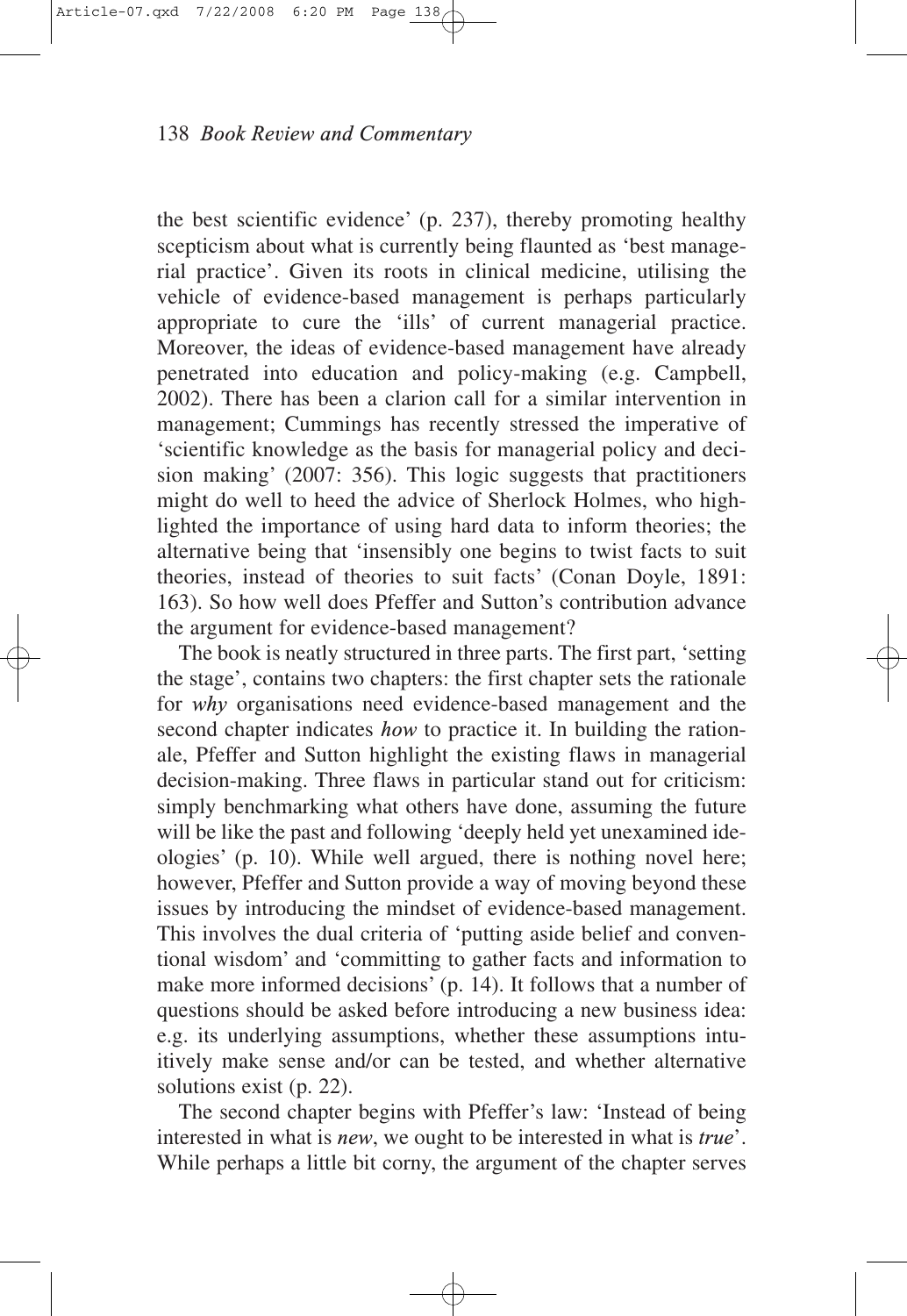to exemplify this 'law' in action. Here it becomes apparent that this is not simply another addition to the jungle of prescriptive texts. For example, the table on p. 34 humorously compares the competing advice evident in the titles of leading business books (e.g. *Charisma* vs *Leading Quietly*, *Built to Last* vs *Corporate Failure by Design*) and sets the tone that at least this contribution is going to be critically engaging. The second half of this chapter lives up to this promise by presenting 'six standards for generating, evaluating, selling and applying business knowledge' (p. 41). Among these include 'treating old ideas like old ideas', 'being suspicious of breakthroughs', 'emphasising virtues and drawbacks of research and proposed practices' and 'taking a neutral and dispassionate approach to ideologies and theories'. Arguably, some of the six standards may overlap (e.g. the first two above); nonetheless, they offer a promising template to take forward the evidence-based management agenda.

The second part of the book puts the flesh on the bones of these ideas by challenging 'six dangerous half-truths' about managing people and organisations. In this section there are six chapters that cover a range of issues, each framed by a question. At the more individual level they ask sequentially, 'is work fundamentally different from the rest of life and should it be?', 'do the best organisations have the best people?' and 'do financial incentives drive company performance?'. In each chapter the response involves a depiction of 'common convention' before this is debunked by a range of evidence and the virtue of alternatives presented. For example, in terms of the 'best people question' Pfeffer and Sutton are sceptical of the 'talent war' as individual talent is hard to predict, and performance can be extremely variable. Instead, they contend that while the best organisations may not have the best people, they certainly have the *best performing* people. In their terminology, 'the law of crappy systems trumps the law of crappy people' (p. 101). Moving to a more organisational level the next three chapters pose the following queries: 'strategy is destiny?', 'change or die?' and 'are leaders in control of their companies?'. The chapter on strategy is particularly interesting as it suggests that strategy is not the great determinant of performance that is typically depicted; indeed, strategy can lead to narrow focus, while detracting from the *how* of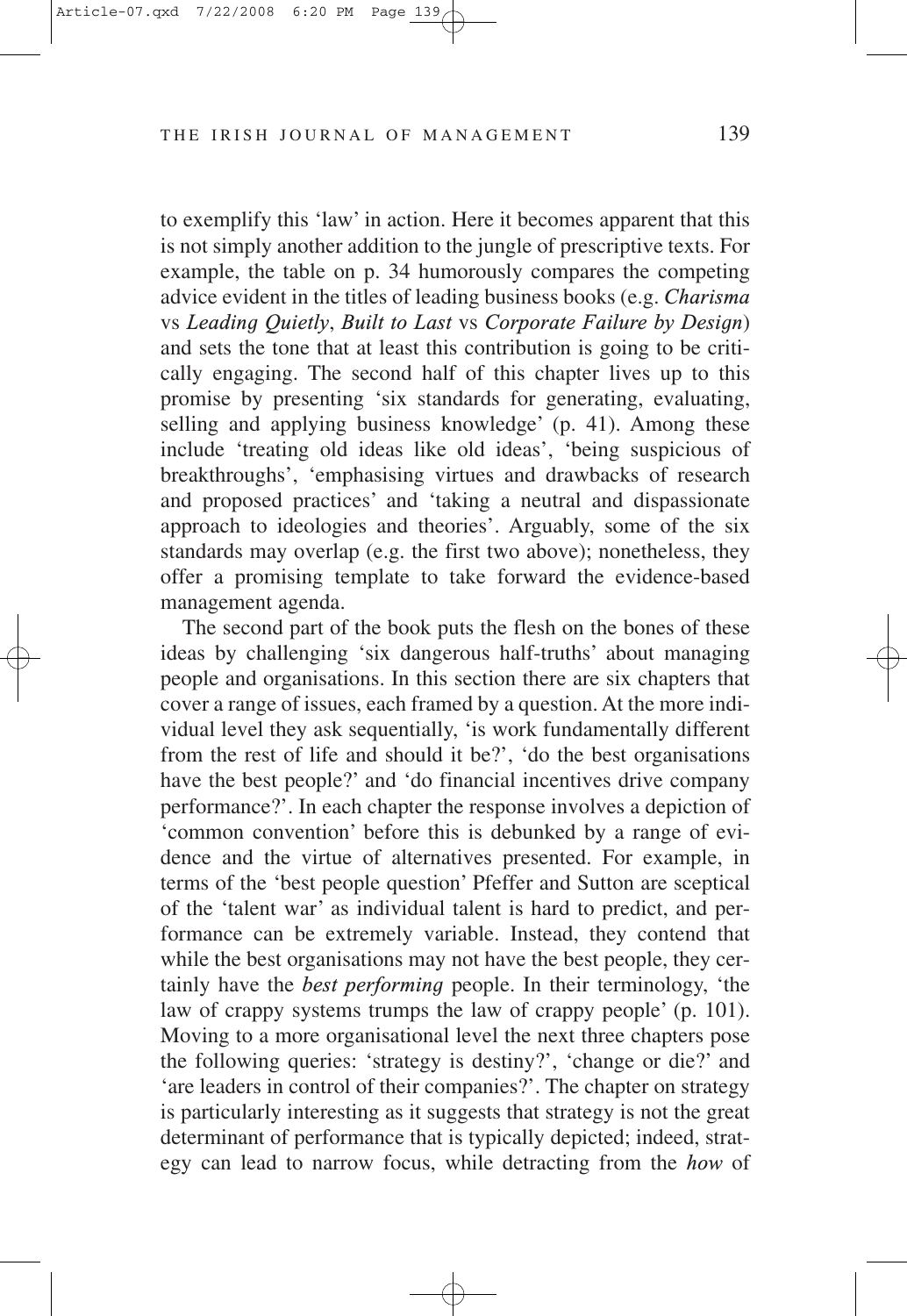implementation and requirements for adaptability. There is some irony (acknowledged by the authors) that the malaise of business schools is used to illustrate this point! Clearly, the centrepiece of the book, this section, may have benefited from a more rigorous and structured application of the six standards that were set out in Chapter 2, but nonetheless makes a stimulating read.

The final part of the book, 'evidence to action', points to the future by providing nine principles to facilitate organisations in profiting from evidence-based management. Among these are, 'treating your organisation as unfinished prototype' and 'examining your organisation from the perspective of an "outsider"'. Pfeffer and Sutton are clearly advocates of learning organisations and double-loop learning, best evidenced in their closing advice to leaders: 'leaders need to have the humility to be students and the confidence to be teachers' (p. 234).

Overall, this book is provocative and refreshing in its inquisitive tone. Drawing attention to the flaws of best practice and the key assumptions underpinning business ideas is a worthwhile project which will no doubt facilitate successful execution of strategy. Further, Pfeffer and Sutton use an armoury of anecdotes, cases and quotes which blend neatly together to make the text extremely readable and interesting. Yet here also lies the crux of the criticism that might be directed at this book. While the key message is one of critical reflection and a wealth of evidence (ranging from personal correspondence and experience to student cases, experiences of peers, academic journals and policy reports) is brought to bear upon each argument, one wonders if Pfeffer and Sutton's own examples would stand up to the rigorous scrutiny they prescribe. Quite simply, how does one decide what constitutes 'the *best* evidence available'? We cannot assume that diagnosis is as straightforward as in medical practice. Organisations are inherently political, and there is a multitude of perspectives impinging on every decision that is made, while information is very rarely freely available and consistent in the first place. The six standards suggested to evaluate knowledge and practices remain quite vague (e.g. take a neutral, dispassionate approach to ideologies and theories) and so are likely to be contested.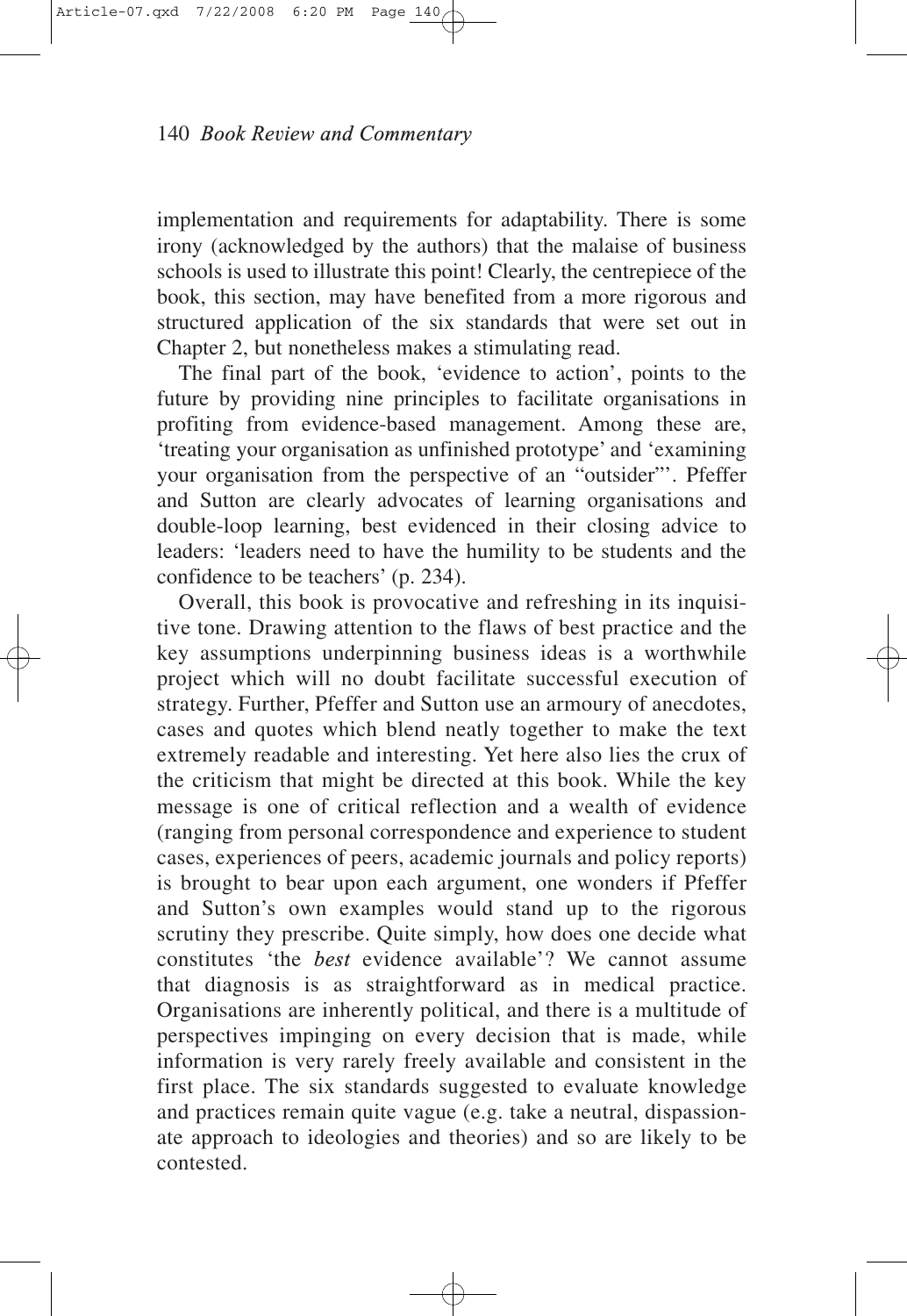Further, an evidence-based management approach leaves little scope for the roles of intuition, chance, risk-taking and craftsmanship. The risk is that the art of strategy once again gets trapped in the straightjacket of science. It may also prove difficult to combine rigorous and time-consuming analysis with the adaptability necessary for competitive success. Moreover, even a series of trivial choices can generate unexpected consequences, while even in science the process of discovery can be characterised by accidents and determinism as much as by rational choice (for example, see De Rond and Thietart's account of the discovery of Viagra, 2007: 537–538). Evidence-based management also seems to privilege quantitative data at the expense of more qualitative and processbased understanding, while Pfeffer and Sutton's account is largely US-centric in both orientation and in the examples provided. Of equal concern is that a precondition for making business studies a science is often the explicit denial of any role for moral or ethical considerations in the practice of management (Ghoshal, 2005: 79).

Pfeffer and Sutton acknowledge that although managers actually *try* to act on the best evidence this is often impeded by certain obstacles which managerial enlightenment through evidence-based management can redress. Yet the late Sumantra Ghoshal (2005) argued forcefully that some of the problems might lie with the producers of education. Indeed, Pfeffer notes elsewhere, 'we ought to be both more explicit and more thoughtful about the values we are imparting by what we teach and how we teach it' (2005: 99). Thus the critical reflection that Pfeffer and Sutton so passionately promote is equally applicable to both the diffusers and the users of managerial ideas. At the same time, one must caution against accounts that depict managers as lemmings, continuously jumping onto one panacea after another. Institutional and political analysis might shed light on the 'managerial utility' provided best practice prescriptions.

In sum, *Hard Facts, Dangerous Half-Truths and Total Nonsense* must be welcomed for the critical, reflective and innovative thinking that it prompts. While largely aimed at practitioners, this book would be a welcome addition to any postgraduate or MBA course outline. There is no doubt that both academics and practitioners should devote more attention to making sure the knowledge they